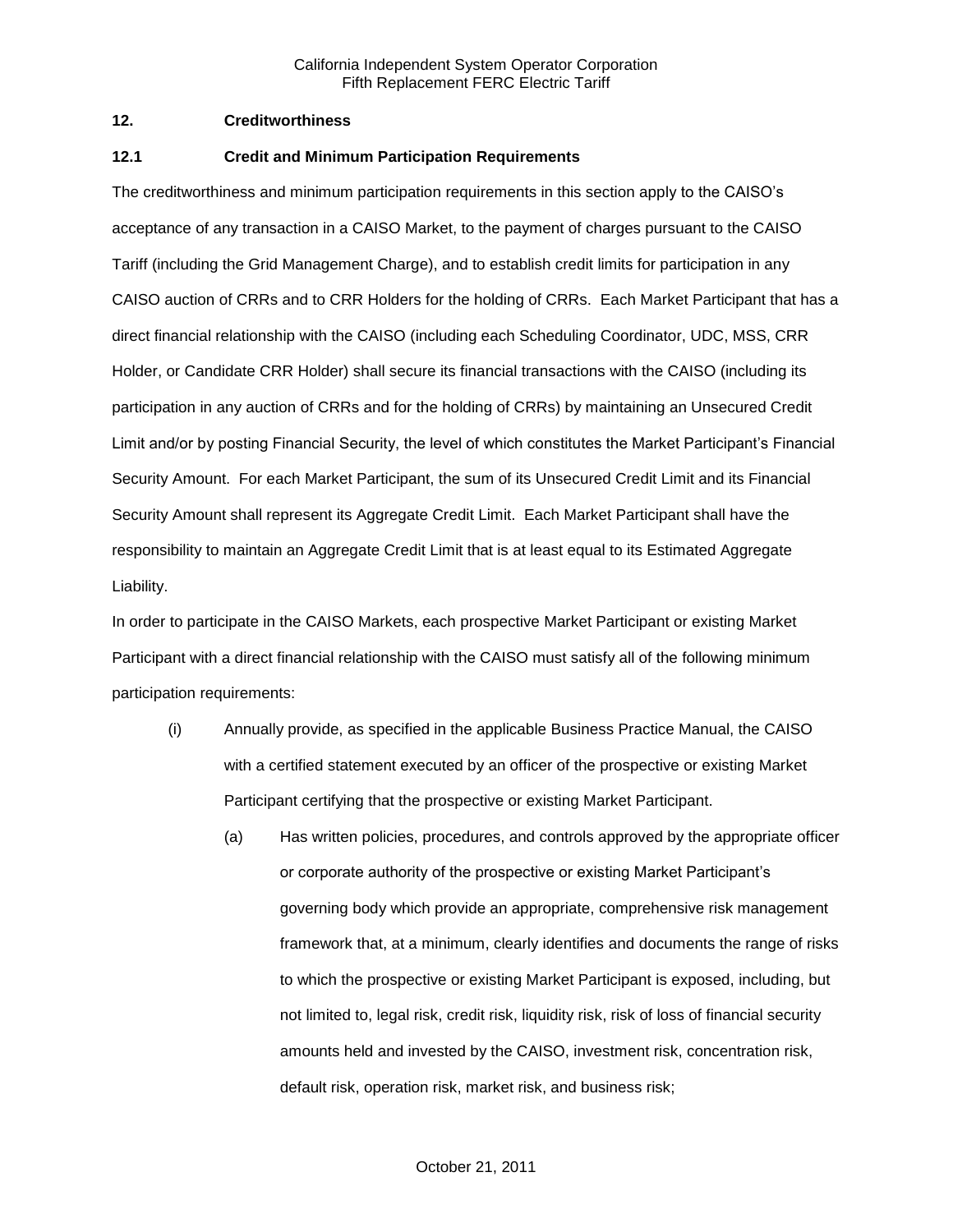- (b) Has appropriate operating procedures and technical abilities to promptly and effectively respond to all CAISO communications and directions, including, but not limited to, the CAISO's issuance of invoices and collateral requests to the prospective or existing Market Participant; and
- (c) Has satisfied any applicable CAISO training requirements including as specified in Sections 4.5.1.2.10.1 and 36.5.2.
- (ii) Satisfy the following capitalization requirements:
	- (a) Pursuant to Sections 12.1 and 12.1.1, the prospective or existing Market Participant or its guarantor must have at least \$1 million in Tangible Net Worth or \$10 million in total assets, or post Financial Security using one or more of the forms specified in Section 12.2 (a) through (e) in the amounts set forth below. In the event the prospective or existing Market Participant must post Financial Security, that financial security will not be added to Market Participant's Aggregate Credit Limit and, therefore, cannot be used to meet Market Participant's minimum credit requirements to participate in a Congestion Revenue Rights auction or to offset any market obligations as reflected in Market Participant's Estimated Aggregate Liability. However, all Financial Security in any form may be used to satisfy any financial obligation of the Market Participant.
		- \$500,000 for a prospective or existing Market Participant with fewer than six (6) months of CAISO Market activity; \$100,000 for an existing Market Participant with six (6) months or more of CAISO Market activity and whose highest Estimated Aggregate Liability for the preceding six (6) months is less than or equal to \$100,000; or \$500,000 for an existing Market Participant with six (6) months or more of market activity and whose highest Estimated Aggregate Liability for the preceding six (6) months is greater than \$100,000.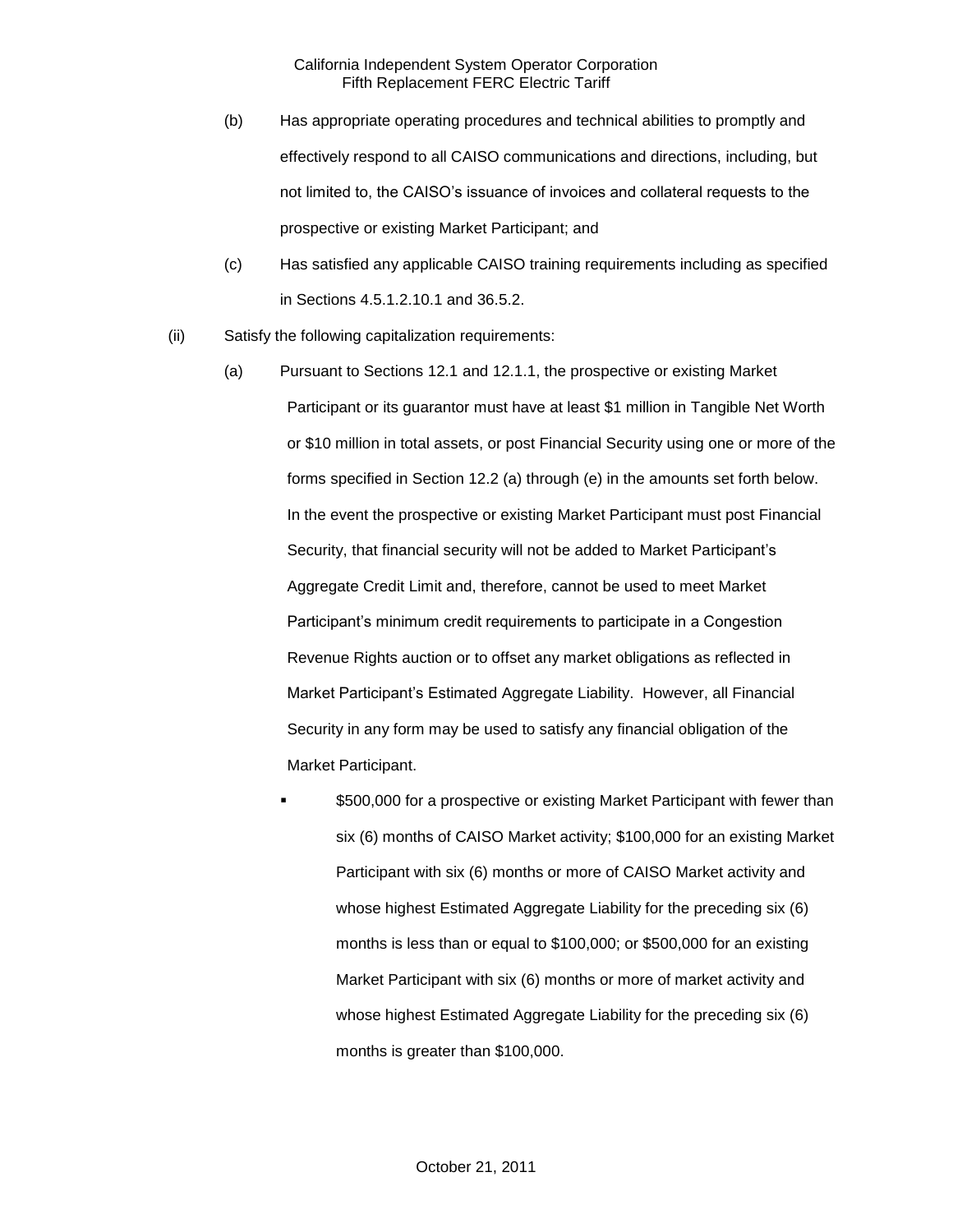(b) The CAISO will review whether the prospective or existing Market Participant continues to satisfy the capitalization requirements set forth in Section 12.1(ii)(a). The CAISO will conduct such a review every six (6) months, when new financial statements are posted for the prospective or existing Market Participant, or when an increase in CAISO Market activity causes the Market Participant's Estimate Agreement Liability to exceed \$100,000.

Each prospective Market Participant that does not satisfy all of the minimum participation requirements set forth in this Section 12.1 will be prohibited from participating in the CAISO Markets. Each prospective Market Participant taking part in the Scheduling Coordinator certification process pursuant to Section 4.5.1 or the Candidate CRR Holder application process pursuant to Section 4.10.1 that does not satisfy all of the minimum participation requirements set forth in this Section 12.1 will be ineligible to become a Market Participant or CRR Holder. Each existing Market Participant that does not satisfy all of the minimum participation requirements set forth in this Section 12.1 will be out of compliance with the CAISO Tariff. Any failure of a Market Participant to satisfy the minimum participation requirements set forth in this Section 12.1 that is not cured within thirty (30) days of CAISO notification that a failure occurred will subject the Market Participant to CAISO enforcement actions as set forth in Section 12.5.

#### **12.1.1 Unsecured Credit Limit**

Each Market Participant requesting an Unsecured Credit Limit shall submit an application to the CAISO in the form specified on the CAISO Website. The CAISO shall determine the Unsecured Credit Limit for each Market Participant in accordance with the procedures set forth in the applicable Business Practice Manual. The maximum Unsecured Credit Limit for any Market Participant, and group of Market Participant Affiliates, shall be \$50 million. In accordance with the procedures described in the applicable Business Practice Manual, each Market Participant requesting or maintaining an Unsecured Credit Limit is required to submit to the CAISO or its agent financial statements and other information related to its overall financial health as directed by the CAISO. Each Market Participant is responsible for the timely submission of its latest financial statements as well as other information, including but not limited to information concerning all entities that are Affiliates or become Affiliates, that may be reasonably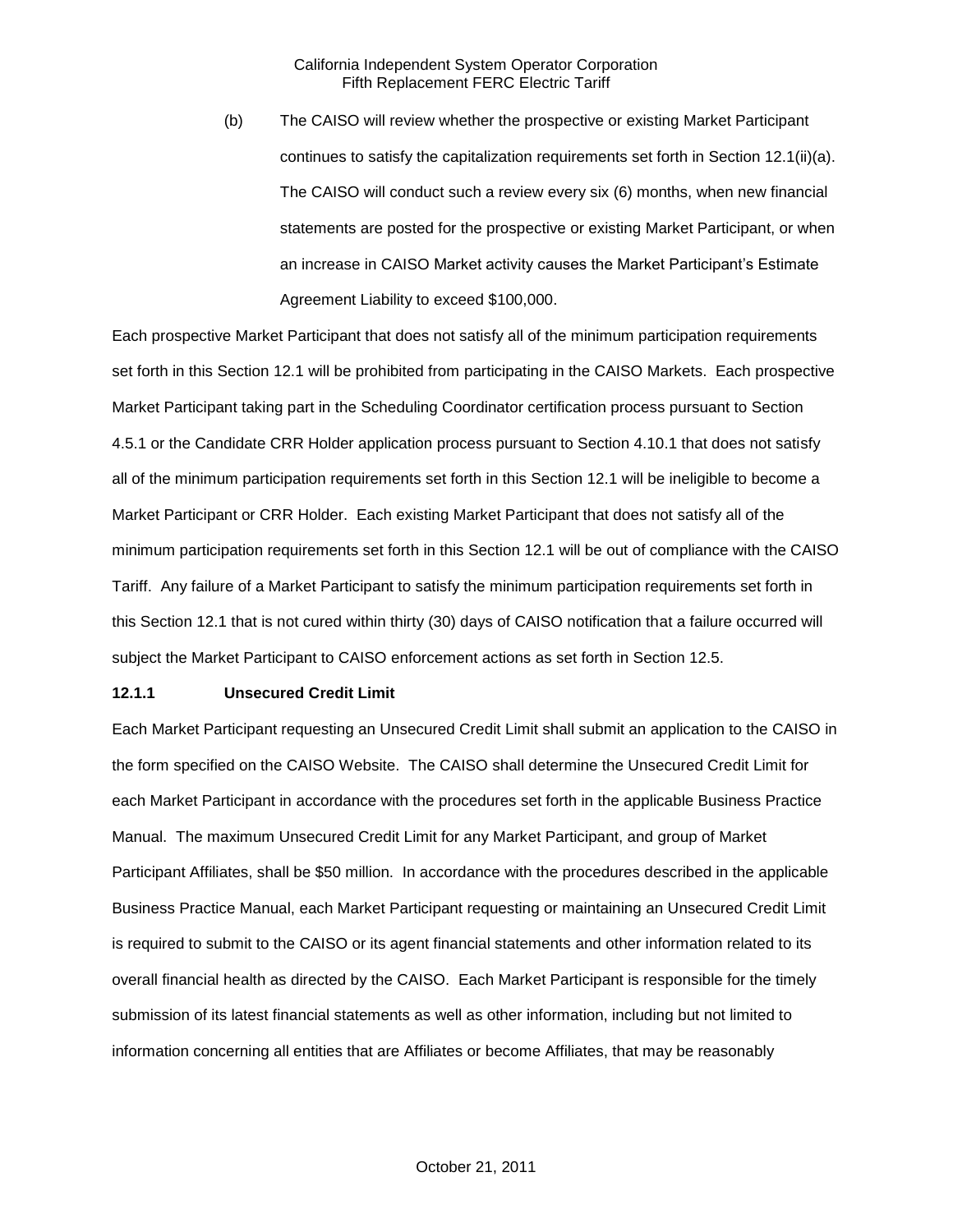necessary for the CAISO to conduct its evaluation. The CAISO shall determine the Unsecured Credit Limit for each Market Participant as described in Sections 12.1.1.1, 12.1.1.1.1, and 12.1.1.1.2. As a result of the CAISO's credit evaluation, a Market Participant may be given an Unsecured Credit Limit by the CAISO or denied an Unsecured Credit Limit with the CAISO. Following the initial application and the establishment of an Unsecured Credit limit, the CAISO will review each Market Participant's Unsecured Credit Limit on a quarterly basis, unless that entity does not prepare quarterly statements, in which case the review will occur on an annual basis, and no entity shall be required to submit a new application. In addition, the CAISO may review the Unsecured Credit Limit for any Market Participant whenever the CAISO becomes aware of information that could indicate a Material Change in Financial Condition. In the event the CAISO determines that the Unsecured Credit Limit of a Market Participant must be reduced as a result of a subsequent review due to a reason other than a Material Change in Financial Condition, the CAISO shall notify the Market Participant of the reduction, and shall, upon request, also provide the Market Participant with a written explanation of why the reduction was made. In the event the CAISO determines that the Unsecured Credit Limit of a Market Participant must be reduced as a result of a subsequent review due to a Material Change in Financial Condition, the CAISO shall notify the Market Participant of the reduction in writing and shall provide the Market Participant with a written explanation of the reasons for the reduction, either in advance of the reduction if reasonably practicable or after the reduction was made if providing the written notification and explanation in advance is not reasonably practicable, as set forth in the applicable Business Practice Manual.

### **12.1.1.1 Unsecured Credit Limit Calculation**

An Unsecured Credit Limit (UCL) for each Market Participant that is a Rated or Unrated Public/Private Corporation, a Rated or Unrated Governmental Entity, or a Local Publicly Owned Electric Utility and that requests an Unsecured Credit Limit is calculated as follows:

> 1. For each Rated Public/Private Corporation, the Unsecured Credit Limit is the lesser of \$50 million or an amount equal to the Market Participant's Tangible Net Worth multiplied by a calculated percentage of Tangible Net Worth. The Tangible Net Worth percentage is comprised of fifty percent (50%) of the Market Participant's lowest credit agency issuer rating and fifty percent (50%) of the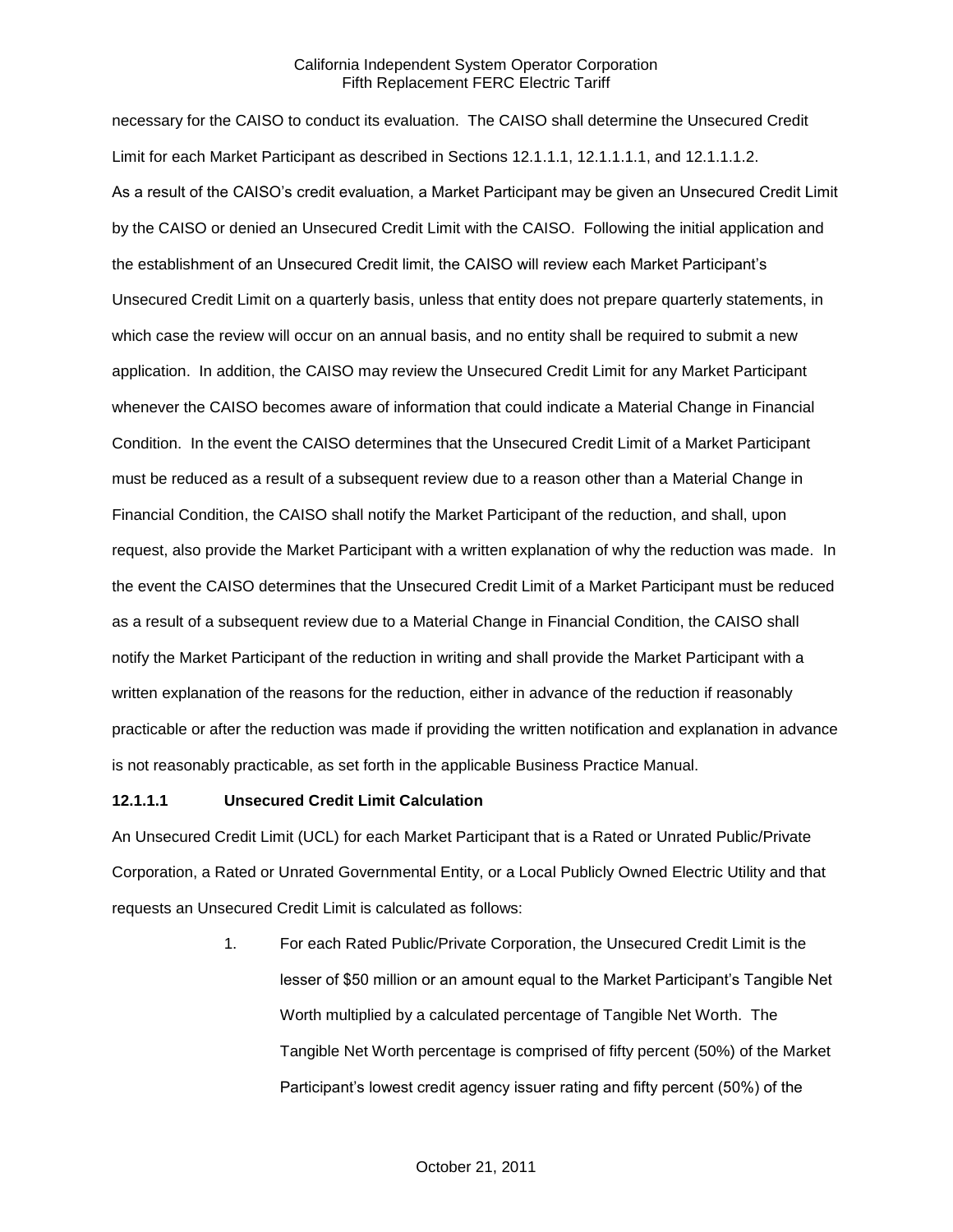Moody's KMV Equivalent Rating, if reasonably applicable. If a Moody's KMV Equivalent Rating is not reasonably applicable, the Tangible Net Worth percentage is comprised of one hundred percent (100%) of the Market Participant's lowest credit agency issuer rating.

- 2. For each Unrated Public/Private Corporation, the Unsecured Credit Limit is the lesser of \$50 million or an amount equal to the Market Participant's Tangible Net Worth multiplied by a calculated percentage of Tangible Net Worth. The Tangible Net Worth percentage is comprised of one hundred percent (100%) of the Moody's KMV Equivalent Rating.
- 3. For each Rated Governmental Entity, the Unsecured Credit Limit is the lesser of \$50 million or an amount equal to the Market Participant's Net Assets multiplied by a calculated percentage of Net Assets. The Net Assets percentage is comprised of one hundred percent (100%) of the Market Participant's lowest credit agency issuer rating.
- 4. (a) For each Unrated Governmental Entity other than one that receives appropriations from the federal government or a state government, the Unsecured Credit Limit is the lesser of \$50 million or an amount equal to a specified percentage of the Market Participant's Net Assets if the Market Participant has a minimum of \$25 million in Net Assets and its Times Interest Earned, Debt Service Coverage and Equity to Assets ratios (as those ratios are defined in the applicable Business Practice Manual) meet or exceed minimums specified in the applicable Business Practice Manual.

(b) For each Unrated Governmental Entity that receives appropriations from the federal government or a state government, the Unsecured Credit Limit is the lesser of \$50 million or the amount appropriated by the federal or relevant state government for the purpose of procuring Energy and Energy-related products and services for the applicable fiscal year. The Unrated Governmental Entity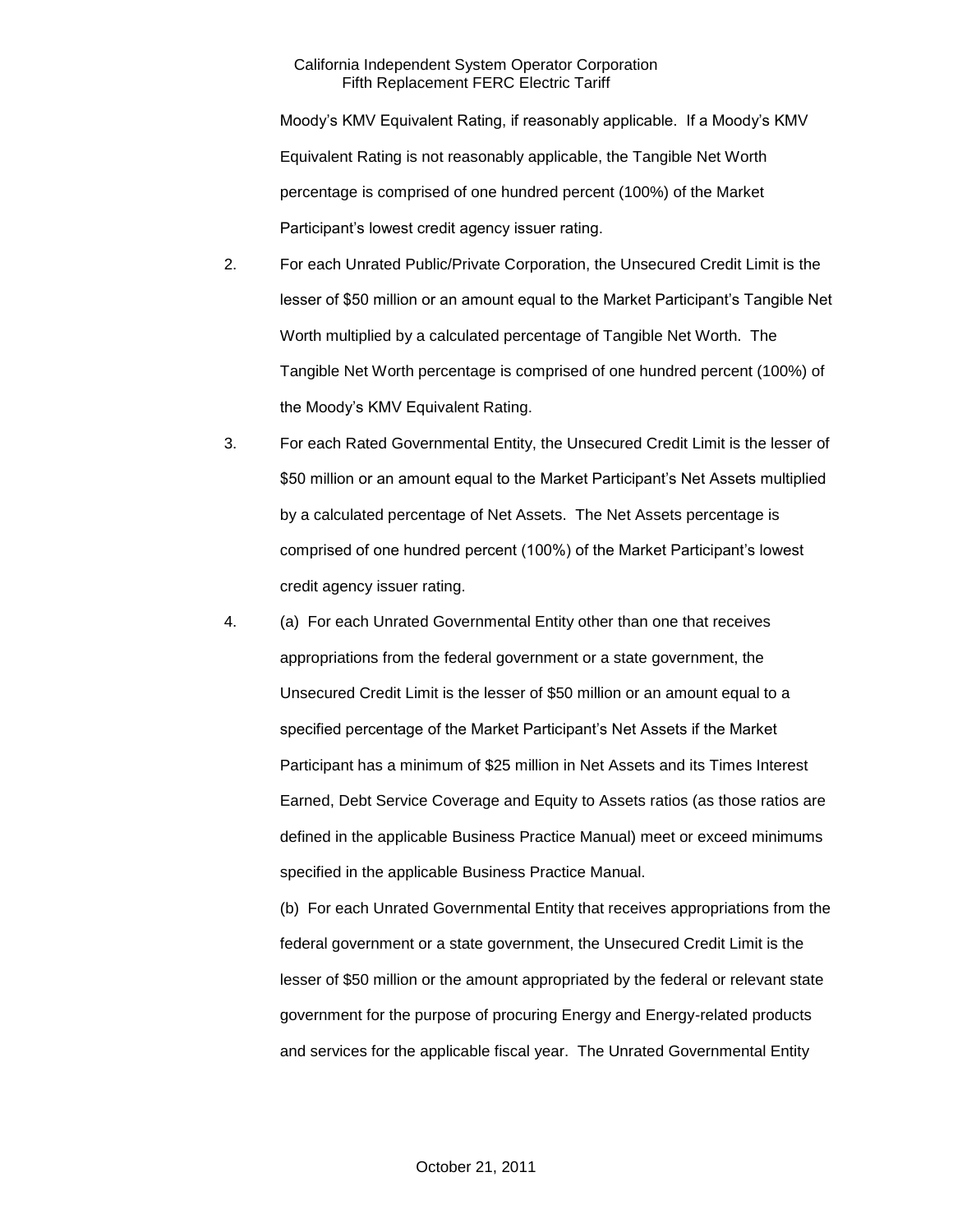seeking to establish an Unsecured Credit Limit pursuant to this section shall provide documentation establishing its annual appropriations.

5. A Local Publicly Owned Electric Utility with a governing body having ratemaking authority that has submitted an application for an Unsecured Credit Limit shall be entitled to an Unsecured Credit Limit of \$1 million without regard to its Net Assets. Such Local Publicly Owned Electric Utility shall be entitled to request an Unsecured Credit Limit based on Net Assets as provided in Section 12.1.1.1(3) or 12.1.1.1(4) in order to establish an Unsecured Credit Limit as the greater of \$1 million or the amount determined as provided in this Section 12.1.1.1(5). A public entity that is not a Local Publicly Owned Electric Utility is not entitled to an Unsecured Credit Limit of \$1 million under this Section 12.1.1.1(5) but may seek to establish an Unsecured Credit Limit as provided in any other provision of the CAISO Tariff that may apply.

Public entities, including Local Publicly Owned Electric Utilities, that operate through a Joint Powers Agreement, or a similar agreement acceptable to the CAISO with the same legal force and effect, shall be entitled to aggregate or assign their Unsecured Credit Limits subject to the following limitations and requirements. A public entity that is a party to a Joint Powers Agreement or similar agreement and that is also participating independently in the CAISO Markets with an established Unsecured Credit Limit shall not be entitled to assign or aggregate any portion of its Unsecured Credit Limit that the public entity is using to support financial liabilities associated with its individual participation in the CAISO Markets. A Local Publicly Owned Electric Utility that operates through a Joint Powers Authority or similar agreement that desires to aggregate a portion of its Unsecured Credit Limit that is equal to or less than \$1 million with one or more other Local Publicly Owned Electric Utilities that operate through that Joint Powers Agreement or similar agreement or to assign a portion of its Unsecured Credit Limit that is equal to or less than \$1 million to the Joint Powers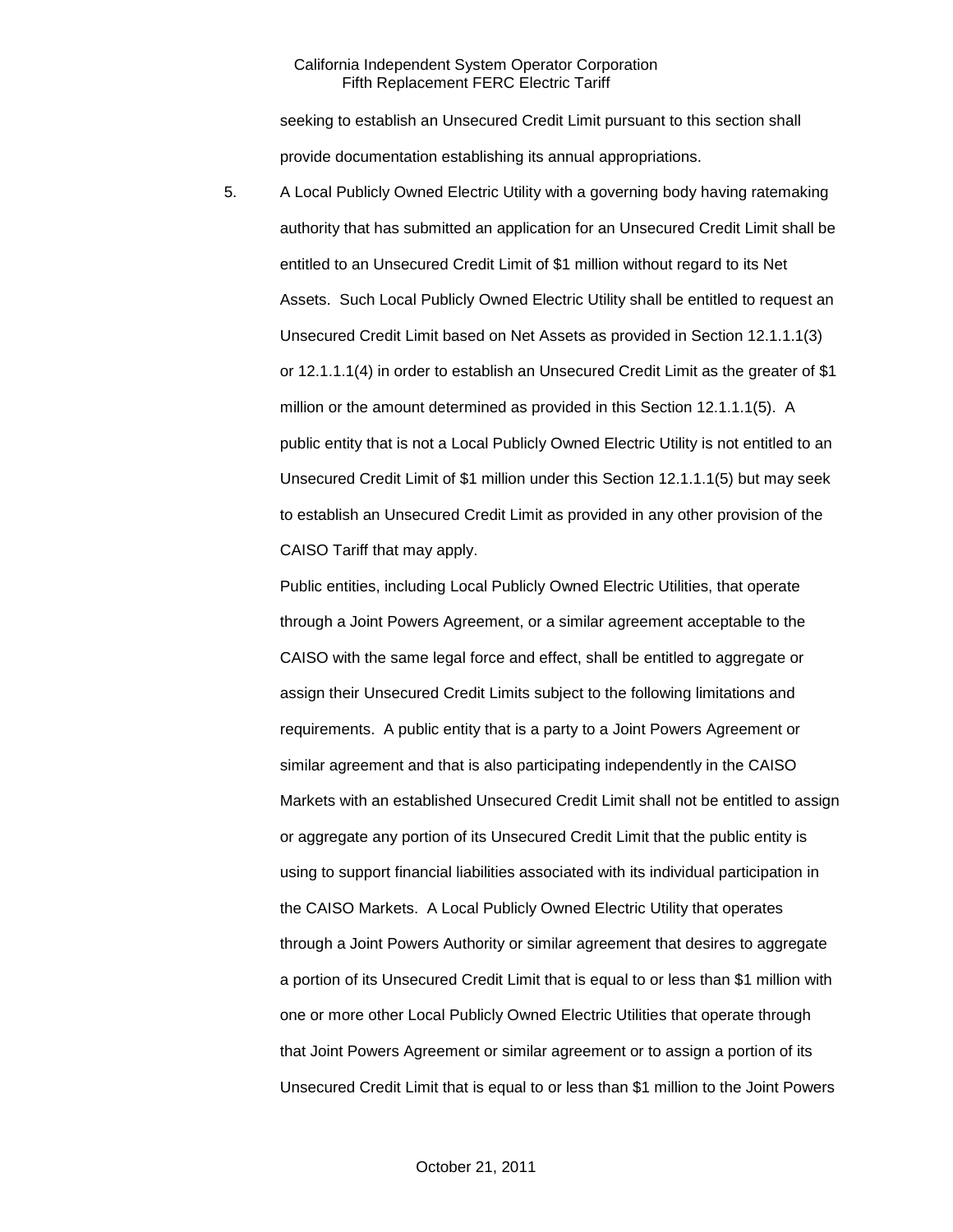Authority shall be entitled to do so. A Local Publicly Owned Electric Utility that operates through a Joint Powers Agreement or similar agreement that desires to aggregate its Unsecured Credit Limit with one or more other Local Publicly Owned Electric Utilities that operate through that Joint Powers Agreement or similar agreement or to assign a portion of its Unsecured Credit Limit to the Joint Powers Authority that exceeds \$1 million, and any public entity that is not a Local Publicly Owned Electric Utility that operates through a Joint Powers Agreement or similar agreement that desires to aggregate its Unsecured Credit Limit with one or more other Local Publicly Owned Electric Utilities that operate through that Joint Powers Agreement or similar agreement or to assign any portion of its Unsecured Credit Limit to the Joint Powers Authority, shall provide documentation that is acceptable to the CAISO and that demonstrates the Local Publicly Owned Electric Utility or public entity will assume responsibility for the financial liabilities of the Joint Powers Authority associated with the assigned or aggregated portion of the Unsecured Credit Limit. Such documentation may include a guaranty or similar instrument acceptable to the CAISO.

Unsecured Credit Limits established pursuant to this Section 12.1.1.1 shall be subject to the CAISO's consideration of the same qualitative factors that apply to all Market Participants as set forth in Section 12.1.1.2 and, accordingly, the CAISO may adjust their Unsecured Credit Limits pursuant to Section 12.1.1.

#### **12.1.1.1.1 Maximum Percentage of Tangible Net Worth and Net Assets**

For Rated and Unrated Public/Private Corporations or Rated Governmental Entities, the maximum percentage of Tangible Net Worth or Net Assets is 7.5 percent (7.5%) for the highest quality firms; that is, those Market Participants who maintain the highest Moody's KMV Equivalent Rating and/or highest credit agency issuer rating. The percentage of Tangible Net Worth or Net Assets that a Market Participant qualifies for will be reduced as its credit risk increases as determined by having a lower Moody's KMV Equivalent Rating and/or lower credit agency issuer rating.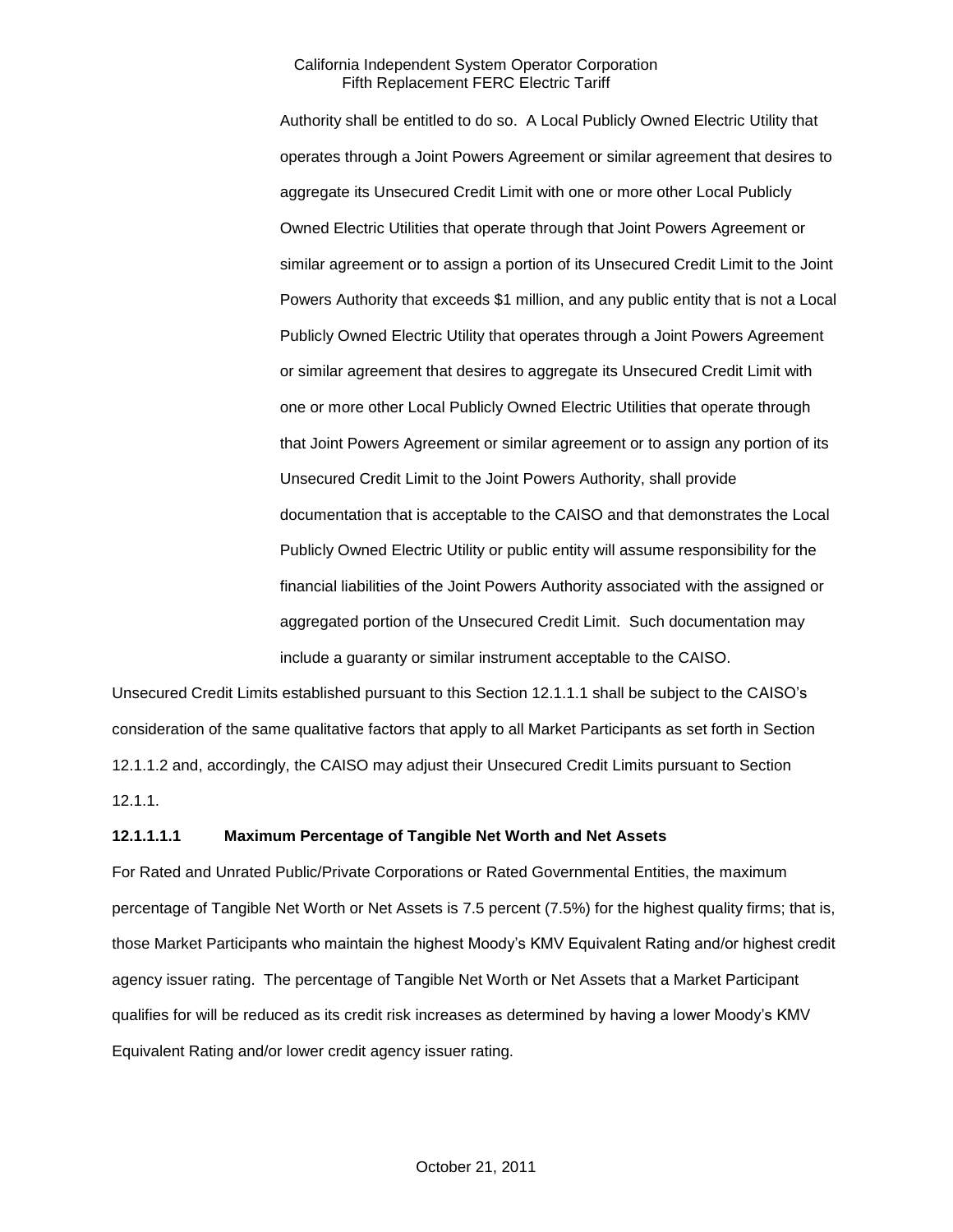For Unrated Governmental Entities, the CAISO may provide an Unsecured Credit Limit of up to five percent (5%) of Net Assets.

With respect to either of these potential maximum percentages, a lesser amount of unsecured credit may be granted if the CAISO becomes aware of information related to a Material Change in Financial Condition or other significant information that presents a significant risk to the creditworthiness of the entity.

# **12.1.1.1.2 Unsecured Credit Limit Calculation Steps**

A six-step process is used to determine Unsecured Credit Limits for Market Participants that are Rated Public/Private Corporations, Unrated Public/Private Corporations, and Rated Governmental Entities.

- Step 1 If the Market Participant has a credit rating(s) from one or more of the Nationally Recognized Statistical Rating Organizations, verify the rating(s) with the appropriate organization. Regardless of the number of ratings available, the lowest rating will be used for purposes of determining the percentage of Tangible Net Worth or Net Assets.
- Step 2 –Obtain the Market Participant's Moody's KMV Equivalent Rating.
- Step 3 Calculate the percentage of Tangible Net Worth or Net Assets based on the entity type as described in Section 12.1.1.1.
- Step 4 Calculate the Market Participant's Tangible Net Worth or Net Assets.
	- (a) Tangible Net Worth for Rated or Unrated Public/Private Corporations equals total assets minus assets (net of any matching liabilities, assuming the result is a positive value) the CAISO reasonably believes to be restricted or potentially unavailable to settle a claim in the event of a default (examples include restricted assets and Affiliate assets) minus intangible assets (i.e., those assets not having a physical existence such as patents, trademarks, franchises, intellectual property, and goodwill) minus derivative assets (net of any matching liabilities, assuming the result is a positive value) minus total liabilities.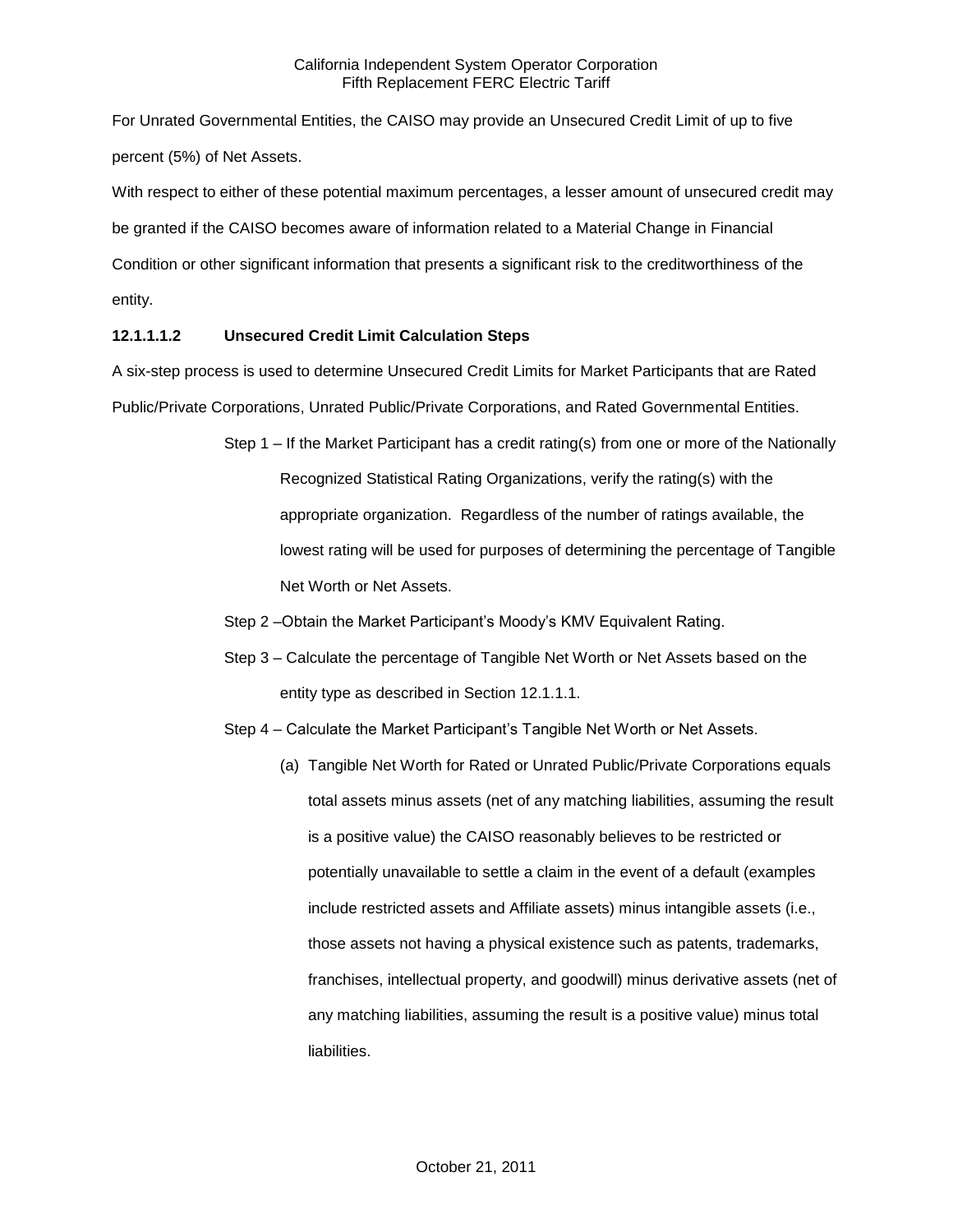(b) Net Assets for Rated Governmental Entities equals total assets minus assets (net of any matching liabilities, assuming the result is a positive value) the CAISO reasonably believes to be restricted or potentially unavailable to settle a claim in the event of a default (examples include restricted assets) minus total liabilities.

Step 5 – Calculate the Market Participant's intermediate Unsecured Credit Limit.

- (a) intermediate Unsecured Credit Limit = Tangible Net Worth \* percentage of Tangible Net Worth for Rated or Unrated Public/Private Corporations
- (b) intermediate Unsecured Credit Limit = Net Assets \* percentage of Net Assets for Rated Governmental Entities
- Step 6 Adjust the intermediate Unsecured Credit Limit downward, if warranted based on the CAISO's review of qualitative and quantitative credit strength indicators in Section 12.1.1.2.
	- (a) Final Unsecured Credit Limit = intermediate Unsecured Credit Limit from Step 5 \* (0 - 100%)

# **12.1.1.2 Credit Strength Indicators**

In determining a Market Participant's Unsecured Credit Limit, the CAISO may rely on information gathered from financial reporting agencies, the general/financial/energy press, and provided by the Market Participant to assess its overall financial health and its ability to meet its financial obligations. Information considered by the CAISO in this process may include the following qualitative factors:

- (a) Applicant's history;
- (b) Nature of organization and operating environment;
- (c) Management;
- (d) Contractual obligations;
- (e) Governance policies;
- (f) Financial and accounting policies;
- (g) Risk management and credit policies;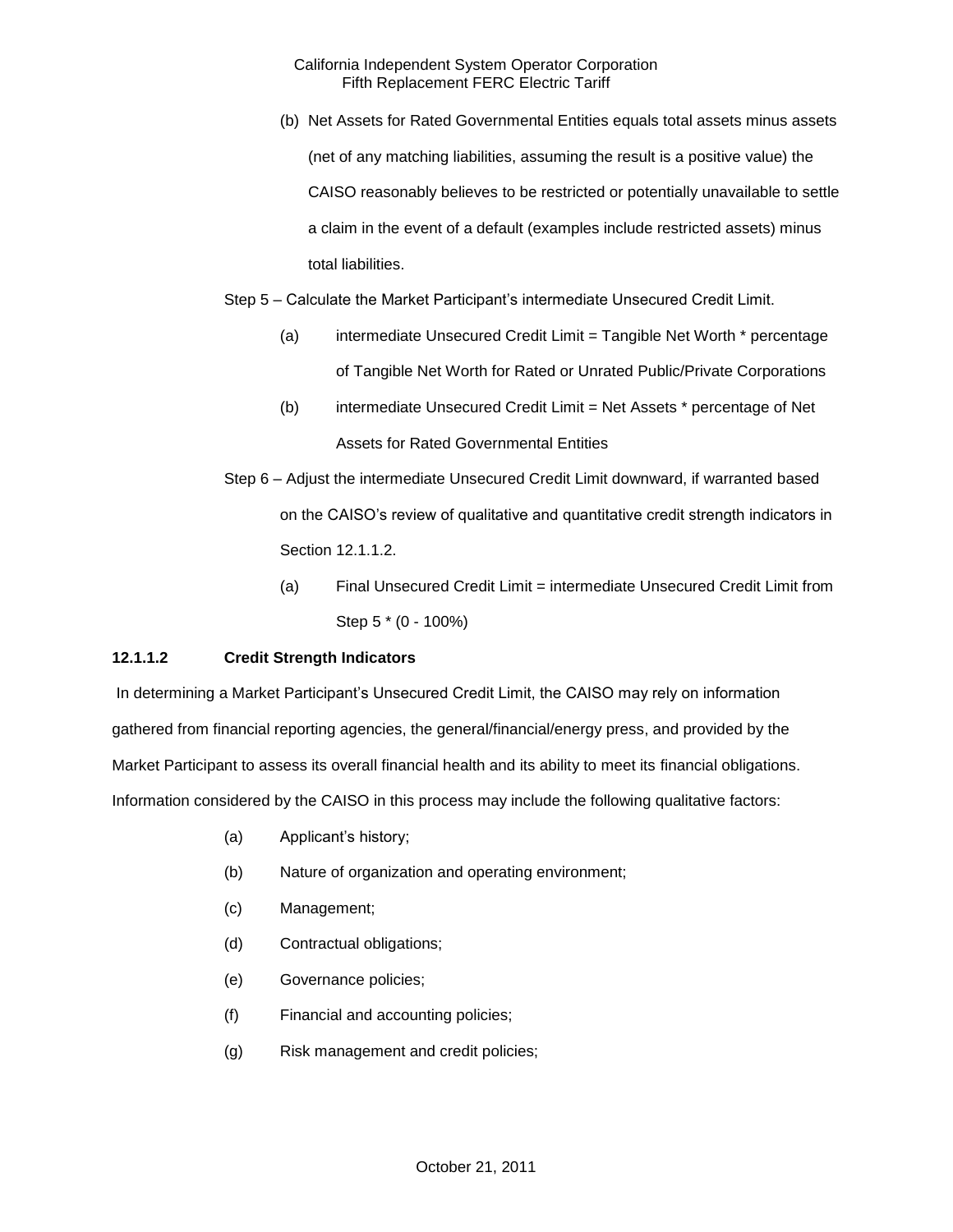- (h) Market risk including price exposures, credit exposures and operational exposures;
- (i) Event risk;
- (j) The state or local regulatory environment; and
- (k) Affiliate disclosure information provided pursuant to this CAISO Tariff, including Sections 4.14.2.1, 12.1.1, 39.9, and/or 39.11.1.

Material negative information in these areas may result in a reduction of up to one hundred percent (100%) in the Unsecured Credit Limit that would otherwise be granted based on the six-step process described in Section 12.1.1.1. A Market Participant, upon request, will be provided a written analysis as to how the provisions in Section 12.1.1.1 and this section were applied in setting its Unsecured Credit Limit.

### **12.1.1.3 Financial Statements**

Market Participants requesting unsecured credit are required to provide financial statements so that a credit review can be completed. Based on availability, the Market Participant must submit a financial statement for the most recent financial quarter, as well as audited financial statements for the most recent three fiscal years, or the period of existence of the Market Participant, if shorter, to the CAISO or the CAISO's designee. If audited financial statements are not available, financial statements, as described below, should be submitted, signed and attested to by an officer of the Market Participant as a fair representation of the financial condition of the Market Participant in accordance with generally accepted accounting principles. The information should include, but is not limited to, the following:

- (a) If publicly traded:
	- (i) Annual and quarterly reports on Form 10-K and Form 10-Q, respectively
	- (ii) Form 8-K reports, if any
- (b) If privately held or governmentally owned:
	- (i) Management's discussion & analysis (if available)
	- (ii) Report of independent accountants (if available)
	- (iii) Financial statements, including:
		- Balance sheet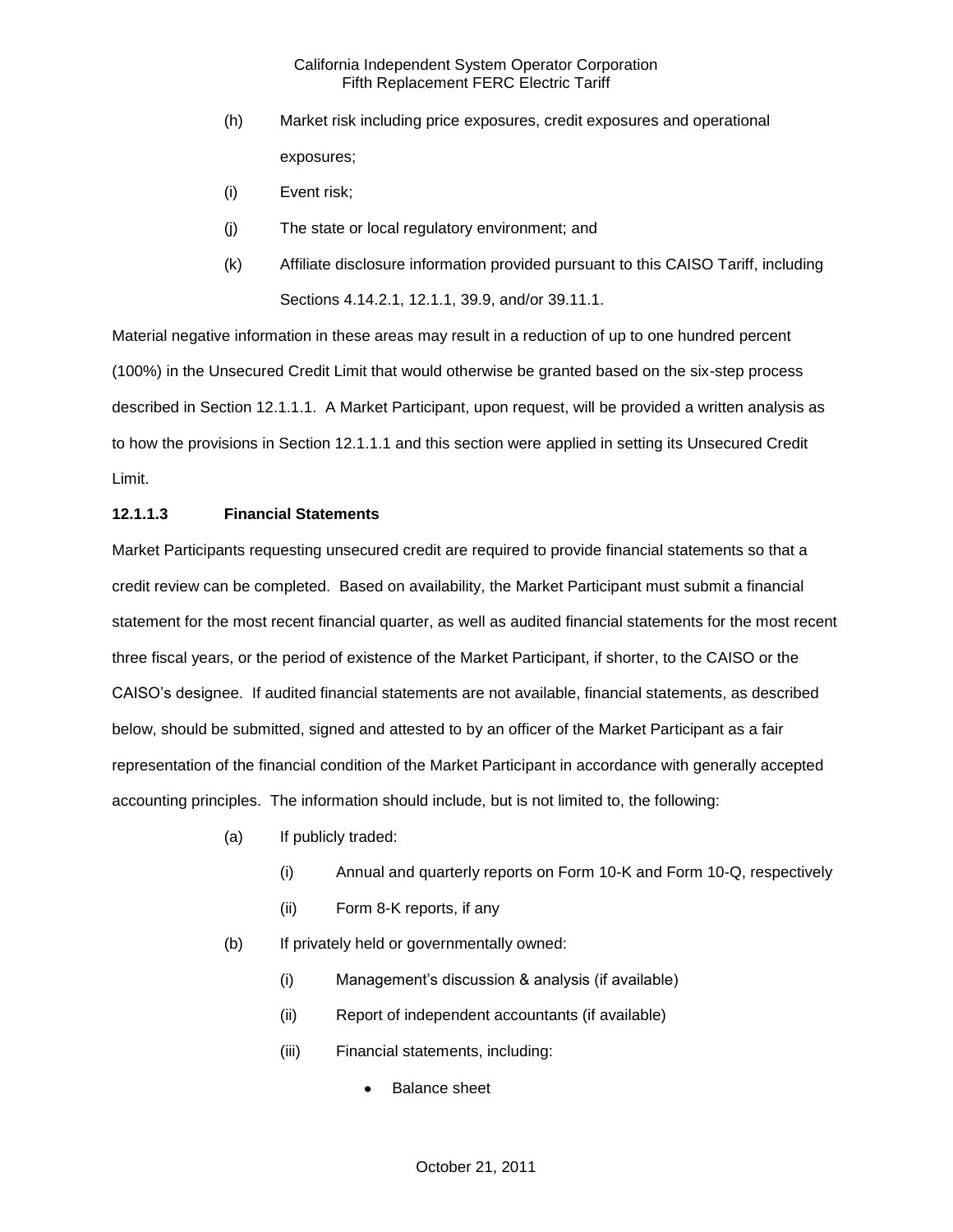- Income statement
- Statement of cash flows
- Statement of stockholder's equity
- (iv) Notes to financial statements

If the above information is available electronically on the internet, the Market Participant may indicate in written or electronic communication where such statements are located for retrieval by the CAISO or the CAISO's designee.

# **12.1.1.4 Determination of Unsecured Credit Limits for Affiliates**

If any Market Participant requesting or maintaining an Unsecured Credit Limit is affiliated with one or more other entities subject to the credit requirements of this Section 12, the CAISO may consider the overall creditworthiness and financial condition of such Affiliates when determining the applicable Unsecured Credit Limit. The maximum Unsecured Credit Limit specified in Section 12.1.1 applies to the combined activity of such Affiliates.

# **12.1.1.5 Notification of Material Change in Financial Condition**

Each Market Participant shall notify the CAISO in writing of a Material Change in Financial Condition, within five (5) Business Days of when the Material Change in Financial Condition is known or reasonably should be known by the Market Participant. Examples of a Material Change of Financial Condition may include, but are not limited to:

- a) A credit agency or Moody's KMV equivalent rating downgrade to below investment grade;
- b) Being placed on a negative credit watch list by a major rating agency;
- c) A bankruptcy filing;
- d) Insolvency;
- e) The filing of a material lawsuit that could significantly and adversely affect past, current, or future financial results;
- f) Restatement of one or more financial statements for a prior year in a way that reduces the amount of unsecured credit that was previously provided;
- g) A default in another organized market for which any cure period has expired; or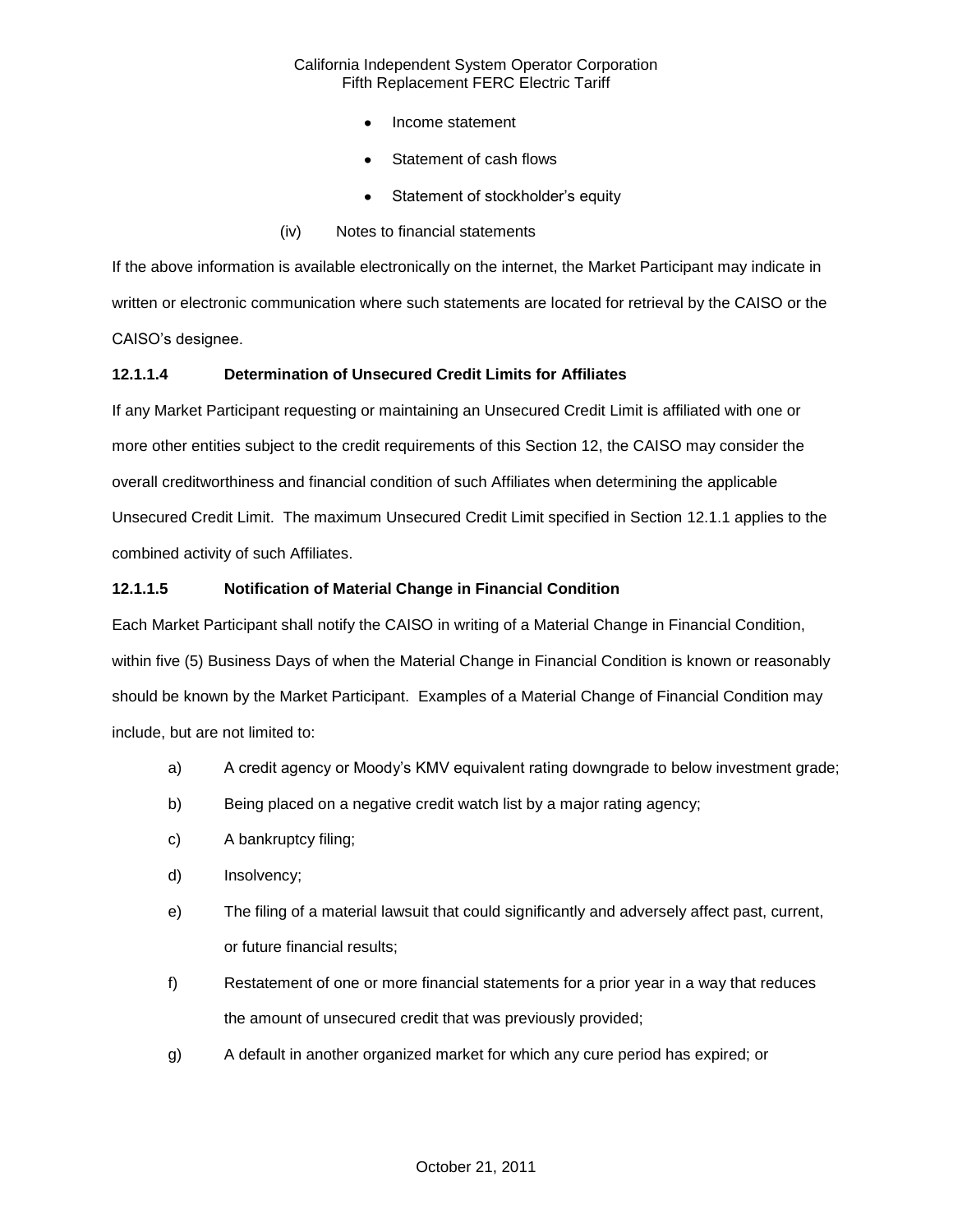h) Any change in the financial condition of the Market Participant that exceeds a five (5) percent reduction in the Market Participant's Tangible Net Worth or Net Assets for the Market Participant's preceding fiscal year, calculated in accordance with generally accepted accounting practices.

The provision to the CAISO of a copy of a Form 10-K, Form 10-Q, or Form 8-K filed with the U.S. Securities and Exchange Commission shall satisfy the requirement of notifying the CAISO of such Material Change in Financial Condition if such Material Change in Financial Condition is identified in the Form 10-K, Form 10-Q, or Form 8-K. Alternatively, the Market Participant may direct the CAISO to the location of the information on their company website or the website of the U.S. Securities & Exchange Commission.

# **12.1.2 Financial Security And Financial Security Amount**

A Market Participant that does not have an Unsecured Credit Limit, or that has an Unsecured Credit Limit that is less than its Estimated Aggregate Liability, shall post Financial Security that is acceptable to the CAISO and that is sufficient to ensure that its Aggregate Credit Limit (i.e., the sum of its Unsecured Credit Limit and Financial Security Amount) is equal to or greater than its Estimated Aggregate Liability. The Financial Security posted by a Market Participant may be any combination of the following types of Financial Security provided in favor of the CAISO and notified to the CAISO under Section 12.3:

- (a) an irrevocable and unconditional letter of credit issued by a bank or financial institution that is reasonably acceptable to the CAISO;
- (b) an irrevocable and unconditional surety bond issued by an insurance company that is reasonably acceptable to the CAISO;
- (c) an unconditional and irrevocable guaranty issued by a company that is reasonably acceptable to the CAISO;
- (d) a cash deposit standing to the credit of the CAISO in an interest-bearing escrow account maintained at a bank or financial institution that is reasonably acceptable to the CAISO;
- (e) a certificate of deposit in the name of the CAISO issued by a bank or financial institution that is reasonably acceptable to the CAISO;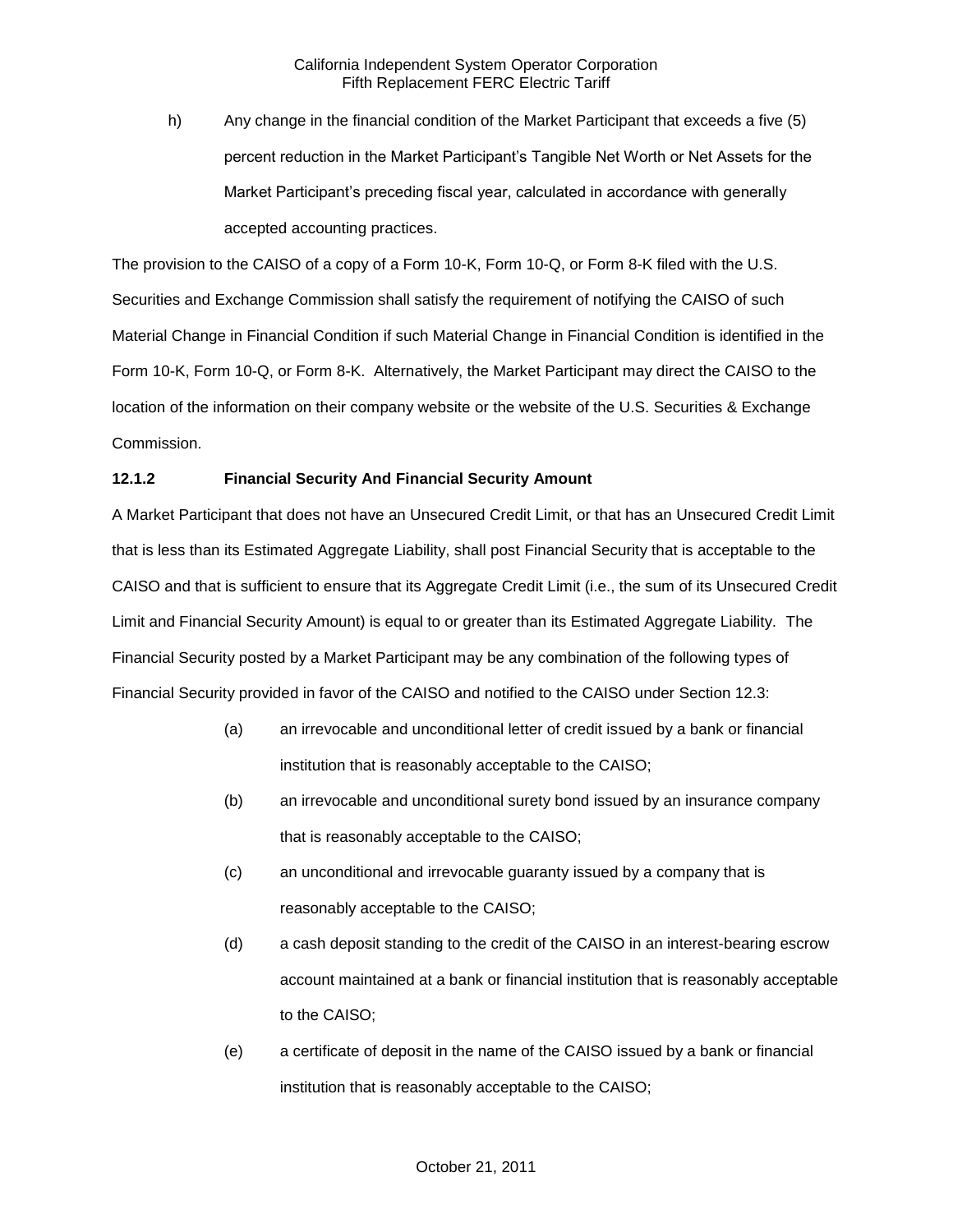- (f) a payment bond certificate in the name of the CAISO issued by a bank or financial institution that is reasonably acceptable to the CAISO; or
- (g) a prepayment to the CAISO.

Financial Security instruments as listed above shall be in such form as the CAISO may reasonably require from time to time by notice to Market Participants, or in such other form as has been evaluated and approved as reasonably acceptable by the CAISO. The CAISO shall publish and maintain standardized forms related to the types of Financial Security listed above on the CAISO Website. The CAISO shall require the use of standardized forms of Financial Security to the greatest extent possible.

#### **12.1.2.1 Additional Procedures Regarding Certain Types of Financial Security**

- (a) Unconditional and irrevocable guaranties: In those cases where a Market Participant is a subsidiary or Affiliate of another entity and would like to utilize the consolidated financial statements and other relevant information of that entity for obtaining credit, a signed corporate guaranty is required. A guarantor would be considered reasonably acceptable and a corresponding Financial Security Amount would be set based on the guarantor's credit evaluation according to the same procedures that apply to the credit evaluation of a Market Participant pursuant to Section 12.1.1.
- (b) Cash deposits standing to the credit of the CAISO in interest-bearing escrow accounts: Interest on a cash deposit standing to the credit of the CAISO in an interest-bearing escrow account will accrue to the Market Participant's benefit and will be added to the Market Participant's prepayment account on a monthly basis. Should a Market Participant become delinquent in payments, the Market Participant's outstanding account balance will be satisfied using deposited funds. The Market Participant must take care to replenish used funds to ensure that its Aggregate Credit Limit continues to exceed its Estimated Aggregate Liability.
- (c) Prepayments to the CAISO: Prepayments to the CAISO will be held in an interest-bearing account or another investment acceptable to the Market Participant and the CAISO, and interest on the investment will accrue at the rate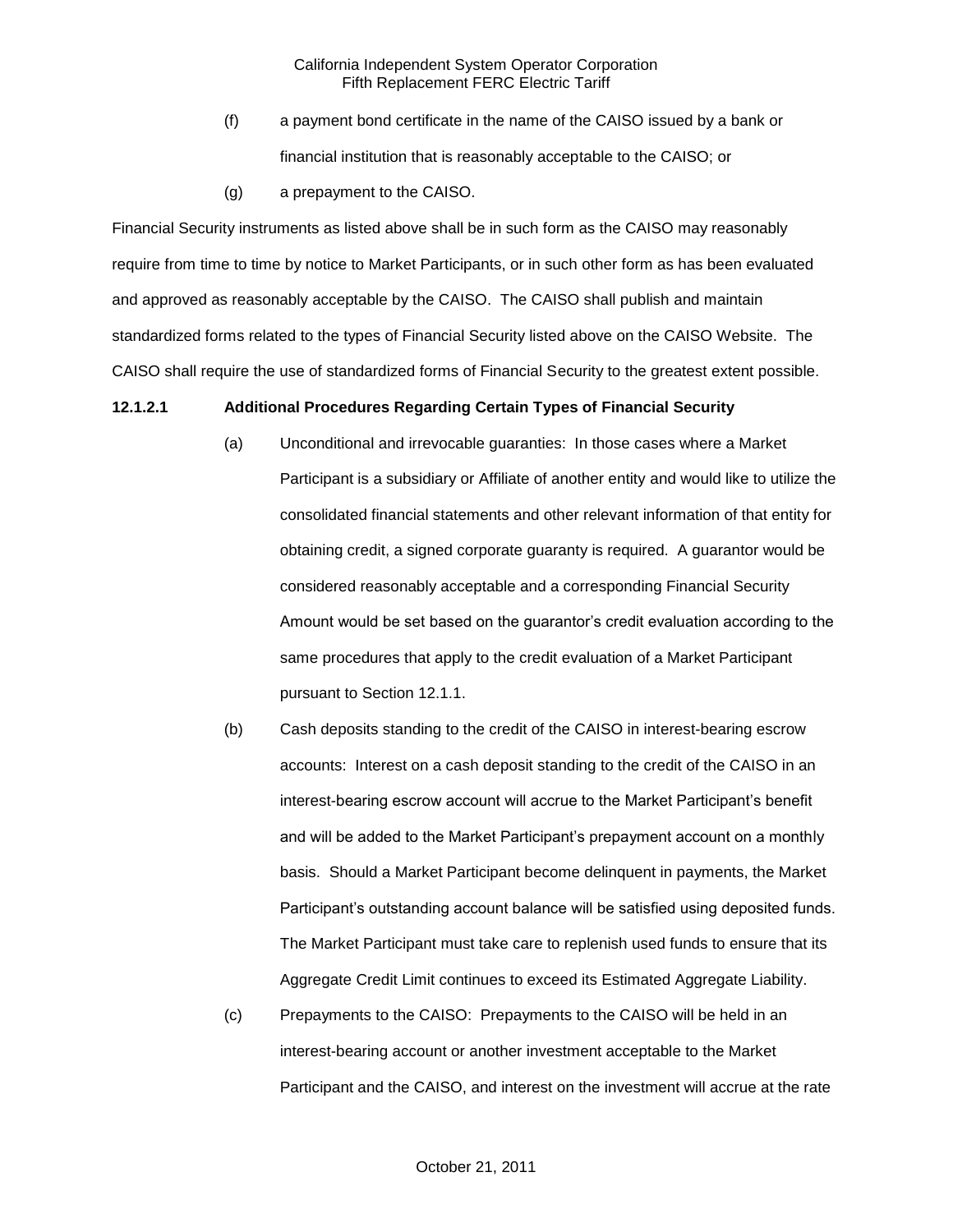as provided for in the investment. Interest will accrue to the Market Participant's benefit and will be added to the Market Participant's prepayment account on a monthly basis. Due to the additional administrative effort involved in tracking and posting interest on such prepayments, the use of this option is not encouraged.

# **12.1.2.2 Process for Evaluating Requests to Use Non-Standardized Forms of Financial Security**

A Market Participant that seeks permission to use a form for Financial Security other than one or more of the standardized forms posted on the CAISO Website shall seek such permission in a written request to the CAISO that explains the basis for the use of such non-standardized form. The CAISO shall have ten (10) Business Days from receipt of such request to evaluate it and determine whether it will be approved as reasonably acceptable. If the CAISO does not respond to such request within the ten (10) Business Day period, the request shall be deemed to have been denied. Until and unless the CAISO approves the use of a non-standardized form for Financial Security, the Market Participant that submitted such request shall be required to use one of the standardized forms for Financial Security described in this Section 12.1.2.

### **12.1.2.3 Expiration of Financial Security**

Each Market Participant shall ensure that the financial instruments it uses for the purpose of providing Financial Security will not expire and thereby cause the Market Participant's Aggregate Credit Limit to fall below the Market Participant's Estimated Aggregate Liability. The CAISO will treat a financial instrument that does not have an automatic renewal provision and that is not renewed or replaced within seven (7) days of its date of expiration as being out of compliance with the standards for Financial Security contained in this Section 12 and will deem the value of such financial instrument to be zero, and will draw upon such Financial Security prior to its stated expiration if deemed necessary by the CAISO.

**12.1.2.4 Risk of Loss of Financial Security Amounts Held and Invested by the CAISO** In accordance with the CAISO's investment policy, the CAISO will invest each Financial Security Amount of a Market Participant only in bank accounts, money market accounts, and/or U.S. Treasury/Agency securities unless a specific written request is received from the Market Participant for a different type of investment and the CAISO provides its written consent to such alternative investment. A Market Participant that provides a Financial Security Amount that is held and invested by the CAISO on behalf of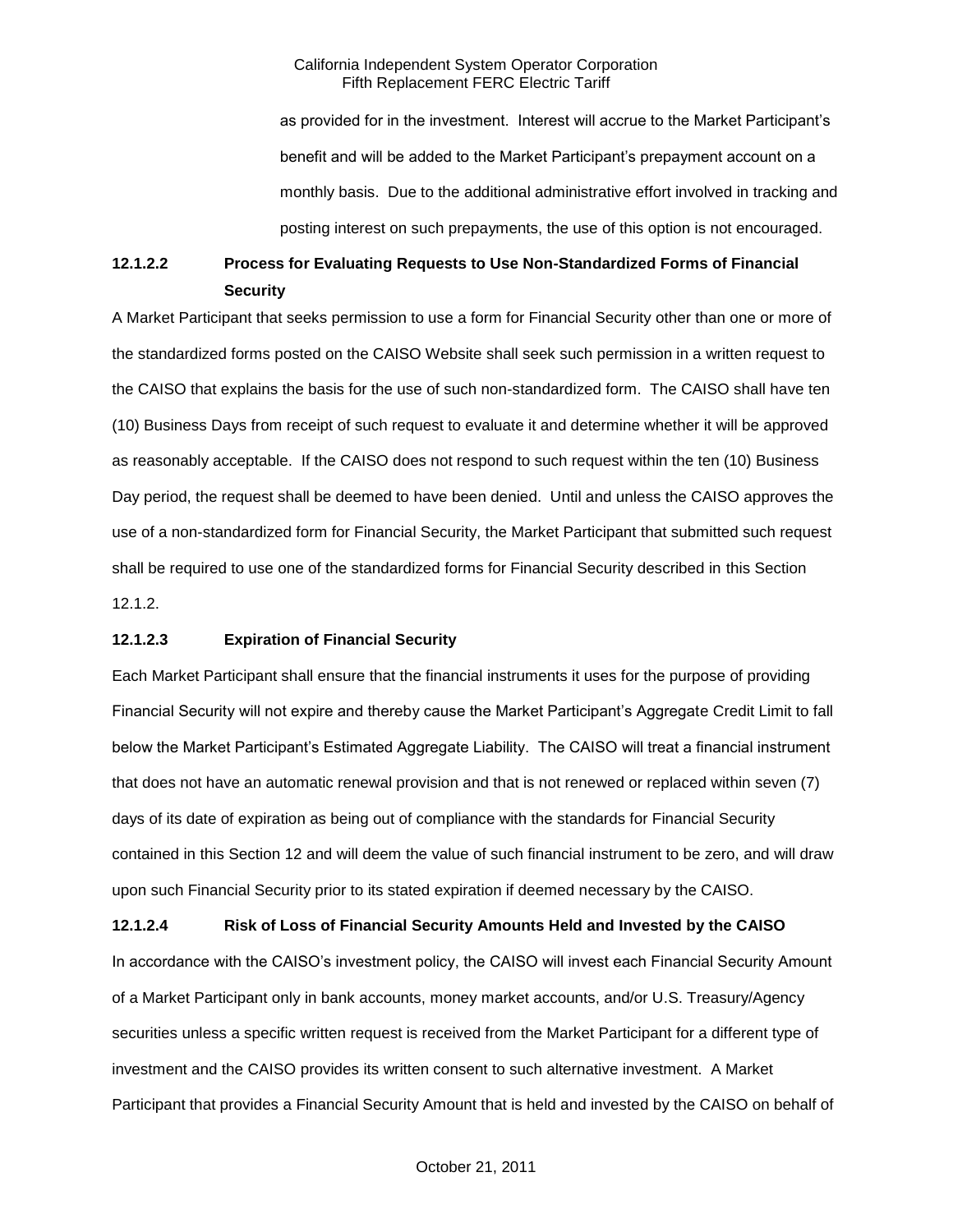the Market Participant will bear all risks that such Financial Security Amount will incur a loss of principal and/or interest as a result of the CAISO's investment of such Financial Security Amount.

### **12.1.3 Estimated Aggregate Liability**

The CAISO will periodically calculate the Estimated Aggregate Liability of each Market Participant, based on all charges and settlement amounts for which such Market Participant is liable or reasonably anticipated by the CAISO to be liable for pursuant to the CAISO Tariff. The Estimated Aggregate Liability for each Market Participant shall be determined and applied by the CAISO consistent with the procedures set forth in the applicable Business Practice Manual. The CAISO shall upon request provide each Market Participant with information concerning the basis for the CAISO's determination of its Estimated Aggregate Liability, and the CAISO's determination may be disputed in accordance with the procedures set forth in the applicable Business Practice Manual. The CAISO shall compare each Market Participant's Estimated Aggregate Liability against its Aggregate Credit Limit on a periodic basis.

### **12.1.3.1 Calculation of Estimated Aggregate Liability**

### **12.1.3.1.1 Calculation of the EAL Amount**

Except as described in Section 12.1.3.1.2, the CAISO shall use the method described in this Section 12.1.3.1.1 to calculate each Market Participant's Estimated Aggregate Liability (EAL). The Estimated Aggregate Liability represents the amount owed to the CAISO for all unpaid obligations, specifically, the obligations for the number of Trading Days outstanding at a given time based on the CAISO's Payments Calendar plus five (5) Trading Days based on the allowable period for Market Participants to respond to CAISO requests for additional Financial Security collateral (two (2) Business Days), and other liabilities including the value of a Market Participant's CRR portfolio, if negative. The charges the CAISO shall use to calculate Estimated Aggregate Liability shall be charges described or referenced in the CAISO Tariff. The CAISO shall calculate the Estimated Aggregate Liability for each Market Participant by aggregating the following obligations, including CRR liabilities even though such liabilities are secured separately:

- (a) invoiced amounts, i.e., any published but unpaid amounts on Invoices;
- (b) published amounts, i.e., amounts for Trading Days for which Settlement Statements have been issued;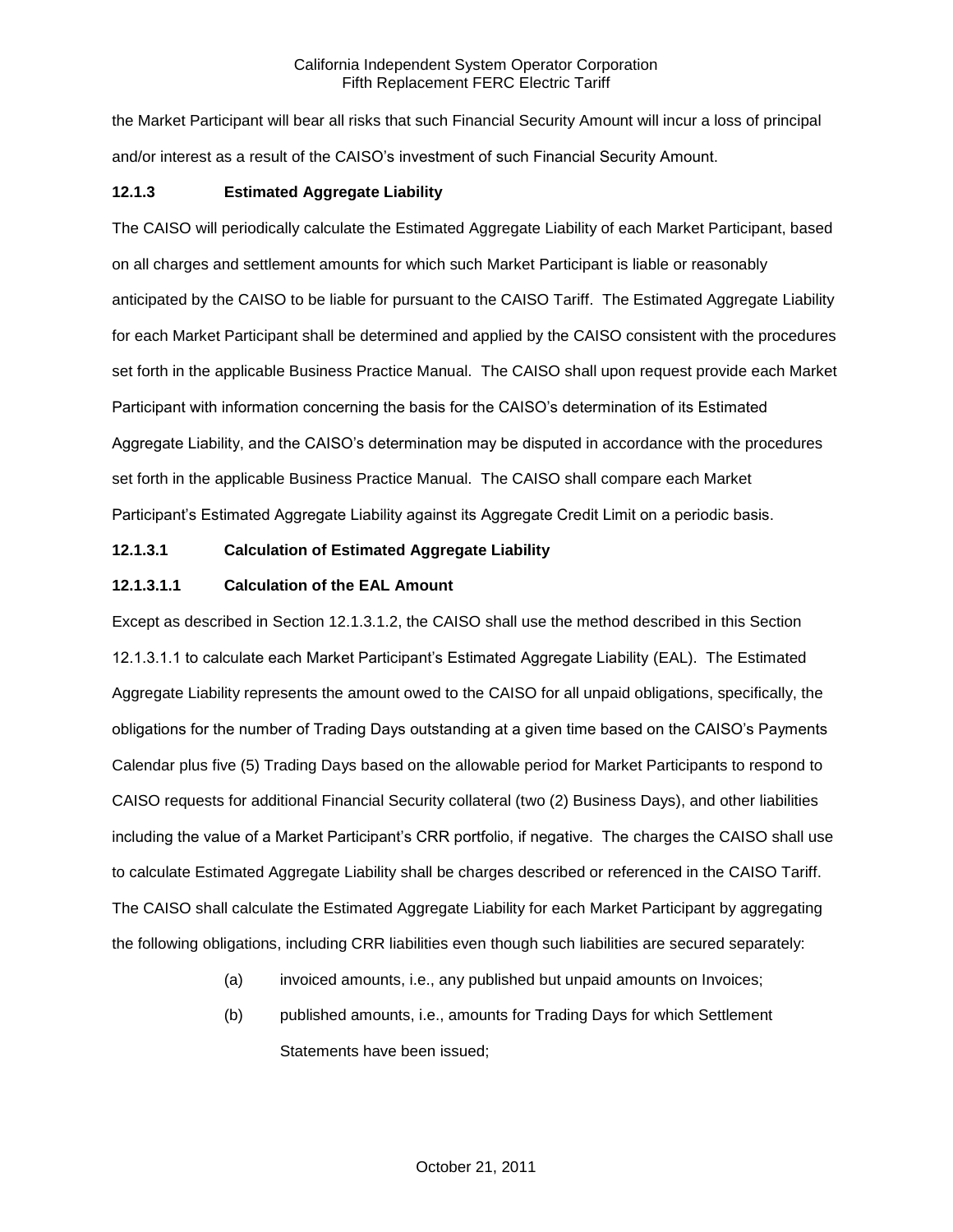- (c) estimated amounts, i.e., amounts based on estimated Settlement amounts calculated by the Settlement system using estimated meter data, and other available operational data;
- (d) extrapolated amounts, i.e., amounts calculated for Trading Days for which neither actual nor estimated Settlement Statements have been issued;
- (e) CRR portfolio value, i.e., the prospective value of the CRR portfolio, if negative, as described in Section 12.6.3;
- (f) CRR Auction limit, i.e., the maximum credit limit for participation in a CRR Auction;
- (g) CRR Auction awards (prior to invoicing), i.e., amounts to cover winning offers at the completion of the CRR Auction bur prior to invoicing;
- (h) Estimated Aggregate Liability adjustments resulting from Virtual Bid Submission Charges and the submission of Virtual Bids and/or receipt of Virtual Awards pursuant to Section 12.8;
- (i) past-due amounts, i.e., any unpaid or past due amounts on Invoices;
- (j) FERC Annual FERC Charges, i.e., FERC Annual Charges for a Market Participant that has elected to pay such amounts on an annual basis that are owed and outstanding and not already captured in any other component of Estimated Aggregate Liability;
- (k) WAC Charges, i.e., WAC amounts for the current year or future years as specified in Section 36.9.2;
- (l) Estimated Aggregate Liability adjustments, i.e., adjustments that may be necessary as a result of analysis performed as a result of Section 12.4.2; and
- (m) extraordinary adjustments, i.e., adjustments to Settlement amounts related to FERC proceedings, if known and estimated by the CAISO, as described in Section 12.1.3.1.3.

For a Market Participant that maintains multiple BAID numbers, the Estimated Aggregate Liability of the Market Participant as a legal entity shall be calculated by summing the Estimated Aggregate Liabilities for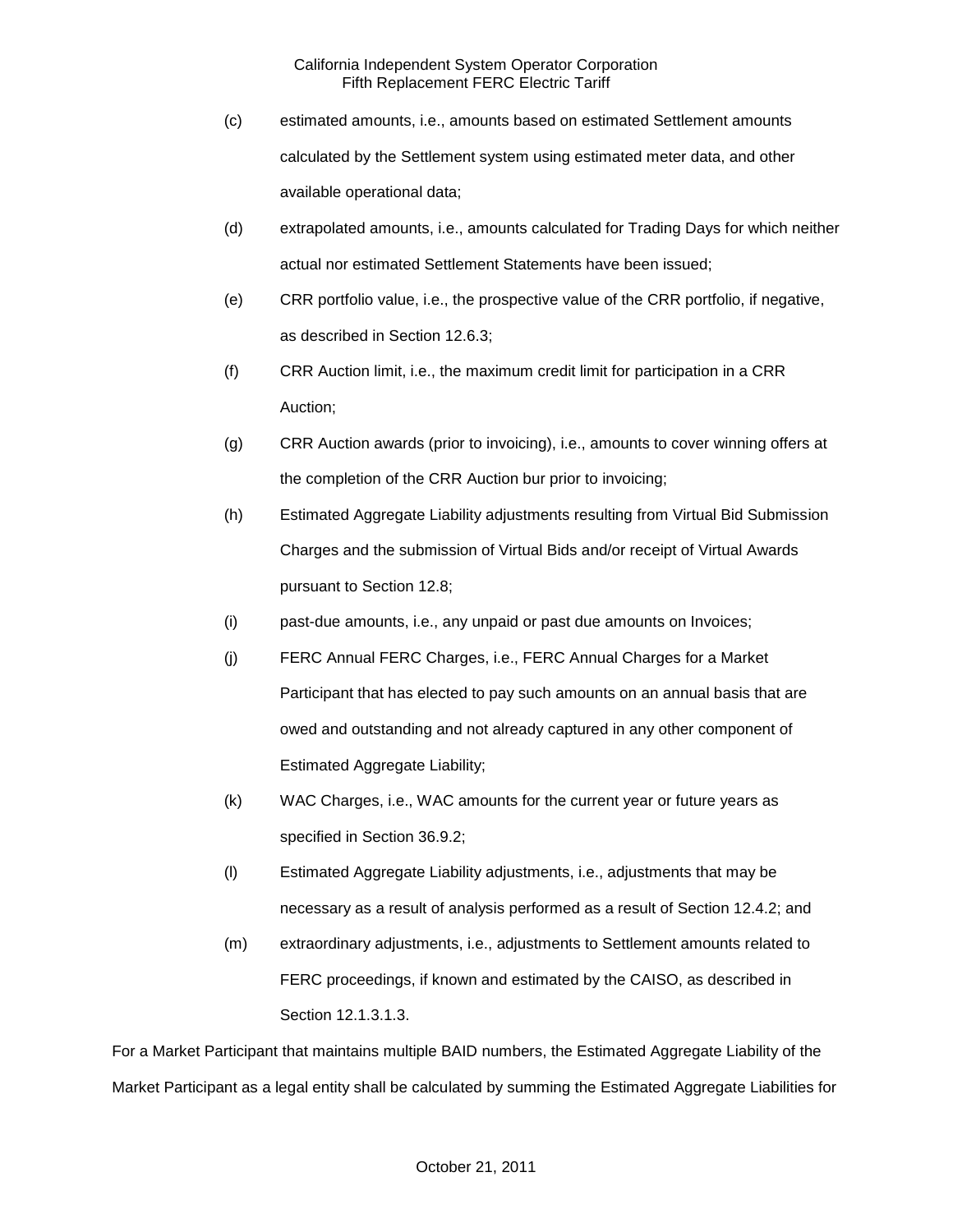all such BAID numbers and comparing the sum of the Estimated Aggregate Liabilities to the Aggregate Credit Limit of the Market Participant. Market Participants may recommend changes to the liability estimates produced by the CAISO's Estimated Aggregate Liability calculation through the dispute procedures described in Section 12.4.2.

# **12.1.3.1.2 Calculation Methodology Applicable to New Market Participants**

Each new Market Participant (and each Market Participant that has previously been inactive) is required to have an initial Aggregate Credit Limit that is sufficient to cover a minimum of forty-five (45) Trading Days of estimated obligations. This initial credit requirement is based on anticipated transactions in the CAISO Markets, and shall be considered to be equal to the Market Participant's Estimated Aggregate Liability until the CAISO obtains sufficient data from its automated calculation of Estimated Aggregate Liability as described in Section 12.1.3.1.1 to begin relying on that calculation.

# **12.1.3.1.3 Special Circumstances**

# **12.1.3.1.3.1 Daily Adjustments and Disputes**

Charges associated with daily adjustments and disputes that are regularly calculated by the CAISO Settlement system will be included in the CAISO's determinations of Estimated Aggregate Liability as the charges are calculated.

### **12.1.3.1.3.2 FERC Refund Orders**

The CAISO will assess its ability to reasonably calculate the charges associated with a refund before the CAISO's Settlement system is re-run. If the CAISO can reasonably apportion the refund charges to specific Market Participants, it will include the amounts in its calculation of Estimated Aggregate Liability for those Market Participants and will request Financial Security from them accordingly. If the CAISO determines that complexities of a FERC refund order preclude the CAISO from reasonably being able to include refunds in its calculation of Estimated Aggregate Liability, the CAISO will not request Financial Security associated with the required refunds until the refunds are processed through the CAISO Settlement system. However, if feasible, the CAISO will make available to Market Participants, for informational purposes only, an aggregate forecast of the effect that providing the refunds will have on the CAISO's calculation of Estimated Aggregate Liability.

### **12.1.3.1.3.3 CAISO ADR Procedures**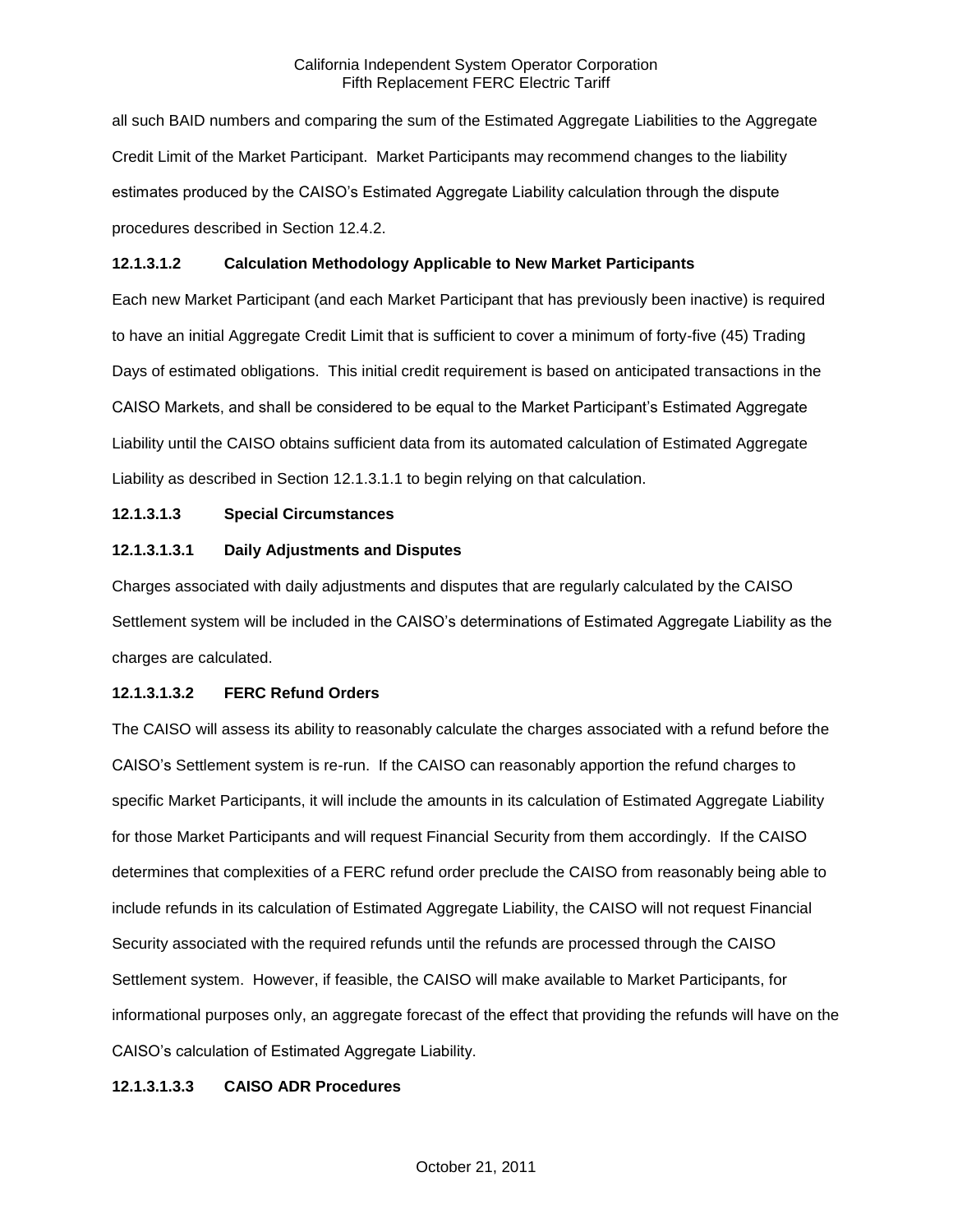The CAISO will handle transactions associated with the CAISO ADR Procedures in the same manner as transactions associated with refunds provided pursuant to Section 12.1.3.1.3.2.

# **12.2 Review Of Creditworthiness**

The CAISO may review the creditworthiness of any Market Participant that delays or defaults in making payments due under the CAISO Tariff and, as a consequence of that review, may require such Market Participant , whether or not it has an Unsecured Credit Limit, to provide credit support in the form of any of the following types of Financial Security:

- (a) an irrevocable and unconditional letter of credit by a bank or financial institution reasonably acceptable to the CAISO;
- (b) a cash deposit standing to the credit of an interest-bearing escrow account maintained at a bank or financial institution reasonably acceptable to the CAISO;
- (c) an irrevocable and unconditional surety bond posted by an insurance company reasonably acceptable to the CAISO;
- (d) a payment bond certificate in the name of the CAISO from a financial institution reasonably acceptable to the CAISO; or
- (e) a prepayment to the CAISO.

The CAISO may require the Market Participant to maintain such Financial Security for at least one (1) year from the date of such delay or default.

# **12.3 Posting And Releases Of Financial Security**

Each Market Participant required to provide a Financial Security Amount under Section 12.1.2 shall notify the CAISO of the initial Financial Security Amount that it wishes to provide at least fifteen (15) days in advance and shall ensure that the CAISO has received such Financial Security Amount prior to the date the Market Participant commences activity through the CAISO, or the date the CRR Holder or Candidate CRR Holder participates in the applicable auction of CRRs. A Market Participant may at any time increase its Financial Security Amount by providing additional Financial Security in accordance with Section 12.1.2. A Market Participant may request that its Financial Security Amount be reduced or released by making its request not fewer than fifteen (15) days prior to the date on which the reduction or release is requested to occur. The CAISO shall evaluate the request and inform the Market Participant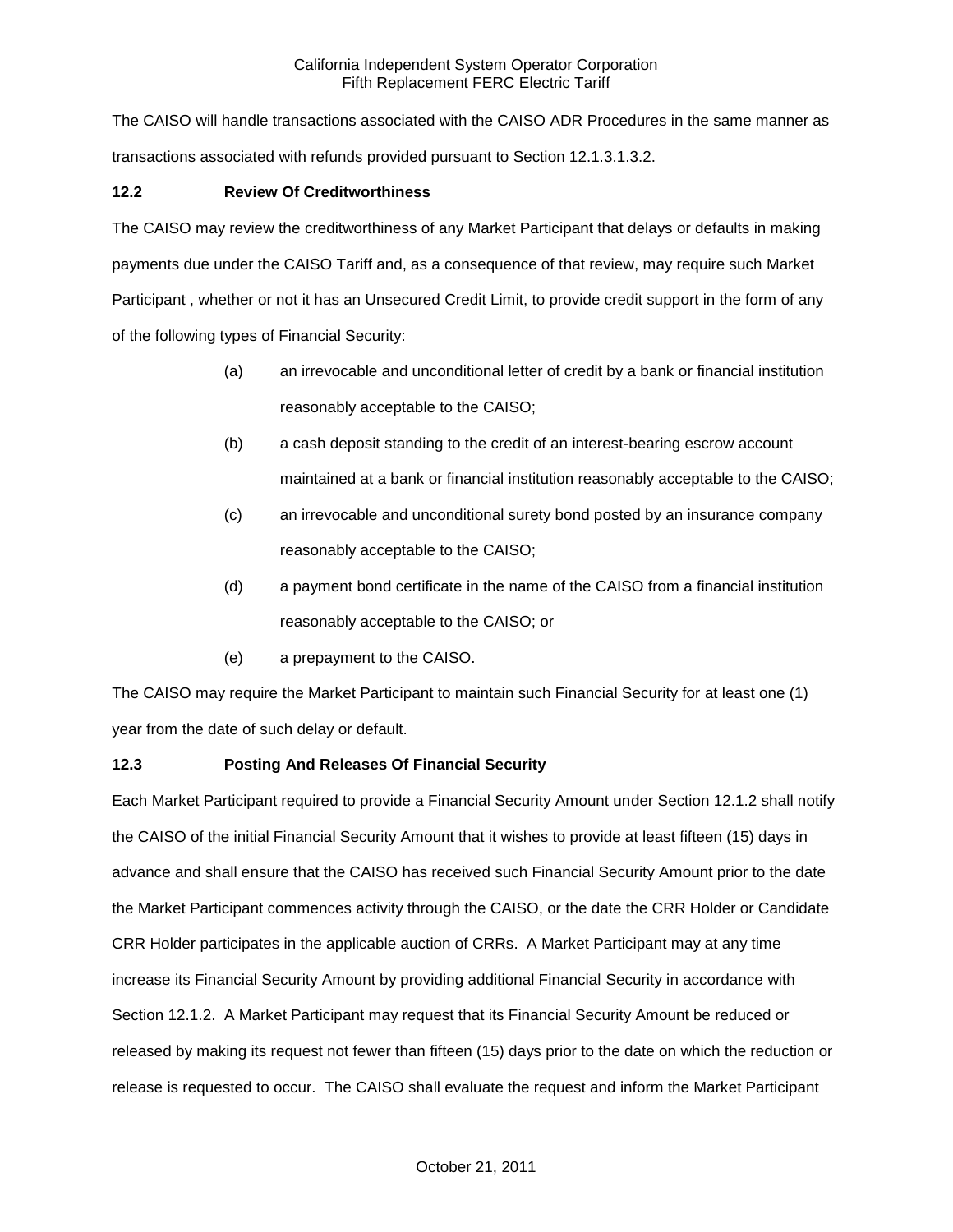within ten (10) Business Days either that a reduction or release of the Financial Security Amount is permissible, that a reduction or release of the Financial Security Amount is impermissible, or that the CAISO requires more information from the Market Participant in order to make its determination. The CAISO may decline to reduce or release a Financial Security Amount or may release a lesser amount for any of the following reasons:

- (a) The Estimated Aggregate Liability for the Market Participant cannot be accurately determined due to a lack of supporting Settlement charge information.
- (b) The most recent liabilities of the Market Participant are volatile to a significant degree and a reduction or release of the Financial Security Amount would present a high likelihood that, after the Financial Security Amount was reduced or released, the Estimated Aggregate Liability for the Market Participant, as calculated by the CAISO, would exceed its Aggregate Credit Limit.
- (c) The Market Participant has provided notice or otherwise demonstrated that it is terminating or significantly reducing its participation in the CAISO Markets. The CAISO may retain a portion of the Financial Security Amount to ensure that the Market Participant is adequately secured with respect to pending liabilities that relate to Settlement re-runs or other liabilities for which the Market Participant may be responsible under this CAISO Tariff.

# **12.3.1 Self-Supply Of UDC Demand**

Notwithstanding anything to the contrary in the CAISO Tariff, a Scheduling Coordinator or UDC that is an Original Participating Transmission Owner or is a Scheduling Coordinator for an Original Participating Transmission Owner shall not be precluded by Section 12.3 from scheduling transactions that serve a UDC's Demand from

- (1) a resource that the UDC owns; and
- (2) a resource that the UDC has under contract to serve its Demand.

# **12.4 Calculation Of Ongoing Financial Security Requirements**

Following the date on which a Market Participant commences trading, if the Market Participant's Estimated Aggregate Liability, as calculated by the CAISO, at any time exceeds its Aggregate Credit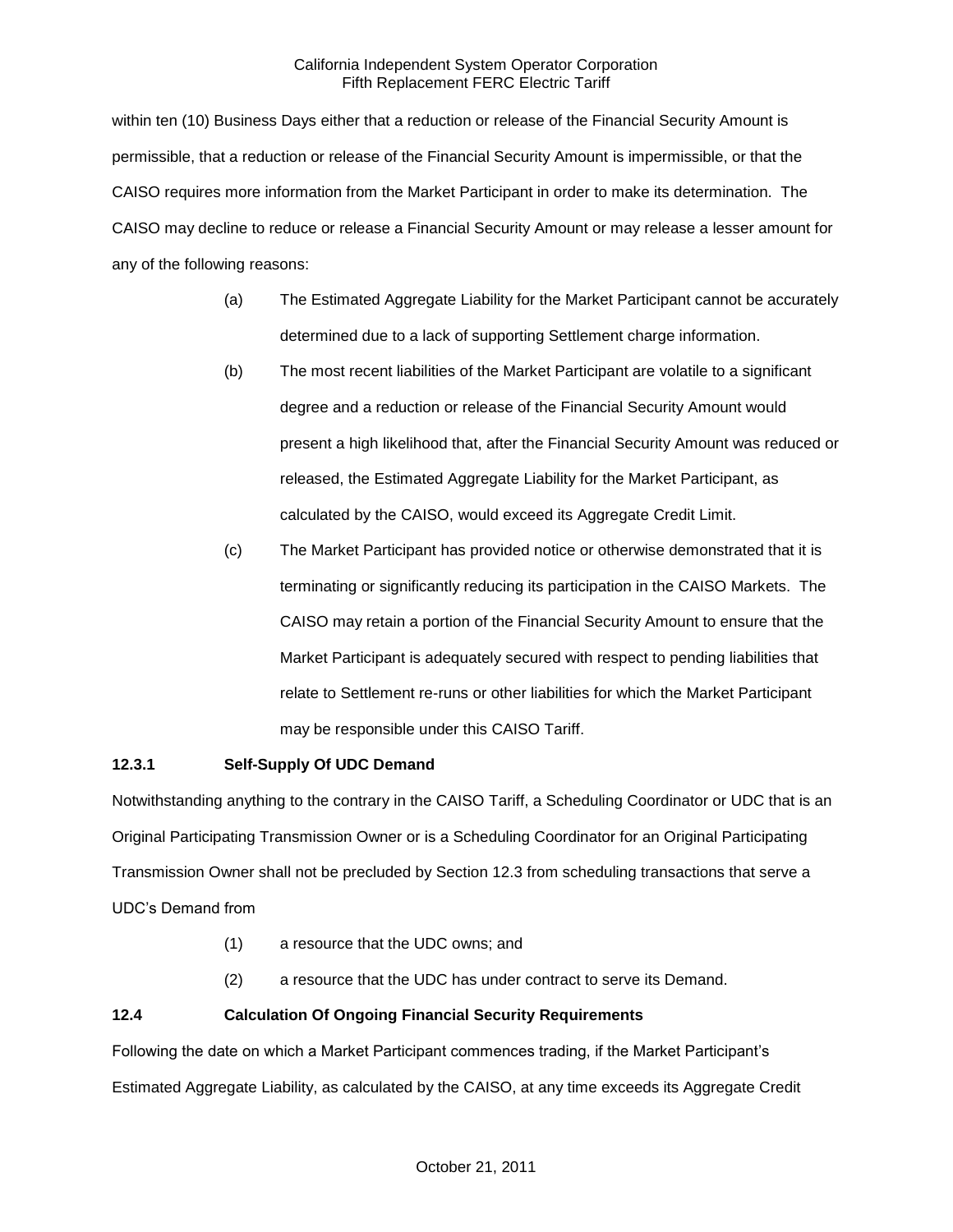Limit, the CAISO shall direct the Market Participant to post an additional Financial Security Amount within two (2) Business Days that is sufficient to ensure that the Market Participant's Aggregate Credit Limit is at least equal to its Estimated Aggregate Liability. The CAISO shall also notify a Market Participant if at any time its Estimated Aggregate Liability exceeds ninety (90) percent of its Aggregate Credit Limit. For the purposes of calculating the Market Participant's Estimated Aggregate Liability, the CAISO shall include (1) outstanding charges for Trading Days for which Settlement data is available, and (2) an estimate of charges for Trading Days for which Settlement data is not yet available. To estimate charges for Trading Days for which Settlement data is not yet available, the CAISO will consider available historical Settlement data, and other available operational and market data as described in the applicable Business Practice Manual.

# **12.4.1 Resolution Of A CAISO Request For Additional Security Amount**

A Market Participant has two (2) Business Days to resolve a CAISO request for additional Financial Security. Within the two (2) Business Days, the Market Participant must either demonstrate to the CAISO's satisfaction that the CAISO's Financial Security request is entirely or partially unnecessary, or post the required Financial Security Amount calculated by the CAISO. If the CAISO and the Market Participant are unable to agree on the appropriate level of Financial Security during the two (2) Business Day review period, the Market Participant must post the additional Financial Security and may continue with the dispute process described in Section 12.4.2. Any excess Financial Security Amounts will be returned to the Market Participant if the dispute process finds in favor of the Market Participant.

### **12.4.2 Dispute Process For A Request For Additional Security Amount**

Market Participants may dispute the Estimated Aggregate Liability calculated by the CAISO and, as a result, the CAISO may reduce or cancel a requested Financial Security adjustment. The following steps are required for a Market Participant to dispute a Financial Security request resulting from the CAISO's calculation of Estimated Aggregate Liability:

- (1) Request by the Market Participant to review the CAISO calculation.
- (2) A reasonable and compelling situation presented, as determined by the Market Participant's CAISO client representative.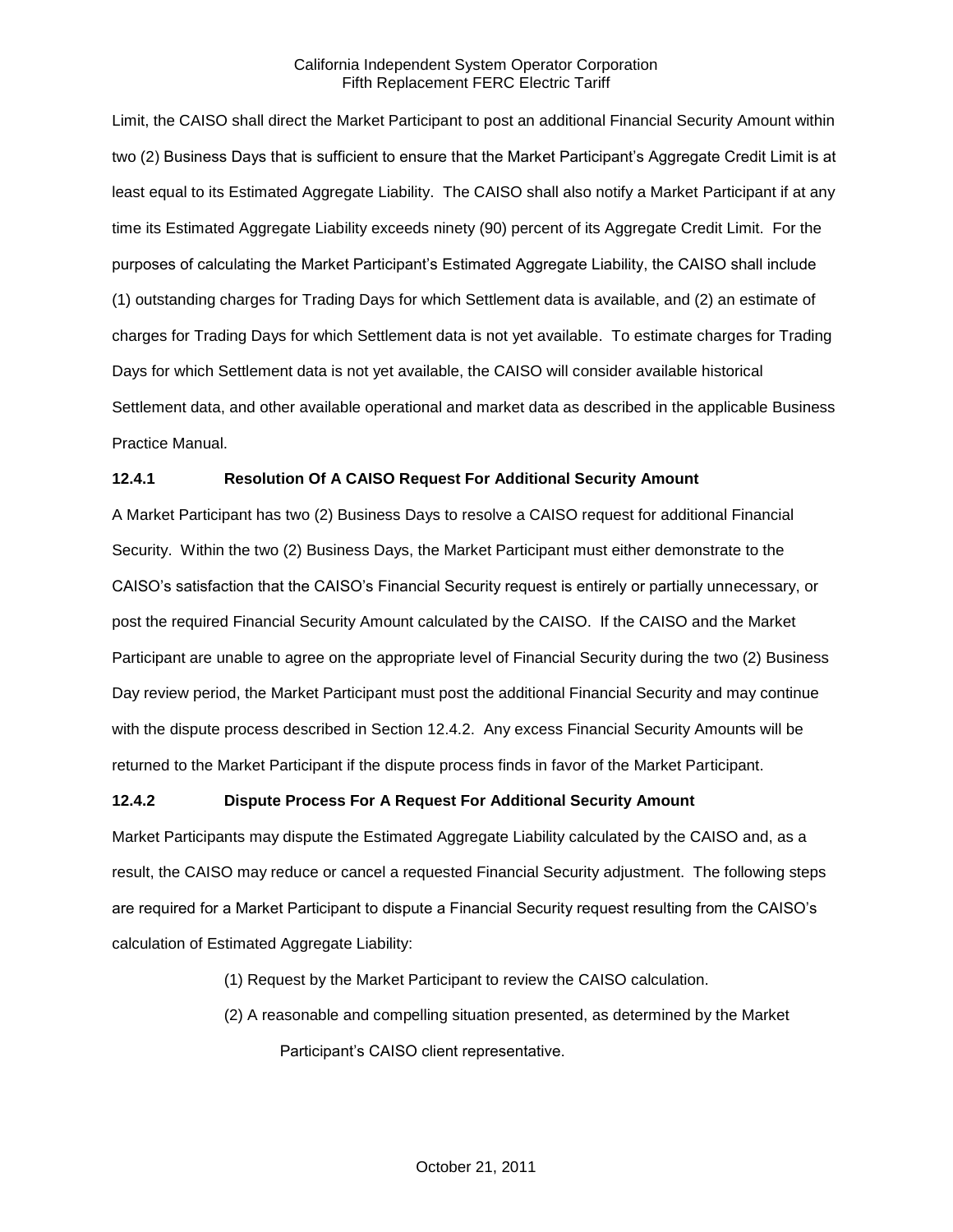- (3) Documentation of facts and circumstances that evidence that the CAISO's calculation of Estimated Aggregate Liability results in an excessive and unwarranted Financial Security posting requirement.
- (4) Approval by the CAISO Manager and/or Director of Customer Services and Industry Affairs and approval by the CAISO Treasurer.
- (5) The CAISO may decline to adjust the initial Estimated Aggregate Liability, as calculated by the CAISO, if the Market Participant has had Financial Security shortfalls in the past twelve (12) months (i.e., it has been shown that the Market Participant's Aggregate Credit Limit at times during the preceding twelve (12) months has been insufficient to cover the Market Participant's Estimated Aggregate Liability).

In no such case shall a CAISO request for increased Financial Security remain outstanding for more than two (2) Business Days. Either the above process is to be completed within two (2) Business Days from the date of the CAISO request for additional Financial Security, or the Market Participant is to post additional Financial Security within the two (2) Business Days and continue this process, which may result in a return of posted Financial Security back to the Market Participant if the results of the dispute process are found to favor the Market Participant.

Factors for consideration in the event this dispute process is utilized include: weighing the risk of using the lower figure to the potential detriment of market creditors if the Market Participant is under-secured and defaults, against the desire not to impose additional potentially unwarranted costs on a Market Participant; equity and consistency of treatment of Market Participants in the dispute process; and the evidentiary value of the information provided by the Market Participant in the dispute process.

### **12.5 CAISO Enforcement Actions**

# **12.5.1 Under-Secured and Non-Compliant Market Participants**

If a Market Participant's Estimated Aggregate Liability, as calculated by the CAISO, at any time exceeds its Aggregate Credit Limit, or if a Market Participant fails to satisfy all of the minimum participation requirements set forth in Section 12.1 and does not cure that failure within thirty (30) days after notification of the failure by the CAISO, the CAISO may take any or all of the following actions: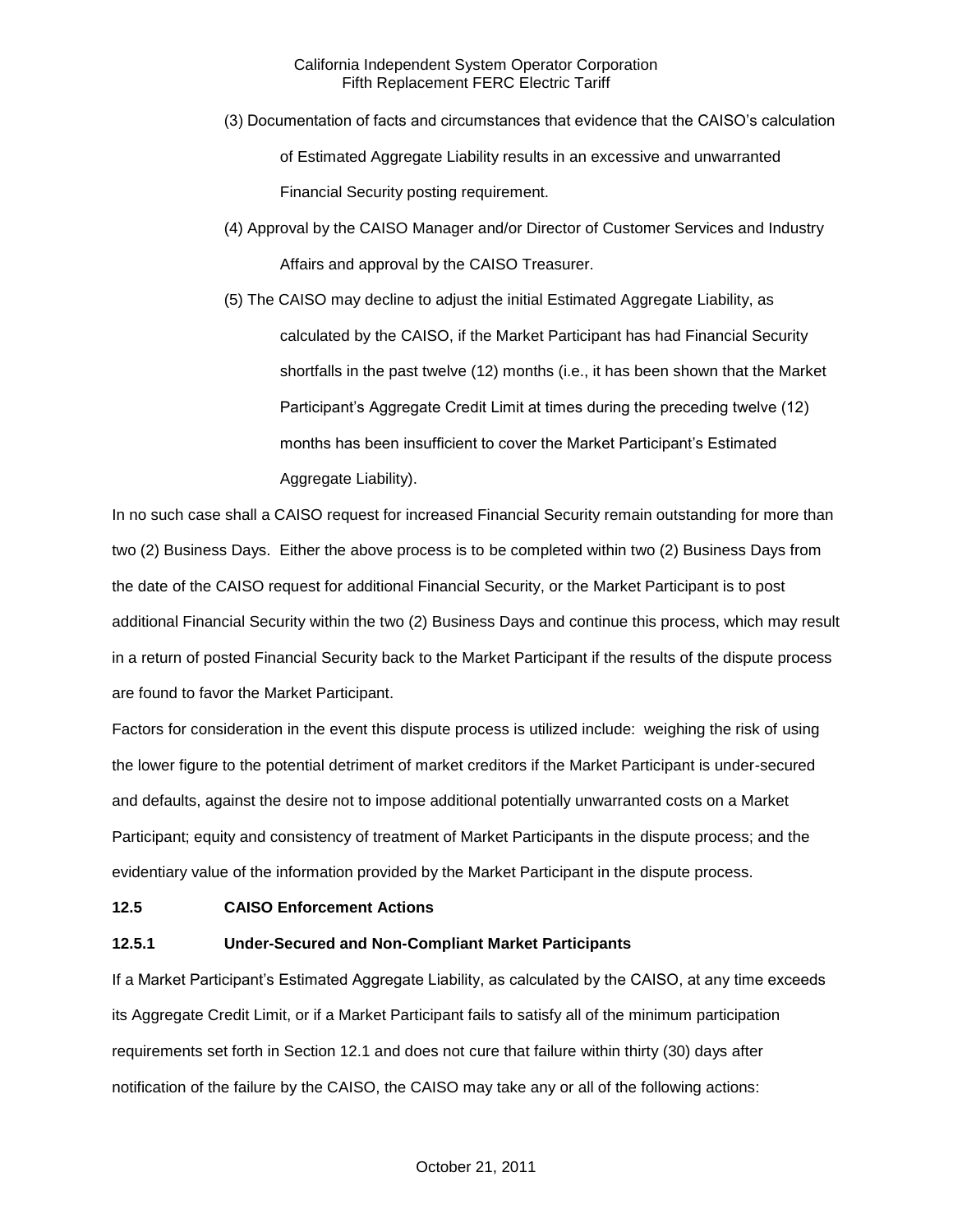- (a) The CAISO may withhold a pending payment distribution.
- (b) The CAISO may limit trading, which may include rejection of Bids, including Self-Schedules, rejection or cancellation of Inter-SC Trades in their entirety (i.e., both sides of the Inter-SC Trade) at any time, and/or limiting other CAISO Market activity, including limiting eligibility to participate in a CRR Allocation or CRR Auction. In such case, the CAISO shall notify the Market Participant of its action and the Market Participant shall not be entitled to participate in the CAISO Markets or CRR Auctions or submit further Bids, including Self-Schedules, or otherwise participate in the CAISO Markets until the Market Participant posts an additional Financial Security Amount that is sufficient to ensure that the Market Participant's Aggregate Credit Limit is at least equal to its Estimated Aggregate Liability.
- (c) The CAISO may require the Market Participant to post an additional Financial Security Amount in lieu of an Unsecured Credit Limit for a period of time.
- (d) The CAISO may restrict, suspend, or terminate the Market Participant's CRR Entity Agreement or any other service agreement.
- (e) The CAISO may resell the CRR Holder's CRRs in whole or in part, including any Long Term CRRs, in a subsequent CRR Auction or bilateral transaction, as appropriate.
- (f) The CAISO will not implement the transfer of a CRR if the transferee or transferor has an Estimated Aggregate Liability in excess of its Aggregate Credit Limit.

In addition, the CAISO may restrict or suspend a Market Participant's right to submit further Bids, including Self-Schedules, or require the Market Participant to increase its Financial Security Amount if at any time such Market Participant's potential additional liability for Imbalance Energy and other CAISO charges is determined by the CAISO to be excessive by comparison with the likely cost of the amount of Energy reflected in Bids or Self-Schedules submitted by the Market Participant.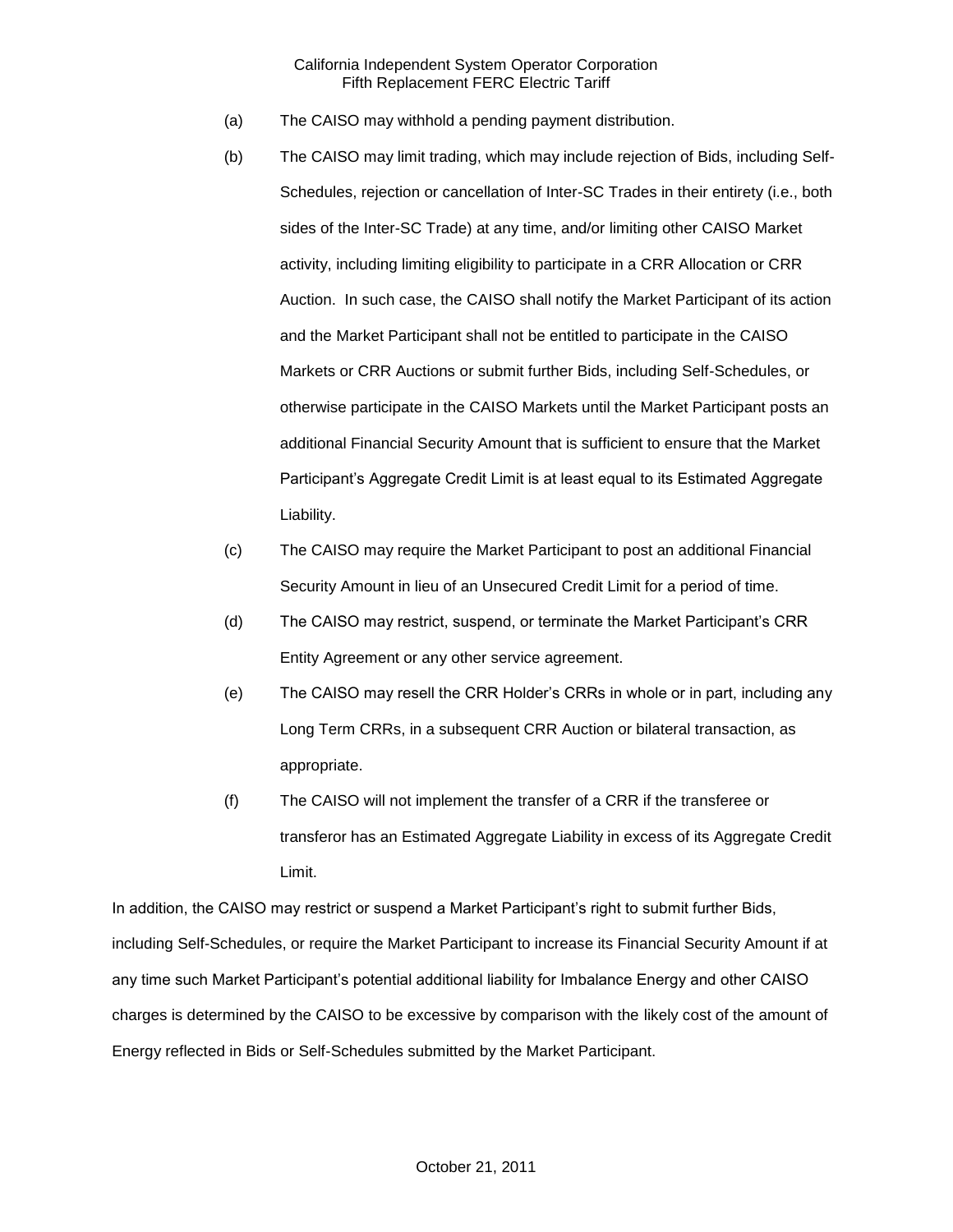# **12.5.2 Late Posting Of Financial Security**

Each Market Participant that is late in posting Financial Security within two (2) Business Days as required by Section 12.4 will be subject to the following enforcement actions:

- (a) After each of the first two (2) times during a rolling twelve (12) month period that a Market Participant is late in posting additional Financial Security within two (2) Business Days as required by Section 12.4, the CAISO will send the delinquent Market Participant a warning notice.
- (b) After the third time during a rolling twelve (12) month period that a Market Participant is late in posting additional Financial Security, the CAISO may require the Market Participant to post an additional Financial Security Amount that is as high as the highest level of the Market Participant's Estimated Aggregate Liability during the preceding twelve (12) months. The CAISO will hold such additional Financial Security Amount for no fewer than twelve (12) months following the month in which the Market Participant's third delinquency occurs, and the CAISO may then return to the Market Participant all or a portion of such additional Financial Security Amount if, during the intervening time, the Market Participant has timely posted all further additional Financial Security Amounts requested by the CAISO and has timely paid all of the amounts set forth in the Invoices from the CAISO.
- (c) After the third time and each subsequent time during a rolling twelve (12) month period beginning no earlier than April 7, 2010 that a Market Participant is late in posting additional Financial Security, the CAISO will assess a penalty to the Market Participant equal to the greater of \$1,000 or two (2) percent of the additional Financial Security Amount that the Market Participant has been late in posting, up to a maximum amount of \$20,000 per each late posting for which the CAISO assesses a penalty pursuant to this Section 12.5.2(c). This penalty will be included in the next Invoice to the Market Participant. Penalty amounts collected by the CAISO pursuant to this Section 12.5.2(c) will be treated as set forth in Section 11.29.9.6.4.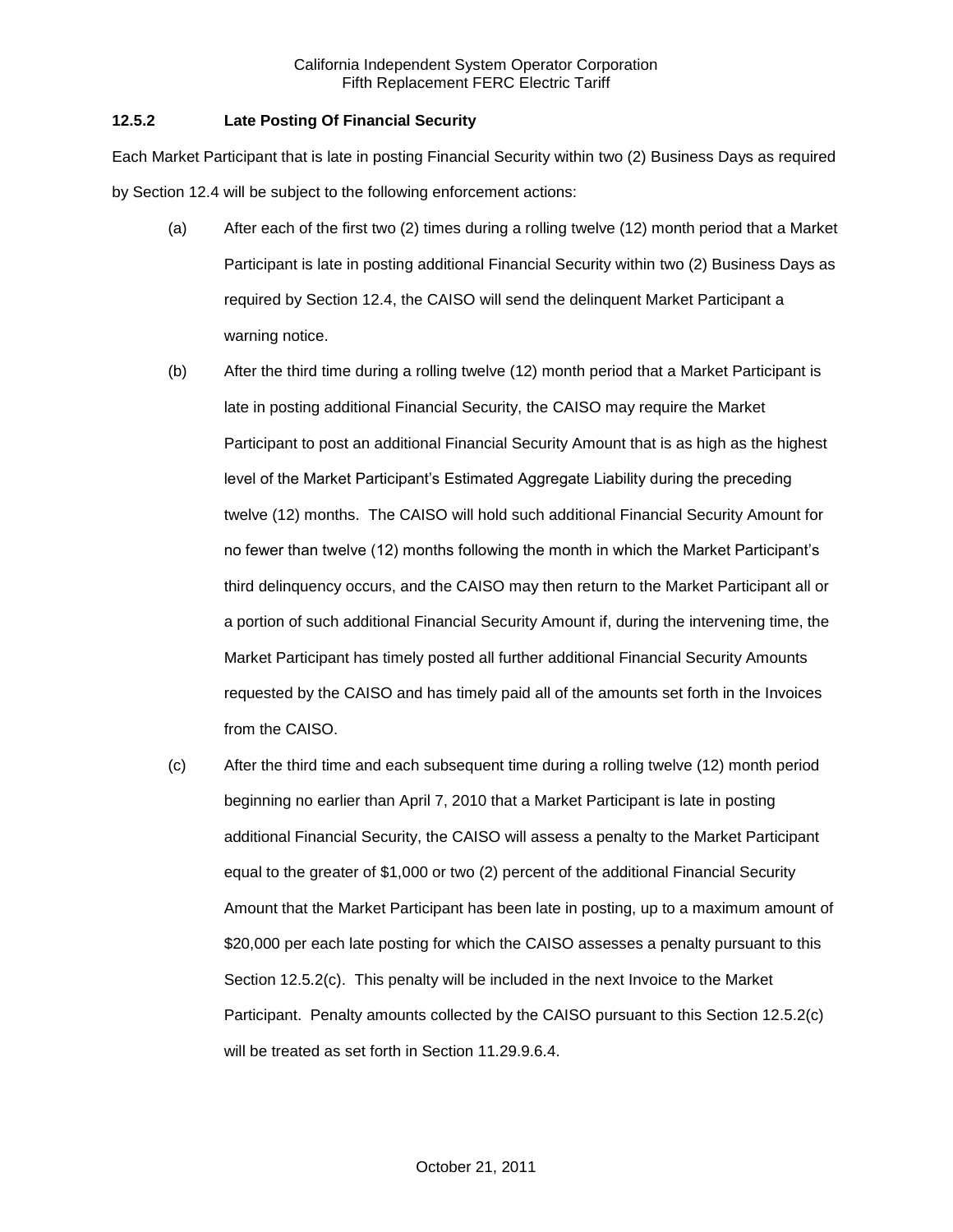- (d) After the fourth and any subsequent times during a rolling twelve (12) month period that a Market Participant is late in posting additional Financial Security, the CAISO may extend the time period that it holds all or a portion of the additional Financial Security Amount resulting from the Market Participant's third delinquency during a rolling twelve (12) month period as described in Section 12.5.2(b).
- (e) After the fifth time during a rolling twelve (12) month period beginning no earlier than April 7, 2010 that a Market Participant is late in posting additional Financial Security, the CAISO may, notwithstanding any other provision of the CAISO Tariff, (i) suspend any and all rights of the Market Participant under the CAISO Tariff, effective immediately after the CAISO sends written notice of the suspension to the Market Participant, and (ii) terminate any agreement entered into between the CAISO and the Market Participant that allows the Market Participant to participate in the CAISO Markets, effective upon the date the CAISO sends written notice of the termination to the Market Participant or upon the date established in accordance with FERC rules if FERC rules require the CAISO to file the notice of termination with FERC. If the CAISO sends a notice of suspension or termination to a Market Participant pursuant to this Section 12.5.2(e), the Market Participant will not have the right to prevent such suspension or termination by curing its late posting of additional Financial Security. The CAISO will, following termination of an agreement pursuant to this Section 12.5.2(e) and within thirty (30) days of being satisfied that no sums remain owing by the Market Participant under the CAISO Tariff, return or release to the Market Participant, as appropriate, any money or credit support provided by such Market Participant to the CAISO under Section 12.
- (f) Any time that a Market Participant is late in posting additional Financial Security, the CAISO may also take other enforcement actions as described in this Section 12 and in the applicable Business Practice Manual, if deemed necessary by the CAISO to protect the financial integrity of the CAISO Markets.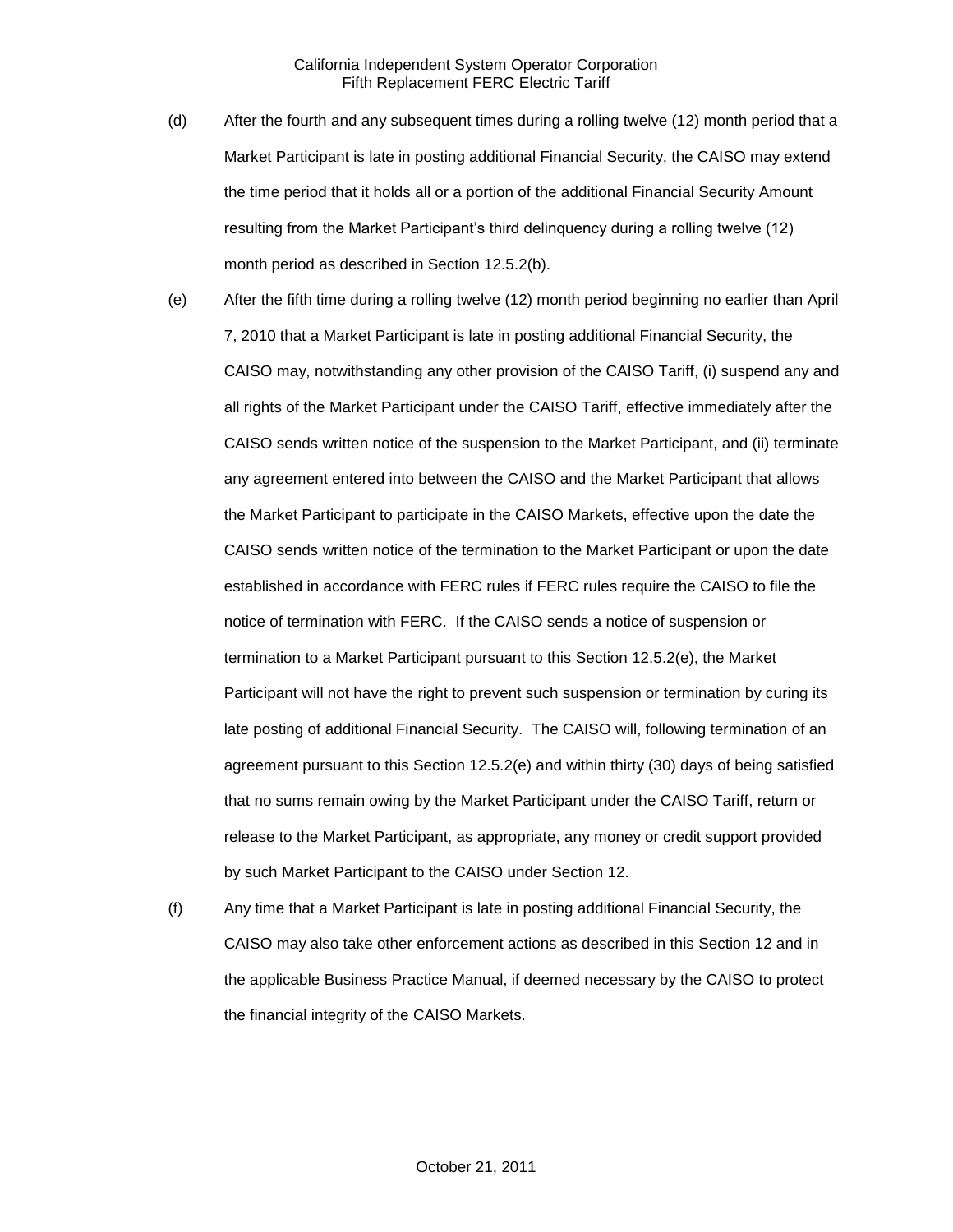# **12.6 Credit Obligations Applicable To CRRs**

### **12.6.1 Credit Requirements For CRR Allocations**

Subject to applicable requirements of Section 36.9.2 concerning the prepayment of Wheeling Access Charges, Load Serving Entities eligible to participate in any CRR Allocation are not required to provide additional Financial Security in advance of a CRR Allocation.

### **12.6.2 Credit Requirements For CRR Auctions**

To establish available credit for participating in any CRR Auction, each CRR Holder or Candidate CRR Holder must satisfy the credit requirements set forth in Section 12.1 and provide Financial Security using one or more of the forms identified in Section 12.2 (a) through (e) to secure the right to participate in the ISO's CRR Auctions as set forth below. In order to participate in an annual CRR Auction, the CRR Holder or Candidate CRR Holder must have Financial Security using one or more of the forms identified in Section 12.2 (a) through (e) in an amount that is the greater of \$500,000 or the sum of the maximum credit exposures of all of the CRR Holder's or Candidate CRR Holder's bids for CRRs submitted in the annual CRR Auction. In order to participate in a monthly CRR Auction, the CRR Holder or Candidate CRR Holder must have Financial Security using one or more of the forms identified in Section 12.2 (a) through (e) in an amount that is the greater of \$100,000 or the sum of the maximum credit exposures of all of the CRR Holder's or Candidate CRR Holder's bids for CRRs submitted in the monthly CRR Auction. The maximum credit exposure of a positively valued CRR bid is the maximum value of the CRR Holder's or Candidate CRR Holder's bid quantity (MW) multiplied by the sum of the bid price corresponding to the bid quantity and the Credit Margin of the CRR within the range of the minimum and maximum bid quantities submitted by the CRR Holder or Candidate CRR Holder. The maximum credit exposure of a negatively valued CRR bid is the maximum bid quantity (MW) submitted by the CRR Holder or Candidate CRR Holder multiplied by the Credit Margin of the CRR. A CRR Holder or Candidate CRR Holder that fails to satisfy this requirement shall not be permitted to participate in the relevant CRR Auction, or shall have bids the entire CRR bid portfolio, consisting of one or more CRR bids, exceeding its available Financial Security as defined in this section for participation in the CRR Auction, in accordance with the above formula, rejected by the CAISO on a last-in, first-out basis. The CAISO will retain the CRR Auction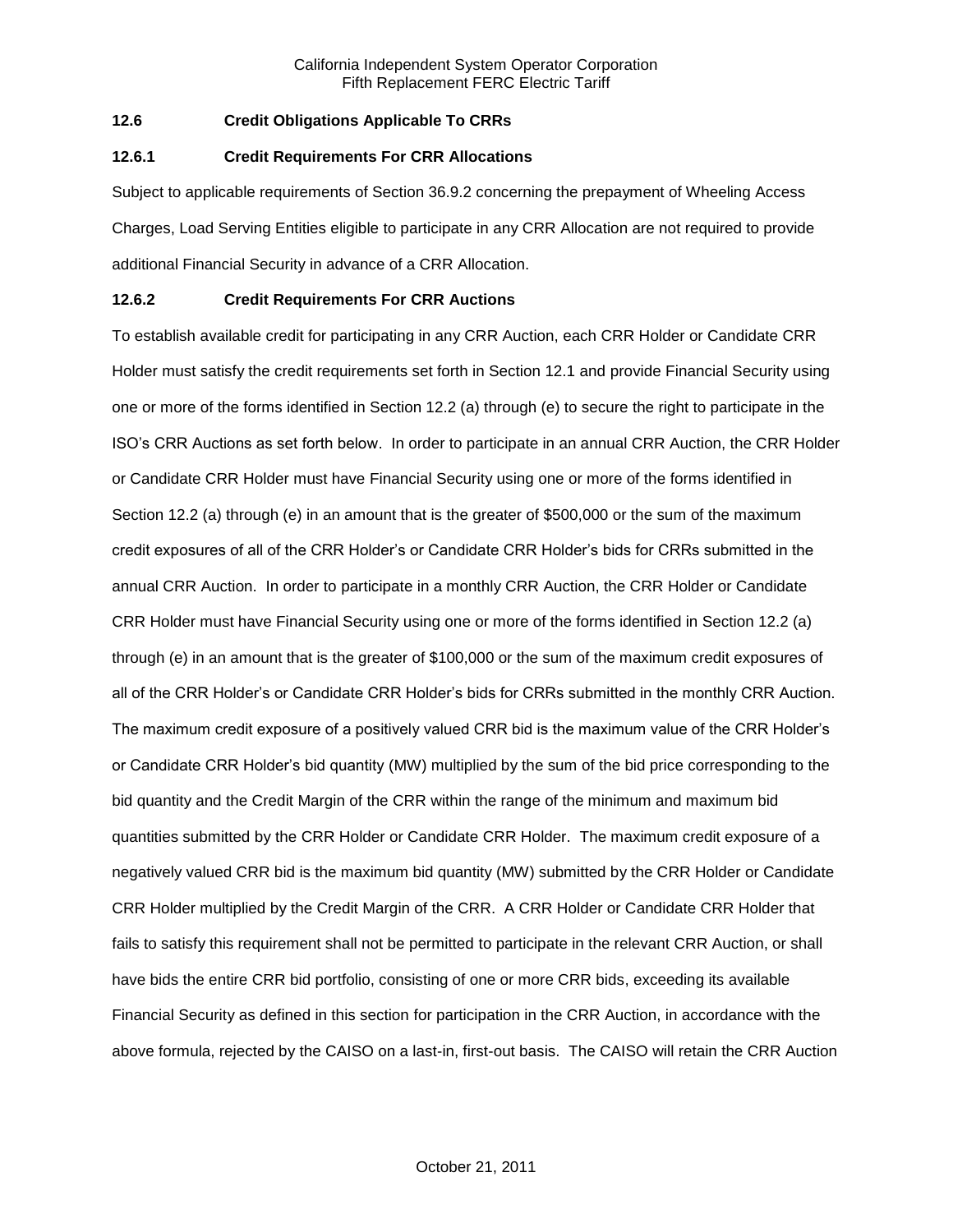proceeds for negatively valued CRRs and will apply them to credit requirements of the applicable CRR Holder.

# **12.6.3 Credit Requirements For The Holding Of CRRs**

### **12.6.3.1 Credit Requirements Generally**

- (a) Each CRR Holder, whether it obtains CRRs through a CRR Allocation or a CRR Auction, must maintain Financial Security utilizing one or more of the forms specified in Section 12.2 (a) through (e) that meets or exceeds the credit requirement of the CRR portfolio determined as described in this Section 12.6.3.
- (b) Each CRR Holder shall be required to ensure that its Financial Security is sufficient to satisfy the credit requirements described in this Section 12.6.3. Except as provided in this paragraph, CRRs are evaluated on a portfolio basis as follows. If a CRR Holder owns more than one (1) CRR, such CRR Holder shall be subject to an overall credit requirement that is equal to the sum of the individual credit requirements applicable to each of the CRRs held by such CRR Holder , which is calculated after the MW associated with any Offsetting CRRs are netted out. If this sum is positive, the amount will be added to the CRR Holder's Estimated Aggregate Liability. However, if the sum is negative, the CRR Holder's Estimated Aggregate Liability shall not be reduced. If a CRR Holder holds one (1) or more CRRs obtained through a CRR Allocation and also holds one (1) or more CRRs obtained through a CRR Auction, the individual credit requirements applicable to any of the CRRs obtained through a CRR Allocation may not be netted against the individual credit requirements applicable to any of the CRRs obtained through a CRR Auction in determining such CRR Holder's Estimated Aggregate Liability.
- (c) The CAISO shall reevaluate the credit requirements for holding CRRs, and shall adjust the credit requirements accordingly, not less than monthly. The CAISO may adjust the credit requirements for holding CRRs with terms of one (1) year or less at the CAISO's discretion to account for changes in the monthly auction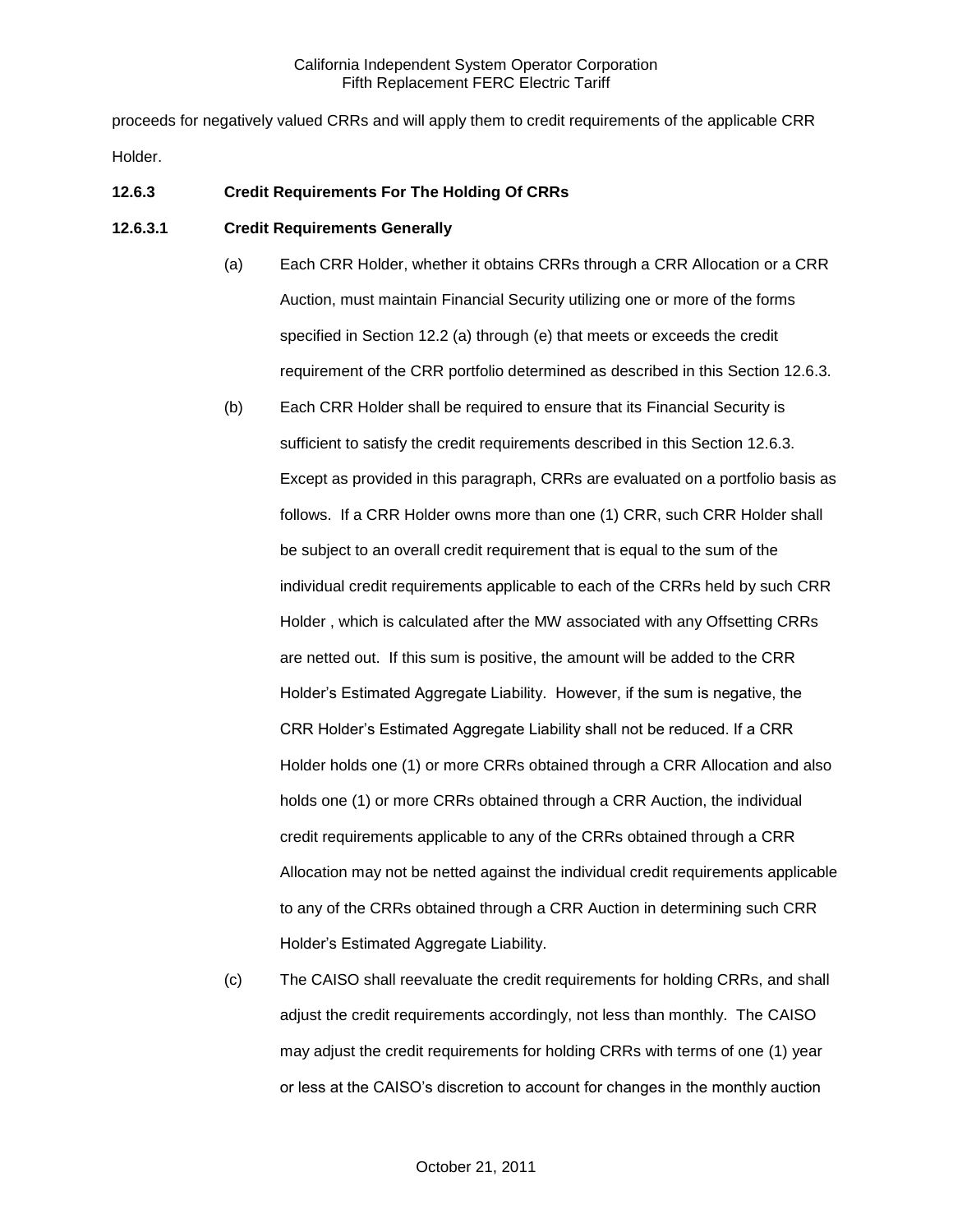prices for CRRs and changes in the Historical Expected Values for CRRs, or more frequently than monthly if necessary if the CAISO finds that actual or anticipated market conditions indicate that CRR credit requirements may be inadequate to cover the financial risk of the CRRs. The CAISO may also adjust the credit requirements for holding Long Term CRRs annually to reflect the changes in auction prices of one-year CRRs in annual auctions and changes in the Historical Expected Values for CRRs, and to reflect updates to Credit Margins based on actual Locational Marginal Price data derived from market operations. Whenever the CAISO requests additional Financial Security from a Market Participant as a result of a change in CRR value that is not related to an adjustment due to the monthly CRR Auction Price or an adjustment related to Historical Expected Value, the CAISO will provide a written explanation of the reason for that request. Any additional Financial Security must be in one or more of the forms specified in Section 12.2 (a) through (e).

(d) In cases where the ownership of a CRR is to be transferred through the Secondary Registration System, the CAISO shall evaluate and adjust the credit requirements for both the current owner of the CRR and the prospective owner of the CRR as appropriate prior to the transfer. If additional Financial Security is required from either the current or prospective owner, the transfer will not be completed until such Financial Security has been provided to and accepted by the CAISO. CRRs transferred through the Secondary Registration System will be treated like auctioned CRRs for the purpose of calculating the credit requirements for holding the CRRs, regardless of whether the CRRs were originally allocated or purchased at auction or acquired through the Secondary Registration System. CRRs assigned to Load-gaining or Load-losing Load Serving Entities as a result of Load Migration will be treated like allocated CRRs for the purpose of calculating the credit requirements for holding the CRRs. Any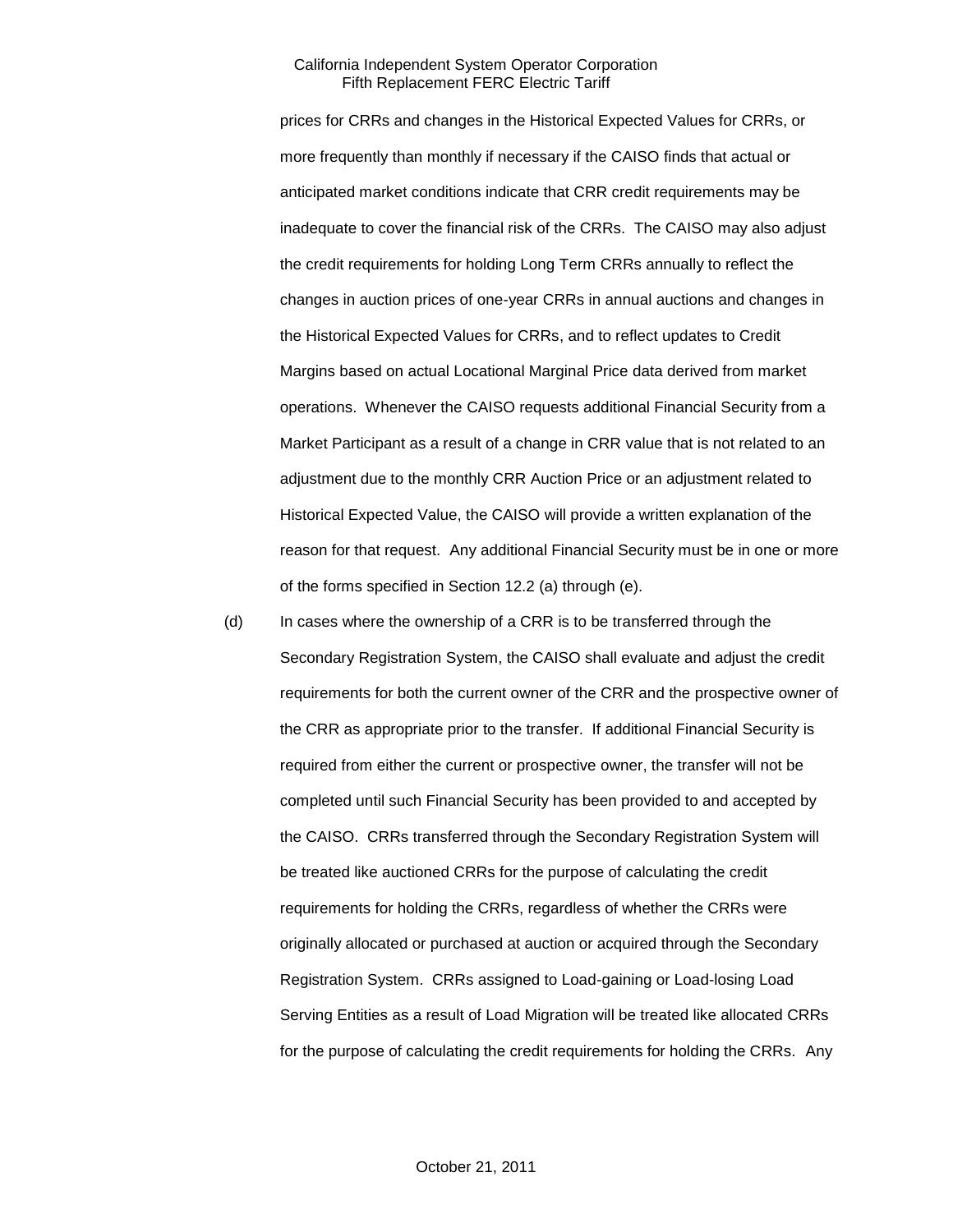additional Financial Security must be in one or more of the forms specified in Section 12.2 (a) through (e).

# **12.6.3.2 Calculation of the Credit Amount Required to Hold a CRR With a Term of One Year or Less**

Each CRR Holder that holds a CRR with a term of one year or less shall be subject to a credit requirement (\$/MW) equal to the negative of the most recent CRR Auction Price of such CRR or the Historical Expected Value of such CRR, whichever is lower, plus the Credit Margin for such CRR. The CRR Auction Price will be used until twelve (12) months of historical market operations data are available.

# **12.6.3.3 Calculation of the Credit Amount Required to Hold a Long Term CRR**

Each CRR Holder that holds a Long Term CRR shall be subject to a credit requirement (\$/MW) equal to the negative of the most recent annual CRR Auction Price of a CRR with the same CRR Source and CRR Sink as the Long Term CRR or the Historical Expected Value of such a CRR, whichever is lower, plus the Credit Margin calculated for the CRR but with only a one-year term. If there is less than one year remaining in the term of a Long Term CRR, the credit requirement shall be determined pursuant to Section 12.6.3.2.

# **12.6.3.4 Calculation of Credit Margin**

The Credit Margin (\$/MW) for a CRR is equal to (i) the Expected Congestion Revenue minus (ii) the Fifth Percentile Congestion Revenue of such CRR. Both values will be based on the probability distribution of Congestion revenue of such CRR calculated using historical Locational Marginal Price data, when available, and proxy values, including data taken from Locational Marginal Price studies conducted by the CAISO, until such time as historical Locational Marginal Price data is available, with the details of such calculation published in a Business Practice Manual. The CAISO may reassess its determinations regarding the Credit Margin determination at any time and shall require additional Financial Security if the reassessment results in an increase in a CRR Holder's CRR credit requirements that are not covered by the CRR Holder's Financial Security. Any additional Financial Security must be in one or more of the forms specified in Section 12.2 (a) through (e)

# **12.6.4 Credit Requirements For Sales Of Allocated CRRs**

Each Load Serving Entity that sells a CRR obtained through a CRR Allocation shall, as a prerequisite to the sale of any such CRR, have an Aggregate Credit Limit with a sufficient margin to cover the credit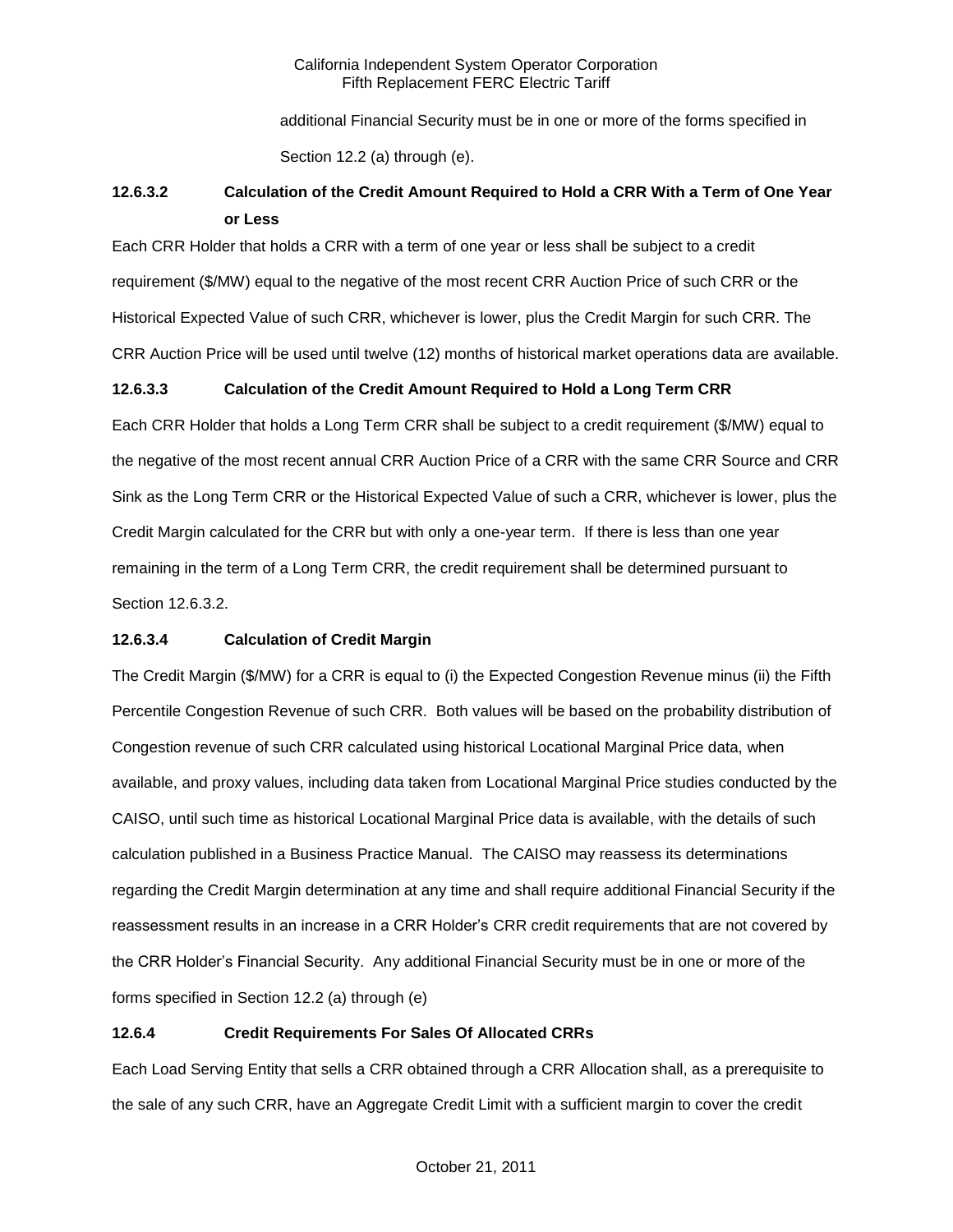requirement for holding the Offsetting CRR that the Load Serving Entity would be responsible for assuming in the event of Load Migration from the Load Serving Entity to another Load Serving Entity pursuant to Section 36.8.5.3. The credit requirement for holding the Offsetting CRR will be included in the Estimated Aggregate Liability of the Load Serving Entity upon the transfer of the allocated CRR.

# **12.7 Credit Obligation Of New Responsible Utilities For RMR Costs**

If a Responsible Utility first executed the TCA after April 1, 1998 (a New Responsible Utility) and if:

- (i) the senior unsecured debt of the New Responsible Utility is rated or becomes rated at less than A- from Standard & Poor's ("S&P") or A3 from Moody's Investment Services ("Moody's"), and
- (ii) Such ratings do not improve to A- or better from S&P or A3 or better from Moody's within 60 days,

the New Responsible Utility shall issue and confirm to the CAISO an irrevocable and unconditional letter of credit in an amount equal to three times the highest monthly payment invoiced by the CAISO to the New Responsible Utility (or the prior Responsible Utility) in connection with services under Reliability Must-Run Contracts in the last 3 months for which invoices have been issued. The letter of credit must be issued by a bank or other financial institution whose senior unsecured debt rating is not less than A from S&P and A2 from Moody's. The letter of credit shall be in such form as the CAISO may reasonably require from time to time by notice to the New Responsible Utility and shall authorize the CAISO or the RMR Owner to draw on the letter of credit for deposit solely into the RMR Owner Facility Trust Account in an amount equal to any amount due and not paid by the Responsible Utility under the CAISO Invoice. The security provided by the New Responsible Utility pursuant to this Section is intended to cover the New Responsible Utility's outstanding liability for payments it is liable to make to the CAISO under this Section, including monthly payments, any reimbursement for capital improvement, termination fees and any other payments to which the CAISO is liable under Reliability Must-Run Contracts.

- **12.8 Credit Requirements Applicable to Virtual Bids**
- **12.8.1 Credit Check in the Day-Ahead Market**
- **12.8.1.1 Credit Check Requirements**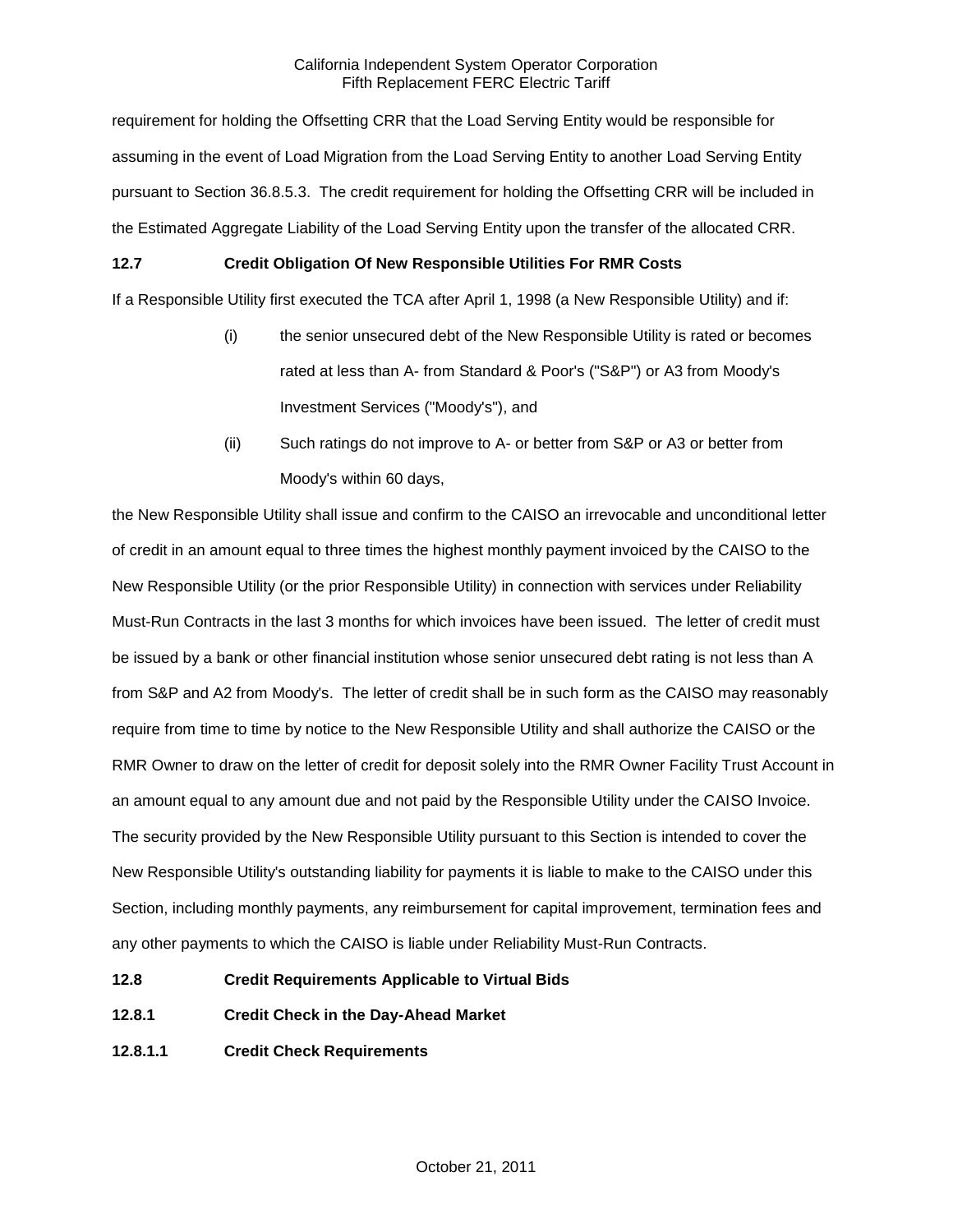For each Scheduling Coordinator that submits one or more Virtual Bids in the Day-Ahead Market, the CAISO will estimate the total value of all of the submitted Virtual Bids after the Virtual Bids have been validated in accordance with Section 30.7.3. In all circumstances except where the Scheduling Coordinator submits both a Virtual Supply Bid and a Virtual Demand Bid at the same Eligible PNode or Eligible Aggregated PNode for the same Trading Hour, the CAISO will estimate the total value of the submitted Virtual Bids at each Eligible PNode or Eligible Aggregated PNode for each Trading Hour by calculating the sum of the products of the absolute values of the MWs of the submitted Virtual Bids multiplied by the applicable Virtual Bid Reference Price at the Eligible PNode or Eligible Aggregated PNode for all Trading Hours. In circumstances where the Scheduling Coordinator submits both a Virtual Supply Bid and a Virtual Demand Bid at the same Eligible PNode or Eligible Aggregated PNode for the same Trading Hour, the CAISO will estimate the total value of the submitted Virtual Bids at the Eligible PNode or Eligible Aggregated PNode for the Trading Hour by calculating the greater of (i) the product of the absolute value of the MW of the submitted Virtual Supply Bid multiplied by the Virtual Bid Reference Price for Virtual Supply Bids at the Eligible PNode or Eligible Aggregated PNode or (ii) the product of the absolute value of the MW of the submitted Virtual Demand Bid multiplied by the Virtual Bid Reference Price for Virtual Demand Bids at the Eligible PNode or Eligible Aggregated PNode. The CAISO will then adjust the Scheduling Coordinator's Estimated Aggregate Liability to include the CAISO's estimate of the total value of the submitted Virtual Bids. If the adjusted Estimated Aggregate Liability is greater than the Scheduling Coordinator's Aggregate Credit Limit, the CAISO will reject the Scheduling Coordinator's submitted Virtual Bids. After rejection of its submitted Virtual Bids, a Scheduling Coordinator may submit revised Virtual Bids, subject to the timelines set forth in the CAISO Tariff and the applicable Business Practice Manual regarding the submission of Bids.

### **12.8.1.2 Temporary Suspension of Virtual Bidding**

In the event that the financial exposure of Scheduling Coordinators cannot be determined pursuant to Section 12.8.1.1 with a reasonable degree of accuracy due to factors such as software or system failures, the CAISO may temporarily suspend virtual bidding. If the CAISO temporarily suspends virtual bidding pursuant to this Section 12.8.1.2, as soon as reasonably practicable, the CAISO will notify FERC and Market Participants of the reason(s) for any suspension of virtual bidding, the action(s) necessary to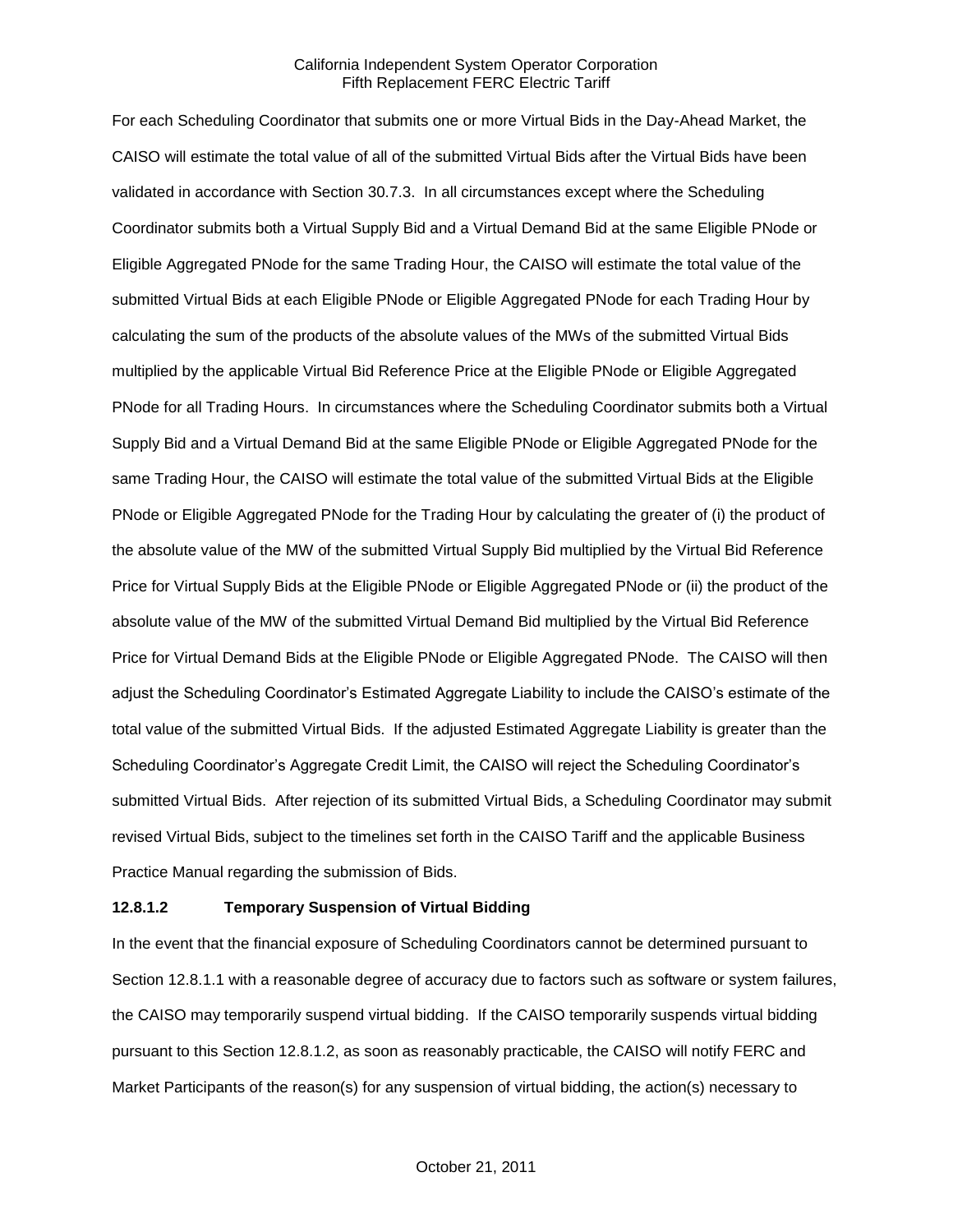restore virtual bidding, and the estimated time required to restore virtual bidding. The CAISO does not intend to suspend virtual bidding in the event of brief intermittent software or system failures or where the CAISO anticipates the credit checking functionality will be available prior to the close of the Day-Ahead Market. During instances of software or system failures that extend past the close of the Day-Ahead Market and in the absence of any suspension of virtual bidding, the CAISO will accept pending Virtual Bids at the close of the Day-Ahead Market even though the Virtual Bids have not been validated by the credit checking functionality. Any resulting financial obligations will be included in the next available calculation of each Scheduling Coordinator's Estimated Aggregate Liability.

# **12.8.2 Virtual Bid Reference Prices**

For Virtual Supply Bids, the Virtual Bid Reference Price will be the 95th percentile value of the difference between the LMP in the Real-Time Market (or in the HASP for Virtual Supply Bids at the Interties) and the LMP in the Day-Ahead Market at a given Eligible PNode or Eligible Aggregated PNode. For Virtual Demand Bids, the Virtual Bid Reference Price will be the 95th percentile value of the difference between the LMP in the Day-Ahead Market and the LMP in the Real-Time Market (or in the HASP for Virtual Demand Bids at the Interties) at a given Eligible PNode or Eligible Aggregated PNode. Each Virtual Bid Reference Price will be calculated in \$/MWh. The CAISO will calculate the Virtual Bid Reference Price for each Eligible PNode or Eligible Aggregated PNode for three-month periods (covering January-March, April-June, July-September, and October-December) of each year using the hourly actual LMPs for the same period of the previous year.

### **12.8.3 Adjustment of EAL After Close of the DAM**

After the Day-Ahead Market closes but before the Real-Time Market closes, the CAISO will recalculate the estimate of the total liability of the Virtual Bids of each Scheduling Coordinator based on the MW quantity that cleared in the Day-Ahead Market. The revised total estimated liability will equal the sum of the products of the absolute values of the amounts of MWs of Virtual Awards multiplied by the Virtual Bid Reference Price. The CAISO will then adjust the Estimated Aggregate Liability of the Scheduling Coordinator to reflect the revised total estimated liability of the Virtual Bids as calculated by the CAISO.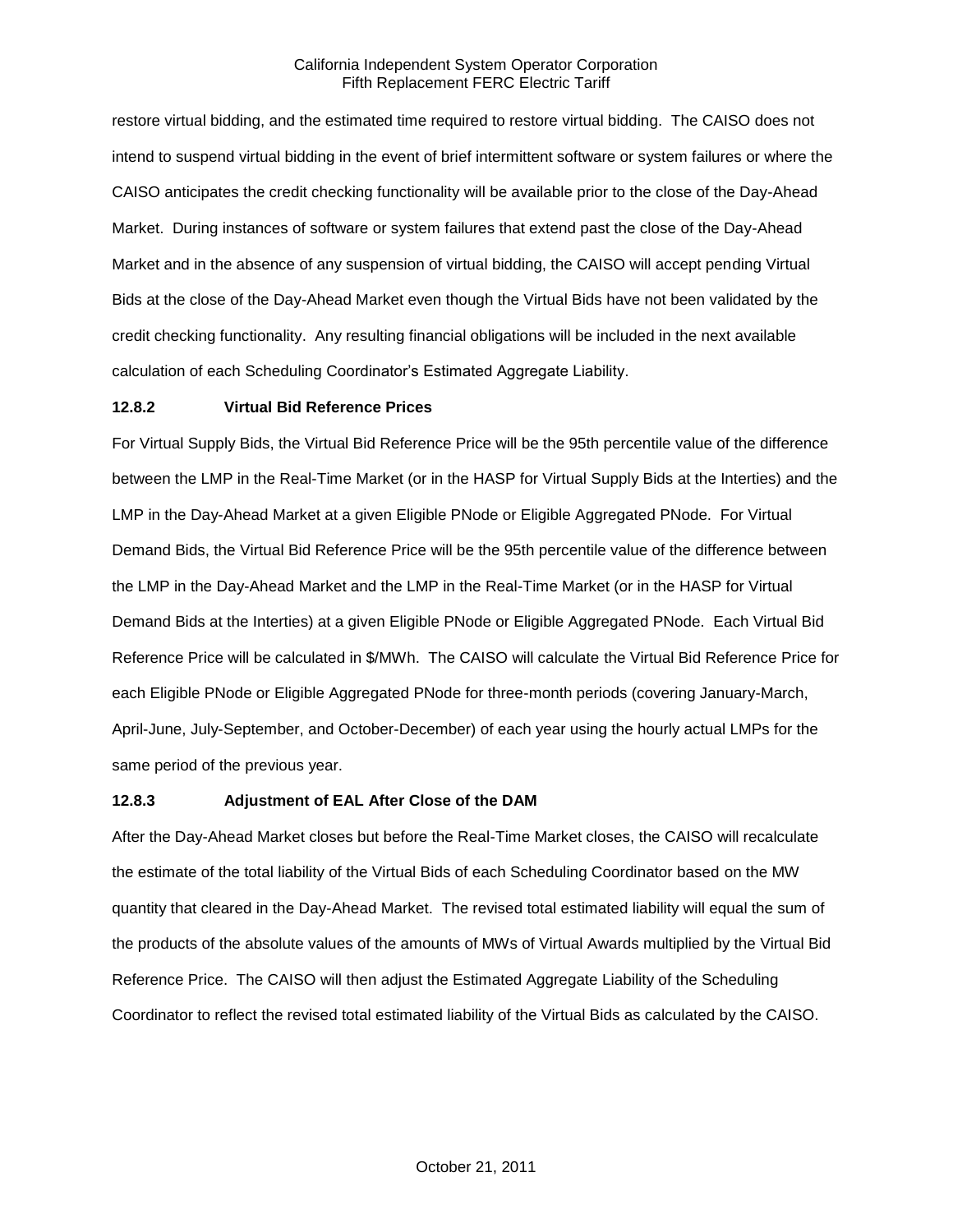# **12.8.4 Adjustment of EAL After the Close of the RTM**

After the Real-Time Market closes, the CAISO will recalculate the total liability of each Scheduling Coordinator with Virtual Awards based on the MW quantity that cleared in the Day-Ahead Market and the LMPs produced in the Day-Ahead Market, HASP, and Real-Time Market. The total liability of a Scheduling Coordinator will equal the sum of the liability of each Virtual Bid submitted by the Scheduling Coordinator that cleared in the Day-Ahead Market. The liability of a Virtual Supply Bid will equal the product of the value of the amount of cleared MWs multiplied by the difference between the Real-Time or HASP LMP, as appropriate, and the Day-Ahead LMP at the Eligible PNode or Eligible Aggregated PNode at which the Virtual Supply Bid was submitted. The liability of a Virtual Demand Bid will equal the product of the value of the amount of cleared MWs multiplied by the difference between the Day-Ahead LMP and the Real-Time or HASP LMP, as appropriate, at the Eligible PNode or Eligible Aggregated PNode at which the Virtual Demand Bid was submitted. The Estimated Aggregate Liability will be adjusted accordingly and will continue to be adjusted as a result of any price correction made in accordance with Section 35.

- **13. Dispute Resolution**
- **13.1 Applicability**

# **13.1.1 General Applicability**

Except as limited below or otherwise as limited by law (including the rights of any party to file a complaint with FERC under the relevant provisions of the FPA), the CAISO ADR Procedures shall apply to all disputes between parties which arise under the CAISO Documents except where the decision of the CAISO is stated in the provisions of this CAISO Tariff to be final. The CAISO ADR Procedures shall not apply to:

- (1) Disputes arising under contracts which pre-date the CAISO Operations Date, except as the disputing parties may otherwise agree;
- (2) Disputes as to whether rates and charges set forth in this CAISO Tariff are just and reasonable under the FPA.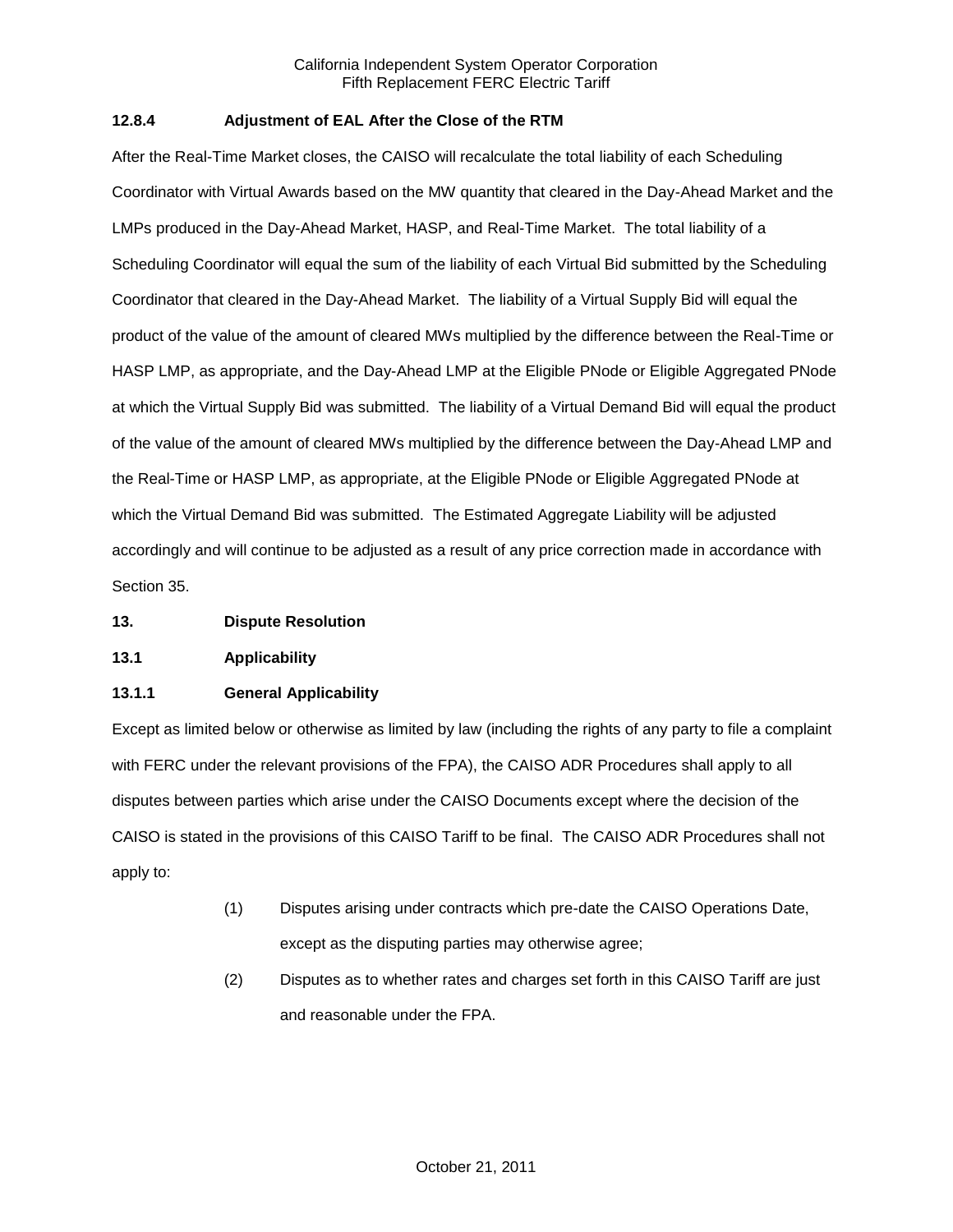# **13.1.2 Disputes Involving Government Agencies**

If a party to a dispute is a government agency the procedures herein that provide for the resolution of claims and arbitration of disputes are subject to any limitations imposed on the agency by law, including but not limited to the authority of the agency to effect a remedy. If the governmental agency is a federal entity, the procedures herein shall not apply to disputes involving issues arising under the United States Constitution.

# **13.1.3 Injunctive And Declaratory Relief**

Where the court having jurisdiction so determines, use of the CAISO ADR Procedures shall not be a condition precedent to a court action for injunctive relief nor shall the provisions of California Code of Civil Procedure sections 1281 et seq. apply to such court actions.

# **13.2 Negotiation And Mediation**

# **13.2.1 Negotiation**

The CAISO and Market Participants (party or parties) shall make good-faith efforts to negotiate and resolve any dispute between them arising under CAISO Documents prior to invoking the CAISO ADR Procedures outlined herein. Each party shall designate an individual with authority to negotiate the matter in dispute to participate in such negotiations.

# **13.2.2 Statement Of Claim**

In the event a dispute is not resolved through such good-faith negotiations, any one of the parties may submit a statement of claim, in writing, to each other disputing party, and the CAISO ADR Coordinator, which submission shall commence the CAISO ADR Procedures. The statement of claim shall set forth in reasonable detail (i) each claim, (ii) the relief sought, including the proposed award, if applicable, (iii) a summary of the grounds for such relief and the basis for each claim, (iv) the parties to the dispute, and (v) the individuals having knowledge of each claim. The other parties to the dispute shall similarly submit their respective statements of claim within fourteen (14) days of the date of the initial statement of claim or such longer period as permitted by mutual agreement of the parties. If any responding party wishes to submit a counterclaim in response to the statement of claim, it shall be included in such party's responsive statement of claim. A summary of the statements of claim shall be published by the CAISO on the CAISO Website, by Market Notice, and any other method chosen by the CAISO ADR Coordinator.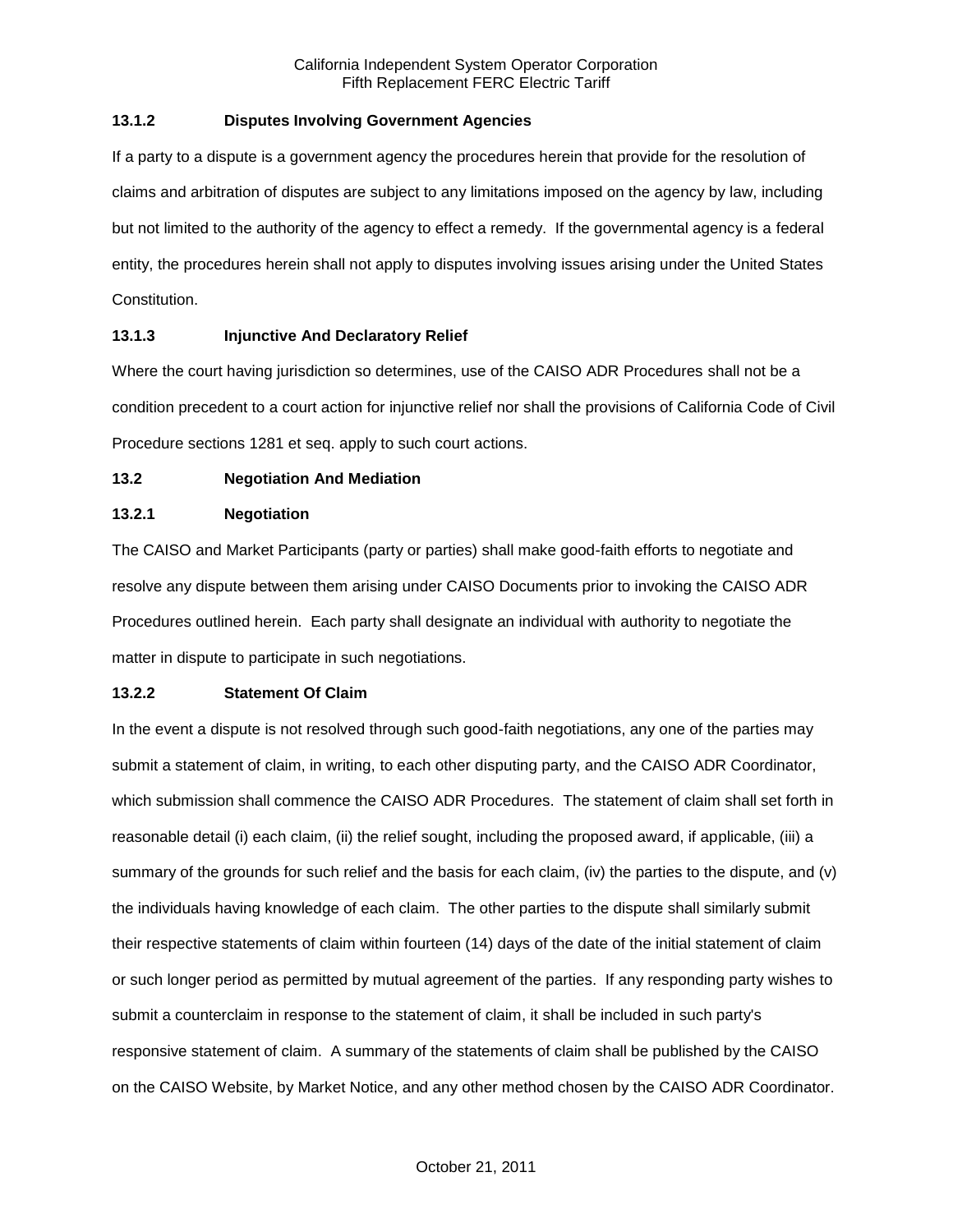No Market Participant shall be considered as having received notice of a claim decided or relief granted by a decision made under these procedures unless the summary of the statements of claim published by the CAISO includes such claim or relief.

#### **13.2.3 Selection Of Mediator**

After submission of the statements of claim, the parties may request mediation, if at least seventy-five percent (75%) of the disputing parties so agree, except that where a dispute involves three parties, at least two of the parties must agree to mediation. If the parties agree to mediate, the CAISO ADR Coordinator shall distribute to the parties by facsimile or other electronic means a list containing the names of at least seven prospective mediators with mediation experience, or with technical or business experience in the electric power industry, or both, as he or she shall deem appropriate to the dispute. The parties shall have seven days from receipt of the CAISO ADR Coordinator's list of prospective mediators to agree upon a mediator from the list provided or from any alternative source, unless the time is extended by mutual agreement. If the parties cannot agree on a mediator, any party may request from the American Arbitration Association a list of at least seven mediators with technical or business experience in the electric power industry, or both. The parties will alternate in striking names from the list with the last name on the list becoming the mediator. The first party to strike off a name from the list shall be determined by lot. The parties shall have seven days from receipt of the list from the American Arbitration Association to complete the mediator selection process and appoint the mediator, unless the time is extended by mutual agreement. The mediator shall comply with the requirements of Section 13.3.2.

#### **13.2.4 Mediation**

The mediator and representatives of the disputing parties, with authority to settle the dispute, shall within fourteen (14) days after the mediator's date of appointment schedule a date to mediate the dispute. Matters discussed during the mediation shall be confidential and shall not be referred to in any subsequent proceeding. With the consent of all disputing parties, a resolution may include referring the dispute directly to a technical body (such as a WECC technical advisory panel) for resolution or an advisory opinion, or referring the dispute directly to FERC. The CAISO shall publish notice of the referral of the dispute on the CAISO's Website, and any other method adopted by the CAISO ADR Coordinator.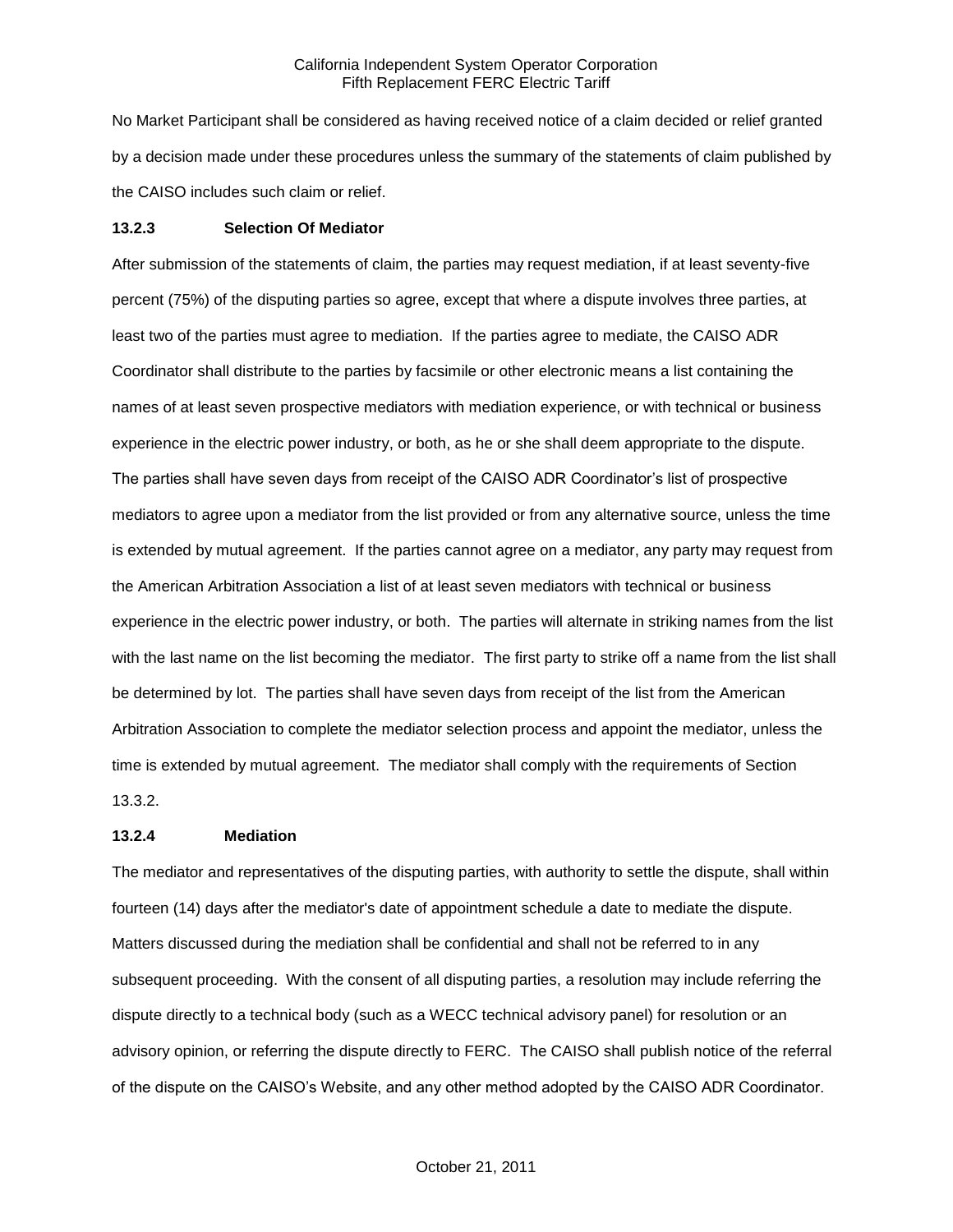### **13.2.5 Demand For Arbitration**

If the disputing parties have not succeeded in negotiating a resolution of the dispute within thirty (30) days of the initial statement of claim or, if within that period the parties agreed to mediate, within thirty (30) days of the parties first meeting with the mediator, such parties shall be deemed to be at impasse and any such disputing party may then commence the arbitration process, unless the parties by mutual agreement agree to extend the time. A party seeking arbitration shall provide notice of its demand for arbitration to the other disputing parties, the CAISO ADR Coordinator, who shall publish notice of such demand on the CAISO Website, and any other method adopted by the CAISO ADR Coordinator.

### **13.3 Arbitration**

### **13.3.1 Selection Of Arbitrator**

### **13.3.1.1 Disputes Under \$1,000,000**

Where the total amount of claims and counterclaims in controversy is less than \$1,000,000 (exclusive of costs and interest), the disputing parties shall select an arbitrator from a list containing the names of at least ten (10) qualified individuals supplied by the American Arbitration Association within fourteen (14) days following submission of the demand for arbitration. If the parties cannot agree upon an arbitrator within fourteen (the) stated time, they shall take turns striking names from the list of proposed arbitrators. The first party to strike-off a name shall be determined by lot. This process shall be repeated until one name remains on the list, and that individual shall be the designated arbitrator.

# **13.3.1.2 Disputes of \$1,000,000 or Over**

Where the total amount of claims and counterclaims in controversy is \$1,000,000 or more (exclusive of interest and costs), the disputing parties may agree on any person to serve as a single arbitrator, or shall endeavor in good faith to agree on a single arbitrator from a list of ten (10) qualified individuals provided by the American Arbitration Association within fourteen (14) days following submission of the demand for arbitration. If the parties are unable to agree on a single arbitrator within the stated time, the party or parties demanding arbitration, and the party or parties responding to the demand for arbitration, shall each designate an arbitrator. Each designation shall be from the list of arbitrators no later than the tenth (10th) day thereafter. The two arbitrators so chosen shall then choose a third arbitrator.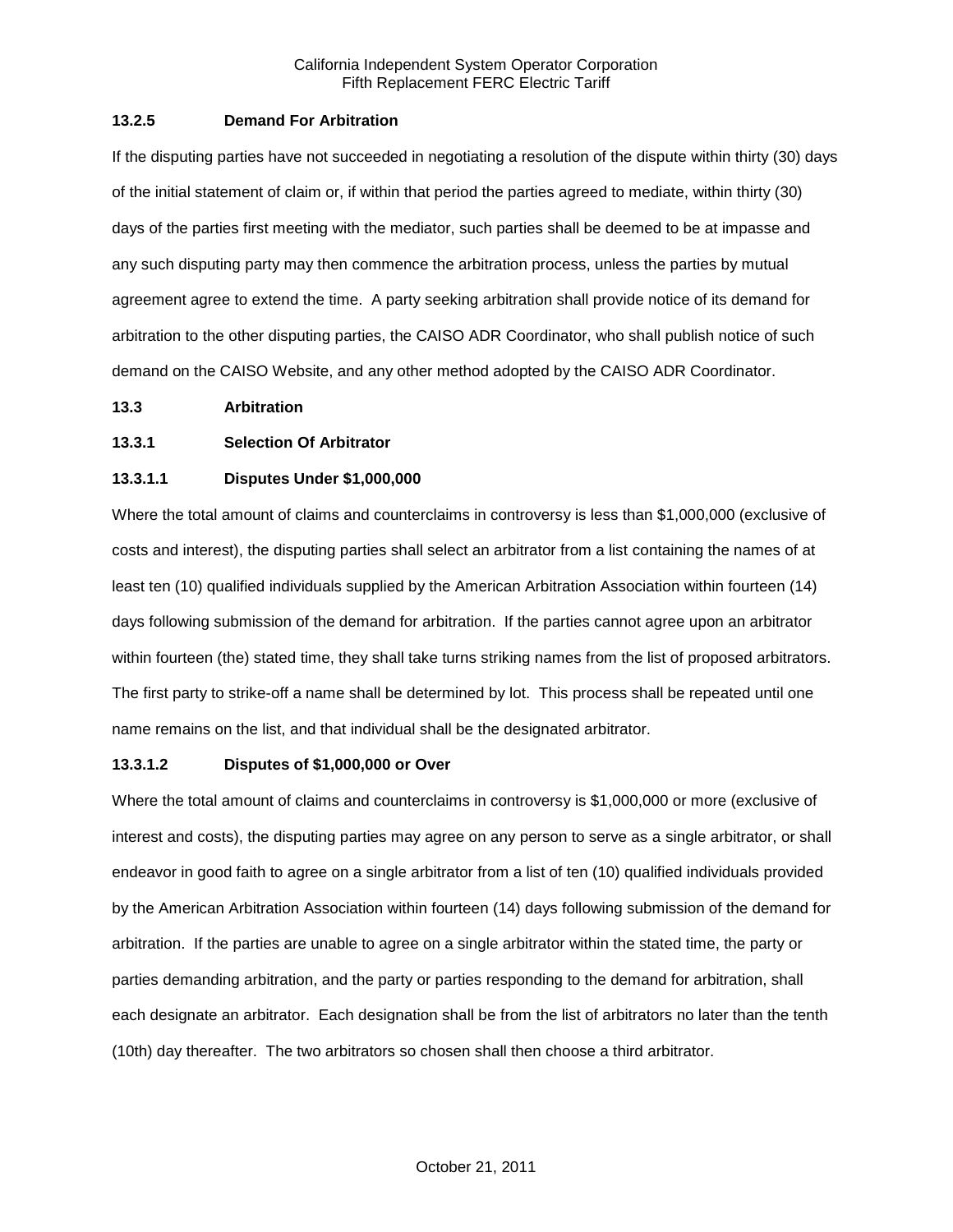### **13.3.2 Disclosures Required Of Arbitrators**

The designated arbitrator(s) shall be required to disclose to the parties any circumstances which might preclude him or her from rendering an objective and impartial determination. Each designated arbitrator shall disclose:

- (a) Any direct financial or personal interest in the outcome of the arbitration;
- (b) Any information required to be disclosed by California Code of Civil Procedure Section 1281.9.; and
- (c) Any existing or past financial, business, professional, or personal interest that are likely to affect impartiality or might reasonably create an appearance of partiality or bias.

The designated arbitrator shall disclose any such relationships that he or she personally has with any party or its counsel, or with any individual whom he or she has been told will be a witness. Designated arbitrators should also disclose any such relationship involving members of their families or their current employers, partners, or business associates. All designated arbitrators shall make a reasonable effort to inform themselves of any interests or relationships described above. The obligation to disclose interests, relationships, or circumstances that might preclude an arbitrator from rendering an objective and impartial determination is a continuing duty that requires the arbitrator to disclose, at any stage of the arbitration, any such interests, relationships, or circumstances that arise, or are recalled or discovered. If, as a result of the continuing disclosure duty, an arbitrator makes a disclosure which is likely to affect his or her partiality, or might reasonably create an appearance of partiality or bias or if a party independently discovers the existence of such circumstances, a party wishing to object to the continuing use of the arbitrator must provide written notice of its objection to the other parties within ten (10) days of receipt of the arbitrator's disclosure or the date of a party's discovery of the circumstances giving rise to that party's objection. Failure to provide such notice shall be deemed a waiver of such objection. If a party timely provides a notice of objection to the continuing use of the arbitrator the parties shall attempt to agree whether the arbitrator should be dismissed and replaced in the manner described in Section 13.3.1. If within ten (10) days of a party's objection notice the parties have not agreed how to proceed, the matter shall be referred to the American Arbitration Association for resolution.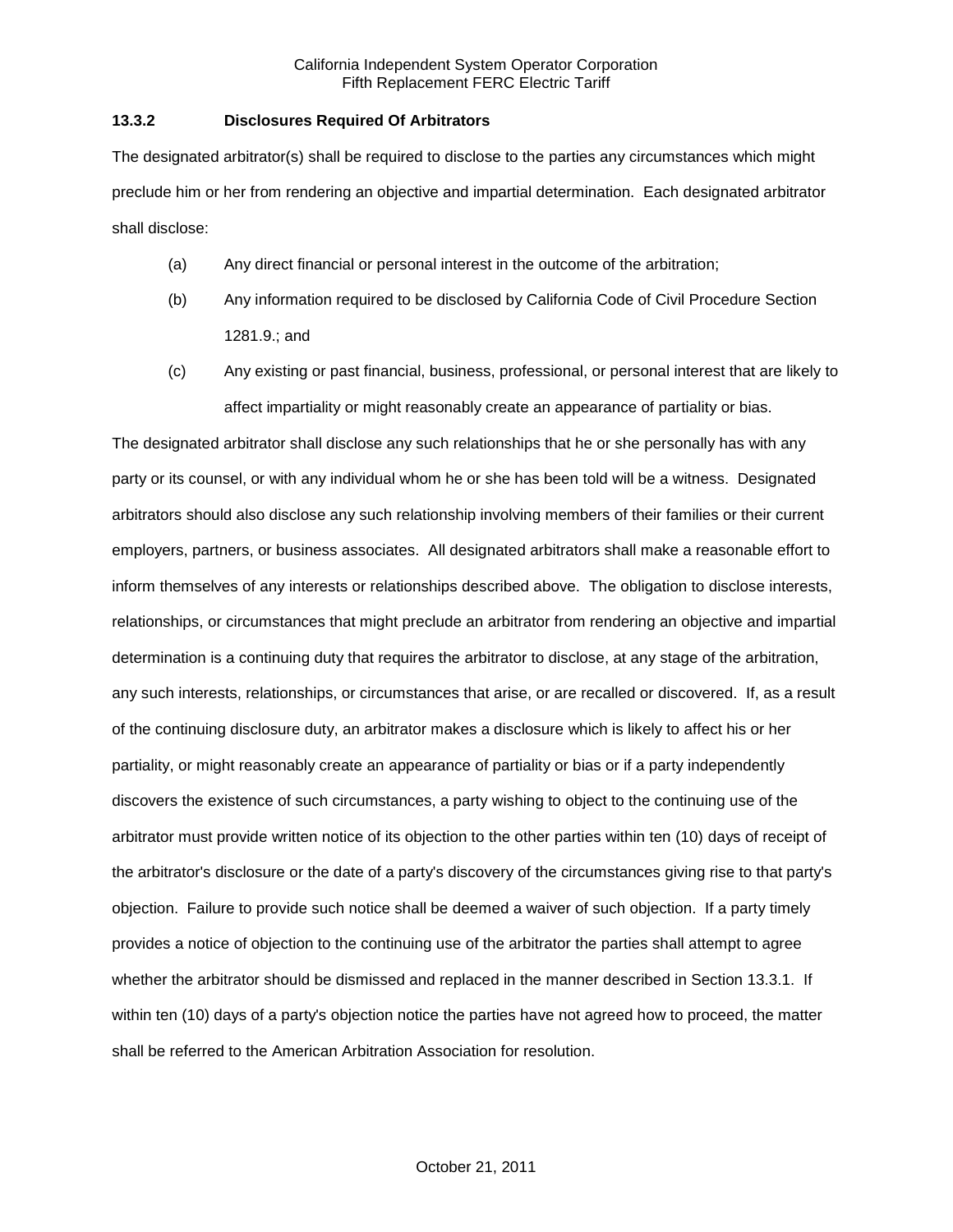### **13.3.3 Arbitration Procedures**

The CAISO ADR Coordinator shall compile and make available to the arbitrator and the parties standard procedures for the arbitration of disputes, which procedures (i) shall include provision, upon good cause shown, for intervention or other participation in the proceeding by any party whose interests may be affected by its outcome, (ii) shall conform to the requirements specified herein, and (iii) may be modified or adopted for use in a particular proceeding as the arbitrator deems appropriate, in accordance with Section 13.3.4. The procedures adopted by the CAISO ADR Coordinator shall be based on the latest edition of the American Arbitration Association Commercial Arbitration Rules, to the extent such rules are not inconsistent with this Section 13. Except as provided herein, all parties shall be bound by such procedures.

# **13.3.4 Modification Of Arbitration Procedures**

In determining whether to modify the standard procedures for use in the pending matter, the arbitrator shall consider (i) the complexity of the dispute, (ii) the extent to which facts are disputed, (iii) the extent to which the credibility of witnesses is relevant to a resolution, (iv) the amount in controversy, and (v) any representations made by the parties. Alternatively, the parties may, by mutual agreement, modify the standard procedures. In the event of a disagreement between the arbitrator and the agreement of the parties regarding arbitration procedures to be utilized, the parties' agreement shall prevail.

## **13.3.5 Remedies**

### **13.3.5.1 Arbitrator's Discretion**

The arbitrator shall have the discretion to grant the relief sought by a party, or determine such other remedy as is appropriate, unless the parties agree to conduct the arbitration "baseball" style. Unless otherwise expressly limited herein, the arbitrator shall have the authority to award any remedy or relief available from FERC, or any other court of competent jurisdiction. Where any CAISO Document leaves any matter to be agreed between the parties at some future time and provides that in default of agreement the matter shall be referred to the CAISO ADR Procedures, the arbitrator shall have authority to decide upon the terms of the agreement which, in the arbitrator's opinion, it is reasonable that the parties should reach, having regard to the other terms of the CAISO Document concerned and the arbitrator's opinion as to what is fair and reasonable in all the circumstances.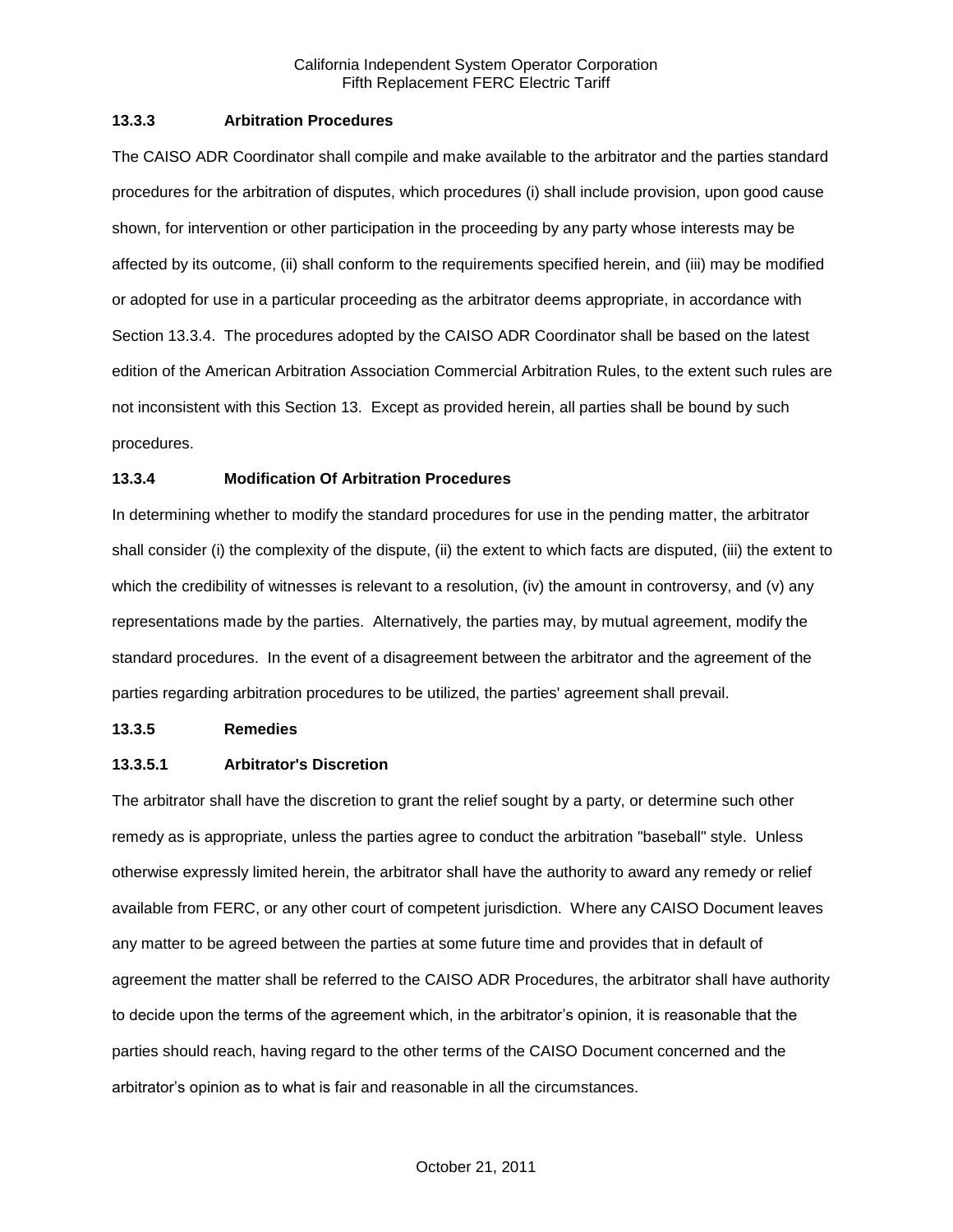### **13.3.5.2 "Baseball" Arbitration**

If the parties agree to conduct the arbitration "baseball" style, the parties shall submit to the arbitrator and exchange with each other their last best offers in the form of the award they consider the arbitrator should make, not less than seven (7) days in advance of the date fixed for the hearing, or such other date as the arbitrator may decide. If a party fails to submit its last best offer in accordance with this Section, that party shall be deemed to have accepted the offer proposed by the other party. The arbitrator shall be limited to awarding only one of the proposed offers, and may not determine an alternative or compromise remedy.

## **13.3.6 Summary Disposition**

The procedures for arbitration of a dispute shall provide a means for summary disposition of a demand for arbitration, or a response to a demand for arbitration, that in the reasoned opinion of the arbitrator does not have a good faith basis in either law or fact. If the arbitrator determines that a demand for arbitration or response to a demand for arbitration does not have a good faith basis in either law or fact, the arbitrator shall have discretion to award the costs of the time, expenses, and other charges of the arbitrator to the prevailing party. A determination made under this Section is subject to appeal pursuant to Section 13.4.

# **13.3.7 Discovery Procedures**

The procedures for the arbitration of a dispute shall include adequate provision for the discovery of relevant facts, including the taking of testimony under oath, production of documents and other things, the presentation of evidence, the taking of samples, conducting of tests, and inspection of land and tangible items. The nature and extent of such discovery shall be determined as provided herein and shall take into account (i) the complexity of the dispute, (ii) the extent to which facts are disputed, (iii) the extent to which the credibility of witnesses is relevant to a resolution, and (iv) the amount in controversy. The forms and methods for taking such discovery shall be as described in the Federal Rules of Civil Procedure, except as modified pursuant to Section 13.3.4.

### **13.3.8 Evidentiary Hearing**

The arbitration procedures shall provide for an evidentiary hearing, with provision for the crossexamination of witnesses, unless all parties consent to the resolution of the matter on the basis of a written record. The forms and methods for taking evidence shall be determined by the arbitrator(s) and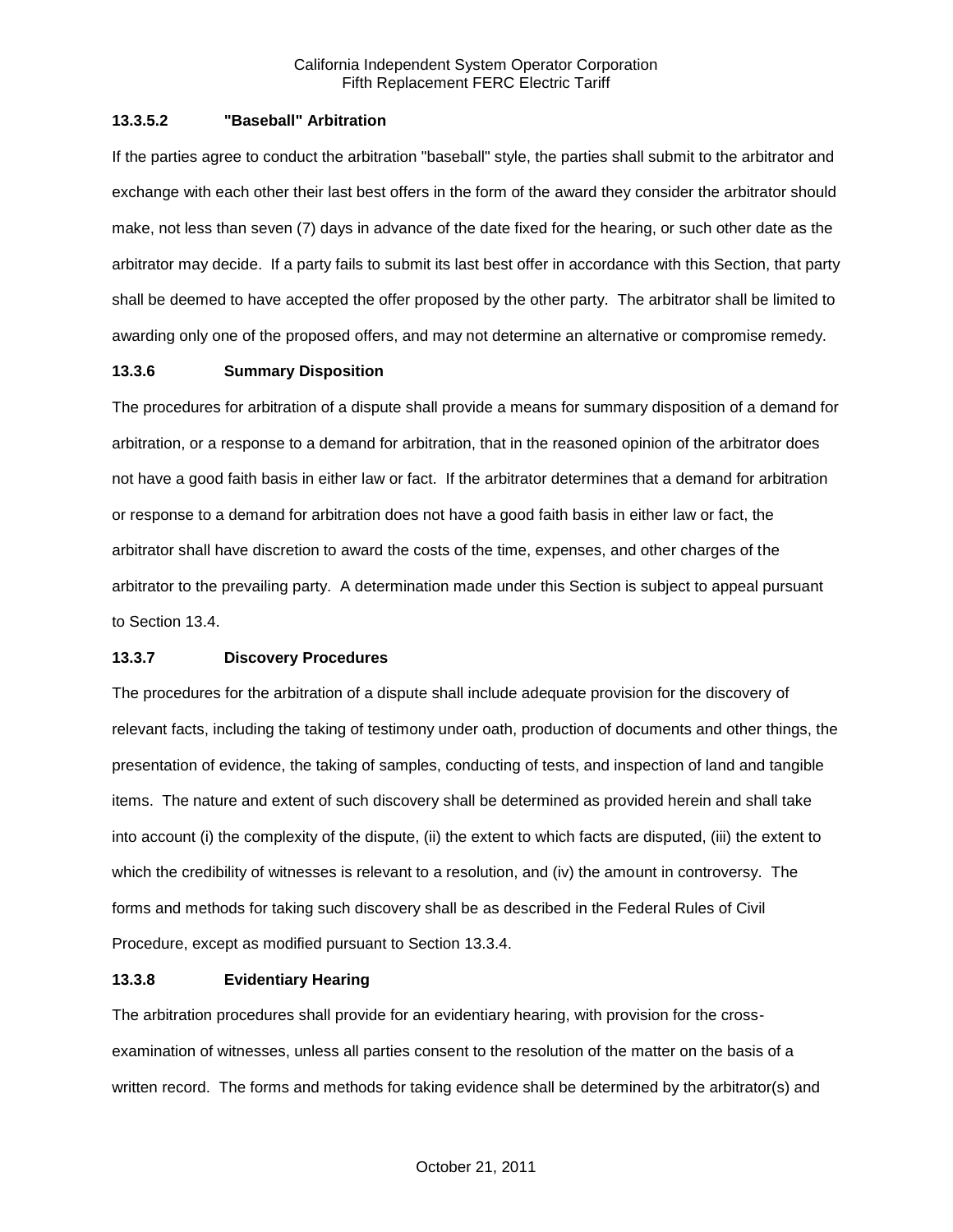modified pursuant to Section 13.3.4. The arbitrator may require such written or other submissions from the parties as he or she may deem appropriate, including submission of direct and rebuttal testimony of witnesses in written form. The arbitrator may exclude any evidence that is irrelevant, immaterial, unduly repetitious or prejudicial, or privileged. The arbitrator shall compile a complete evidentiary record of the arbitration which shall be available to the parties on its completion upon request.

#### **13.3.9 Confidentiality**

Subject to the other provisions of this CAISO Tariff, any party may claim that information contained in a document otherwise subject to discovery is "Confidential" if such information would be so characterized under the Federal Rules of Evidence. The party making such claim shall provide to the arbitrator in writing the basis for its assertion. If the claim of confidentiality is confirmed by the arbitrator, he or she shall establish requirements for the protection of such documents or other information designated as "Confidential" as may be reasonable and necessary to protect the confidentiality and commercial value of such information. Any party disclosing information in violation of these provisions or requirements established by the arbitrator, unless such disclosure is required by federal or state law or by a court order, shall thereby waive any right to introduce or otherwise use such information in any judicial, regulatory, or other legal or dispute resolution proceeding, including the proceeding in which the information was obtained.

#### **13.3.10 Timetable**

Promptly after the appointment of the arbitrator, the arbitrator shall set a date for the issuance of the arbitration decision, which shall be no later than six (6) months (or such date as the parties and the arbitrator may agree) from the date of the appointment of the arbitrator, with other dates, including the dates for an evidentiary hearing or other final submissions of evidence, set in light of this date. The date for the evidentiary hearing or other final submission of evidence shall not be changed, absent extraordinary circumstances. The arbitrator shall have the power to impose sanctions, including dismissal of the proceeding, for dilatory tactics or undue delay in completing the arbitration proceedings.

#### **13.3.11 Decision**

**13.3.11.1** Except as provided below with respect to "baseball" style arbitration, the arbitrator shall issue a written decision granting the relief requested by one of the parties, or such other remedy as is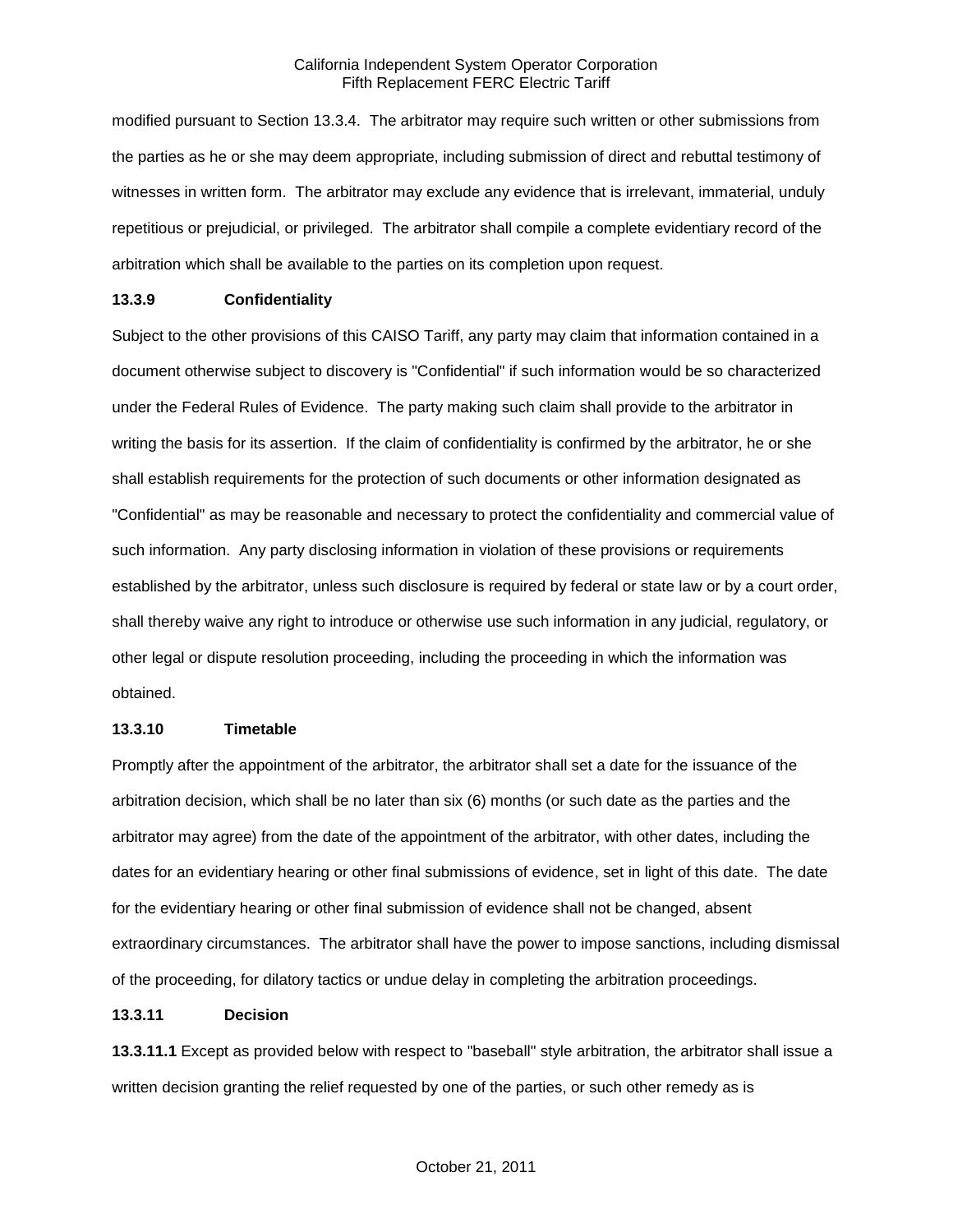appropriate, if any, and shall include findings of fact and law. The arbitration decision shall be based on (i) the evidence in the record, (ii) the terms of the relevant CAISO Documents, (iii) applicable United States federal law, including the FPA and any applicable FERC regulations and decisions, and international treaties or agreements as applicable, and (iv) applicable state law. Additionally, the arbitrator may consider relevant decisions in previous arbitration proceedings. A summary of the disputed matter and the arbitrator's decision shall be published on the CAISO Website and any other method chosen by the CAISO ADR Coordinator.

**13.3.11.2** In arbitration conducted "baseball" style, the arbitrator shall issue a written decision adopting one of the awards proposed by the parties, and shall include findings of fact and law. The arbitration decision shall be based on (i) the evidence in the record, (ii) the terms of the relevant CAISO Documents, (iii) applicable United States federal law, including the FPA and any applicable FERC regulations and decisions, and international treaties or agreements as applicable, and (iv) applicable state law. If the arbitrator concludes that no proposed award is consistent with the factors enumerated in (i) through (iv) above, or addresses all of the issues in dispute, the arbitrator shall specify how each proposed award is deficient and direct that the parties submit new proposed awards that cure the identified deficiencies. A summary of the disputed matter and the arbitrator's decision shall be published on the CAISO Website, and any other method chosen by the CAISO ADR Coordinator. An award shall not be deemed to be precedential.

**13.3.11.3** Where a panel of arbitrators is appointed pursuant to Section 13.3.1.2, a majority of the arbitrators must agree on the decision.

### **13.3.12 Compliance**

Unless the arbitrator's decision is appealed under Section 13.4, the disputing parties shall, upon receipt of the decision, immediately take whatever action is required to comply with the award to the extent the award does not require regulatory action. An award that is not appealed shall be deemed to have the same force and effect as an order entered by the FERC or any court of competent jurisdiction.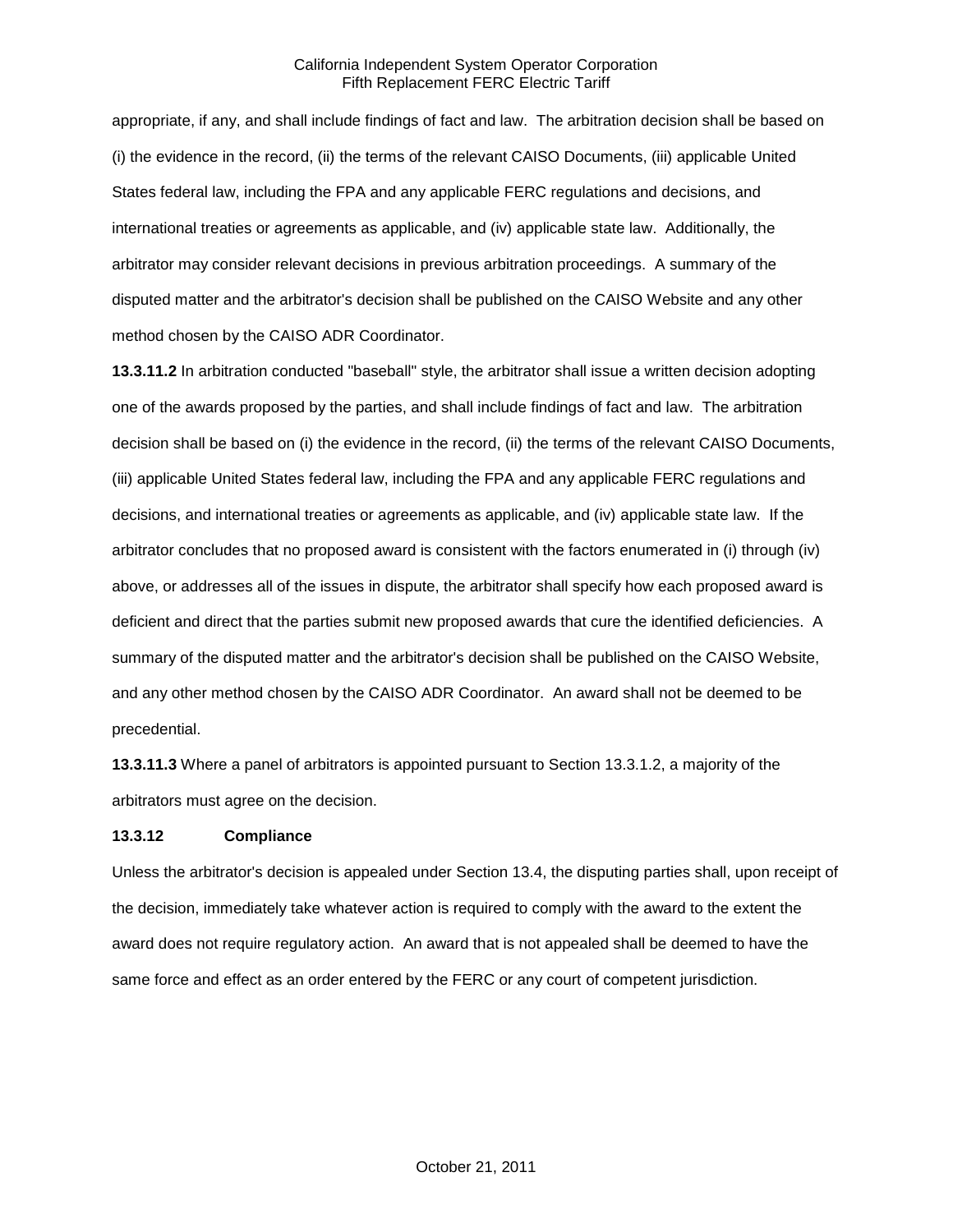### **13.3.13 Enforcement**

Following the expiration of the time for appeal of an award pursuant to Section 13.4.3, any party may apply to FERC or any court of competent jurisdiction for entry and enforcement of judgment based on the award.

### **13.3.14 Costs**

The costs of the time, expenses, and other charges of the arbitrator shall be borne by the parties to the dispute, with each side on an arbitrated issue bearing its pro-rata share of such costs, and each party to an arbitration proceeding bearing its own costs and fees. If the arbitrator determines that a demand for arbitration or response to a demand for arbitration was made in bad faith, the arbitrator shall have discretion to award the costs of the time, expenses, and other charges of the arbitrator to the prevailing party. Notwithstanding the above, at the discretion of the arbitrator, the winning party in any dispute which has resulted in the enforcement of an important right affecting the public interest shall not be required to pay any of the costs of the arbitrator and may recover such of its own reasonable attorney fees, expert witness fees and other reasonable costs from the losing party to the dispute if (a) a significant benefit, whether pecuniary or non-pecuniary, has been conferred on the general public, (b) the necessity and financial burden of private enforcement are such as to make the award appropriate, and (c) such fees should not, in the interest of justice, be paid out of the recovery.

### **13.4 Appeal Of Award**

# **13.4.1 Basis For Appeal**

A party may apply to the FERC or any court of competent jurisdiction to hear an appeal of an arbitration award only upon the grounds that the award is contrary to or beyond the scope of the relevant CAISO Documents, United States federal law, including, without limitation, the FPA, and any FERC regulations and decisions, or state law. Appeals shall, unless otherwise ordered by FERC or the court of competent jurisdiction, conform to the procedural limitations set forth in this Section 13.4.

### **13.4.2 Appellate Record**

The parties intend that FERC or the court of competent jurisdiction should afford substantial deference to the factual findings of the arbitrator. No party shall seek to expand the record before the FERC or court of competent jurisdiction beyond that assembled by the arbitrator, except (i) by making reference to legal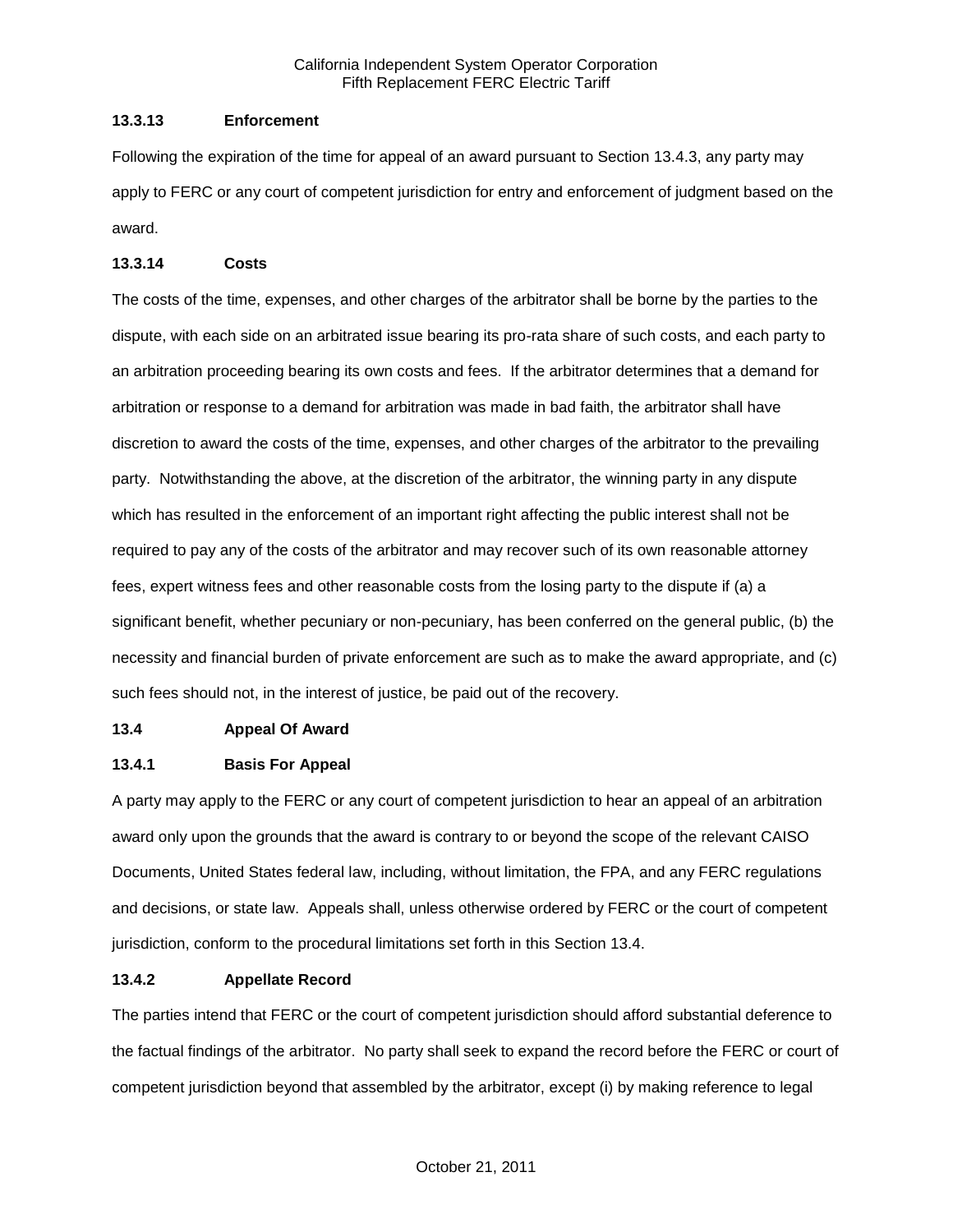authority which did not exist at the time of the arbitrator's decision, or (ii) if such party contends the decision was based upon or affected by fraud, collusion, corruption, misconduct or misrepresentation.

## **13.4.3 Procedures For Appeals**

**13.4.3.1** If a party to an arbitration desires to appeal an award, it shall provide a notice of appeal to the CAISO ADR Coordinator, all parties and the arbitrator within fourteen (14) days following the date of the award. The CAISO ADR Coordinator shall publish notice of the appeal on the CAISO Website, and any other method chosen by the CAISO ADR Coordinator.

Within ten (10) days of the filing of the notice of appeal, the appealing party must file an appropriate application, petition or motion with the FERC to trigger review under the FPA or with a court of competent jurisdiction. Such filing shall state that the subject matter has been the subject of an arbitration pursuant to the relevant CAISO Document.

**13.4.3.2** Within thirty (30) days of filing the notice of appeal (or such period as FERC or the court of competent jurisdiction may specify) the appellant shall file the complete evidentiary record of the arbitration and a copy of the award with FERC or with the court of competent jurisdiction. The appellant shall serve copies of a description of all materials included in the submitted evidentiary record.

# **13.4.4 Award Implementation**

Implementation of the award shall be deemed stayed pending an appeal unless and until, at the request of a party, the FERC or the court of competent jurisdiction to which an appeal has been filed, issues an order dissolving, shortening, or extending such stay. However, a summary of each appeal shall be published on the CAISO Website, and any other method chosen by the CAISO ADR Coordinator.

# **13.4.5 Judicial Review Of FERC Orders**

FERC orders resulting from appeals shall be subject to judicial review pursuant to the FPA.

# **13.5 Allocation Of Awards Payable By Or To The CAISO**

### **13.5.1 Allocation Of An Award**

If the CAISO must pay an award to a party pursuant to good faith negotiations or the CAISO ADR Procedures, the CAISO will recover the amount of the award from Market Participants and Scheduling Coordinators. If the CAISO receives an award from a party pursuant to good faith negotiations or the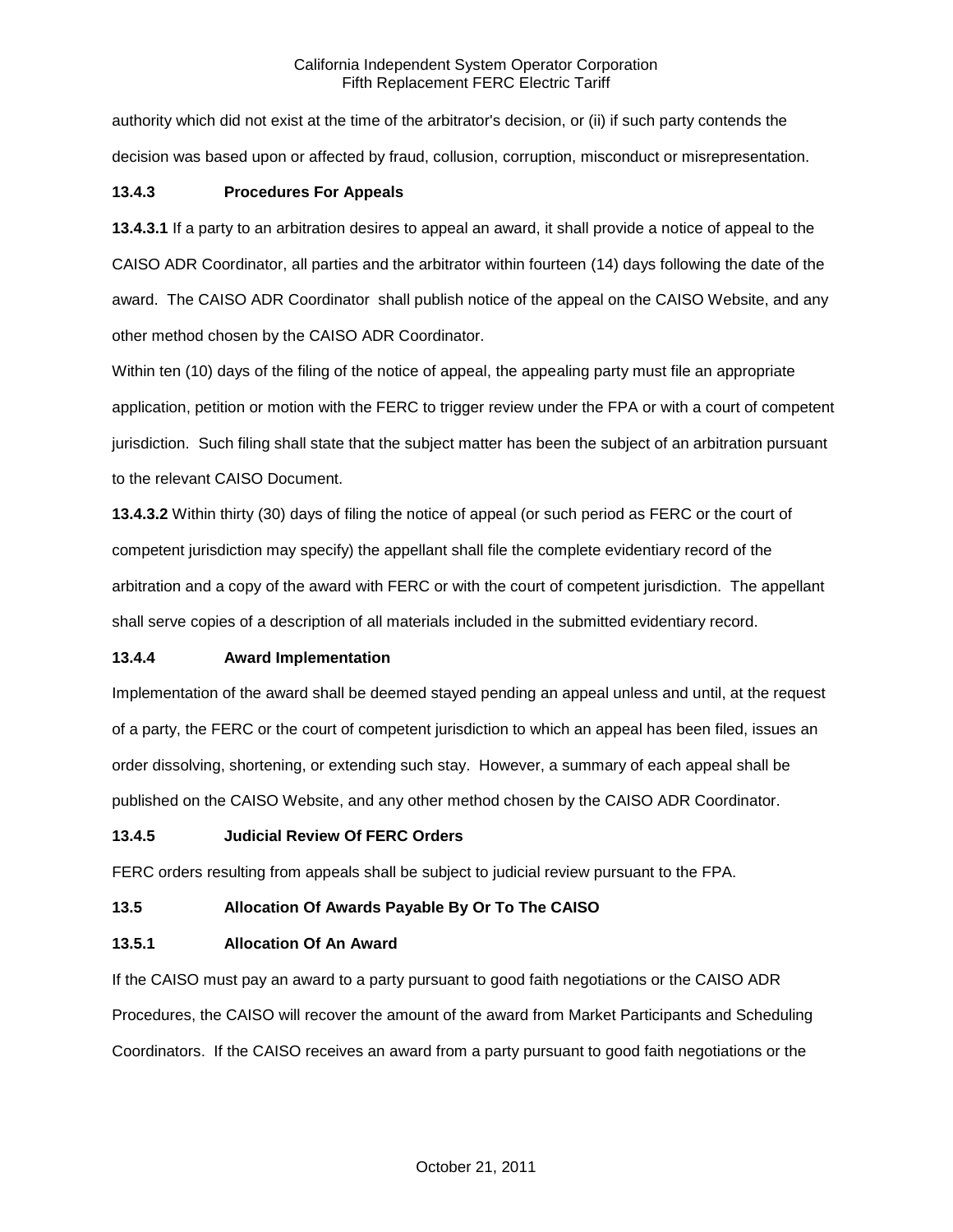CAISO ADR Procedures, the CAISO will flow back the amount of the award to Market Participants and Scheduling Coordinators.

# **13.5.2 Timing Of Adjustments**

Upon determination that an award is payable by or to the CAISO pursuant to good faith negotiations or the CAISO ADR Procedures, the CAISO shall calculate the amounts payable to and receivable from the party, Market Participants, and Scheduling Coordinators, as soon as reasonably practical, and shall show any required adjustments as a debit or a credit in a subsequent Recalculation Settlement Statement T+7B or, in the case of an amount payable by the CAISO to a party, as soon as the CAISO and that party may agree.

# **13.5.3 Method Of Allocation**

# **13.5.3.1 Allocation to Market Participants**

The CAISO will use best efforts to determine which Market Participant(s) is or are responsible for and/or benefit from payment of an award by or to the CAISO and to allocate receipt of or payment for the award equitably to such Market Participant(s). In undertaking the allocation, the CAISO shall consider the extent of a Market Participant's participation in affected markets and the CAISO Tariff in effect on the applicable Trading Day(s), and may consider any other relevant factor, including but not limited to, applicable contracts.

# **13.5.3.2 Residual Amounts**

Any awards for which the CAISO is unable to identify Market Participants in accordance with 13.5.3.1 and any award amounts that the CAISO is unable to collect that are not covered by Section 11.29.17.1 or Section 11.29.17.2 will be allocated to all Scheduling Coordinators through neutrality adjustments.

# **14. Force Majeure Indemnification And Limitations On Liability**

# **14.1 Uncontrollable Forces**

Neither the CAISO nor a Market Participant will be considered in default of any obligation under this CAISO Tariff if prevented from fulfilling that obligation due to the occurrence of an Uncontrollable Force.

# **14.2 Responsibilities Of Affected Entity**

In the event of the occurrence of an Uncontrollable Force, which prevents the CAISO or a Market Participant from performing any of its obligations under this CAISO Tariff, the affected entity shall (i) if it is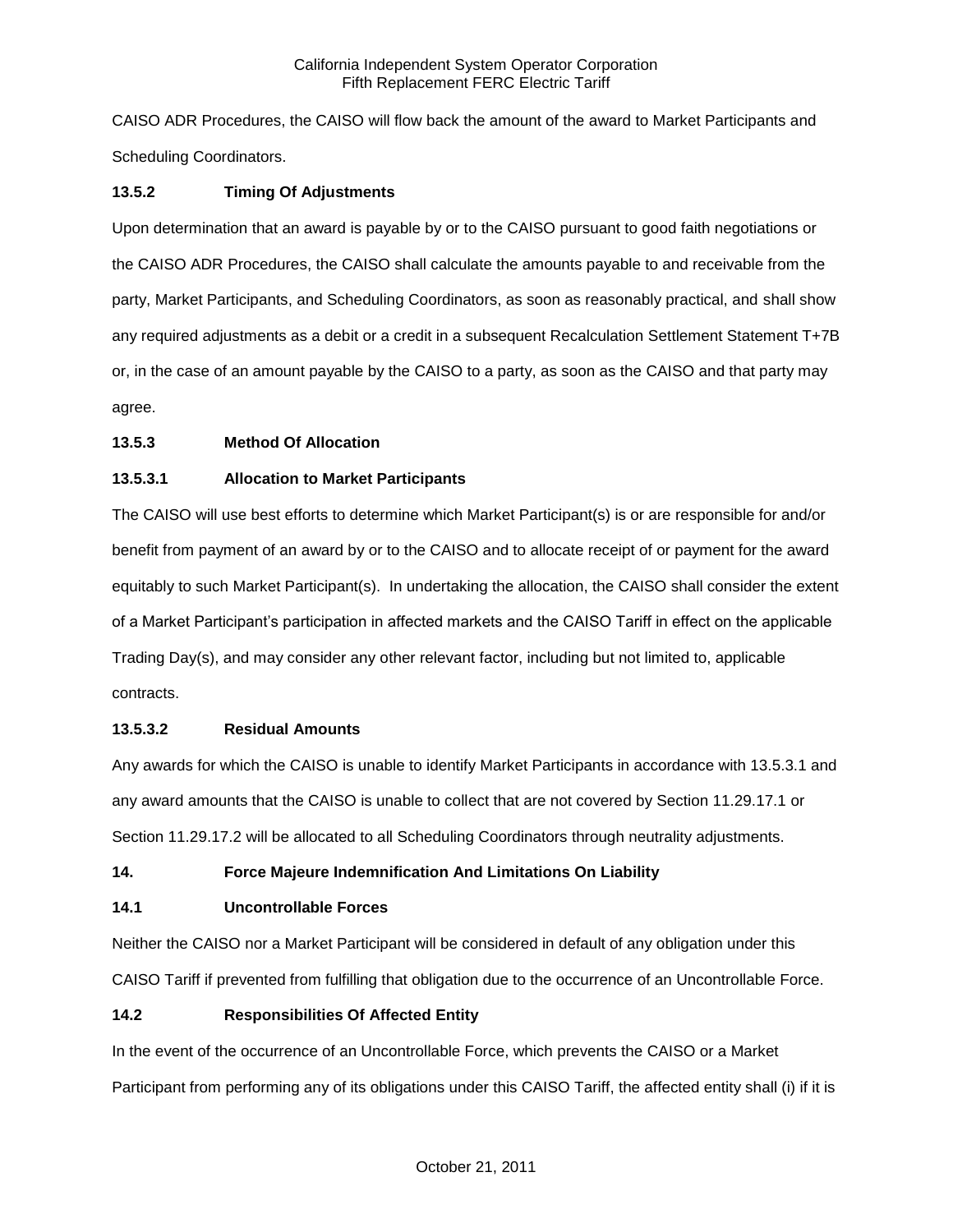the CAISO, immediately notify the Market Participants in writing of the occurrence of such Uncontrollable Force and, if it is a Market Participant, immediately notify the CAISO in writing of the occurrence of such Uncontrollable Force, (ii) not be entitled to suspend performance of its obligations under this CAISO Tariff in any greater scope or for any longer duration than is required by the Uncontrollable Force, (iii) use its best efforts to mitigate the effects of such Uncontrollable Force, remedy its inability to perform and resume full performance of its obligations hereunder, (iv) in the case of the CAISO, keep the Market Participants apprised of such efforts, and in the case of the Market Participants, keep the CAISO apprised of such efforts, in each case on a continual basis and (v) provide written notice of the resumption of its performance of its obligations hereunder.

## **14.3 Strikes, Lockouts Or Labor Disputes**

Notwithstanding any of the foregoing, the settlement of any strike, lockout or labor dispute constituting an Uncontrollable Force shall be within the sole discretion of the entity involved in such strike, lockout or labor dispute and the requirement that an entity must use its best efforts to mitigate the effects of the Uncontrollable Force and/or remedy its inability to perform and resume full performance of its obligations hereunder shall not apply to strikes, lockouts, or labor disputes.

# **14.4 Market Participant's Indemnity**

Each Market Participant, to the extent permitted by law, shall indemnify the CAISO and hold it harmless against all losses, damages, claims, liabilities, costs or expenses (including legal expenses) arising from any act or omission of the Market Participant except to the extent that they result from the CAISO's default under this CAISO Tariff or gross negligence or intentional wrongdoing on the part of the CAISO or of its officers, directors or employees.

# **14.5 Limitation On Liability**

# **14.5.1 Liability For Damages**

Except as provided for in Section 13.3.14, the CAISO shall not be liable in damages to any Market Participant for any losses, damages, claims, liability, costs or expenses (including legal expenses) arising from the performance or non-performance of its obligations under this CAISO Tariff, including but not limited to any adjustments made by the CAISO in Inter-SC Trades, except to the extent that they result from gross negligence or intentional wrongdoing on the part of the CAISO.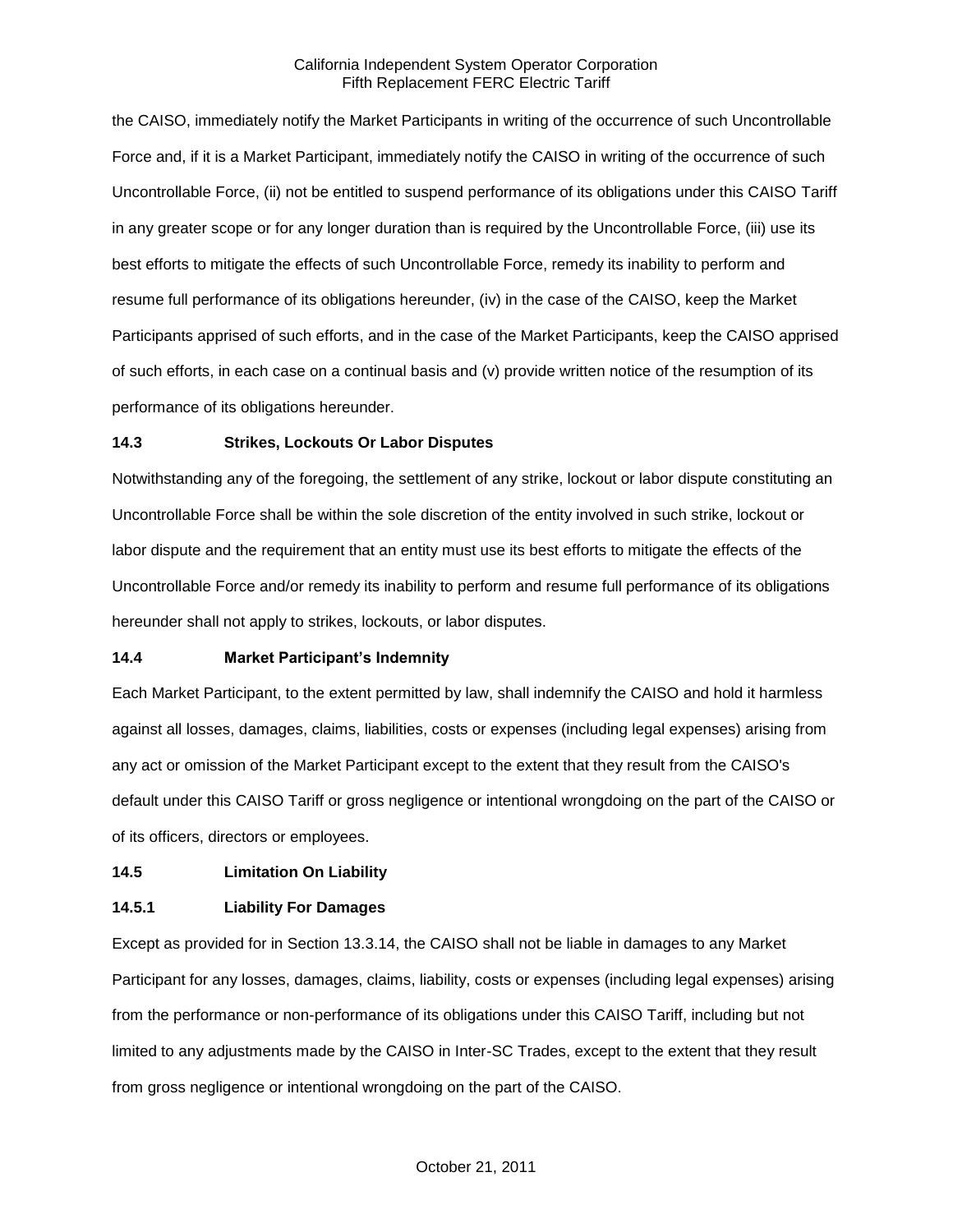# **14.5.2 Exclusion Of Certain Types Of Loss**

The CAISO shall not be liable to any Market Participant under any circumstances for any consequential or indirect financial loss including but not limited to loss of profit, loss of earnings or revenue, loss of use, loss of contract or loss of goodwill except to the extent that it results from the gross negligence or intentional wrongdoing on the part of the CAISO.

# **14.6 Potomac Economics, Ltd. Limitation Of Liability**

Potomac Economics, Ltd. shall not be liable in damages to any Market Participant for any losses, damages, claims, liability, costs or expenses (including legal expenses) arising from its calculation of reference levels under its Consultant Agreement with the CAISO dated as of September 3, 2002, except to the extent that they result from gross negligence or intentional wrongdoing of Potomac Economics, Ltd.

## **15. Regulatory Filings**

Any amendment or other modification of any provision of this CAISO Tariff must be in writing and approved by the CAISO Governing Board in accordance with the bylaws of the CAISO. Any such amendment or modification shall be effective upon the date it is permitted to become effective by FERC. Nothing contained herein shall be construed as affecting, in any way, the right of the CAISO to furnish its services in accordance with this CAISO Tariff, or any tariff, rate schedule or Scheduling Coordinator Agreement which results from or incorporates this CAISO Tariff, or unilaterally to make an application to FERC for a change in rates, terms, conditions, charges, classifications of service, Scheduling Coordinator Agreement, rule or regulation under FPA Section 205 and pursuant to the FERC's rules and regulations promulgated thereunder. Nothing contained in this CAISO Tariff or any Scheduling Coordinator Agreement shall be construed as affecting the ability of any Market Participant receiving service under this CAISO Tariff to exercise its rights under Section 206 of the FPA and FERC's rules and regulations thereunder.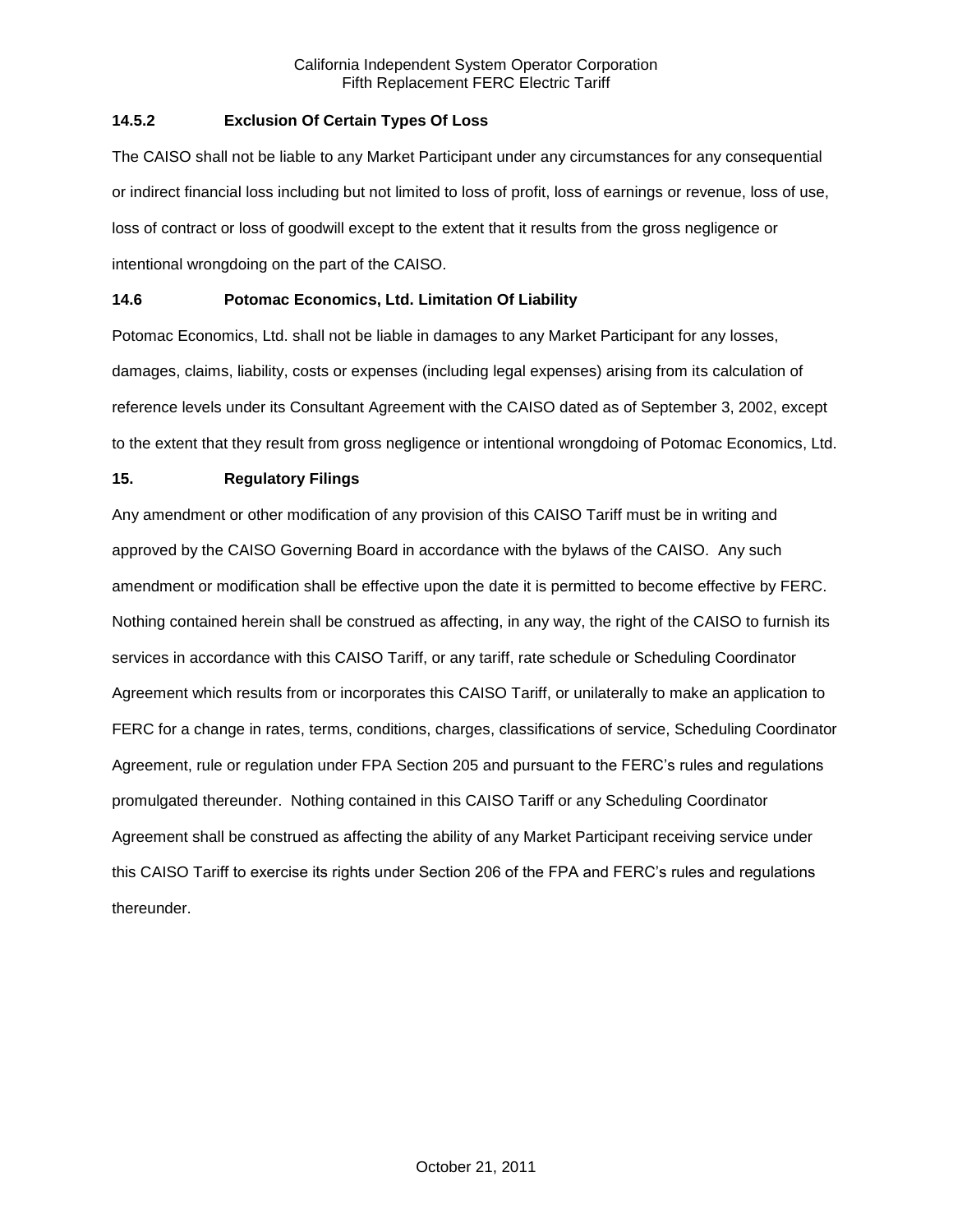## **16. Existing Contracts**

## **16.1 Continuation Of Existing Contracts For Non-Participating TOs**

The transmission service rights and obligations of Non-Participating TOs under Existing Contracts, including all terms, conditions and rates of the Existing Contracts, as they may change from time to time under the terms of the Existing Contracts, will continue to be honored by the parties to those contracts, for the duration of those contracts.

## **16.1.1 Participating TO Obligation**

If a Participating TO is a party to an Existing Contract under which Existing Rights are provided, the Participating TO shall attempt to negotiate changes to the Existing Contract to align the contract's scheduling and operating provisions with the CAISO's scheduling and operational procedures, rules and protocols, to align operations under the contract with CAISO operations, and to minimize the contract parties' costs of administering the contract while preserving their financial rights and obligations. In addition, the Participating TO shall attempt to negotiate changes to provisions in the Existing Contract to ensure that whenever transmission services under the Existing Contract are used to deliver power to a Market Participant that is subject to Access Charges under this CAISO Tariff, no duplicative charge for access to the CAISO Controlled Grid will be charged under the Existing Contract. For purposes of such negotiations, there shall be a presumption that any charges in an Existing Contract that were designed to recover the embedded cost of transmission facilities within the CAISO Controlled Grid will be fully recovered through the Access Charges established under Section 26.1.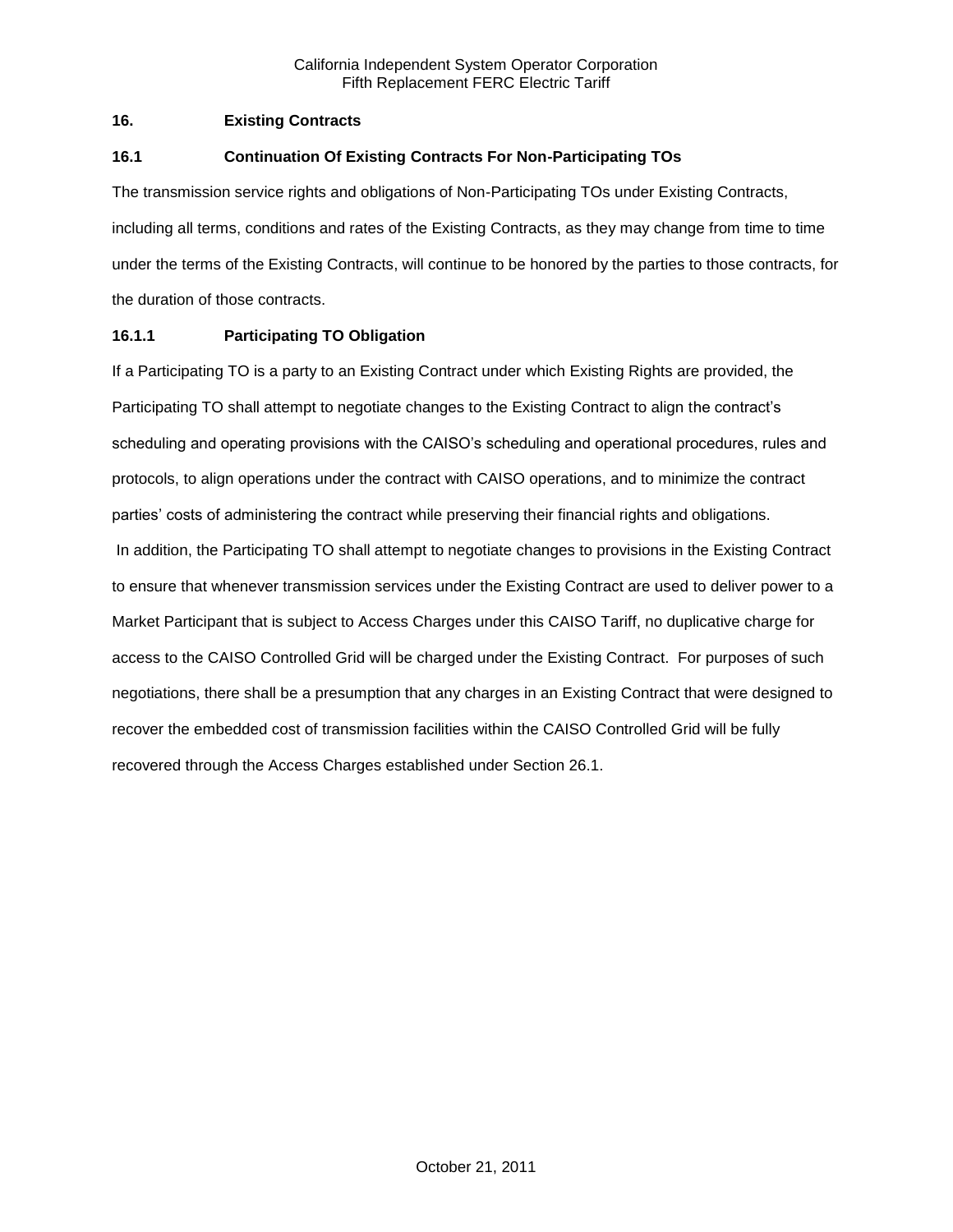## **16.1.2 Right To Use And Ownership Of Facilities**

If a Non-Participating TO has an Existing Contract with a Participating TO under which the Non-Participating TO's transmission facilities, or a portion thereof, are subject to use by the Participating TO, the Non-Participating TO's rights to the use and ownership of its facilities shall remain unchanged, regardless of the Participating TO's act of turning over the Participating TO's Entitlement to use the Non-Participating TO's facilities to the extent possible to the Operational Control of the CAISO. The CAISO will accept valid ETC Self-Schedules from a Participating TO that is the Scheduling Coordinator for the holder of Existing Rights, or from holders of Existing Rights that are Scheduling Coordinators, or that are represented by a Scheduling Coordinator other than the Participating TO. ETC Self-Schedules submitted by Scheduling Coordinators to the CAISO, which include the use of Existing Rights, must be submitted in accordance with Section 16.1 and Section 30. The CAISO may refuse to accept ETC Self-Schedules submitted pursuant to Existing Contracts that do not meet the requirements of the principles, protocols and rules referred to in this Section 16.1.

## **16.1.3 Existing Contract Dispute Resolution**

The CAISO will, if requested, advise parties to Existing Contracts regarding the operational aspects of any Existing Contract renegotiations that they undertake.

If the parties to an Existing Contract are unable to reach agreement on the changes needed to meet the requirements of this CAISO Tariff, any disputes related thereto shall be addressed using the dispute resolution provisions of the Existing Contract, including any remedies as are provided by law. The rights of the parties to seek changes or to challenge such changes, under the FPA or as otherwise provided by law, are preserved consistent with the terms of the Existing Contract. Unless and until the necessary changes to the Existing Contract are made, all terms and conditions of the Existing Contracts will continue to be honored by the parties to the Existing Contracts.

# **16.1.4 Conversion Of PTOs' Rights Under Existing Contracts**

Parties who are entitled to transmission service rights under Existing Contracts and who choose to become Participating TOs must, at the time of becoming a Participating TO convert those rights to Converted Rights in accordance with Section 4.3.1.6.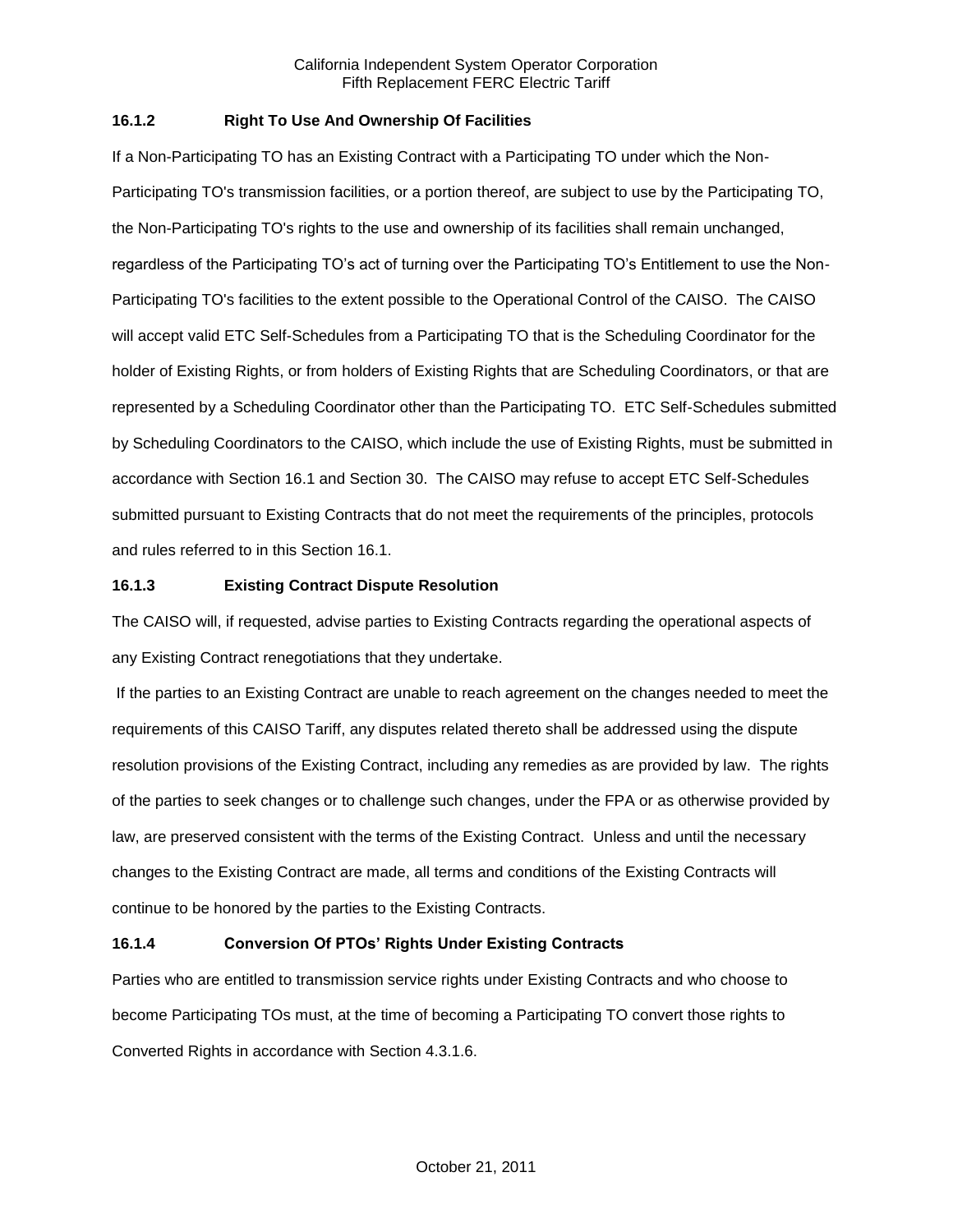- **16.2 [NOT USED]**
- **16.3 [NOT USED]**
- **16.4 TRTC Instructions**

## **16.4.1 Responsibility To Create TRTC Instructions**

Each Participating TO and Existing Rights holder will work with the CAISO to develop the Transmission Rights and Transmission Curtailment (TRTC) Instructions that allow Existing Contracts to be exercised in a way that: (i) maintains the existing scheduling and curtailment priorities under the Existing Contract; (ii) is minimally burdensome to the CAISO (i.e., creates the least impact on the CAISO's preferred operational policies and procedures); (iii) to the extent possible, imposes no additional financial burden on either the Participating TO or the holder of Existing Rights (beyond that in the Existing Contract); (iv) consistent with the terms of the Existing Contracts, makes as much transmission capacity not otherwise utilized by the holder of Existing Rights available as possible to the CAISO for allocation to Market Participants; (v) is minimally burdensome to the Participating TO and the Existing Rights holder from an operational point of view; and (vi) does not require the CAISO to interpret or underwrite the economics of the Existing Contract. The parties to Existing Contracts will attempt to jointly develop and agree on any TRTC Instructions that will be submitted to the CAISO. The parties to an Existing Contract shall also be responsible to submit to the CAISO any other necessary operating instructions based on their contract interpretations needed by the CAISO to enable the CAISO to perform its duties.

### **16.4.2 Responsible PTO Re Multiple PTO Parties To Existing Contract**

To the extent there is more than one Participating TO providing transmission service under an Existing Contract or there is a set of Existing Contracts which are interdependent from the point of view of submitting instructions to the CAISO involving more than one Participating TO, the relevant Participating TOs will designate a single Participating TO as the responsible PTO and will notify the CAISO accordingly. If no such responsible PTO is designated by the relevant Participating TOs or the CAISO is not notified of such designation, the CAISO shall designate one of them as the responsible PTO and notify the relevant Participating TOs accordingly. The responsible PTO designated pursuant to this section shall have the same responsibility as the Participating TO under this Section 16.4.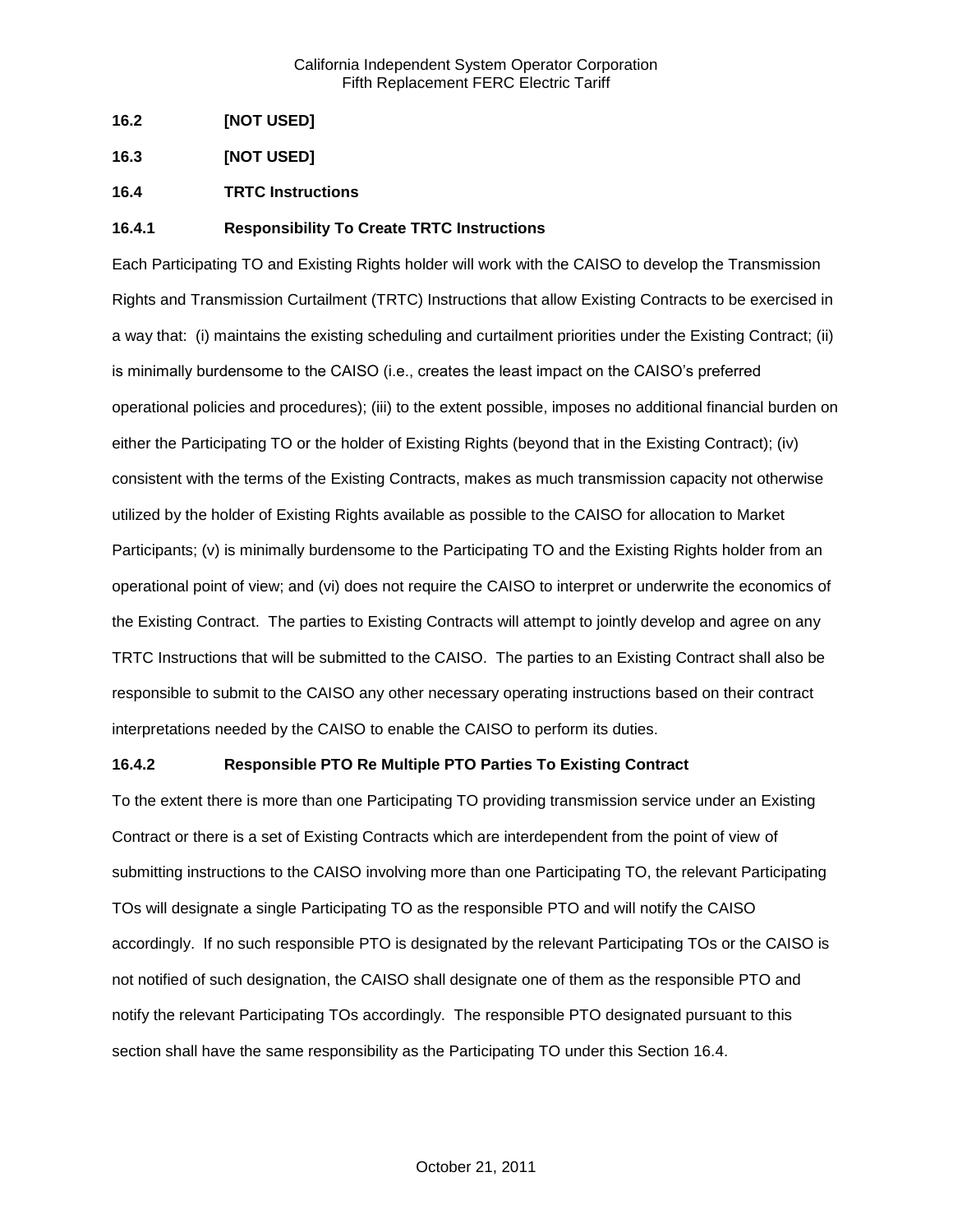## **16.4.3 Scheduling Coordinator Responsibilities**

The Scheduling Coordinator designated by the parties to an Existing Contract as the responsible entity for submitting ETC Self-Schedules for the relevant Existing Contract shall submit ETC Self-Schedules consistent with the terms and conditions specified in the TRTC Instructions.

### **16.4.4 Submission Of TRTC Instructions**

For each Existing Contract, the Participating TO providing transmission service under the Existing Contract (or the Responsible PTO identified in Section 16.4.2) shall be obligated to submit the TRTC Instructions to the CAISO electronically on behalf of the holders of Existing Rights, unless the parties to the Existing Contract agree otherwise. The Participating TO shall notify the CAISO in writing the identity of the responsible party for submission of the TRTC Instructions as decided by the parties to the Existing Contract and the term of such agreement between the parties to the Existing Contract. The Participating TO shall undertake all obligations with respect to the submission of the TRTC Instructions to the CAISO and any subsequent obligations that follow with respect to the creation, management and updates to the TRTC Instructions. The CAISO is responsible for implementing only one set of TRTC Instructions for each Existing Contract and only those TRTC Instructions that have been received and accepted by the CAISO. The Participating TO shall submit the TRTC Instructions to the CAISO associated with Existing Contracts or sets of interdependent Existing Contracts thirty (30) days prior to the date on which the scheduling or curtailment of the use of the Existing Rights is to change or commence.

# **16.4.5 TRTC Instructions Content**

TRTC Instructions will include the following information at a minimum and such other information as the CAISO may reasonably require the Participating TO to provide to enable the CAISO to carry out its functions under the CAISO Tariff, Operating Procedures and Business Practice Manuals:

> (1) A unique Contract Reference Number for each source and sink combination applicable to the Existing Contract (i.e., the CRN that will be assigned by the CAISO and communicated to the Participating TO that references a single Existing Contract or a set of interdependent Existing Contracts for each source and sink combination);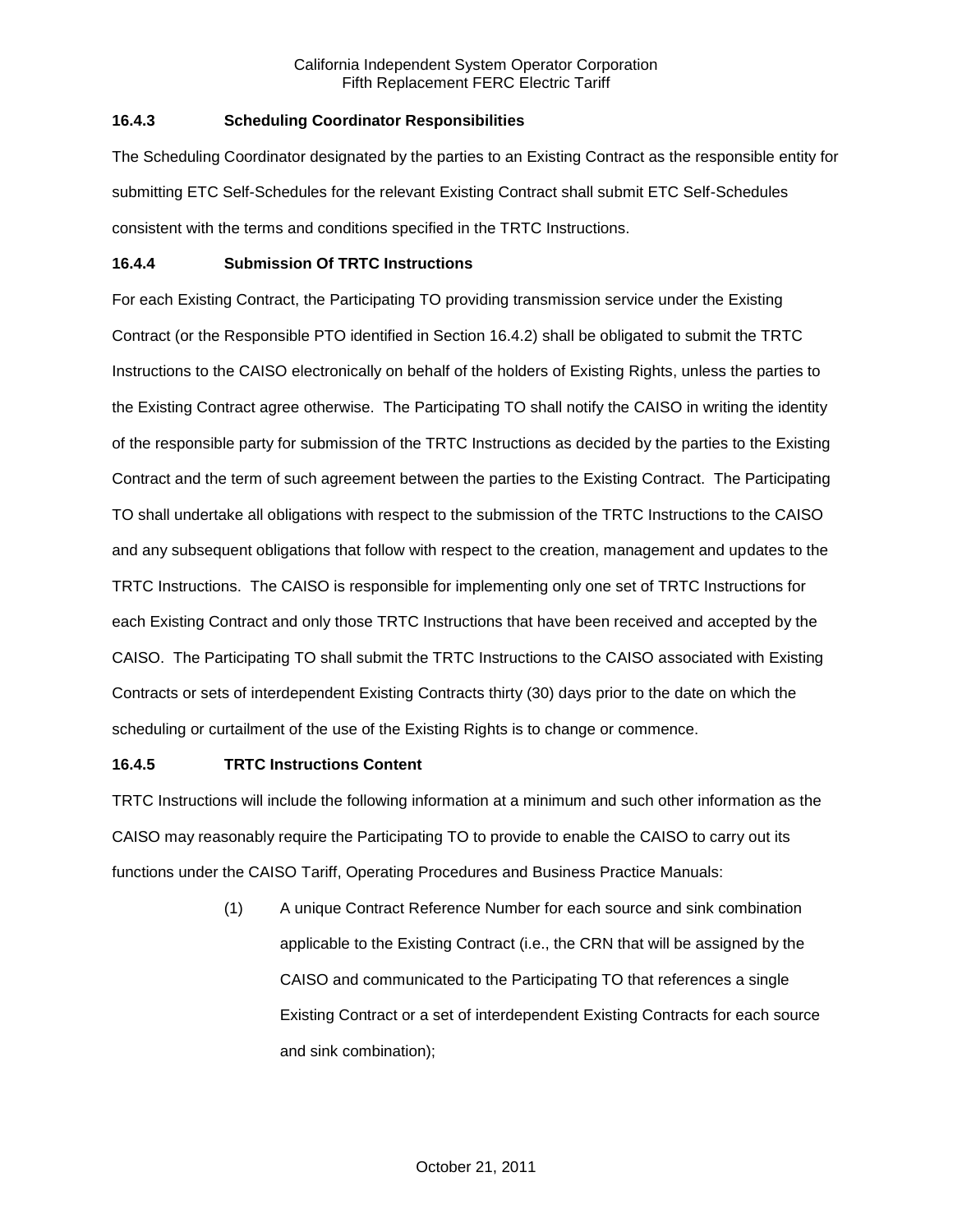- (2) Whether the instruction can be exercised independent of the CAISO's day-to-day involvement ("Yes/No");
- (3) Name of an operational single point of contact for instructions and a 24-hour a day telephone number for the Participating TO contact for Existing Contract issues or the agreed upon party;
- (4) Name(s) and number(s) of Existing Contract(s) that are represented by the unique CRN;
- (5) The following information as stored in the Master File: (a) the applicable Point(s) of Receipt and Point(s) of Delivery); (b) for each Point of Receipt, the resource names for the physical resources as the eligible sources (eligible physical sources include Generating Units and System Resources), and for each Point of Delivery, the resource names for the physical resources as the eligible sinks (eligible physical sinks include Load PNodes, Custom Load Aggregation Points and System Resources); (c) for each physical source or sink, the maximum Existing Rights capacity (MW) that can be scheduled as an Existing Right under the Existing Contract; and (d) for each physical source and sink, the Scheduling Coordinator(s) and their Business Associate Identification (BAID) that is(are) eligible to submit ETC Self-Schedules utilizing these sources and sinks;
- (6) Names of the party(ies) to the Existing Contract(s);
- (7) The Scheduling Coordinator BAID that is entitled to the Settlement of reversal of Congestion Charges;
- (8) Type(s) of service rights by the holder of the Existing Rights, by type of service (firm, conditional firm, or non-firm), with priorities for firm and conditional firm transmission services and maximum amounts of service rights in MW;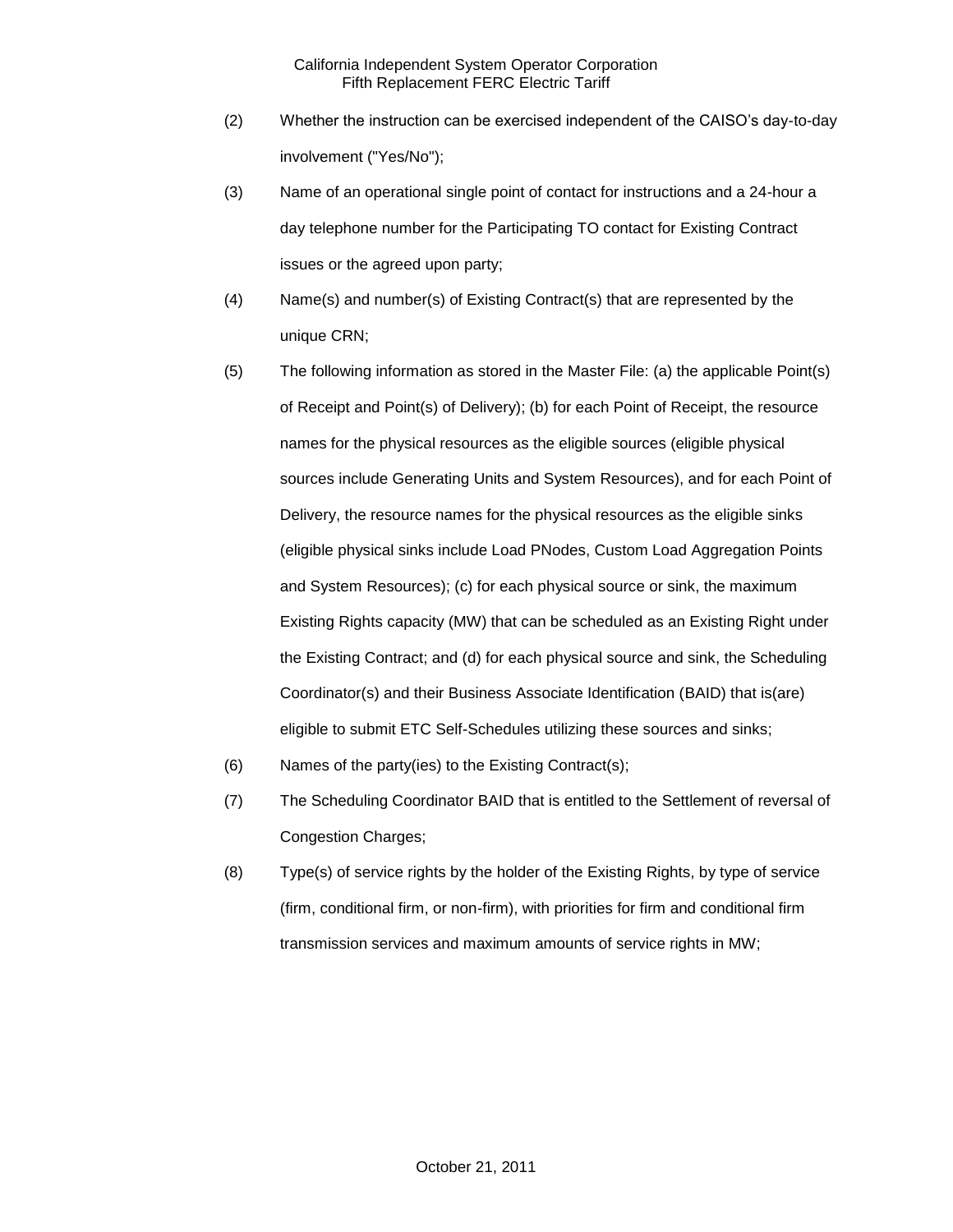- (9) Instructions for the allowable timeframes at which the ETC Self-Schedules and ETC Self-Schedule changes may be submitted to the CAISO, which include whether the Scheduling Coordinator may submit ETC Self-Schedules or ETC Self-Schedule changes: (a) into the DAM; (b) into the HASP and the RTM; (c) after the close of submitting Bids into the HASP and the RTM, but before twenty (20) minutes before the applicable Trading Hour of the Trading Day; and (d) at or after twenty (20) minutes before the applicable Trading Hour of the Trading Day; in addition, the TRTC Instructions may also include any additional comments and restrictions on the submission time of ETC Self-Schedules and ETC Self-Schedule changes;
- (10) Term or service period(s) of the Existing Contract(s);
- (11) Any special procedures that would require the CAISO to implement curtailments in any manner different from pro rata reduction of the transfer capability of the transmission line; any such TRTC Instructions submitted to the CAISO must be clear, unambiguous, and not require the CAISO to make any judgments or interpretations as to the meaning intent, results, or purpose of the curtailment procedures or the Existing Contract and the section of the Existing Contract that provides this right for reference, otherwise, they will not be accepted by the CAISO;
- (12) The forecasted usage patterns for each Existing Contract for the upcoming annual period of the annual CRR release processes as well as for the upcoming monthly period of the monthly CRR release processes, which will consist of hourly MWh data over the whole year for those resources that will use the Existing Contract; this information will be considered by the CAISO in managing its accounting for usage of Existing Rights in the release of CRRs; this information shall not be used by the CAISO to validate ETC Self-Schedules when submitted by Scheduling Coordinators and therefore shall not affect the Existing Rights holder's ability to utilize its rights under the Existing Contract;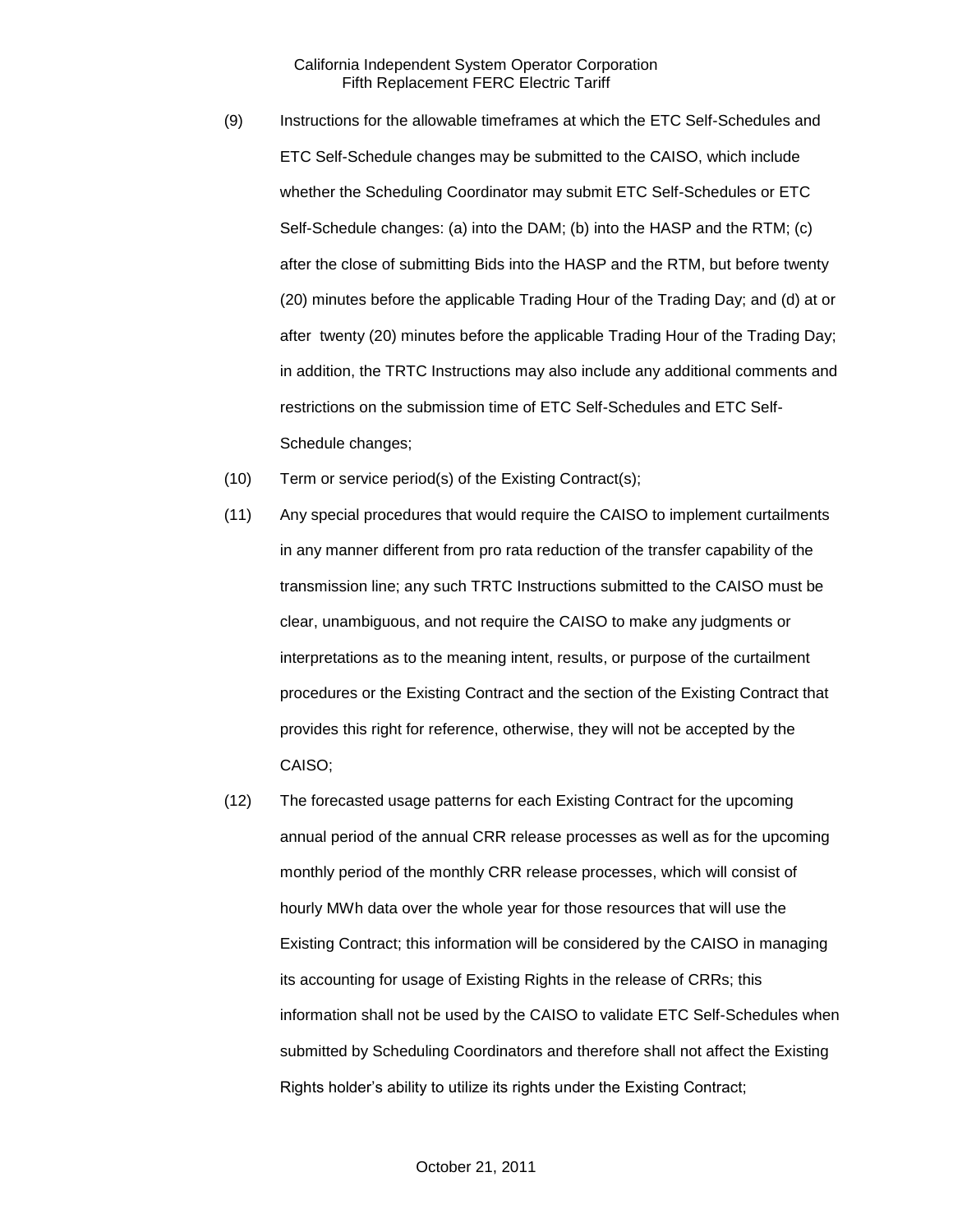- (13) Whether or not the Existing Contract provides for the right to self-provide Ancillary Services; and
- (14) Specification of any contract requirements in the ETC that warrants special consideration in the implementation of the physical rights under the ETC.

### **16.4.6 Changes And Updates To TRTC Instructions**

Updates or changes to the TRTC Instructions must be submitted to the CAISO through a revised set of TRTC Instructions by the Participating TO, on an as needed or as required basis determined by the parties to the Existing Contracts. The CAISO will implement the updated or changed TRTC Instructions as soon as practicable but no later than seven (7) days after receiving clear and unambiguous details of the updated or changed instructions under normal conditions. If the CAISO finds the TRTC Instructions to be inconsistent with the CAISO Tariff, the CAISO will notify the Participating TO within forty-eight (48) hours after receipt of the updated or changed TRTC Instructions indicating the nature of the problem and allowing the Participating TO to resubmit the TRTC Instructions as if they were new, updated or changed TRTC Instructions. If the CAISO finds the updated or changed TRTC Instructions to be acceptable, the CAISO will time-stamp the updated TRTC Instructions as received, confirm such receipt to the Participating TO, and indicate the time at which the updated TRTC Instructions take effect if prior to the seven (7) day deadline referred to above. In the event of a System Emergency, the CAISO will implement such submitted changes to the TRTC Instructions as soon as practical.

### **16.4.7 Treatment Of TRTC Instructions**

# **16.4.7.1 TRTC Instructions Can Be Exercised Independently**

To the extent that the TRTC Instructions can be exercised independently of the CAISO by the parties to the Existing Contract and the results forwarded to the CAISO, the TRTC Instructions shall be exercised by the Participating TOs, and the outcomes shall be forwarded to the CAISO. The determination of whether the TRTC Instructions can be "exercised independently of the CAISO by the parties to the Existing Contract" shall be made using the same procedures described in Section 16.4.8.

## **16.4.7.2 TRTC Instructions Cannot Be Exercised Independently**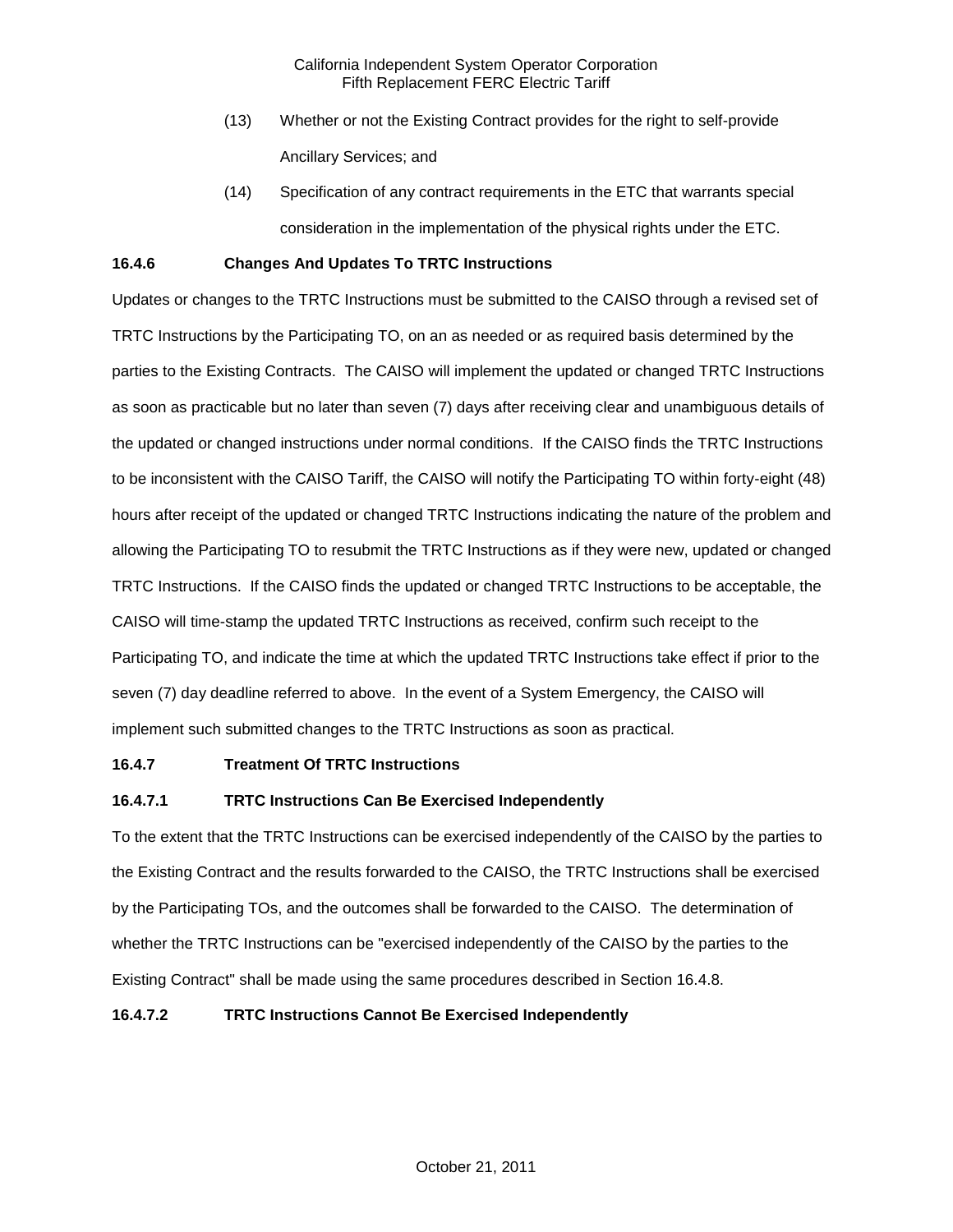To the extent that the TRTC Instructions cannot be exercised independently of the CAISO and the results forwarded to the CAISO (because, for example, they require iteration with the CAISO's Bid submission and scheduling process, would unduly interfere with the CAISO's management of the Real-Time Market, including curtailments, or would unduly interfere with the ability of the holder of rights to exercise its rights), the TRTC Instructions will be provided to the CAISO for day-to-day implementation. The TRTC Instructions will be provided by the Participating TO to the CAISO for implementation unless the parties to the Existing Contracts otherwise agree that the holder of the Existing Rights will do so. For these TRTC Instructions, the Scheduling Coordinators representing the holders of Existing Rights will submit their Bids to the CAISO for implementation in accordance with the TRTC Instructions. In this case, the CAISO shall act as the scheduling agent for the Participating TO with regard to Existing Rights.

## **16.4.8 CAISO Role In Existing Contracts**

The CAISO will have no role in interpreting Existing Contracts. The parties to an Existing Contract will, in the first instance, attempt jointly to agree on any TRTC Instructions that will be submitted to the CAISO. In the event that the parties to the Existing Contract cannot agree upon the TRTC Instructions submitted by the parties to the Existing Contract, the dispute resolution provisions of the Existing Contract, if applicable, shall be used to resolve the dispute; provided that, until the dispute is resolved, and unless the Existing Contract specifies otherwise, the CAISO shall implement the Participating TO's TRTC Instructions. If both parties to an Existing Contract are Participating TOs and the parties cannot agree to the TRTC Instructions submitted by the parties, until the dispute is resolved, and unless the Existing Contract specifies otherwise, the CAISO shall implement the TRTC Instructions of the first Participating TO for which the Existing Contract is an Encumbrance. The CAISO shall not be responsible for resolution of any disputes that arise over the accuracy of the TRTC Instructions consistent with its obligations in Section 16.4.5.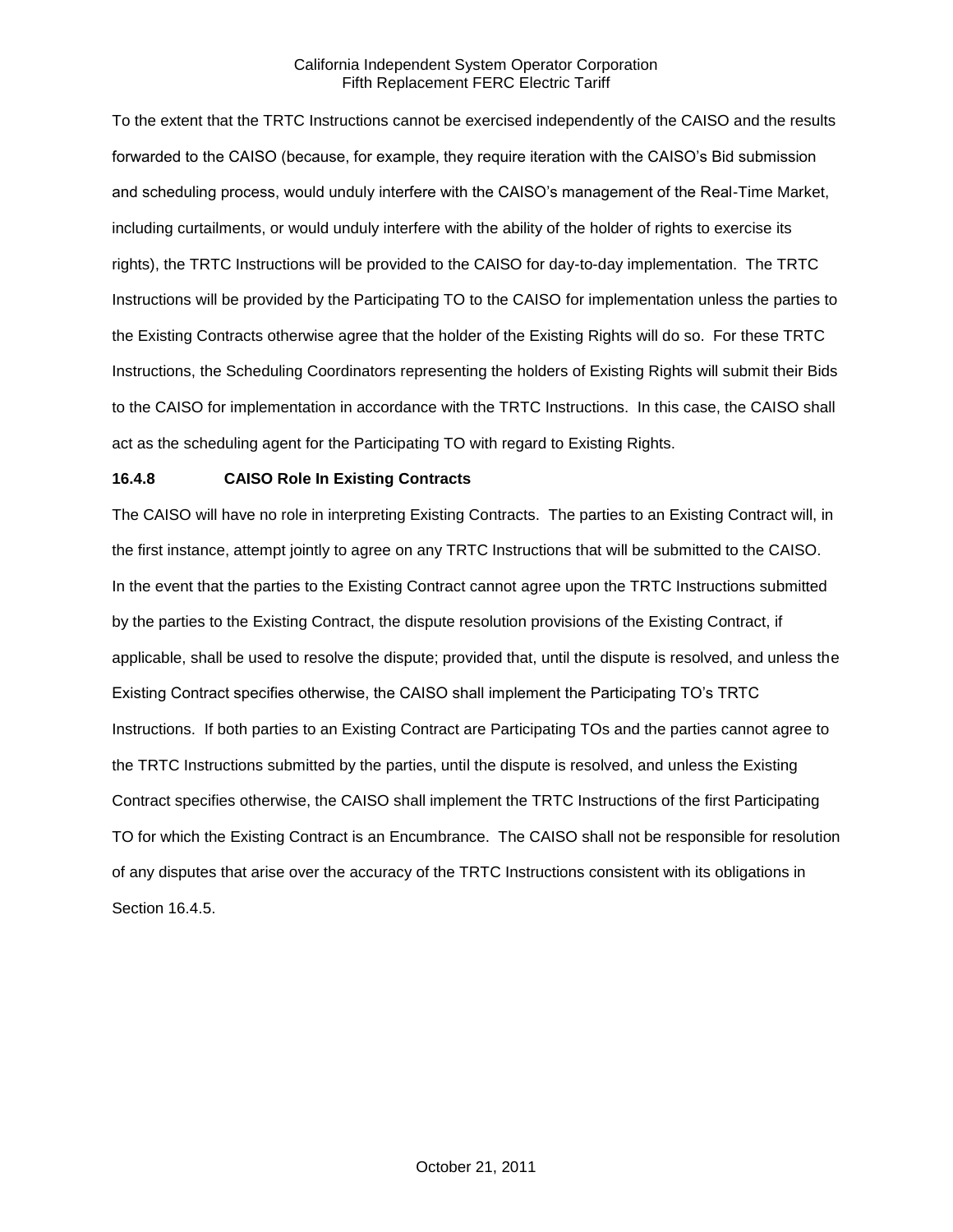#### **16.4.9 Implementation Of TRTC Instructions**

The CAISO shall determine, based on the information provided by the Participating TOs under TRTC Instructions, the transmission capacities that (i) must be reserved for firm Existing Rights at Scheduling Points, (ii) may be allocated for use as CAISO transmission service (i.e., new firm uses), (iii) must be reserved by the CAISO for conditional firm Existing Rights, and (iv) remain for any non-firm Existing Rights for which a Participating TO has no discretion over whether or not to provide such non-firm service.

The CAISO shall coordinate the scheduling of Existing Rights with the scheduling of CAISO transmission service, using the CAISO's Bid submission rules. In doing so, the CAISO shall create an automated dayto-day verification process based on parameters provided by the Participating TO for the Existing Contract to serve as the basis for ETC Self-Schedule validation. The Participating TO will be responsible for: (1) the accuracy of the data files against which the CAISO will validate the ETC Self-Schedule; and (2) providing the data file to the holder of Existing Rights as well as the CAISO.

The CAISO shall recognize that the obligations, terms or conditions of Existing Contracts may not be changed without the voluntary consent of all parties to the contract (unless such contract may be changed pursuant to any applicable dispute resolution provisions in the contract or pursuant to Section 205 or Section 206 of the FPA and the FERC's Rules and Regulations or as otherwise provided by law). The parties to Existing Contracts shall remain liable for their performance under the Existing Contracts. The CAISO shall be liable in accordance with the provisions of this CAISO Tariff for any damage or injury caused by its non-compliance with the TRTC Instructions submitted to it pursuant to this Section 16.4. Unless specified otherwise, in the event that the dispute resolution mechanisms prescribed in an Existing Contract, including all recourses legally available under the contract, cannot, in the first instance, result in a resolution of such a dispute, the CAISO ADR Procedures will be used to resolve any disputes between the CAISO and the Participating TO regarding any aspects of the implementation of this Section 16.4, including the reasonableness of a Participating TO's TRTC Instructions or any other decision rules which the Participating TO may submit to the CAISO as part of the TRTC Instructions. The holders of Existing Rights under the Existing Contract shall have standing to participate in the CAISO ADR Procedures.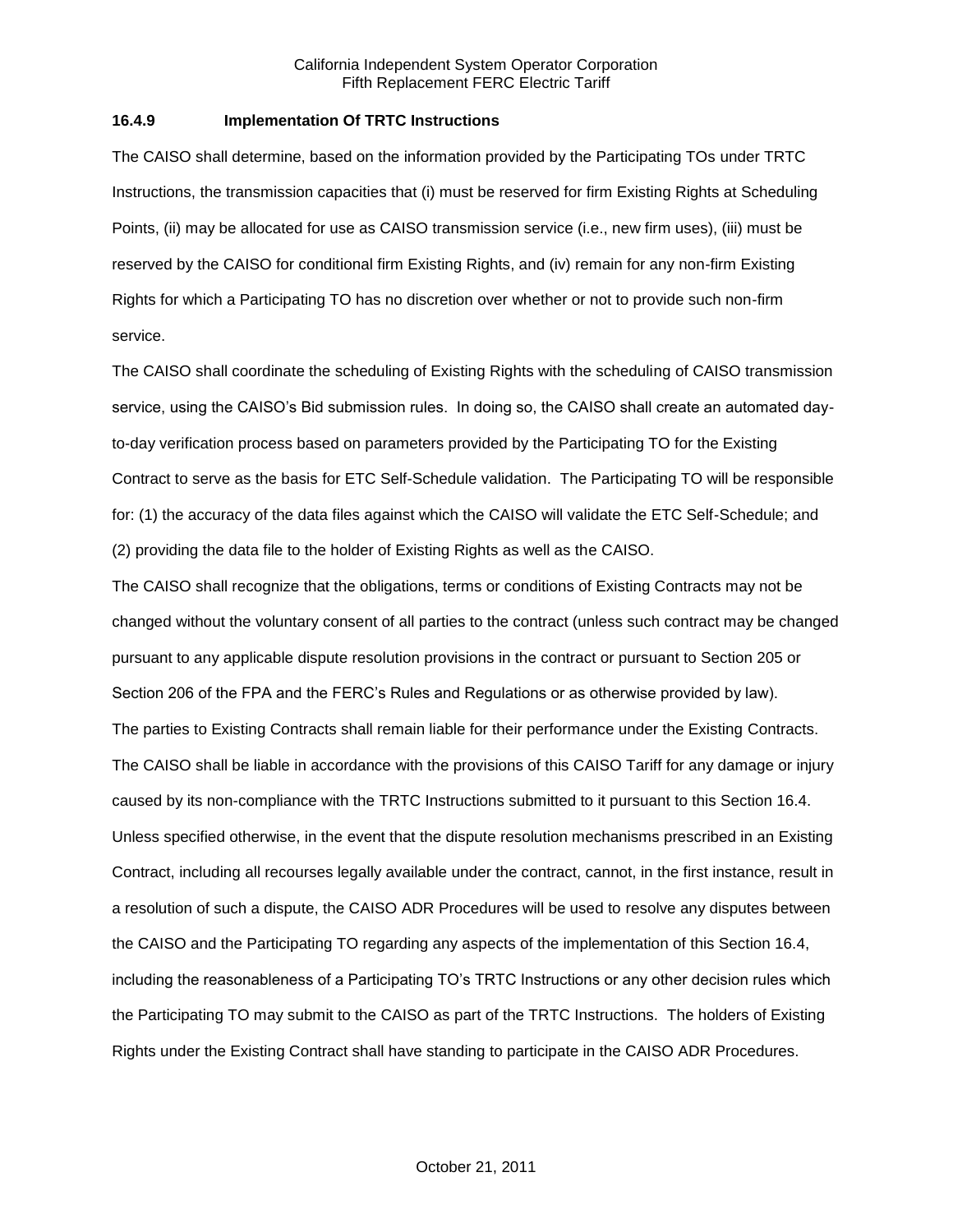## **16.5 Treatment Of Existing Contracts For Transmission Service**

The CAISO will accommodate Existing Rights, so that the holders of Existing Rights will receive the same priorities (in scheduling, curtailment, assignment and other aspects of transmission system usage) to which they are entitled under their Existing Contracts.

In addition, scheduling deadlines and operational procedures associated with Existing Rights will be honored by the CAISO, provided such information is explicitly included in the TRTC Instructions. The CAISO will accommodate and honor Existing Rights as follows:

- (1) For Existing Rights that permit Interchange Schedule changes over Scheduling Points with other Balancing Authority Areas, the CAISO will reserve transmission capacity equal to the Existing Rights transmission capacity and make a corresponding adjustment in its determination of ATC. For Existing Rights that permit Interchange Schedule changes after the Market Close of the Day-Ahead Market, the CAISO will reserve transmission capacity equal to the unscheduled ETC amount of transmission capacity for that Scheduling Point.
- (2) For Existing Rights within the CAISO Balancing Authority Area, the CAISO will not set-aside capacity associated with the Existing Rights transmission capacity.
- (3) In the HASP, the CAISO will give valid ETC Self-Schedules priority over other non-ETC Day-Ahead Schedules and HASP Bids. In the event of a reduction in capacity on the transmission path associated with the Existing Right, the CAISO will honor the Existing Rights priority in accordance with this Section 16.
- (4) When the Existing Contract permits, the CAISO will allow the holder of Existing Rights to make changes to the scheduled amounts of Supply after the submission of HASP ETC Self-Schedules in accordance with the TRTC Instructions established for such changes. The CAISO will, as necessary, redispatch non-ETC resources to accommodate valid ETC Self-Schedule changes in Real-Time.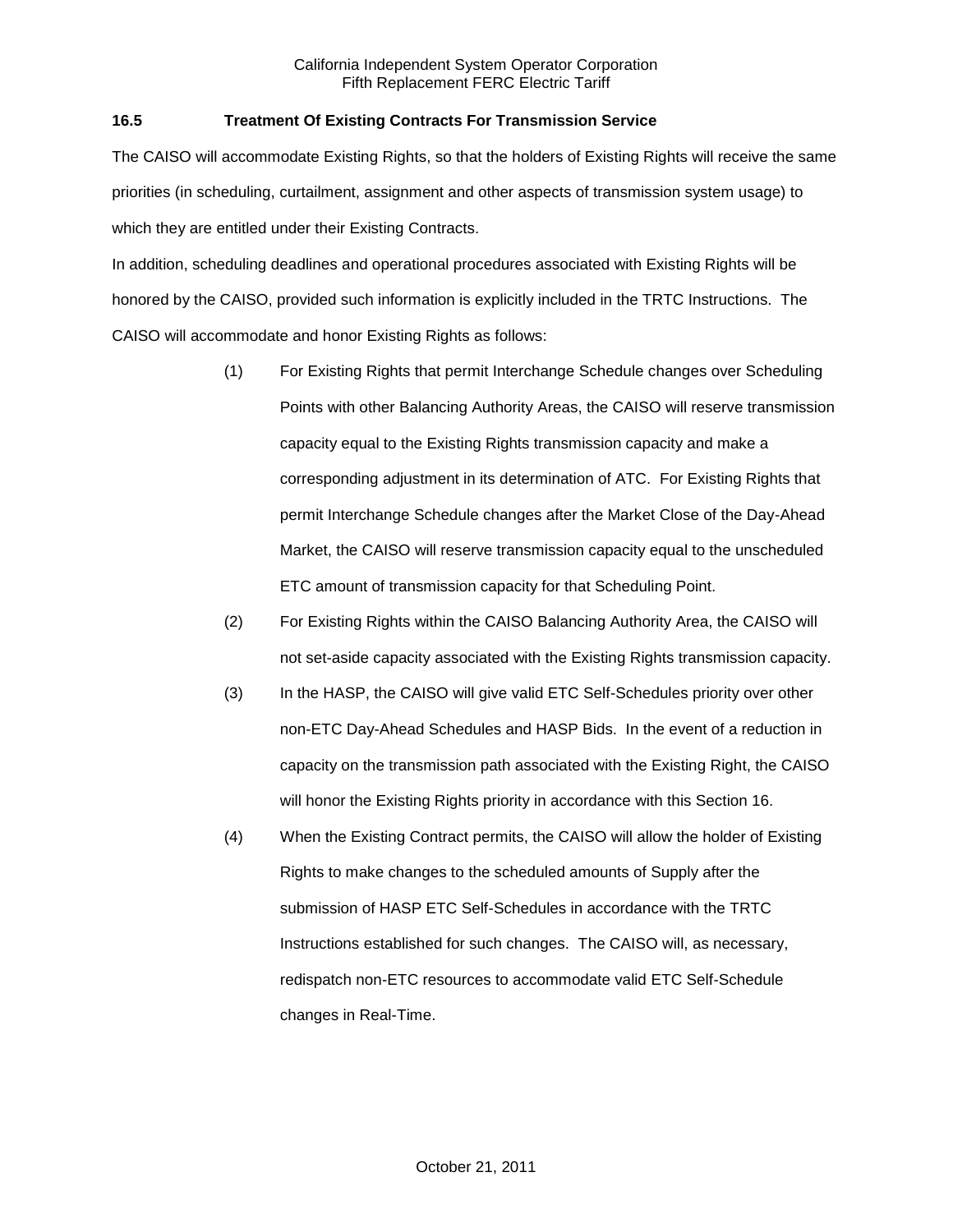(5) All contractual provisions that have been communicated to the CAISO in writing in accordance with this Section 16 by the parties to the Existing Contracts, shall be honored by the CAISO and the parties to the Existing Contracts and shall be implemented by the CAISO in accordance with the terms and conditions of the relevant Existing Contracts so notified.

### **16.5.1 System Emergency Exceptions**

As set forth in Section 4.2.1, all Market Participants, including Scheduling Coordinators, Utility Distribution Companies, Participating TOs, Participating Generators, Participating Loads, Demand Response Providers, Balancing Authorities (to the extent the agreement between the Balancing Authority and the CAISO so provides), and MSS Operators within the CAISO Balancing Authority Area and all System Resources must comply fully and promptly with CAISO Dispatch Instructions and operating orders, unless such operation would impair public health or safety. The CAISO will honor the terms of Existing Contracts, provided that in a System Emergency and circumstances in which the CAISO considers that a System Emergency is imminent or threatened, holders of Existing Rights must follow CAISO operating orders even if those operating orders directly conflict with the terms of Existing Contracts, unless such operating orders are inconsistent with the terms of an agreement between the CAISO and a Balancing Authority. In the event of a conflict between the CAISO Tariff and an agreement between the CAISO and a Balancing Authority, the agreement will govern. For this purpose CAISO operating orders to shed Load shall not be considered as an impairment to public health or safety. This section does not prohibit a Scheduling Coordinator from modifying its Bid or re-purchasing Energy in the HASP or Real-Time Market.

#### **16.6 Valid ETC Self-Schedules**

The CAISO will accept a valid ETC Self-Schedule from a Scheduling Coordinator. That Scheduling Coordinator shall be either the holder of Existing Rights or its designee, the Participating TO, (in the case that no Scheduling Coordinator has been so identified by the parties to the Existing Contract, the Participating TO shall be the Scheduling Coordinator for the holder of the Existing Contract). ETC Self-Schedules submitted by Scheduling Coordinators to the CAISO, which use Existing Rights, must be submitted in accordance with this CAISO Tariff.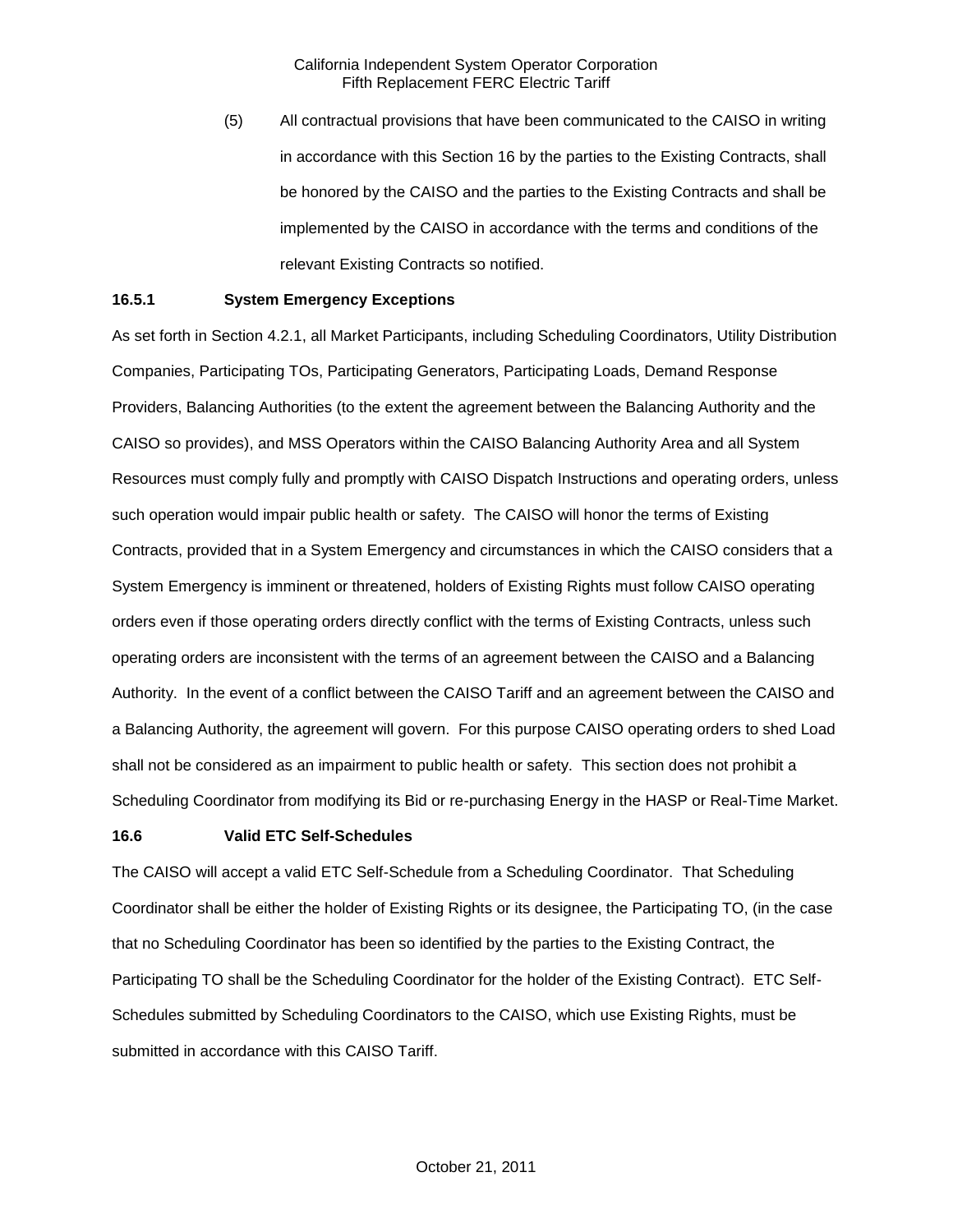## **16.6.1 Validation Of ETC Self-Schedules**

An ETC Self-Schedule is a valid ETC Self-Schedule when the CAISO has determined that the ETC Self-Schedule, submitted to the CAISO pursuant to the requirements for Bids in Sections 30, properly reflects Existing Rights consistent with the TRTC Instructions, is labeled with a unique Existing Contract identifier, and includes balanced sources and sinks, within the ETC's capacity limits.

## **16.6.2 Treatment Of Invalid ETC Self-Schedules**

# **16.6.2.1 Inconsistent with the TRTC Instructions**

Except for the reasons listed below in 16.6.2, if the CAISO finds that the ETC Self-Schedule is not consistent with the TRTC Instructions, the CAISO shall find that the ETC Self-Schedule is not valid. If the CAISO finds the ETC Self-Schedule to be invalid, the CAISO shall notify the Scheduling Coordinator and convert the ETC Self-Schedule to an ordinary Self-Schedule and treat the ETC Self-Schedule as an ordinary Self-Schedule as such for terms of scheduling priority and Settlements. Where multiple ETC, TOR or Converted Rights Self-Schedules are submitted in an ETC, TOR or Converted Rights chain, in order for all ETC, TOR, or Converted Rights Self-Schedules in the chain to continue to remain valid, all individual ETC, TOR, or Converted Rights Self-Schedules links in the chain must remain individually valid, including the simultaneous but separate use of an individual ETC, TOR or Converted Rights Self-Schedule, in order for the chain to remain valid.

### **16.6.2.2 Unbalanced ETC Self-Schedules**

If the ETC Self-Schedule is not balanced, the ETC Self-Schedule will not be a valid ETC Self-Schedule and the CAISO will: (i) remove any scheduling priority for the entire ETC Self-Schedule; (ii) apply the ETC Settlement treatment pursuant to Sections 11.2.1.5 and 11.5.7.1 to the valid balanced portions only; and (iii) assess any charges, and make any payments, consistent with the treatment of ordinary Self-Schedules for the unbalanced portions.

# **16.6.2.3 Exceeds Capacity Limits in Existing Contracts as Reflected in TRTC Instructions**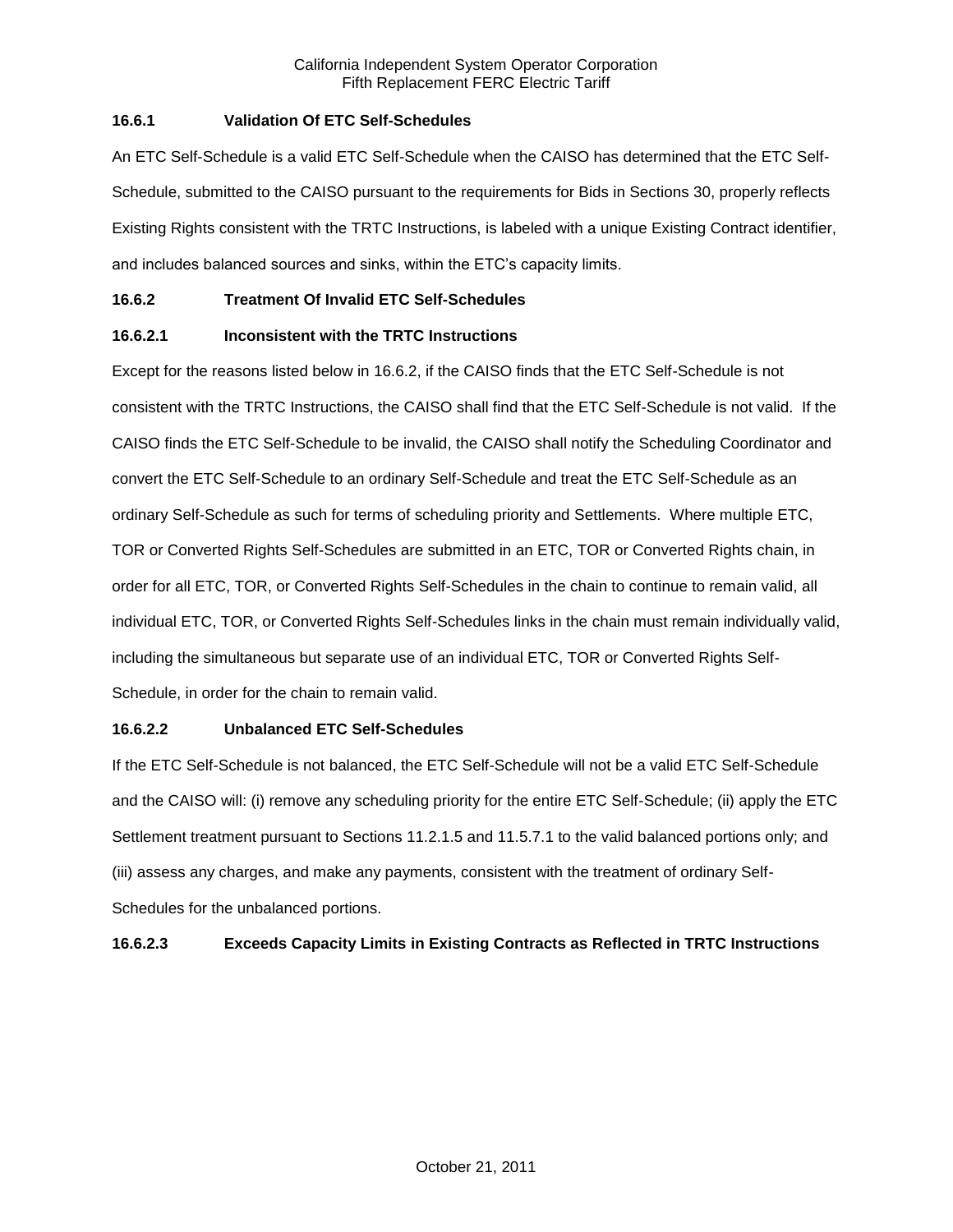If the ETC Self-Schedule exceeds the capacity limits in Existing Contracts as reflected in TRTC Instructions, the ETC Self-Schedule will not be a valid ETC-Self-Schedule and the CAISO will: (i) remove any scheduling priority for the entire ETC Self-Schedule; (ii) apply the ETC Settlement treatment pursuant to Sections 11.2.1.5 and 11.5.7.1 to the valid balanced portions within the capacity limits of the Existing Contract as reflected in the TRTC Instructions; and (iii) assess any charges, and make any payments, consistent with the treatment of ordinary Self-Schedules for the portions in excess of the capacity limits of the Existing Contract as reflected in the TRTC Instructions.

### **16.6.3 Treatment Of Valid ETC Self-Schedules**

The resulting valid ETC Self-Schedules shall have the following Settlement treatment:

- (1) The CAISO will apply the ETC Settlement treatment in Sections 11.2.1.5 and 11.5.7.1.
- (2) The CAISO shall base the Marginal Cost of Losses on LMP differentials at the Existing Contract source(s) and sink(s) identified in the valid ETC Self-Schedule.
- (3) The holders of Existing Rights will not be entitled to an allocation of revenues from the CAISO, including Access Charge revenue related to those Existing Rights.
- (4) Parties with Existing Rights shall continue to pay for Transmission Losses or Ancillary Services requirements in accordance with such Existing Contracts as they may be modified or changed in accordance with the terms of the Existing Contract. The Participating TOs shall continue to provide Transmission Losses and any other Ancillary Services to the holder of the rights under an Existing Contract as may be required by the Existing Contract. The CAISO will charge Scheduling Coordinators submitting the ETC Self-Schedule for Transmission Losses and Ancillary Services in accordance with the CAISO Tariff and any shortfall or surplus between the CAISO charges and the Existing Rights shall be settled bilaterally between the Existing Contract parties or through the relevant TO Tariff. To enable holders of Existing Rights to determine whether the CAISO's calculations result in any associated shortfall or surplus and to enable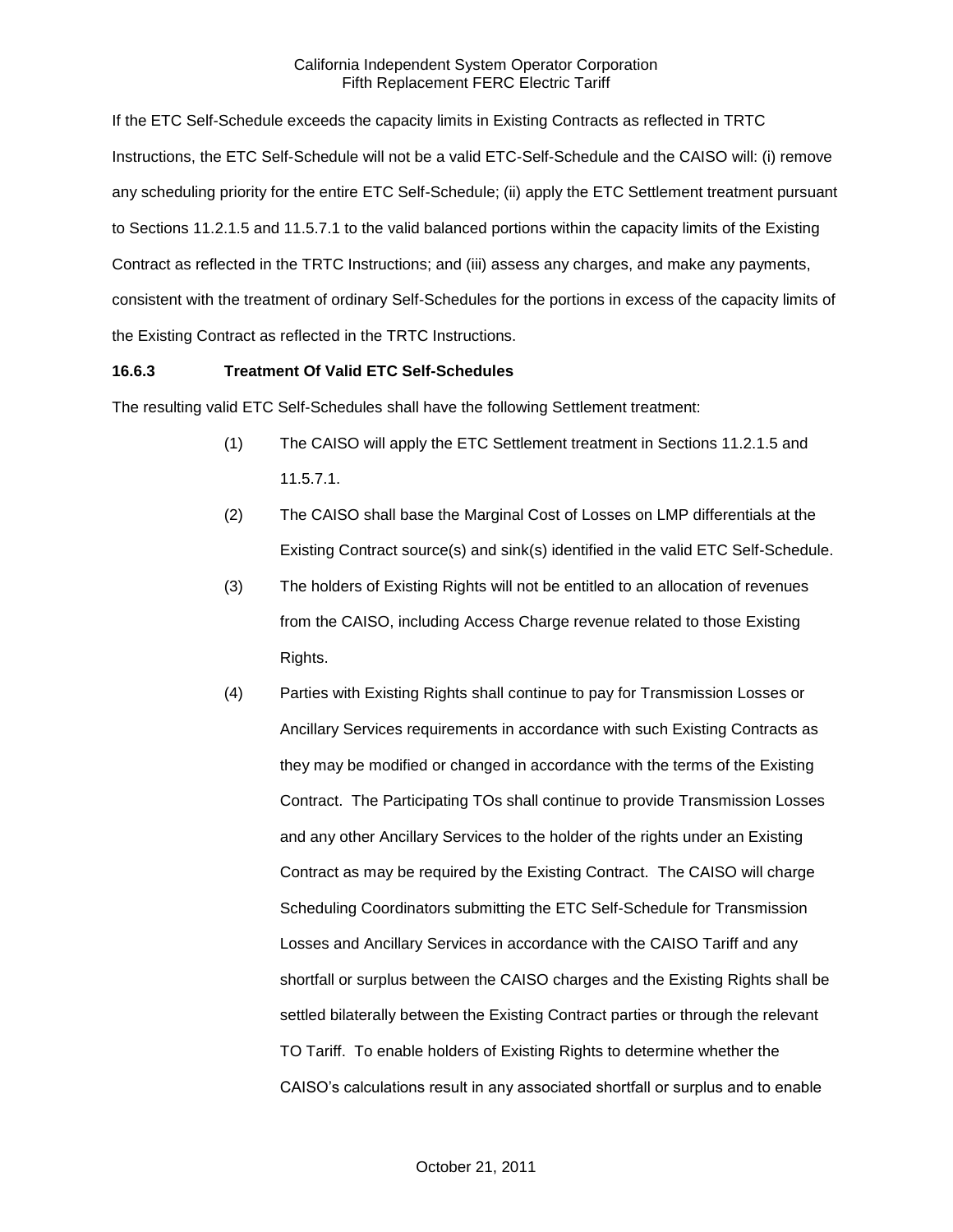the parties to the Existing Contracts to settle the differences bilaterally or through the relevant TO Tariff, the CAISO shall calculate and provide the Scheduling Coordinator's Settlements the amounts paid for the MCL for the amounts of MWh submitted with a valid ETC Self-Schedule. Each Participating TO will be responsible for recovering any deficits or crediting any surpluses associated with differences in Transmission Losses and Transmission Loss requirements and/or Ancillary Services requirements, through its bilateral arrangements or its Transmission Owner Tariff.

## **16.6.4 Notification To SCs Of CAISO Determination**

After performing validation of the ETC Self-Schedule, and prior to taking any action pursuant to Section 16.6.2, the CAISO will make an automated validation notice available to the Scheduling Coordinator indicating whether the ETC Self-Schedule is valid or invalid. If an ETC Self-Schedule involves more than one Scheduling Coordinator, the complete validation of the chain of ETC Self-Schedules will occur when the last Scheduling Coordinator submits its ETC Self-Schedule. At that time, the CAISO will make an automated validation notice available to each Scheduling Coordinator registered as associated with the chain of ETC Self-Schedules. The CAISO can accommodate corrections submitted by a Scheduling Coordinator to an ETC Self-Schedule up to Market Close of the Day-Ahead Market as further described in the applicable Business Practice Manual.

- **16.7 [NOT USED]**
- **16.8 [NOT USED]**

**16.9 The HASP**

### **16.9.1 Scheduling Deadlines**

Those holders of Existing Rights who have Existing Rights as reflected in the TRTC Instructions that allow scheduling after the close of the Day-Ahead Market may submit ETC Self-Schedules for the use of those rights by the deadline for the Market Close for the HASP. Submission of schedule changes beyond the Market Close for the HASP permitted by the ETC will be treated as provided in Section 33.3.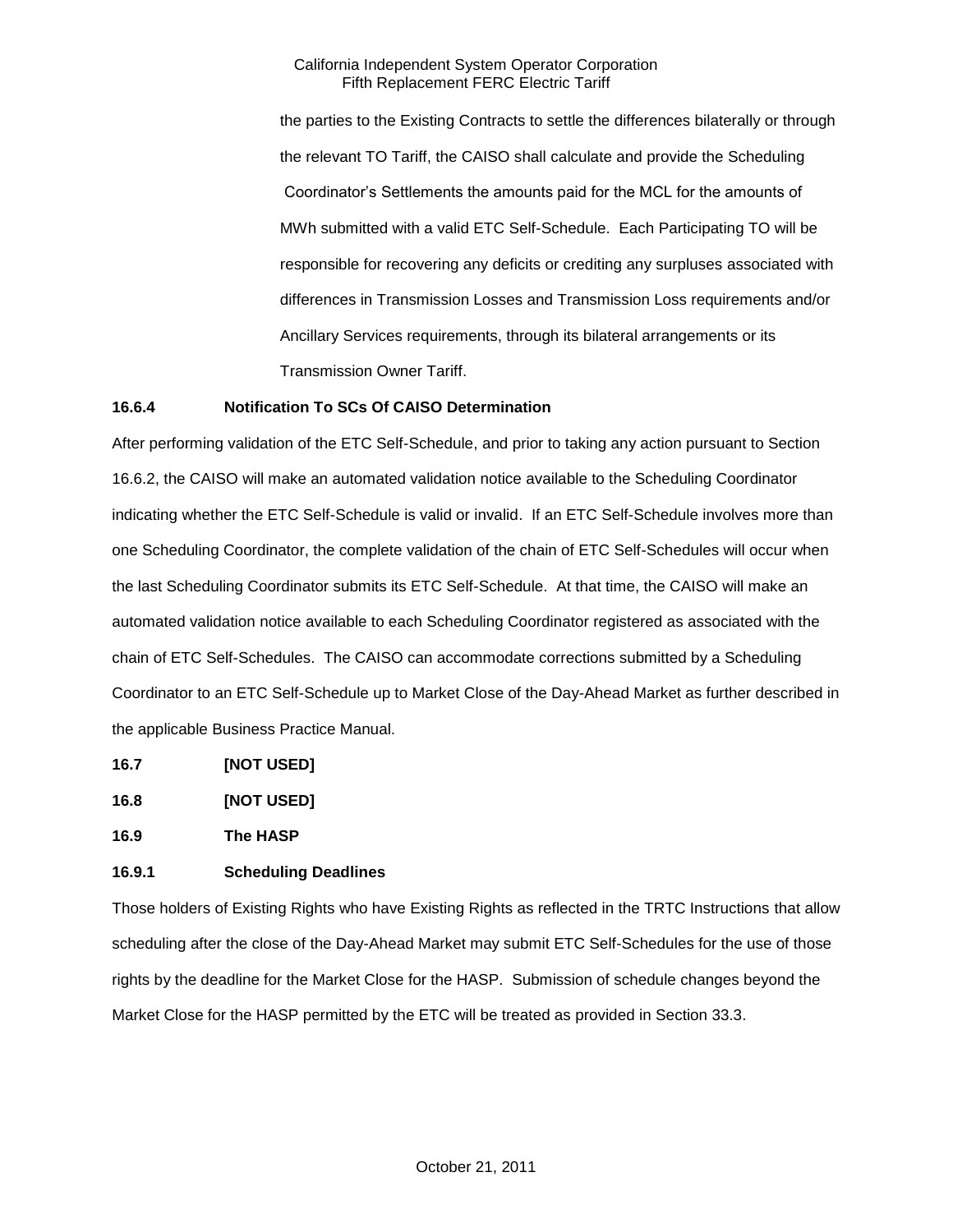### **16.10 The CAISO'S Real-Time Process**

Consistent with this Section 16, the CAISO will honor those scheduling flexibilities that may be exercised by holders of Existing Rights through their respective Scheduling Coordinators during the CAISO's Real-Time Market to the extent that such flexibilities do not interfere with or jeopardize the safe and reliable operation of the CAISO Controlled Grid or Balancing Authority Area operations.

# **16.11 Inter-Balancing Authority Area ETC Self-Schedule Bid Changes**

Changes to ETC Self-Schedules that occur during the CAISO's Real-Time Market that involve changes to CAISO Balancing Authority Area imports or exports with other Balancing Authority Areas (that is, inter-Balancing Authority Area changes to ETC Self-Schedules) will be allowed and will be recorded by the CAISO based upon notification received from the Scheduling Coordinator representing the holder of the Existing Rights. The Scheduling Coordinator representing the holder of the Existing Right must notify the CAISO of any such changes to external import/export in submitted ETC Self-Schedules. The Scheduling Coordinator representing the holder of the Existing Right must notify the CAISO of Real-Time Market changes to external import/export Interchange Schedules in submitted ETC Self-Schedules, by telephone. The timing and content of any such notification must be consistent with the TRTC Instructions previously submitted to the CAISO by the Responsible PTO. The CAISO will manually adjust or update the HASP Intertie Schedule for the Scheduling Coordinator to conform with the other Balancing Authority Area's net ETC Self-Schedule in Real-Time, and the notifying Scheduling Coordinator will be responsible for and manage any resulting Energy imbalance. These Imbalance Energy deviations will be priced and charged to the Scheduling Coordinator representing the holder of Existing Rights in accordance with the Real-Time LMP.

# **16.12 Intra-Balancing Authority Area ETC Self-Schedule Changes**

Changes to ETC Self-Schedules that occur during the CAISO's Real-Time processes that do not involve changes to CAISO Balancing Authority Area imports or exports with other Balancing Authority Areas (that is, intra-Balancing Authority Area changes to Schedules) will be allowed and will give rise to Imbalance Energy deviations. These Imbalance Energy deviations will be priced and charged to the Scheduling Coordinator representing the holder of Existing Rights in accordance with the Real-Time LMP.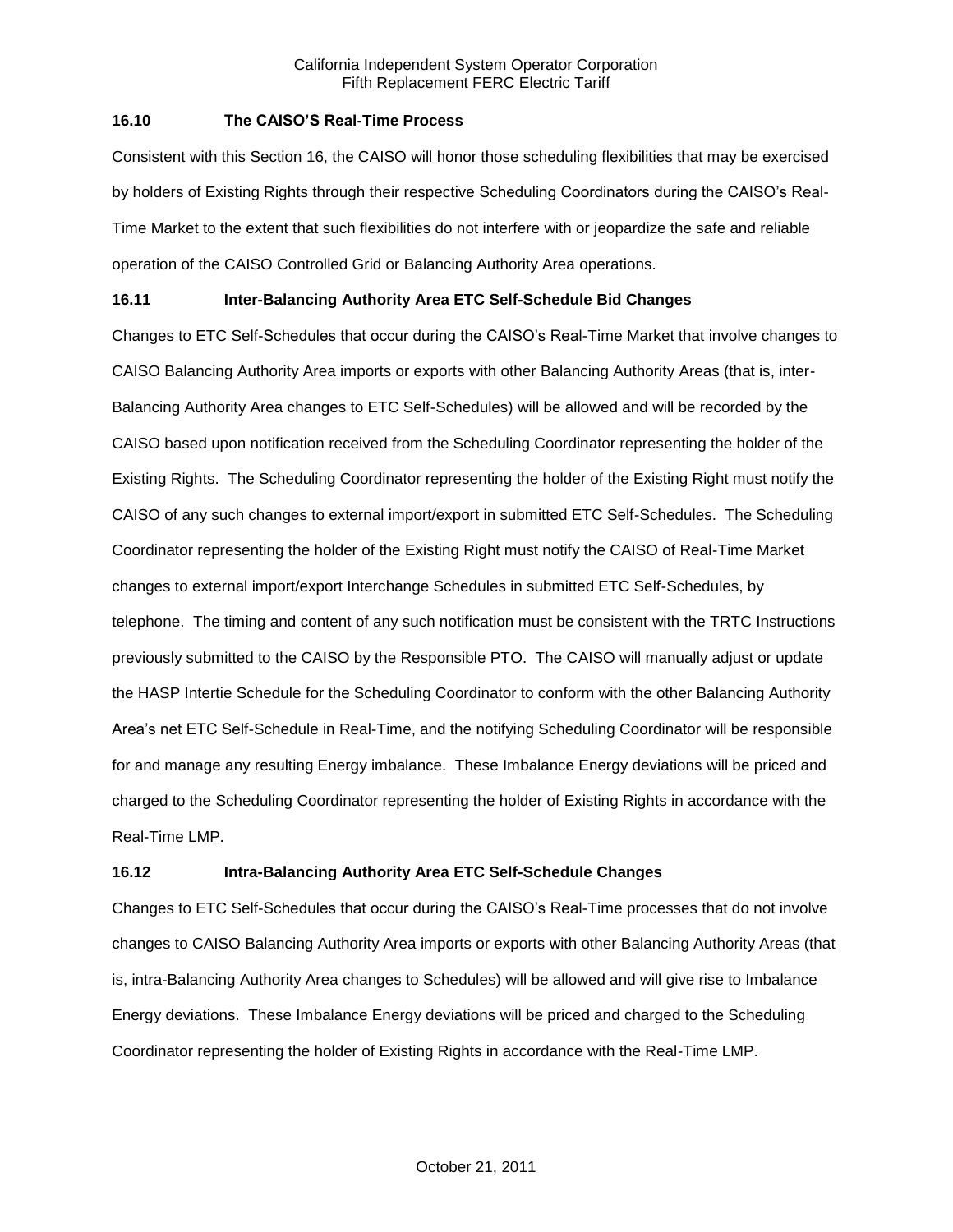## **17. Transmission Ownership Rights (TORs)**

Transmission Ownership Rights represent transmission capacity on facilities that are located within the CAISO Balancing Authority Area that are either wholly or partially owned by an entity that is not a Participating TO. This Section 17 shall apply to the TORs of Non-Participating TOs. In any case in which (i) the CAISO has entered into a bilateral agreement with a Non-Participating TO regarding its TORs or (ii) a Participating TO has entered into a bilateral agreement with a Non-Participating TO regarding its TORs, the provisions of the agreement shall prevail over any conflicting provisions of this Section 17. Where the provisions of this Section 17 do not conflict with the provisions of the agreement, the provisions of this Section 17 shall apply to the subject TORs.

### **17.1 TRTC Instructions**

## **17.1.1 Responsibility To Create TRTC Instructions**

To enable the CAISO to exercise its responsibilities as Balancing Authority in accordance with Applicable Reliability Criteria, each Non-Participating TO holding a TOR must work with the CAISO to develop the TRTC Instructions that allow the TOR to be accommodated in a way that: (i) maintains the existing scheduling and curtailment priorities of the TOR holder; (ii) is minimally burdensome to the CAISO (i.e., creates the least impact on the CAISO's preferred operational policies and procedures); (iii) to the extent possible, imposes no additional financial burden on the TOR holder (beyond that set forth in an applicable Existing Contract or any other contract pertaining to the TOR); (iv) is minimally burdensome to the TOR holder from an operational point of view; and (v) does not require the CAISO to interpret or underwrite the economics of any applicable Existing Contract. To enable the CAISO to exercise its responsibilities as Balancing Authority in accordance with Applicable Reliability Criteria, the parties holding joint ownership interests and Entitlements in facilities including TORs must attempt to jointly develop and agree on any TRTC Instructions that will be submitted to the CAISO, as provided in Section 17.1.6.

### **17.1.2 TOR Scheduling Coordinator Responsibilities**

To enable the CAISO to exercise its responsibilities as Balancing Authority in accordance with Applicable Reliability Criteria, each TOR holder must designate a Scheduling Coordinator as the responsible entity for submitting TOR Self-Schedules for the relevant TOR. The designated Scheduling Coordinator shall submit TOR Self-Schedules consistent with the terms and conditions specified in the TRTC Instructions.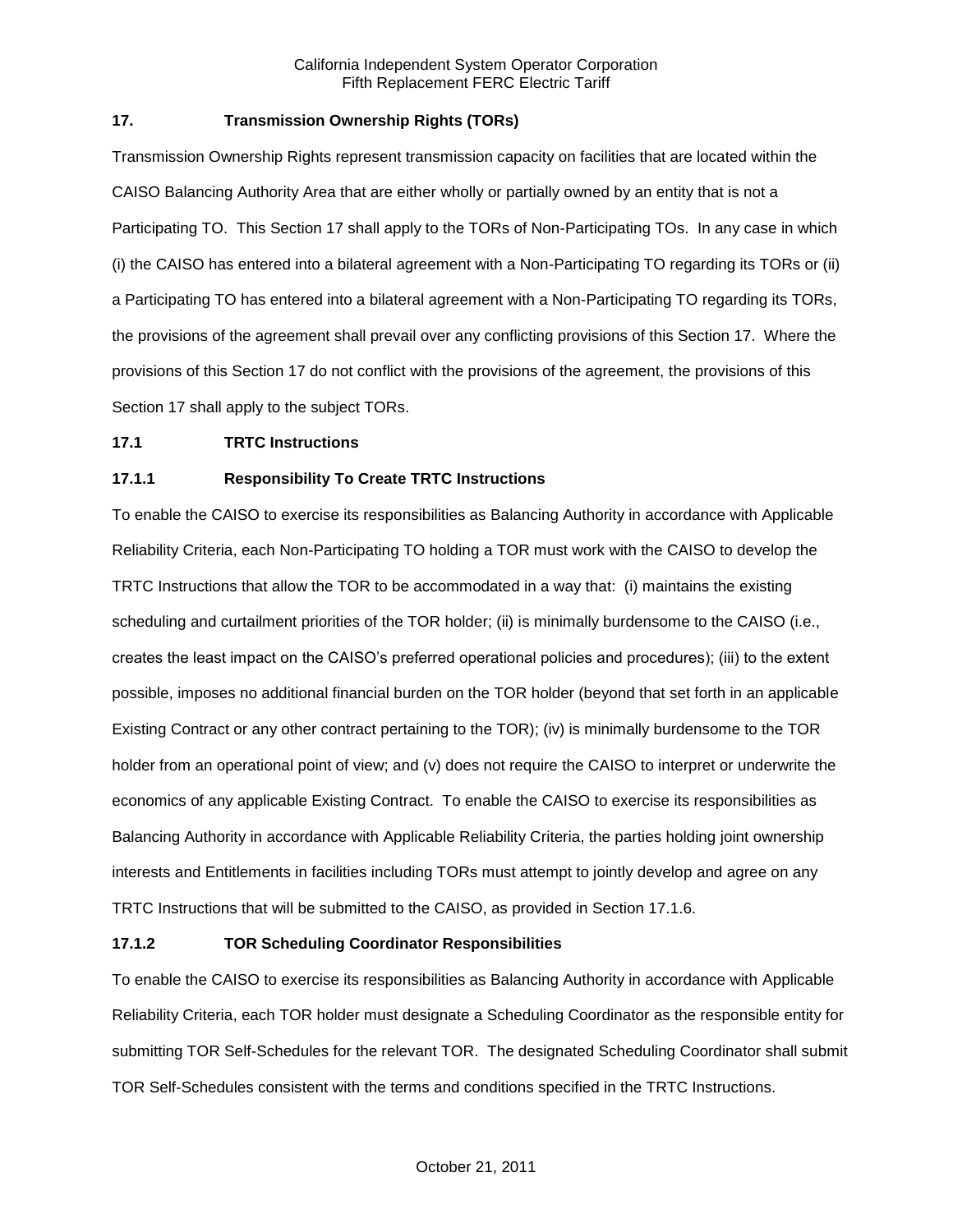## **17.1.3 Submission Of TRTC Instructions**

For each TOR, the Non-Participating TO holding the TOR shall be obligated to submit TRTC Instructions to the CAISO electronically, unless the Non-Participating TO specifies to the CAISO otherwise. The Non-Participating TO shall notify the CAISO in writing the identity of the responsible party for submission of the TRTC Instructions, subject to the terms of any applicable Existing Contract that may specify the responsible party for submission of the TRTC Instructions and the term of such agreement between the parties to the Existing Contract. The Non-Participating TO shall undertake all obligations with respect to the submission of the TRTC Instructions to the CAISO and any subsequent obligations that follow with respect to the creation, management and updates to the TRTC Instructions. The CAISO is responsible for implementing only one set of TRTC Instructions for each TOR and for implementing only those TRTC Instructions that have been received and accepted by the CAISO. The Non-Participating TO shall submit the TRTC Instructions to the CAISO associated with its TORs thirty (30) days prior to the date on which the scheduling or curtailment of the use of the TORs is to change or commence.

## **17.1.4 TRTC Instructions Content**

TRTC Instructions will include the following information at a minimum and such other information as the CAISO may reasonably require the Non-Participating TO holder of a TOR to provide to enable the CAISO to carry out its functions under the CAISO Tariff, Operating Procedures and Business Practice Manuals:

- (1) A unique Contract Reference Number for each source and sink combination applicable to the TOR (i.e., the CRN that will be assigned by the CAISO and communicated to the Non-Participating TO that references a single TOR or a set of interdependent TORs for each source and sink combination);
- (2) Whether the instruction can be exercised independent of the CAISO's day-to-day involvement ("Yes/No");
- (3) Name of an operational single point of contact for instructions and a 24-hour a day telephone number for the Non-Participating TO contact for TOR issues or the agreed upon party;
- (4) Name(s) and number(s) of TOR(s) that are represented by the unique CRN;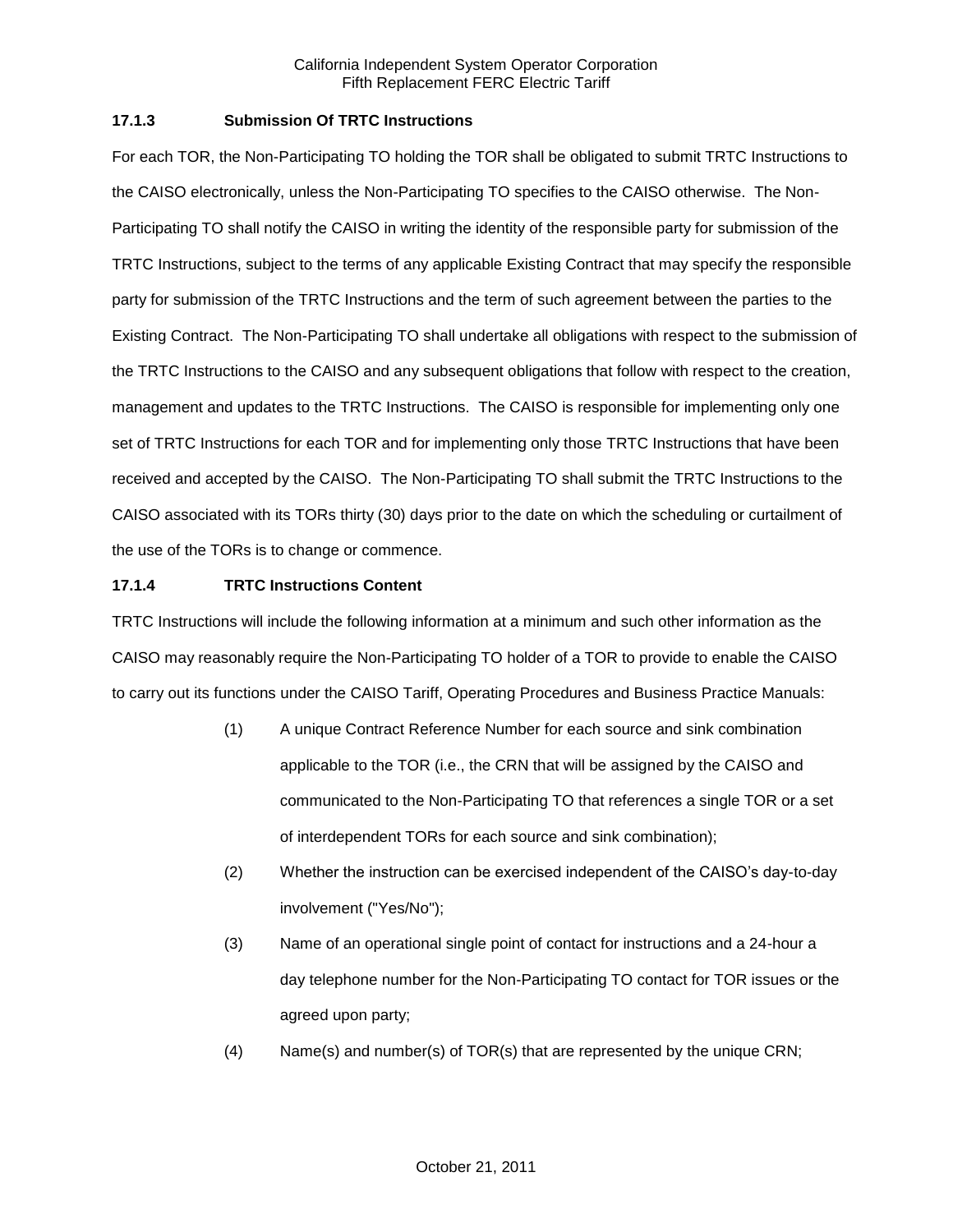- (5) The following information, as stored in the Master File: (a) the applicable Point(s) of Receipt and Point(s) of Delivery); (b) for each Point of Receipt, the resource names for the physical resources as the eligible sources (eligible physical sources include Generating Units and System Resources), and for each Point of Delivery, the resource names for the physical resources as the eligible sinks (eligible physical sinks include Load PNodes, Custom Load Aggregation Points and System Resources); (c) for each physical source or sink, the maximum capacity (MW) that can be scheduled as a TOR; and (d) for each physical source and sink, the Scheduling Coordinator(s) and their Business Associate Identification (BAID) that is (are) eligible to submit TOR Self-Schedules utilizing these sources and sinks;
- (6) Names of the party(ies) holding the TOR(s) and the parties to any agreements applicable to the TORs;
- (7) The Scheduling Coordinator BAID that is entitled to the Settlement of reversal of Congestion Charges;
- (8) Amount of TORs, in maximum MW, that may be utilized under the relevant TRTC Instructions;
- (9) Instructions for the allowable timeframes at which the TOR Self-Schedules and TOR Self-Schedule changes may be submitted to the CAISO, which include whether the Scheduling Coordinator may submit TOR Self-Schedules or TOR Self-Schedule changes: (a) into the DAM; (b) into the HASP and the RTM; (c) after the close of submitting Bids into the HASP and the RTM, but before twenty (20) minutes before the applicable Trading Hour of the Trading Day; and (d) at or after twenty (20) minutes before the applicable Trading Hour of the Trading Day; in addition, the Non-Participating TO may also provide any additional comments and restrictions on the submission time of TOR Self-Schedules and TOR Self-Schedule changes;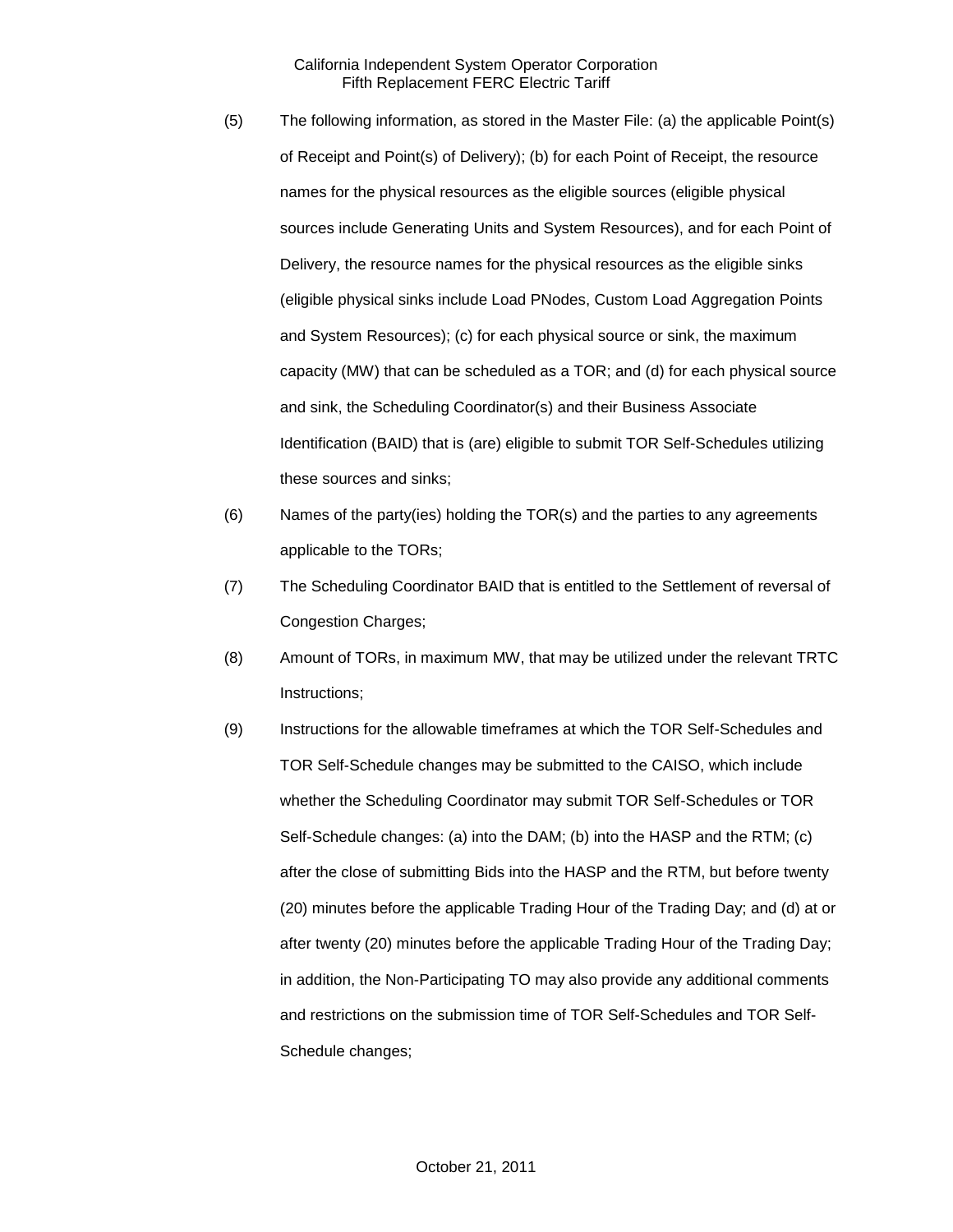- (10) Term of ownership interest in the TOR(s) and of any agreements applicable to the TOR(s);
- (11) Any special procedures that would require the CAISO to implement curtailments in any manner different than pro rata reduction of the transfer capability of the transmission line; any such instructions submitted to the CAISO must be clear, unambiguous, and not require the CAISO to make any judgments or interpretations as to the meaning, intent, results, or purpose of the curtailment procedures or of any applicable Existing Contract, otherwise, they will not be accepted by the CAISO; and
- (12) Whether or not the TOR provides the right to self-provide Ancillary Services.

## **17.1.5 Changes And Updates To TRTC Instructions**

Updates or changes to the TRTC Instructions must be submitted to the CAISO through a revised set of TRTC Instructions by the Non-Participating TO, on an as needed or as required basis. The CAISO will implement the updated or changed TRTC Instructions as soon as practicable but no later than seven (7) days after receiving clear and unambiguous details of the updated or changed instructions under normal conditions. If the CAISO finds the TRTC Instructions to be inconsistent with the CAISO Tariff, the CAISO will notify the Non-Participating TO within forty-eight (48) hours after receipt of the updated or changed TRTC Instructions indicating the nature of the problem and allowing the Non-Participating TO to resubmit the TRTC Instructions as if they were new, updated or changed TRTC Instructions. If the CAISO finds the updated or changed TRTC Instructions to be acceptable, the CAISO will time-stamp the updated TRTC Instructions as received, confirm such receipt to the Non-Participating TO, and indicate the time at which the updated instructions take effect if prior to the seven (7) day deadline referred to above. In the event of a System Emergency, the CAISO will implement such submitted changes to the TRTC Instructions as soon as practical.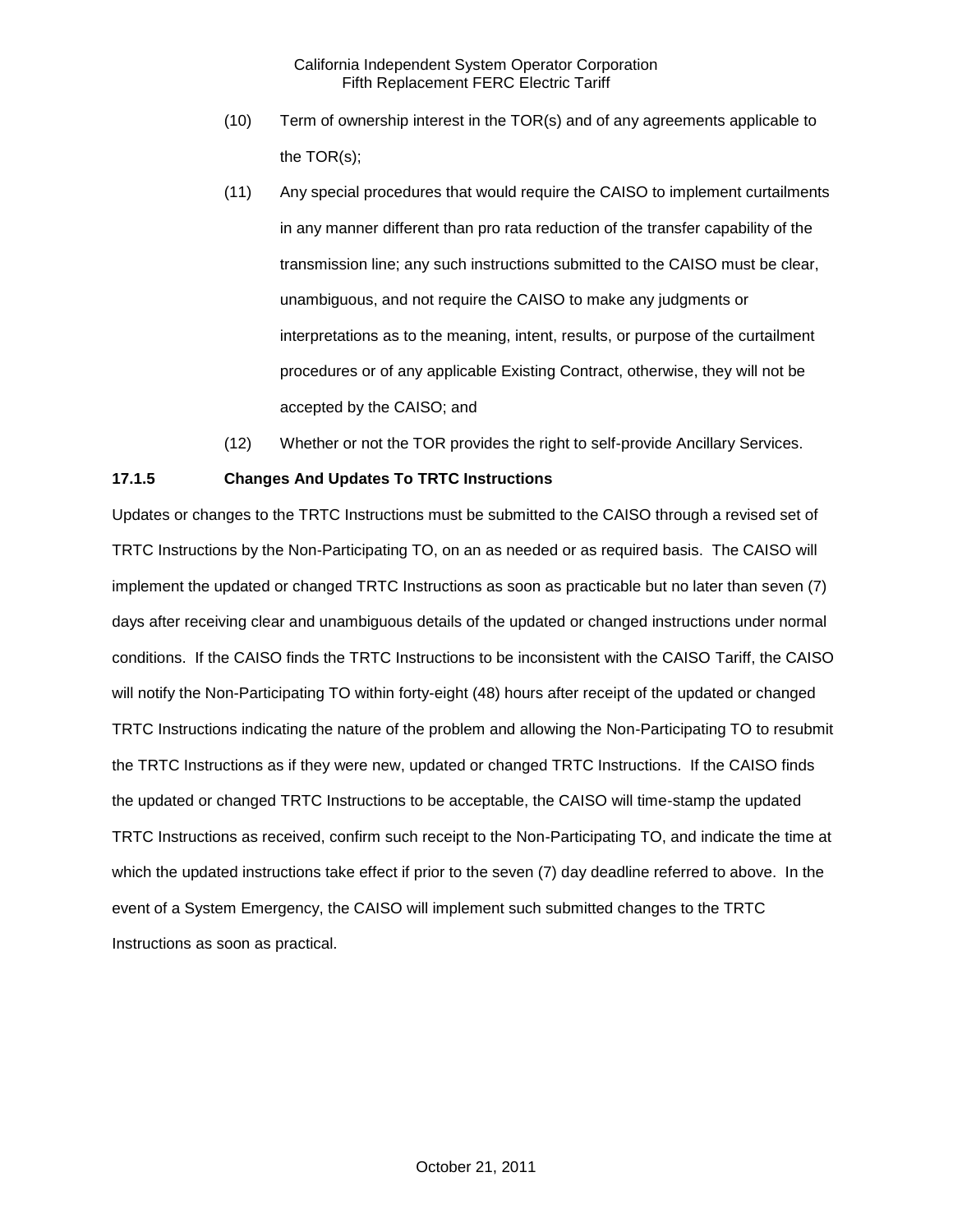### **17.1.6 CAISO Role In Accepting TRTC Instructions**

The parties holding joint ownership interests and Entitlements in a facility including a TOR must, in the first instance, attempt jointly to agree on any TRTC Instructions that will be submitted to the CAISO. In the event that the parties holding joint ownership interests and Entitlements in a facility including a TOR cannot agree upon the TRTC Instructions, the dispute resolution provisions of any applicable Existing Contract shall be used to resolve the dispute; provided that, until the dispute is resolved, and unless the applicable Existing Contract specifies otherwise, the CAISO shall implement the Participating TO's TRTC Instructions, if one of the parties holding a joint ownership interest or an Entitlement in the facility is a Participating TO. If no party holding a joint ownership interest or Entitlement in a facility including a TOR is a Participating TO and the parties cannot agree to the TRTC Instructions to be submitted by the parties, until the dispute is resolved, the CAISO shall implement the TRTC Instructions of the Non-Participating TO with the greatest ownership interest in the TOR. The CAISO shall not be responsible for resolution of any disputes that arise over the accuracy of the TRTC Instructions consistent with its obligations in Section 17.1.4.

### **17.1.7 Implementation Of TRTC Instructions**

The CAISO shall determine, based on the information provided by the Non-Participating TOs under TRTC Instructions, the transmission capacities that must be reserved for TORs at Scheduling Points.

The CAISO shall coordinate the scheduling of TORs with the scheduling of CAISO transmission service, using the CAISO's Bid submission rules. In doing so, the CAISO shall create an automated day-to-day verification process based on parameters provided by the Non-Participating TO for the TOR to serve as the basis for TOR Self-Schedule validation. The Non-Participating TO will be responsible for: (1) the accuracy of the data files against which the CAISO will validate the TOR Self-Schedule; and (2) providing the data file to the CAISO.

The TOR holders shall remain liable for their performance under any applicable Existing Contracts or other agreements pertaining to their TORs. The CAISO shall be liable in accordance with the provisions of this CAISO Tariff for any damage or injury caused by its non-compliance with the TRTC Instructions submitted to it pursuant to this Section 17.1.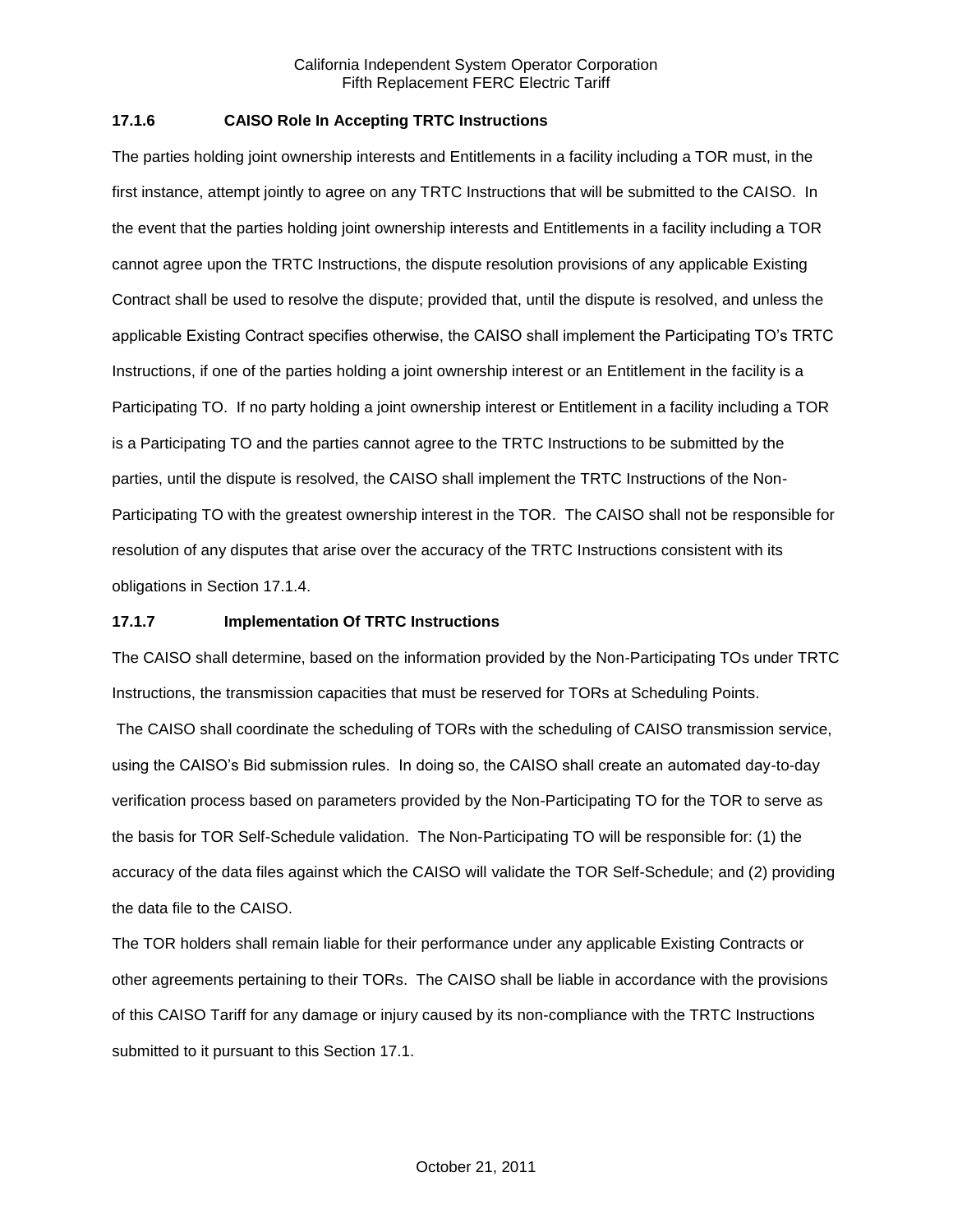Unless specified otherwise, in the event that the dispute resolution mechanisms prescribed in an Existing Contract applicable to a TOR, including all recourses legally available under the contract, cannot, in the first instance, result in a resolution of such a dispute, the CAISO ADR Procedures will be used to resolve any disputes between the CAISO and the Non-Participating TO regarding any aspects of the implementation of this Section 17.1, including the reasonableness of a Non-Participating TO's TRTC Instructions or any other decision rules which the Non-Participating TO may submit to the CAISO as part of the TRTC Instructions. The holders of TORs shall have standing to participate in the CAISO ADR Procedures.

# **17.2 Treatment Of TORs**

The CAISO will accommodate TORs, so that the holders of TORs will receive the same priorities (in scheduling, curtailment, assignment and other aspects of transmission system usage) to which they are entitled under any applicable Existing Contracts or other agreements pertaining to the operation of their TORs.

In addition, scheduling deadlines and operational procedures associated with TORs will be honored by the CAISO, provided such information is explicitly included in the TRTC Instructions. The CAISO will accommodate and honor TORs as follows:

- (1) The CAISO will reserve transmission capacity equal to the TOR transmission capacity and make a corresponding adjustment in its determination of ATC. The CAISO will not limit parallel flow from flowing on TOR transmission capacity consistent with the redispatch provisions of Section 17.2(3), just as the CAISO does not limit TOR Self-Schedules from flowing on non-TOR transmission. There shall be no compensation for parallel flow for either the CAISO or the TOR holder.
- (2) In the HASP, the CAISO will give valid TOR Self-Schedules priority over other non-TOR Day-Ahead Schedules and HASP Bids. In the event of a reduction in capacity on the transmission path associated with the TOR, the CAISO will honor the TOR priority in accordance with this Section 17.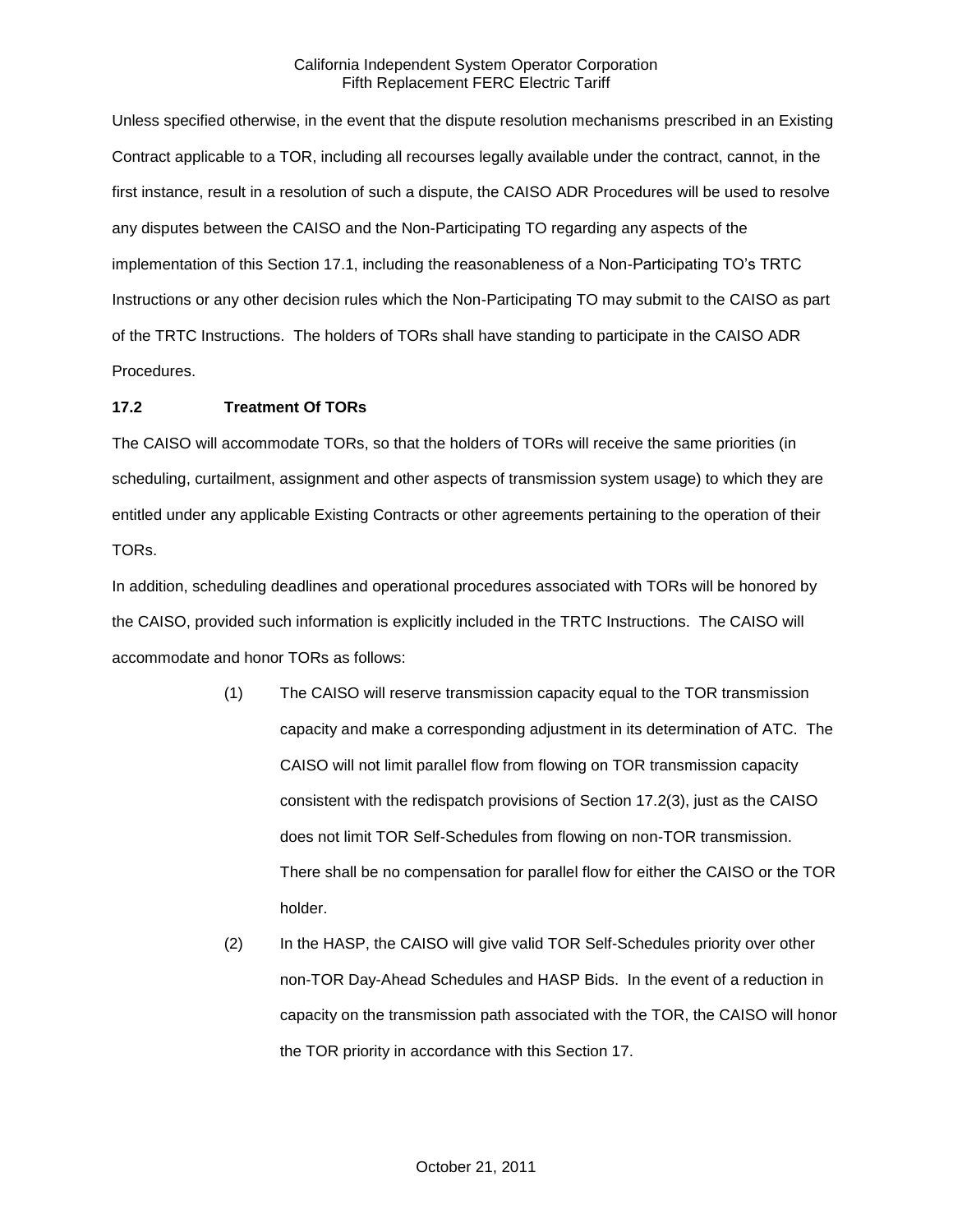- (3) The CAISO will allow the holder of a TOR to make changes to the scheduled amounts of supply after the submission of HASP TOR Self-Schedules in accordance with the TRTC Instructions established for such changes. The CAISO will, as necessary, redispatch non-TOR resources to accommodate valid TOR Self-Schedule changes in Real-Time.
- (4) The CAISO will allow the holder of a TOR to self-provide Ancillary Services, which will include the ability of the holder of a TOR to import Ancillary Services at Scheduling Points with the CAISO.
- (5) The submission of a TOR Self-Schedule change that is authorized pursuant to an applicable existing agreement shall not affect the application of the IFM Congestion Credit or the HASP and RTM Congestion Credit, and the IFM Marginal Cost of Losses Credit for Eligible TOR Self-Schedules or the RTM Marginal Cost of Losses Credit for Eligible TOR Self-Schedules for a TOR Self-Schedule that satisfies the applicable requirements of Sections 17.4.1 and 17.5.

#### **17.2.1 System Emergency Exceptions**

As set forth in Section 4.2.1, all Market Participants, including Scheduling Coordinators, Utility Distribution Companies, Participating TOs, Participating Generators, Participating Loads, Demand Response Providers, Balancing Authorities (to the extent the agreement between the Balancing Authority and the CAISO so provides), and MSS Operators within the CAISO Balancing Authority Area and all System Resources must comply fully and promptly with the CAISO's Dispatch Instructions and operating orders, unless such operation would impair public health or safety. The CAISO will honor the terms of TORs, provided that in a System Emergency and circumstances in which the CAISO considers that a System Emergency is imminent or threatened, to enable the CAISO to exercise its responsibilities as Balancing Authority in accordance with Applicable Reliability Criteria, holders of TORs must follow CAISO operating orders even if those operating orders directly conflict with the terms of applicable Existing Contracts or any other contracts pertaining to the TORs, unless such operating orders are inconsistent with the terms of an agreement between the CAISO and a Balancing Authority. In the event of a conflict between the CAISO Tariff and an agreement between the CAISO and a Balancing Authority, the agreement will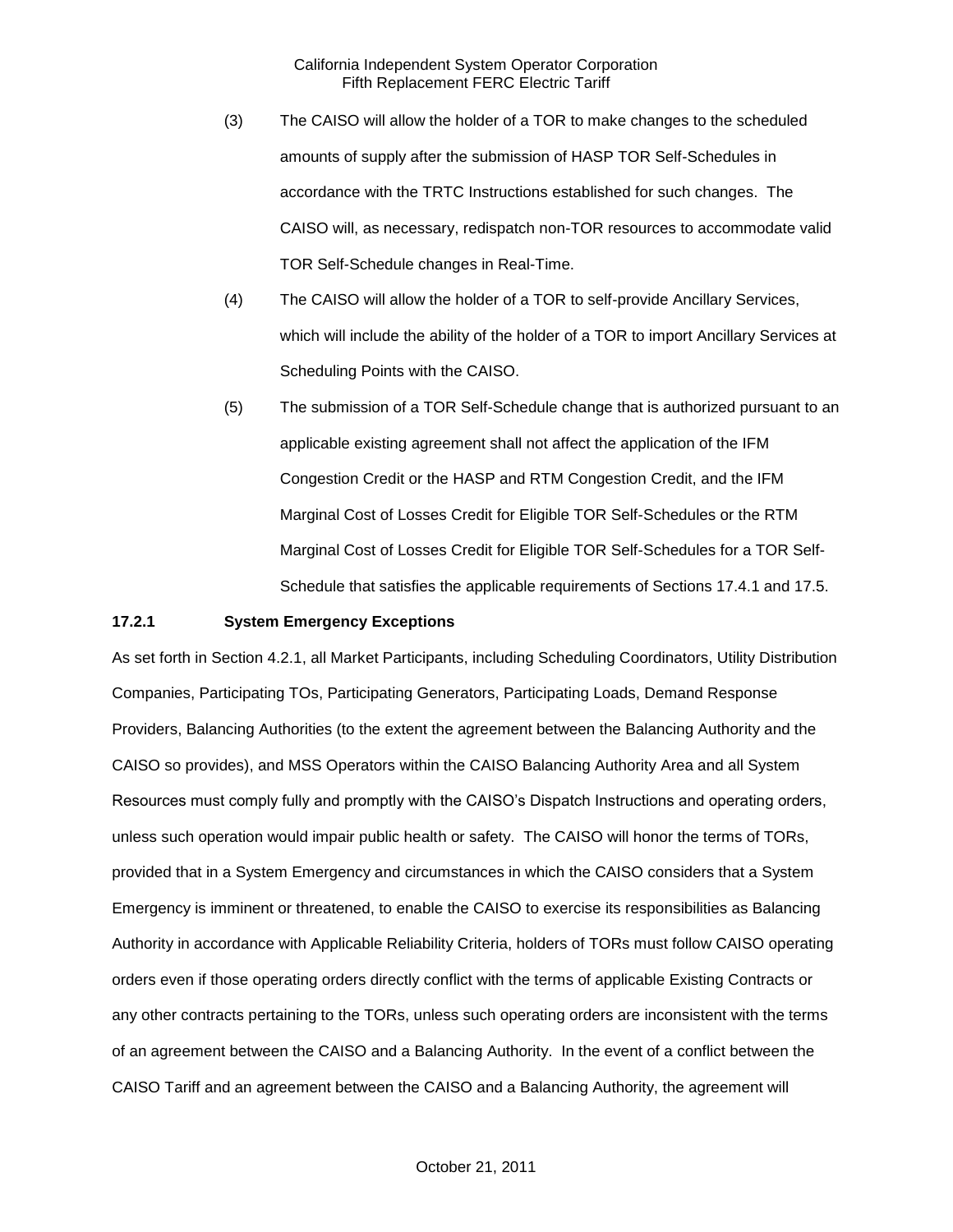govern. For this purpose CAISO operating orders to shed Load shall not be considered as an impairment to public health or safety. This section does not prohibit a Scheduling Coordinator from modifying its Bid or re-purchasing Energy in the HASP or RTM.

## **17.3 Valid TOR Self-Schedules**

The CAISO will accept a valid TOR Self-Schedule from a Scheduling Coordinator. That Scheduling Coordinator shall be either the holder of the TOR or its designee. TOR Self-Schedules submitted by Scheduling Coordinators to the CAISO must be submitted in accordance with this CAISO Tariff.

# **17.3.1 Validation Of TOR Self-Schedules**

A TOR Self-Schedule is a valid TOR Self-Schedule when the CAISO has determined that the TOR Self-Schedule, submitted to the CAISO pursuant to the requirements for Bids in Section 30, properly reflects TORs consistent with the TRTC Instructions, is labeled with a unique TOR identifier, and includes balanced sources and sinks, within the TOR capacity limits.

# **17.3.2 Treatment Of Invalid TOR Self-Schedules**

# **17.3.2.1 Inconsistent with the TRTC Instructions**

Except for the reasons listed below in 17.3.2, if the CAISO finds that the TOR Self-Schedule is not consistent with the TRTC Instructions, the CAISO shall find that the TOR Self-Schedule is not valid. If the CAISO finds the TOR Self-Schedule to be invalid, the CAISO shall notify the Scheduling Coordinator and convert the TOR Self-Schedule to an ordinary Self-Schedule and treat the TOR Self-Schedule as an ordinary Self-Schedule as such for terms of scheduling priority and Settlements. Where multiple ETC, TOR or Converted Rights Self-Schedules are submitted in an ETC, TOR or Converted Rights chain, in order for all ETC, TOR, or Converted Rights Self-Schedules in the chain to continue to remain valid, all individual ETC, TOR, or Converted Rights Self-Schedules links in the chain must remain individually valid, including the simultaneous but separate use of an individual ETC, TOR or Converted Rights Self-Schedule, in order for the chain to remain valid.

# **17.3.2.2 Unbalanced TOR Self-Schedules**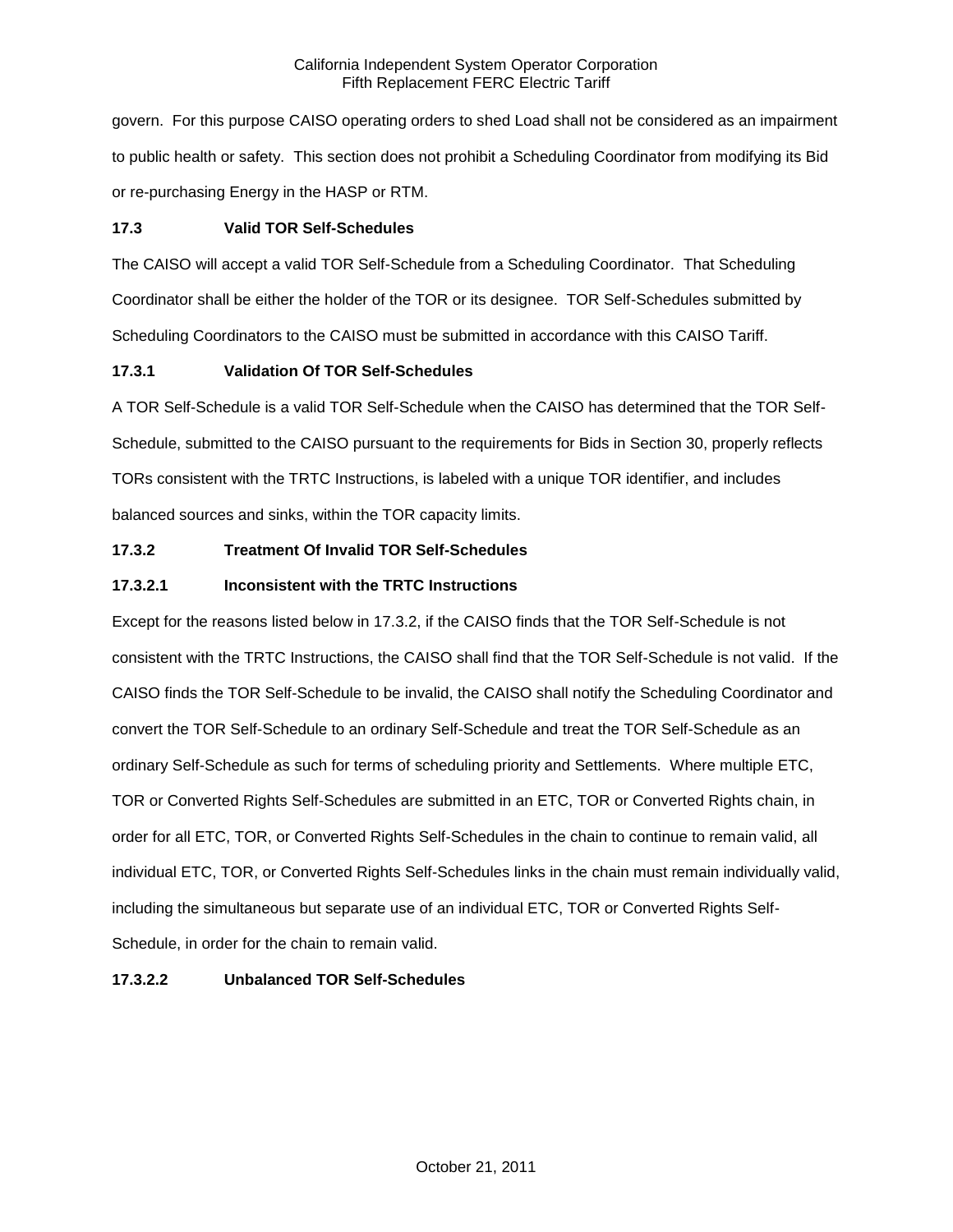If the TOR Self-Schedule is not balanced, the TOR Self-Schedule will not be a valid TOR Self-Schedule and the CAISO will: (i) remove any scheduling priority for the entire TOR Self-Schedule; (ii) apply the TOR Settlement treatment pursuant to Sections 11.2.1.5 and 11.5.7.1 to the valid balanced portions only; and (iii) assess any charges and make any payments consistent with the treatment of ordinary Self-Schedules for the unbalanced portions.

# **17.3.2.3 Exceeds Capacity Limits for TORs as Reflected in TRTC Instructions**

If the TOR Self-Schedule exceeds the capacity limits of the TOR as reflected in TRTC Instructions, the TOR Self-Schedule will not be a valid TOR-Self-Schedule and the CAISO will: (i) remove any scheduling priority for the entire TOR Self-Schedule; (ii) apply the TOR Settlement treatment pursuant to Sections 11.2.1.5 and 11.5.7.1 to the valid balanced portions within the capacity limits of the TOR as reflected in the TRTC Instructions; and (iii) assess any charges and make any payments consistent with the treatment of ordinary Self-Schedules for the portions in excess of the capacity limits of the TOR as reflected in the TRTC Instructions.

# **17.3.3 Settlement Treatment Of Valid TOR Self-Schedules**

The resulting valid TOR Self-Schedules shall have the following Settlement treatment:

- (1) The CAISO will apply the TOR Settlement treatment in Sections 11.2.1.5 and 11.5.7.
- (2) The CAISO shall base the Marginal Cost of Losses on LMP differentials at the Points of Receipt and Points of Delivery identified in the valid TOR Self-Schedule; provided, however, that if a specific loss percentage exists in an applicable agreement between the TOR holder and the CAISO or an existing agreement between the TOR holder and a Participating TO, the CAISO will apply the IFM and RTM Marginal Cost of Losses Credit as provided in Sections 11.2.1.7 and 11.5.7.2. In any case in which the TOR holder has an existing agreement regarding its TORs with either the CAISO or a Participating TO, the provisions of the agreement shall prevail over any conflicting provisions of this Section 17.3.3(2). Where the provisions of this Section 17.3.3(2) do not conflict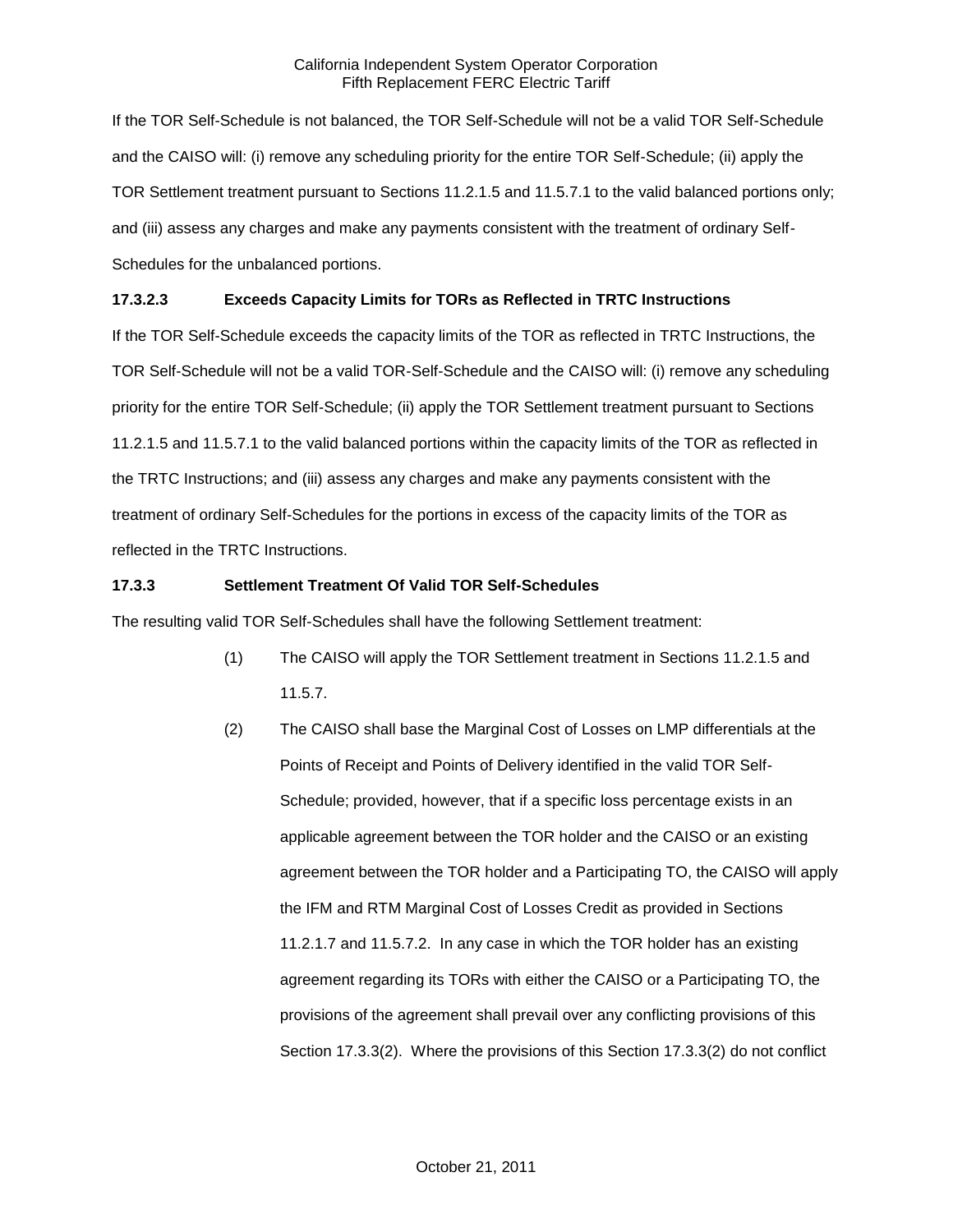with the provisions of the agreement, the provisions of this Section 17.3.3(2) shall apply to the subject TORs.

- (3) The CAISO will assess only charges applicable to Ancillary Services, Imbalance Energy, Transmission Losses, and Grid Management Charges for the use of a TOR and will not assess charges for neutrality, UFE, transmission Access Charges, Minimum Load Costs, or other charges that might otherwise be applicable to the Demand or exports served solely over the TOR. The CAISO will assess charges applicable to Ancillary Services for the use of a TOR only to the extent that the CAISO must procure Ancillary Services for the TOR holder because Ancillary Services are not self-provided by the TOR holder. The CAISO will assess charges applicable to Imbalance Energy for the use of a TOR only if the CAISO must procure Imbalance Energy for the TOR holder. The CAISO will assess Grid Management Charges for the use of a TOR only in accordance with the provisions of Section 11.22 and Appendix F, Schedule 1.
- (4) The holders of TORs will not be entitled to an allocation of revenues from the CAISO, including Access Charge revenues; provided that the Scheduling Coordinator for the TOR holder shall be allocated the applicable amount of IFM Marginal Losses Surplus Credit in accordance with the provisions of Section 11.2.1.6, except for any TOR Self-Schedule that received the IFM Marginal Cost of Losses Credit.
- (5) Parties with TORs shall continue to pay for Transmission Losses or Ancillary Services requirements in accordance with any Existing Contracts applicable to those TORs as they may be modified or changed in accordance with the terms of the Existing Contract. Any affected Participating TOs shall continue to provide Transmission Losses and any other Ancillary Services to the holder of a TOR subject to an Existing Contract as may be required by the Existing Contract. As described in Section 17.3.3(3) above, the CAISO will charge Scheduling Coordinators submitting the TOR Self-Schedule the charges applicable to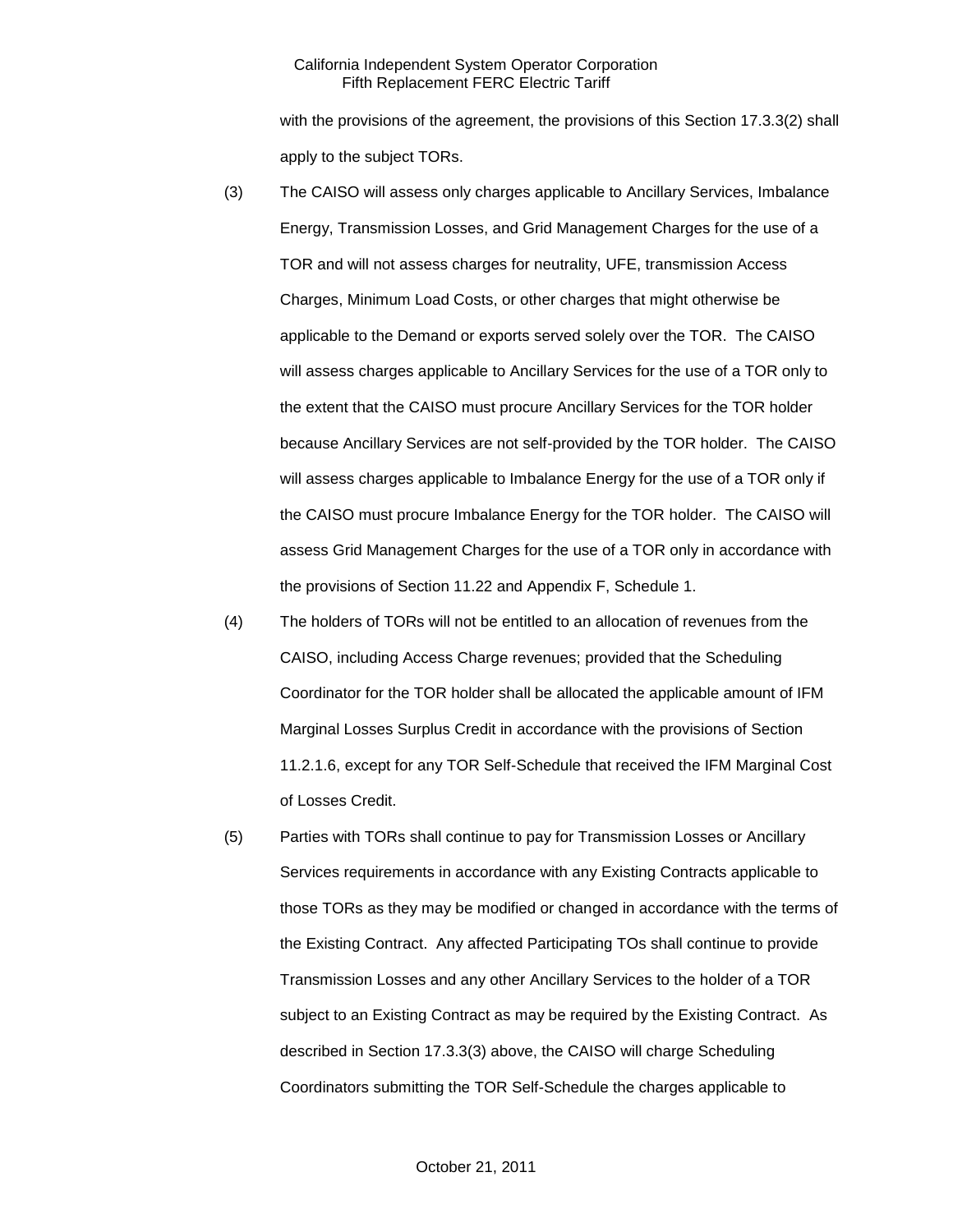Transmission Losses, Ancillary Services, and Imbalance Energy in accordance with the CAISO Tariff (e.g., the Transmission Losses Charge based on the Marginal Cost of Losses), and any shortfall or surplus between the CAISO charges and the provisions of any applicable Existing Contract shall be settled bilaterally between the Existing Contract parties or through the relevant TO Tariff. To enable holders of TORs to determine whether the CAISO's calculations result in any associated shortfall or surplus and to enable the parties to the Existing Contracts to settle the differences bilaterally or through the relevant TO Tariff, the CAISO shall calculate and provide the Scheduling Coordinator's Settlements the amounts paid for the MCL for the amounts of MWh submitted with a valid TOR Self-Schedule. Each Participating TO will be responsible for recovering any deficits or crediting any surpluses associated with differences in Transmission Losses and Transmission Loss requirements and/or Ancillary Services requirements, through its bilateral arrangements or its Transmission Owner Tariff.

### **17.3.4 Notification To SCs Of CAISO Determination**

After performing validation of the TOR Self-Schedule, and prior to taking any action pursuant to 17.6.2, the CAISO will make an automated validation notice available to the Scheduling Coordinator indicating whether the TOR Self-Schedule is valid or invalid. If a TOR Self-Schedule involves more than one Scheduling Coordinator, the complete validation of the chain of TOR Self-Schedules will occur when the last Scheduling Coordinator submits its TOR Self-Schedule. At that time, the CAISO will make an automated validation notice available to each Scheduling Coordinator registered as associated with the chain of TOR Self-Schedules. The CAISO can accommodate corrections submitted by a Scheduling Coordinator to a TOR Self-Schedule up to Market Close of the Day-Ahead Market as further described in the applicable Business Practice Manual.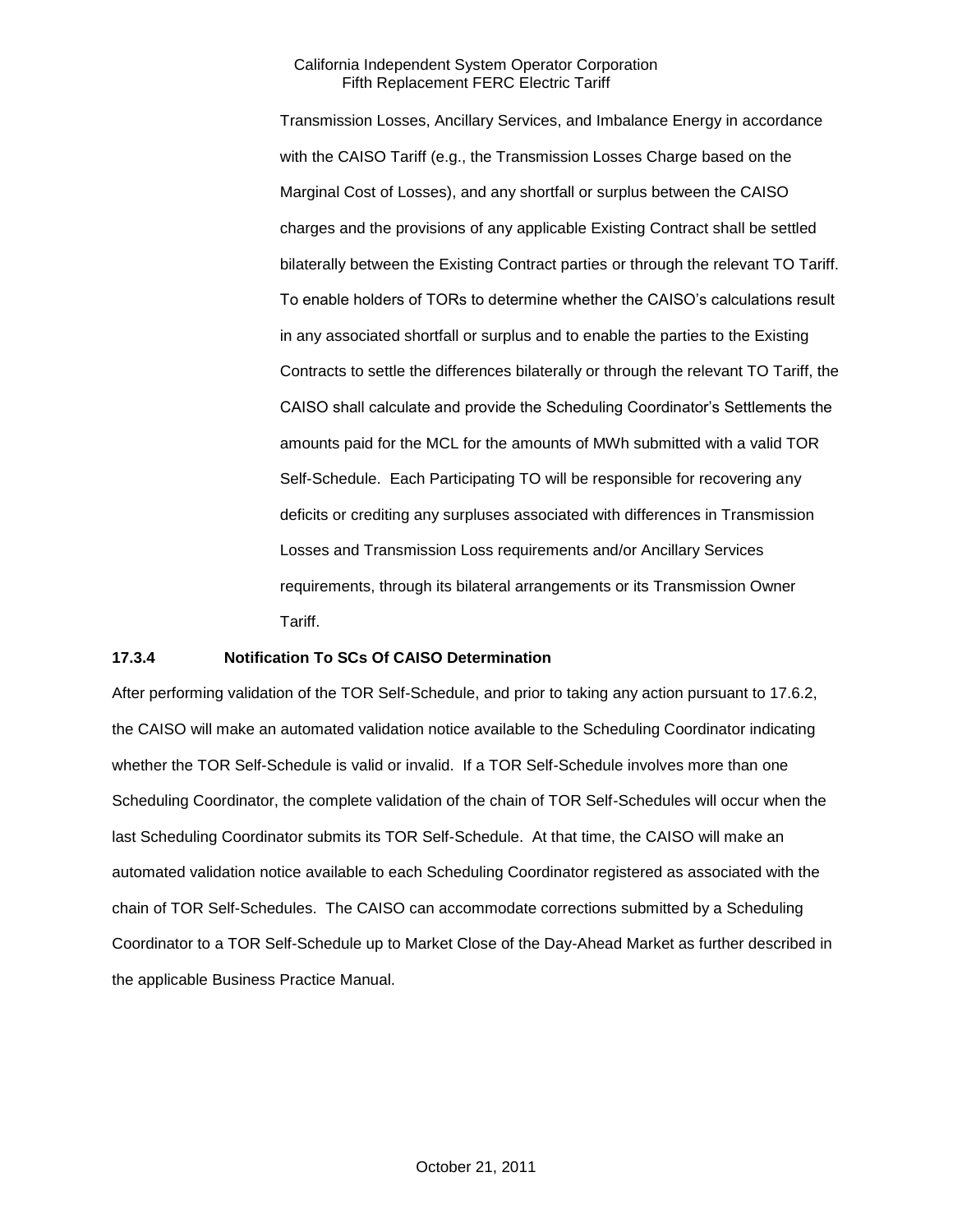## **17.4 The HASP**

## **17.4.1 Scheduling Deadlines**

Holders of TORs may submit TOR Self-Schedules for the use of those rights by the deadline for the Market Close for the HASP.

## **17.5 The CAISO'S Real-Time Process**

Consistent with this Section 17, the CAISO will honor those scheduling flexibilities that may be exercised by holders of TORs through their respective Scheduling Coordinators during the CAISO's Real-Time Market to the extent that such flexibilities do not interfere with or jeopardize the safe and reliable operation of the CAISO Controlled Grid or Balancing Authority Area operations.

# **17.6 Inter-Balancing Authority Area TOR Self-Schedule Bid Changes**

Changes to TOR Self-Schedules that occur during the CAISO's Real-Time Market that involve changes to CAISO Balancing Authority Area imports or exports with other Balancing Authority Areas (that is, inter-Balancing Authority Area changes to TOR Self-Schedules) will be allowed and will be recorded by the CAISO based upon notification received from the Scheduling Coordinator representing the holder of the TOR. The Scheduling Coordinator representing the holder of the TOR must notify the CAISO of any such changes to external import/export in submitted TOR Self-Schedules. The Scheduling Coordinator representing the holder of the TOR must notify the CAISO of Real-Time Market changes to external import/export Interchange Schedules in submitted TOR Self-Schedules, by telephone. The timing and content of any such notification must be consistent with the TRTC Instructions previously submitted to the CAISO by the Non-Participating TO. The CAISO will manually adjust or update the HASP Intertie Schedule for the Scheduling Coordinator to conform with the other Balancing Authority Area's net TOR Self-Schedule in Real-Time, and the notifying Scheduling Coordinator will be responsible for and manage any resulting Energy imbalance. These Imbalance Energy deviations will be priced and charged to the Scheduling Coordinator representing the holder of the TOR in accordance with the Real-Time LMP.

# **17.7 Intra-Balancing Authority Area TOR Self-Schedule Changes**

Changes to TOR Self-Schedules that occur during the CAISO's Real-Time processes that do not involve changes to CAISO Balancing Authority Area imports or exports with other Balancing Authority Areas (that is, intra-Balancing Authority Area changes to Schedules) will be allowed and will give rise to Imbalance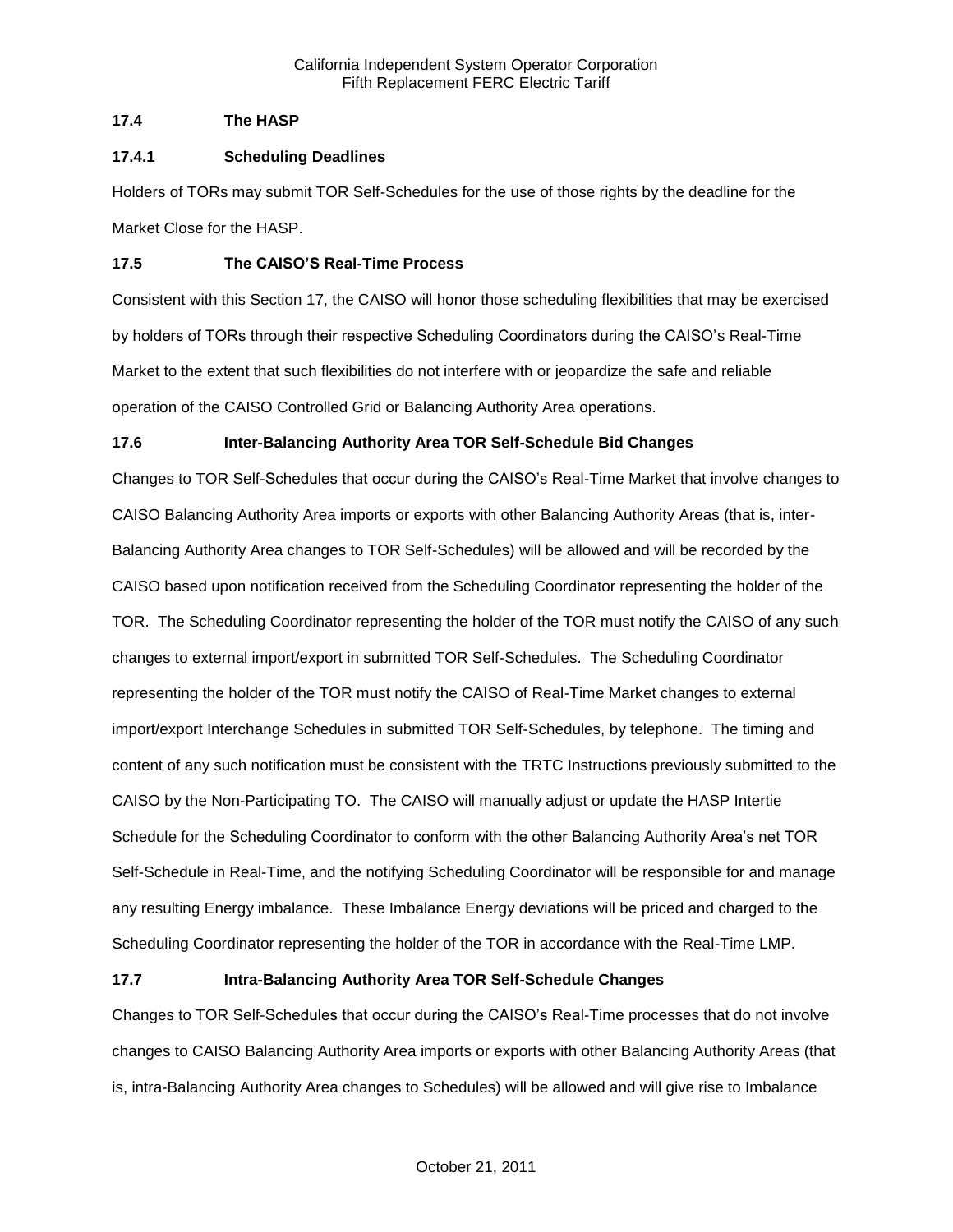Energy deviations. These Imbalance Energy deviations will be priced and charged to the Scheduling Coordinator representing the holder of the TOR in accordance with the Real-Time LMP.

# **17.8 Existing Contracts Re TORs For Non-Participating TOs**

Continuation of Rights and Obligations of Non-Participating TOs Regarding TORs and Under Existing

Contracts Applicable to TORs.

The transmission service rights and obligations of Non-Participating TOs under Existing Contracts applicable to their TORs, including all terms, conditions and rates of the Existing Contracts, as they may change from time to time under the terms of the Existing Contracts, will continue to be honored by the parties to those contracts, for the duration of those contracts.

# **17.8.1 Participating TO Obligation**

If a Participating TO is a party to an Existing Contract with provisions applicable to a TOR of a Non-Participating TO, the Participating TO shall attempt to negotiate changes to the Existing Contract to align the contract's scheduling and operating provisions with the CAISO's scheduling and operational procedures, rules and protocols, to align operations under the contract with CAISO operations, and to minimize the contract parties' costs of administering the contract while preserving their financial rights and obligations.

# **17.8.2 Right To Use And Ownership Of TORs**

If a Non-Participating TO has an Existing Contract with a Participating TO under which the Non-Participating TO's TORs, or a portion thereof, are subject to use by the Participating TO, the Non-Participating TO's rights to the use and ownership of its TORs shall remain unchanged, regardless of the Participating TO's act of turning over the Participating TO's Entitlement to use the Non-Participating TO's TORs to the extent possible to the Operational Control of the CAISO.

The CAISO will accept valid TOR Self-Schedules from holders of TORs that are Scheduling Coordinators or that are represented by a Scheduling Coordinator. TOR Self-Schedules submitted by Scheduling Coordinators to the CAISO must be submitted in accordance with Sections 17 and 30. The CAISO may refuse to accept TOR Self-Schedules that do not meet the requirements of the principles, protocols and rules referred to in this Section 17.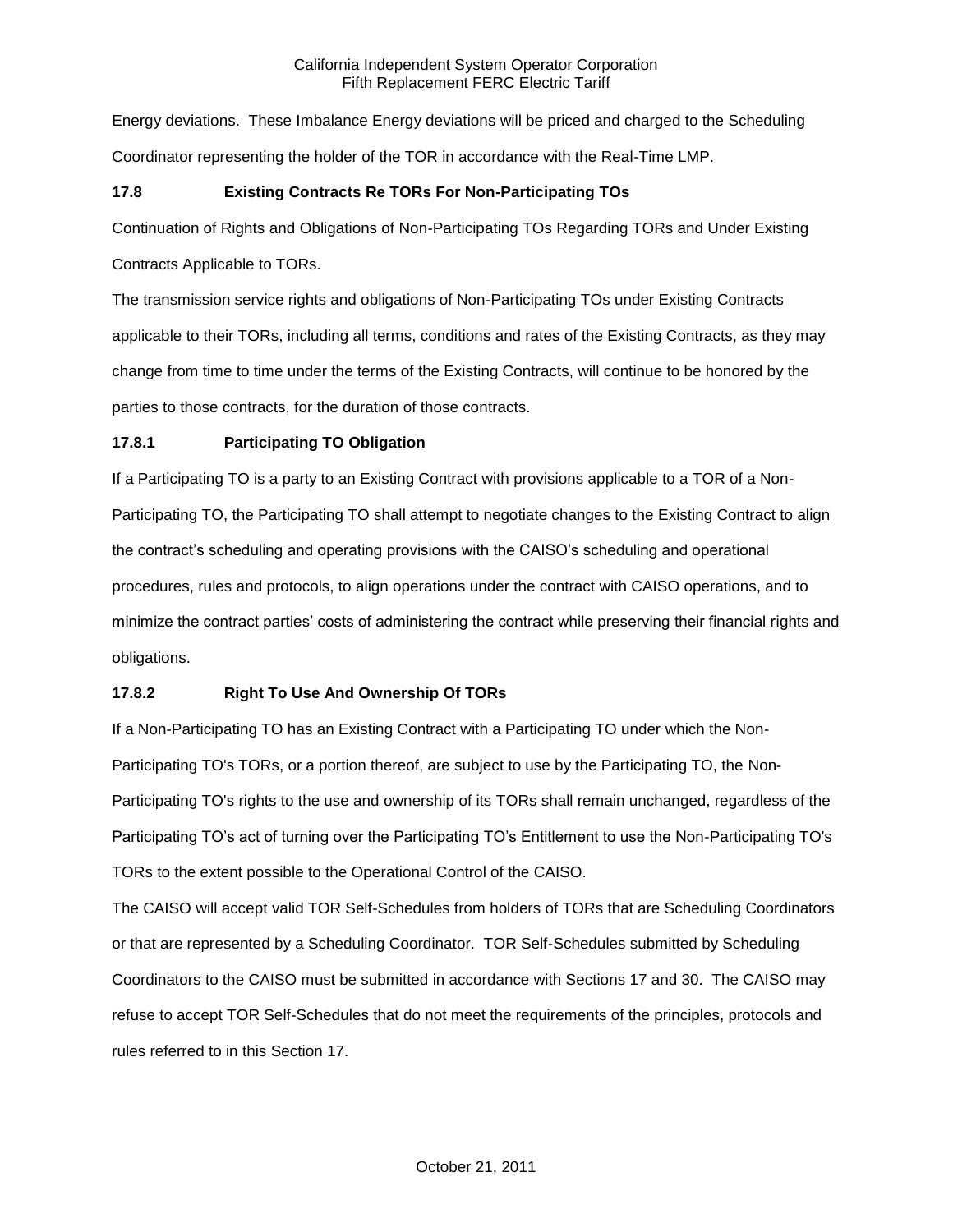# **17.8.3 Dispute Resolution For Existing Contracts Applicable To TORs**

The CAISO will, if requested, advise parties to Existing Contracts applicable to TORs regarding the operational aspects of any Existing Contract renegotiations that they undertake.

If the parties to an Existing Contract applicable to a TOR are unable to reach agreement on the changes needed to meet the requirements of this CAISO Tariff, any disputes related thereto shall be addressed using the dispute resolution provisions of the Existing Contract, including any remedies as are provided by law. The rights of the parties to seek changes or to challenge such changes, under the FPA or as otherwise provided by law, are preserved consistent with the terms of the Existing Contract. Unless and until the necessary changes to the Existing Contract are made, all terms and conditions of the Existing Contracts will continue to be honored by the parties to the Existing Contracts.

# **17.9 Conversion Of PTOs' Rights Under Existing Contracts Re TORs**

Non-Participating TOs holding TORs and who choose to become Participating TOs must, at the time of becoming a Participating TO, turn over Operational Control of those TORs to the CAISO in accordance with Section 4.3.1 and convert any Existing Contract rights associated with those TORs to Converted Rights in accordance with Section 4.3.1.6.

### **17.10 TOR Operational Obligations**

To enable the CAISO to exercise its responsibilities as Balancing Authority in accordance with Applicable Reliability Criteria, each Non-Participating TO must operate its ownership interests in facilities in which it holds a TOR in accordance with Good Utility Practice and Applicable Reliability Criteria.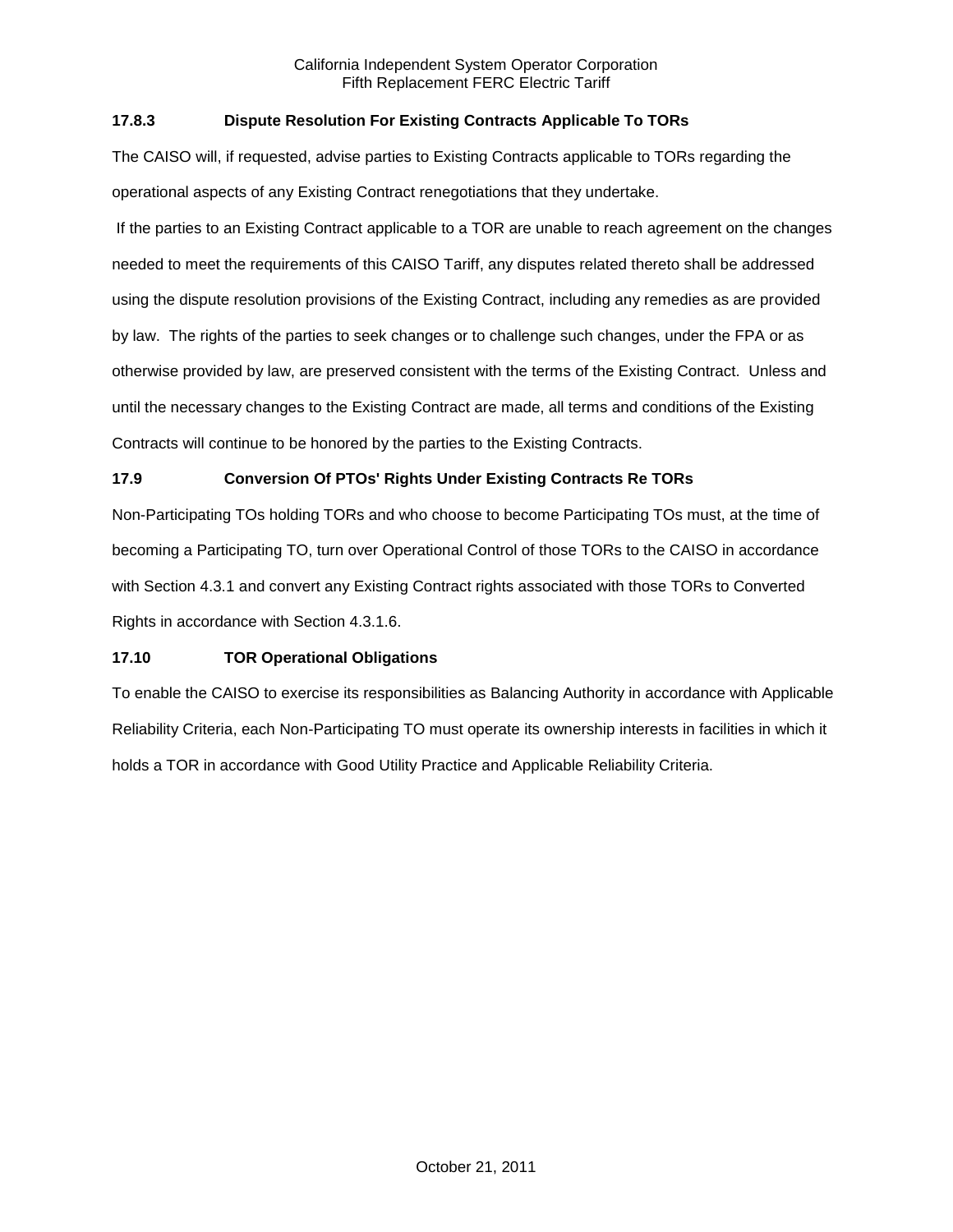| 18.    | [NOT USED]      |
|--------|-----------------|
| 19.    | [NOT USED]      |
| 19.1   | [NOT USED]      |
| 19.1.1 | [NOT USED]      |
| 19.1.2 | [[NOT USED]     |
| 19.1.3 | [NOT USED]      |
| 19.2   | [NOT USED]      |
| 20.    | Confidentiality |
| 20.1   | <b>CAISO</b>    |

The CAISO shall maintain the confidentiality of all of the documents, data and information provided to it by any Market Participant that are treated as confidential or commercially sensitive under Section 20.2; provided, however, that the CAISO need not keep confidential: (1) information that is explicitly subject to public data exchange pursuant to Section 6; (2) information that the CAISO or the Market Participant providing the information is required to disclose pursuant to this CAISO Tariff, or applicable regulatory requirements (provided that the CAISO shall comply with any applicable limits on such disclosure); or (3) information that becomes available to the public on a non-confidential basis (other than as a result of the CAISO's breach of this CAISO Tariff).

# **20.2 Confidential Information**

The following information provided to the CAISO shall be treated by the CAISO as confidential:

- (a) individual Bids;
- (b) CRR bids and other CRR Allocation nomination information;
- (c) transactions between Scheduling Coordinators, including Inter-SC Trades;
- (d) individual Generator Outage programs unless a Generator makes a change to its Generator Outage program which causes Congestion in the short term (i.e. one month or less), in which case, the CAISO may publish the identity of that Generator; and
- (e) The following information related to the resource adequacy program in accordance with Section 40: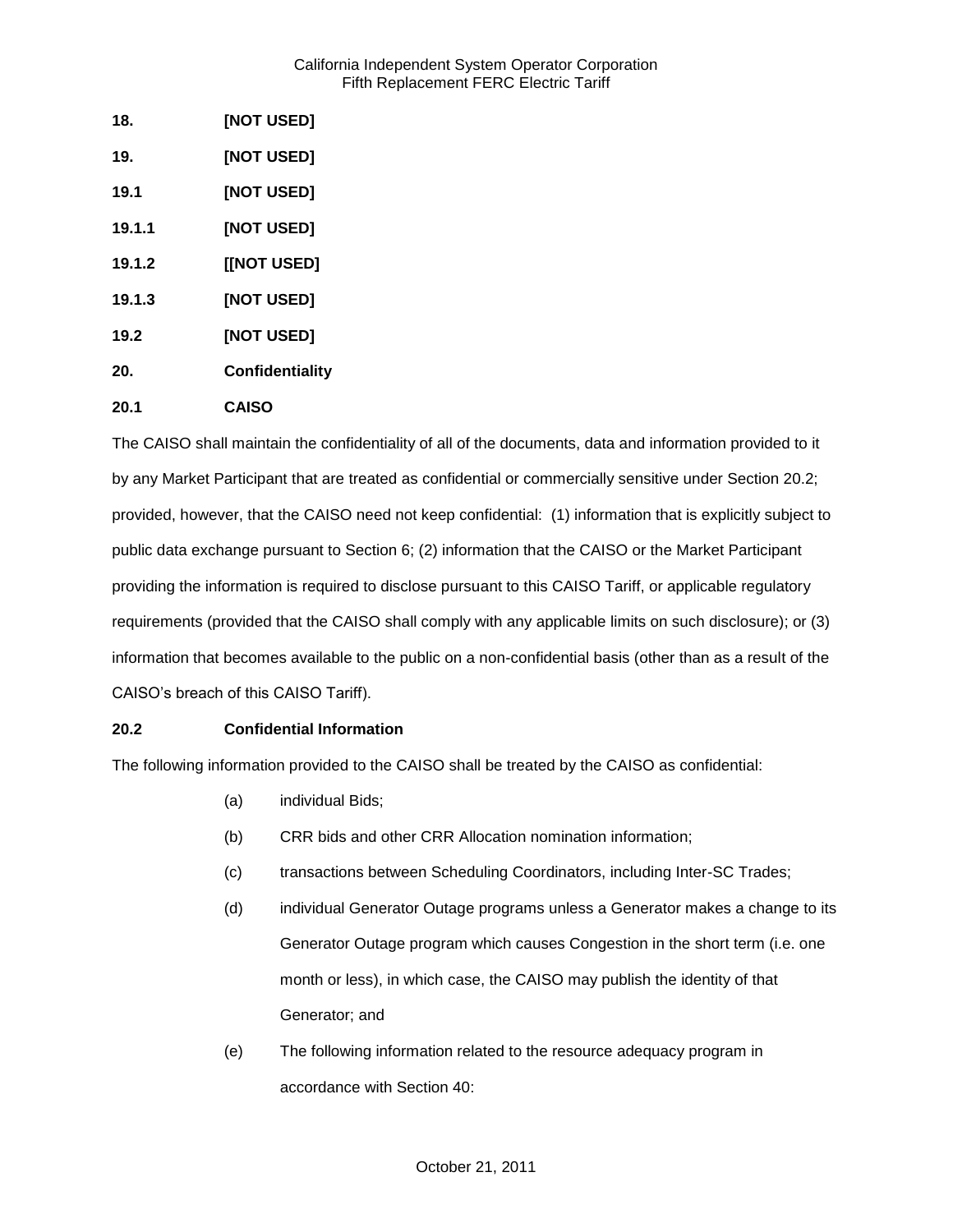- (i) Annual and monthly Resource Adequacy Plans and Supply Plans;
- (ii) Demand Forecasts; and
- (iii) Information on existing import contracts.
- (f) The following information related to the Transmission Planning Process in accordance with Section 24:
	- (i) Information received under Sections 24.2.3.2 and 24.2.3.3 to the extent such information has been designated as confidential in accordance with the Business Practice Manual;
	- (ii) Information deemed confidential by DMM, per Section 8.6 of Appendix P;
	- (iii) Information received by the CAISO pursuant to agreements and contracts, executed prior to December 21, 2007, that preclude the release of the information;
	- (iv) Information that involves proprietary analytical tools, computer codes, or any other material that is protected by intellectual property rights held by the CAISO, Project Sponsor, Market Participant or other third-party; and
	- (v) Critical Energy Infrastructure Information.

However, composite documents, data, and other information that may be developed based on confidential information under this Section shall not be deemed confidential if the composite documents, data, and other information do not disclose any confidential information of any individual Scheduling Coordinator, Market Participant, or other third-party or Critical Energy Infrastructure Information.

### **20.3 Other Parties**

No Market Participant shall have the right hereunder to receive from the CAISO or to review any documents, data or other information of another Market Participant to the extent such documents, data or information is to be treated as in accordance with Section 20.2; provided, however, a Market Participant may receive and review any composite documents, data, and other information that may be developed based upon such confidential documents, data, or information, if the composite document does not disclose such confidential data or information relating to an individual Market Participant and provided, however, that the CAISO may disclose information as provided for in its bylaws.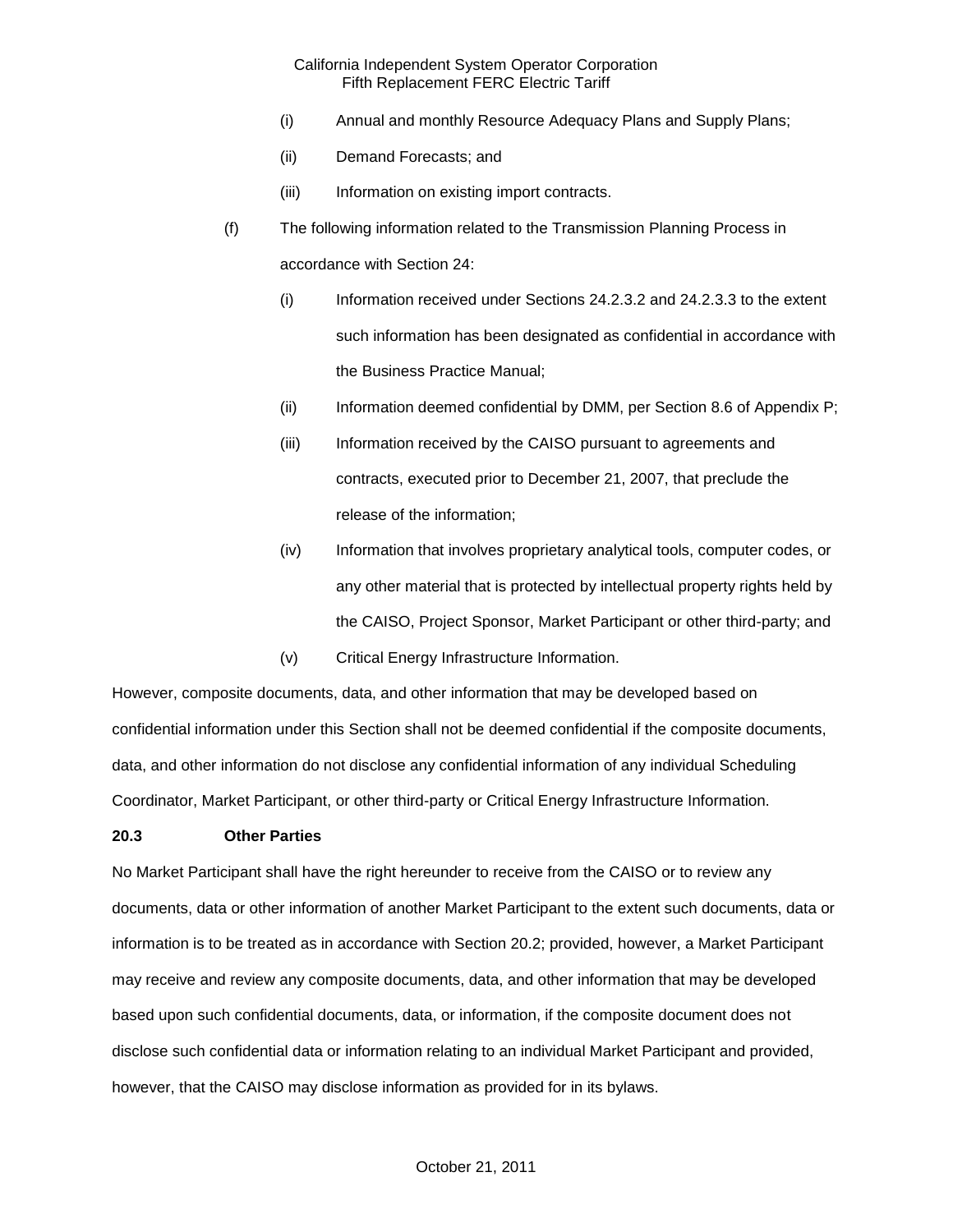#### **20.4 Disclosure**

Notwithstanding anything in this Section 20 to the contrary,

- (a) The CAISO: (i) shall publish individual bids ninety (90) days after the Trading Day with respect to which the bid was submitted and in a manner that does not reveal the specific resource or the name of the Scheduling Coordinator submitting the bid, but that allows the bidding behavior of individual, unidentified resources and Scheduling Coordinators to be tracked over time; and (ii) may publish data sets analyzed in any public report issued by the CAISO or by the MSC, provided that such data sets shall be published no sooner than six (6) months after the latest Trading Day to which data in the data set apply, and in a manner that does not reveal any specific resource or the name of any Scheduling Coordinator submitting bids included in such data sets.
- (b) If the CAISO is required by applicable laws or regulations, or in the course of administrative or judicial proceedings, to disclose information that is otherwise required to be maintained in confidence pursuant to this Section 20, the CAISO may disclose such information; provided, however, that as soon as the CAISO learns of the disclosure requirement and prior to making such disclosure, the CAISO shall notify any affected Market Participant of the requirement and the terms thereof. The Market Participant may, at its sole discretion and own cost, direct any challenge to or defense against the disclosure requirement and the CAISO shall cooperate with such affected Market Participant to the maximum extent practicable to minimize the disclosure of the information consistent with applicable law. The CAISO shall cooperate with the affected Market Participant to obtain proprietary or confidential treatment of confidential information by the person to whom such information is disclosed prior to any such disclosure.
- (c) The CAISO may disclose confidential or commercially sensitive information, without notice to an affected Market Participant, in the following circumstances: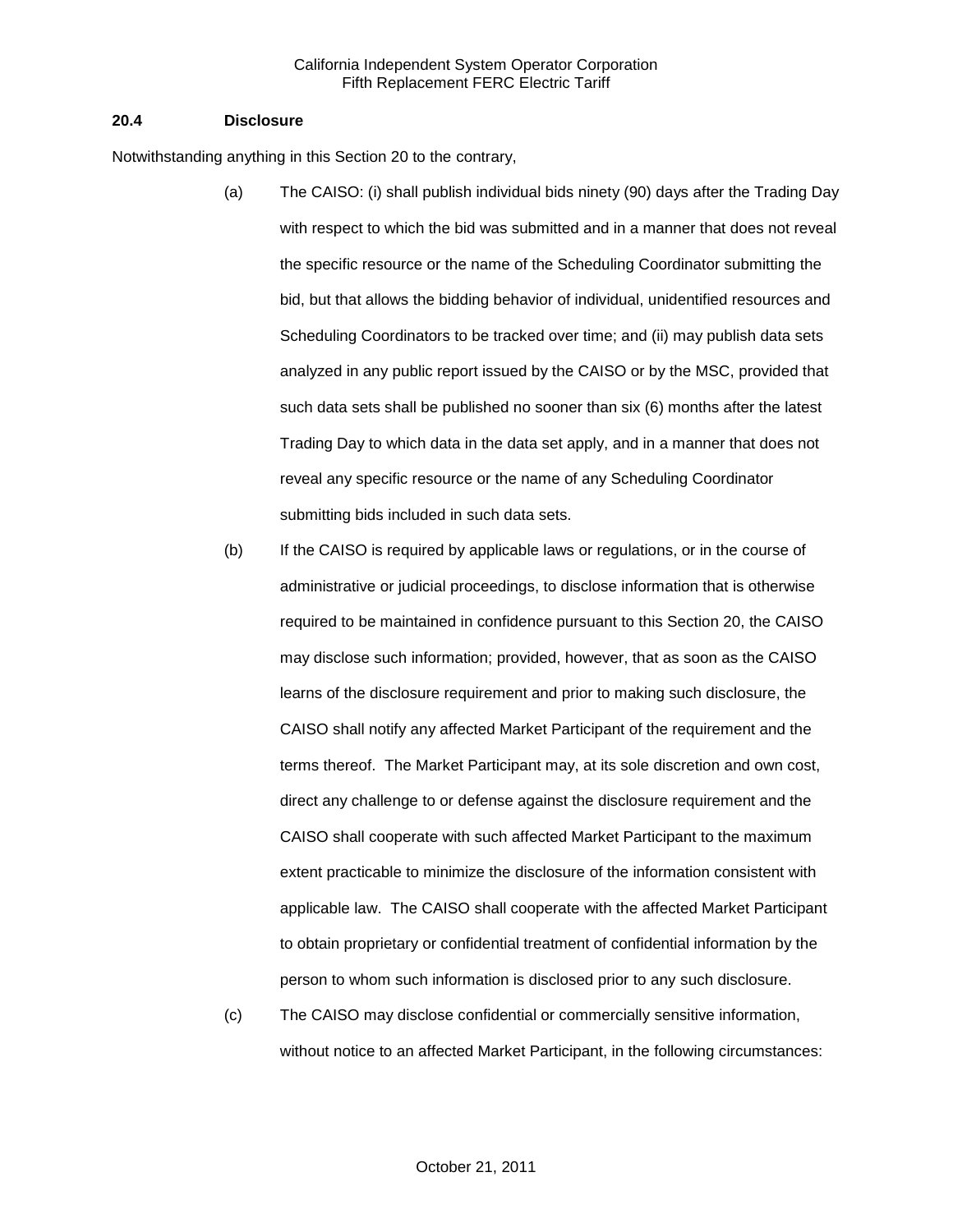- (i) If the FERC, or its staff, during the course of an investigation or otherwise, requests information that is confidential or commercially sensitive. In providing the information to FERC or its staff, the CAISO shall take action consistent with 18 C.F.R. §§ 1b.20 and 388.112, and request that the information be treated as confidential and non-public by the FERC and its staff and that the information be withheld from public disclosure. The CAISO shall provide the requested information to the FERC or its staff within the time provided for in the request for information. The CAISO shall notify an affected Market Participant within a reasonable time after the CAISO is notified by FERC or its staff that a request for disclosure of, or decision to disclose, the confidential or commercially sensitive information has been received, at which time the CAISO and the affected Market Participant may respond before such information would be made public; or
- (ii) In order to maintain reliable operation of the CAISO Balancing Authority Area, the CAISO may share critical operating information, system models, and planning data with the WECC Reliability Coordinator that has executed the Western Electricity Coordinating Council Confidentiality Agreement for Electric System Data, or is subject to similar confidentiality requirements; or
- (iii) In order to maintain reliable operation of the CAISO Balancing Authority Area, the CAISO may share individual Generating Unit Outage information with the operations engineering and the outage coordination division(s) of other Balancing Authorities, Participating TOs, MSS Operators and other transmission system operators engaged in the operation and maintenance of the electric supply system whose system is significantly affected by the Generating Unit and who have executed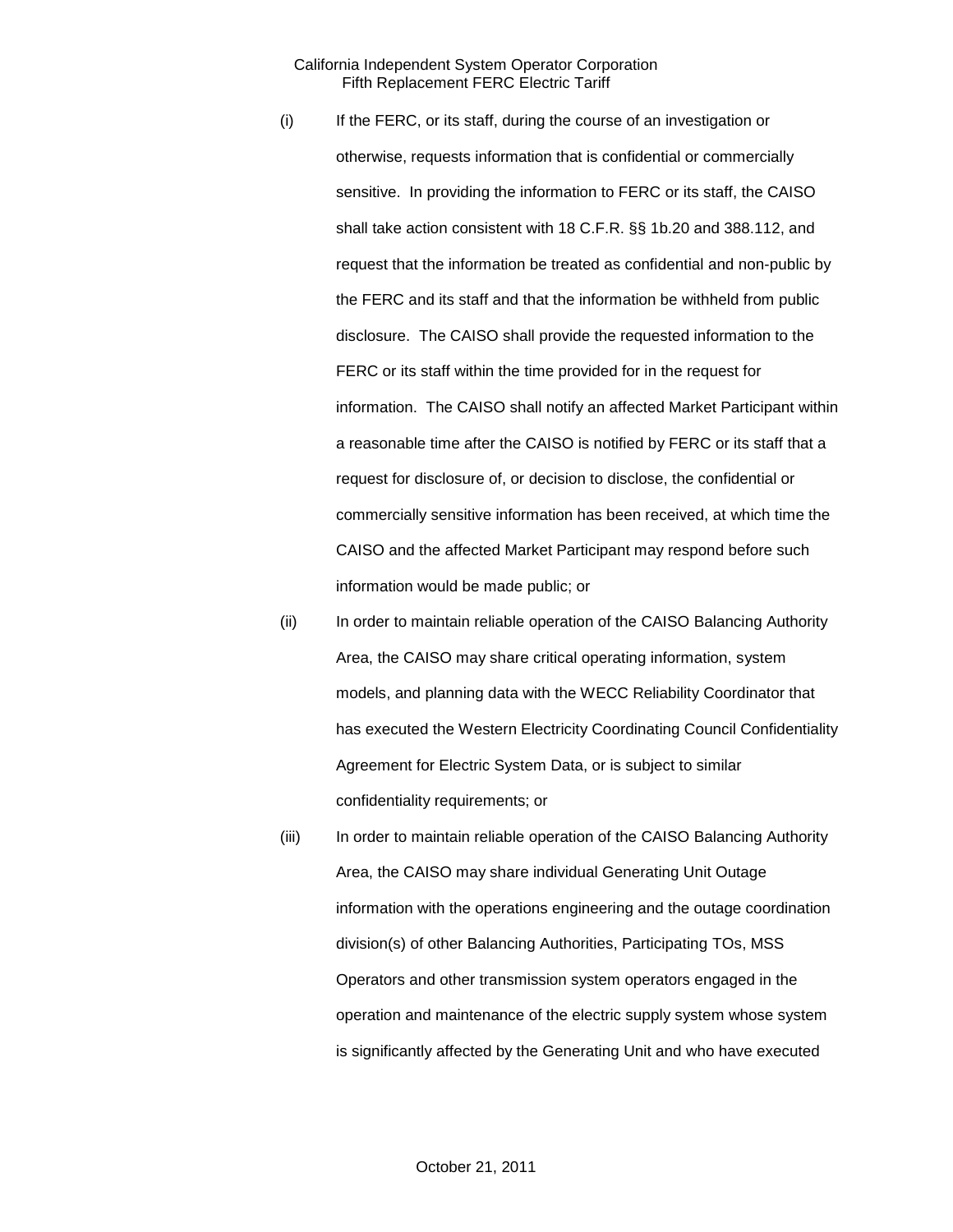the Western Electricity Coordinating Council Confidentiality Agreement for Electric System Data.

- (d) Notwithstanding the provisions of Section 20.2(e), information submitted through Resource Adequacy Plans and Supply Plans in accordance with Section 40 may be provided to:
	- (i) the Scheduling Coordinator(s) and/or Market Participant(s) involved in a dispute or discrepancy as to whether a resource is properly identified in a Resource Adequacy Plan or a Supply Plan only to the limited extent necessary to identify the disputed transaction and the relevant counterparty or counterparties.
	- (ii) the regulatory entity, whether the CPUC, other Local Regulatory Authority, or federal agency, with jurisdiction over a Load Serving Entity involved in a dispute or discrepancy as to whether a resource is properly identified in a Resource Adequacy Plan or the Supply Plan, or otherwise identified by the CAISO as exhibiting a potential deficiency in demonstrating compliance with resource adequacy requirements adopted by the CPUC, other Local Regulatory Authority, or federal agency, as applicable. The information provided shall be limited to the particular dispute, discrepancy, or deficiency.
	- (iii) the California Energy Commission with respect to Demand Forecast information provided to the CAISO under Sections 40.2.2.3 and 40.2.3.3(b) to the extent the CAISO seeks, and the California Energy Commission grants, confidential treatment of such information pursuant to California Public Resources Code Section 25322 and related regulations.
- (e) Notwithstanding the provisions of Section 20.2(f), information submitted through the Transmission Planning Process shall be disclosed as follows: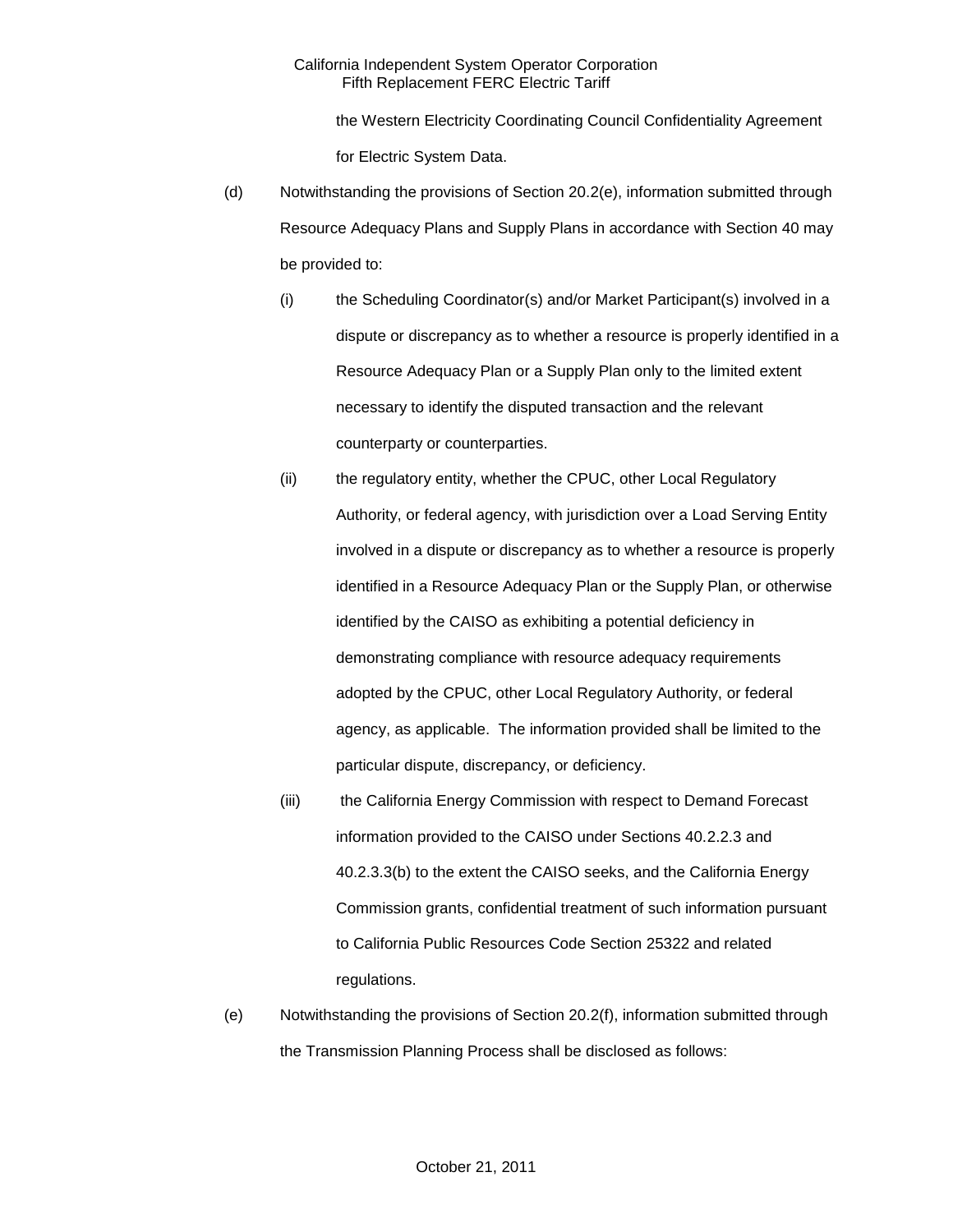- (i) Critical Energy Infrastructure Information may be provided to a requestor where such person is employed or designated to receive CEII by: (a) a Market Participant; (b) an electric utility regulatory agency within California; (c) an Interconnection Customer that has submitted an Interconnection Request to the CAISO under the CAISO's Large Generator Interconnection Procedure or Small Generator Interconnection Procedure (LGIP or SGIP); (d) a developer having a pending or potential proposal for development of a Generating Facility or transmission addition, upgrade or facility and that is performing studies in contemplation of filing an Interconnection Request or submitting a transmission infrastructure project through the CAISO Transmission Planning Process; or (e) a not-for-profit organization representing consumer regulatory or environmental interests before a Local Regulatory Authority or federal regulatory agency. To obtain Critical Energy Infrastructure Information, the requestor must submit a statement as to the need for the CEII, and must execute and return to the CAISO the form of the non-disclosure agreement and non-disclosure statement included as part of the Business Practice Manual. The CAISO may, at its sole discretion, reject a request for CEII and upon such rejection, the requestor will be directed to utilize the FERC procedures for access to the requested CEII.
- (ii) Information that is confidential under Section  $20.2(f)(i)$  or  $20.2(f)(ii)$  may be disclosed to any individual designated by a Market Participant, electric utility regulatory agency within California, or other stakeholder that signs and returns to the CAISO the form of the non-disclosure agreement, nondisclosure statement and certification that the individual is a non-Market Participant, which is any person or entity not involved in a marketing, sales, or brokering function as market, sales, or brokering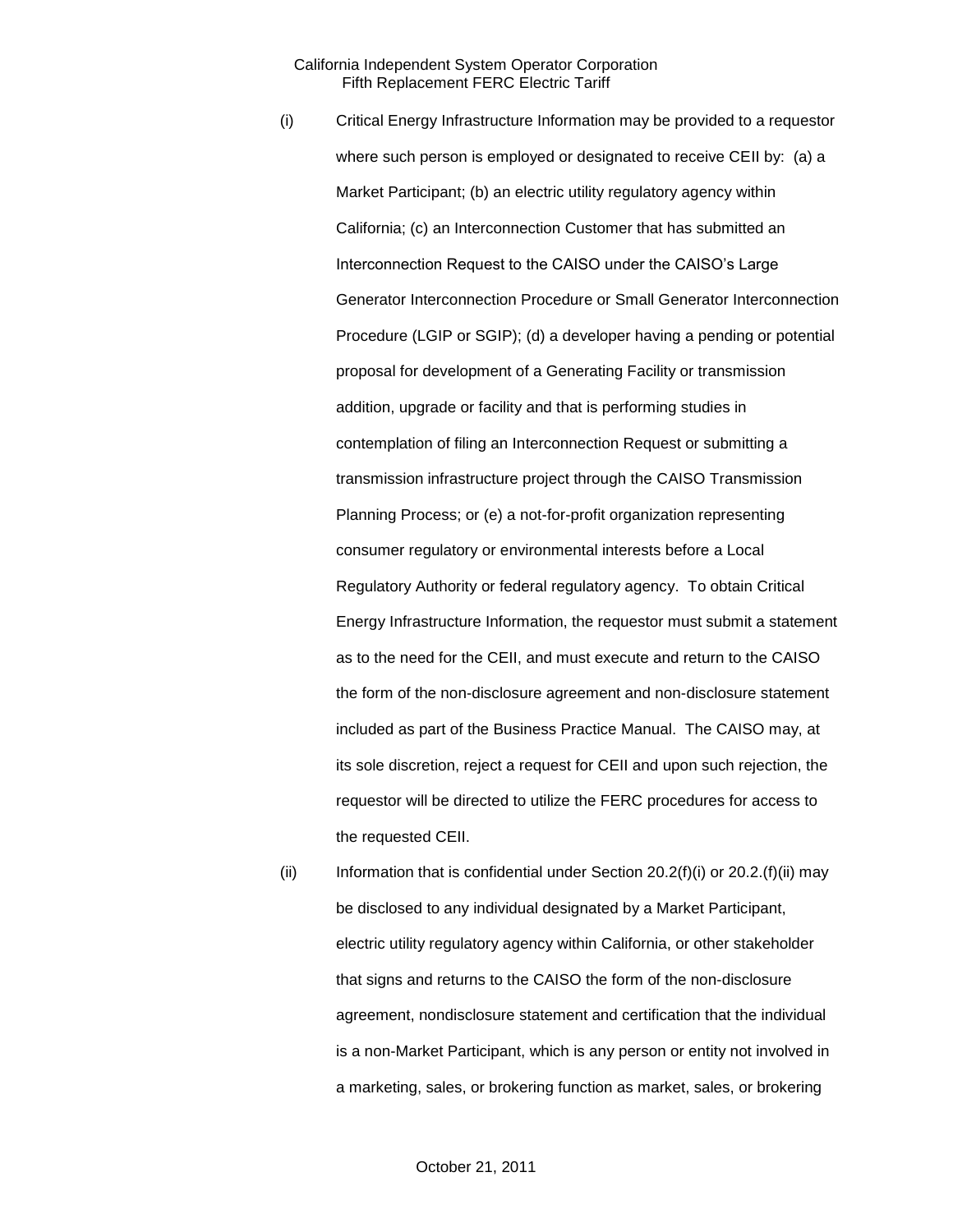are defined in FERC's Standards of Conduct for Transmission Providers (18 C.F.R. § 358 et seq.), included as part of the Business Practice Manual; provided, however, that information obtained pursuant to this 20.4(e)(ii) will be provided only in composite form so that information related to individual Load Serving Entities or Scheduling Coordinators will not be disclosed.

(iii) Data base and other transmission planning information obtained from the WECC, or its successor, may be disclosed to individuals designated by a Market Participant, electric utility regulatory agency within California, or other stakeholder in accordance with the procedures set forth in the Business Practice Manual.

Nothing in this Section 20 shall limit the ability of the CAISO to aggregate data for public release about the adequacy of supply.

# **20.5 Confidentiality**

The CAISO shall implement and maintain a system of communications with Scheduling Coordinators that includes the strict use of passwords for access to data to ensure compliance with Section 20. Access within the CAISO to such data on CAISO's communications systems, including databases and backup files, shall be strictly limited to authorized CAISO personnel through the use of passwords and other appropriate means.

- **21. [NOT USED]**
- **22. Miscellaneous**
- **22.1 Audits**

# **22.1.1 Materials Subject To Audit**

The CAISO's financial books, cost statements, accounting records and all documentation pertaining to its operation as a state chartered independent institution which controls the operation of the CAISO Controlled Grid to ensure open, non-discriminatory transmission access to all Market Participants and promotes the efficient use and reliable operation of the CAISO Controlled Grid in accordance with this CAISO Tariff, are subject to audit in the manner prescribed below: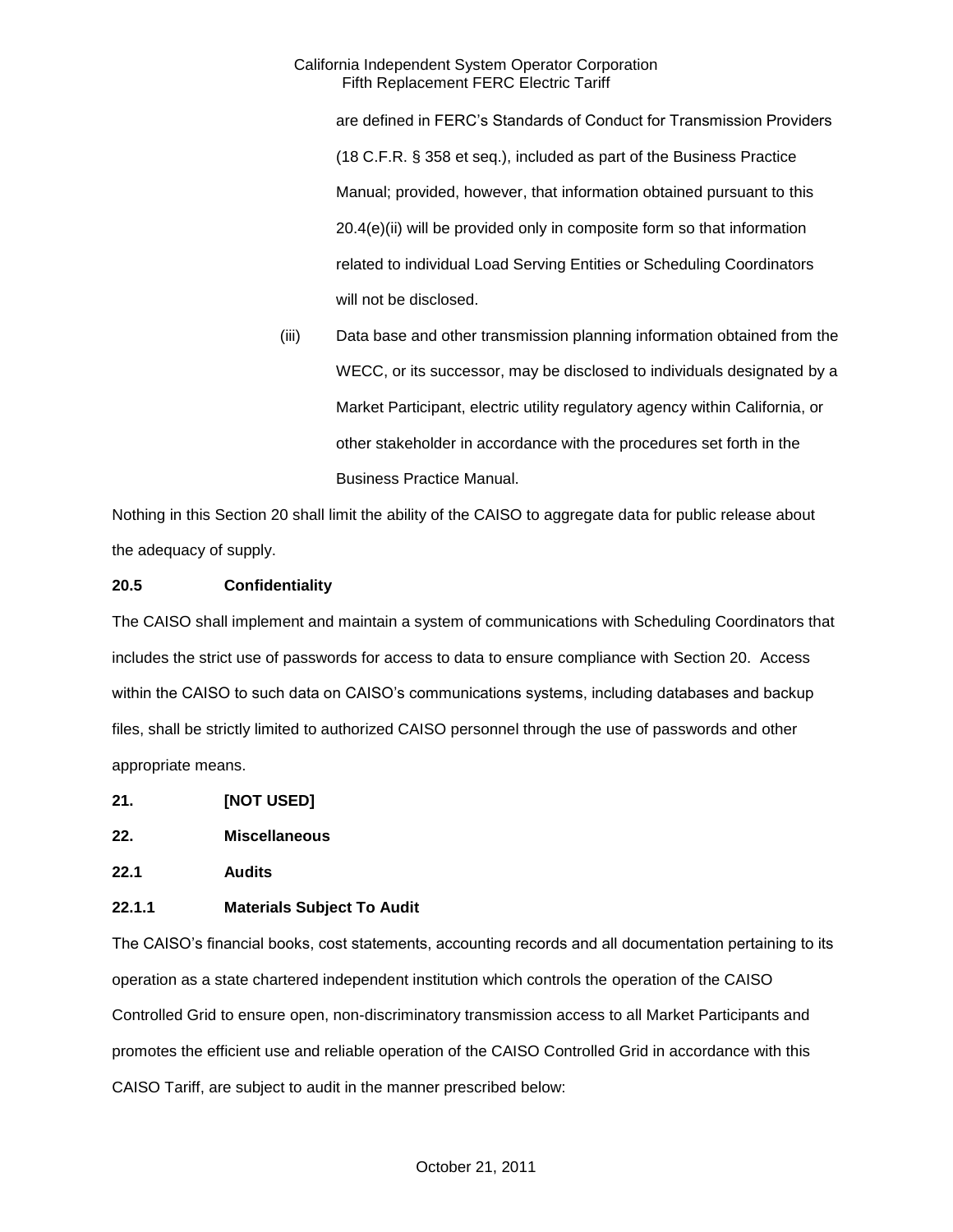# **22.1.2 CAISO Audit Committee**

The CAISO Governing Board shall have overall audit responsibility for the CAISO. The CAISO Audit Committee shall make recommendations to the CAISO Governing Board in relation to the approval, initiation and scheduling of the following audits:

### **22.1.2.1 Certified Financial Statement Audit**

Each year, an audit by an external independent certified public accounting firm shall be performed. This audit will be conducted in accordance with generally accepted auditing standards to verify that the CAISO's financial statements are in compliance with generally accepted accounting principles and fairly present, in all material respects, the financial position, results of operation and cash flows for the audit period. The audit report will be addressed to the CAISO Governing Board, copies will be provided to the CAISO Audit Committee, and, upon request, to Market Participants.

# **22.1.2.2 Review of Compliance with Operations Policies and Procedures**

Each year, an independent review shall be conducted of the CAISO management's compliance with its operations policies and procedures. The CAISO Audit Committee will appoint an independent party to perform this review. This review may also include material issues raised by Market Participants and approved by the CAISO Audit Committee for inclusion in the review. The report will be addressed to the CAISO Governing Board, copies provided to the CAISO Audit Committee, and upon request, to Market Participants.

### **22.1.2.3 Code of Conduct Audits**

On a periodic basis, but not less than once a year, an independent accounting firm shall conduct a management review of governors, officers, employees, substantially full-time consultants, or contractors of the CAISO for compliance with the CAISO Code of Conduct to ensure adherence to the highest standards of lawful and ethical conduct in their activities. The audit report shall be addressed to the CAISO Audit Committee with copies provided to the CAISO Governing Board and, upon request, to Market Participants.

### **22.1.2.4 Interim Audits**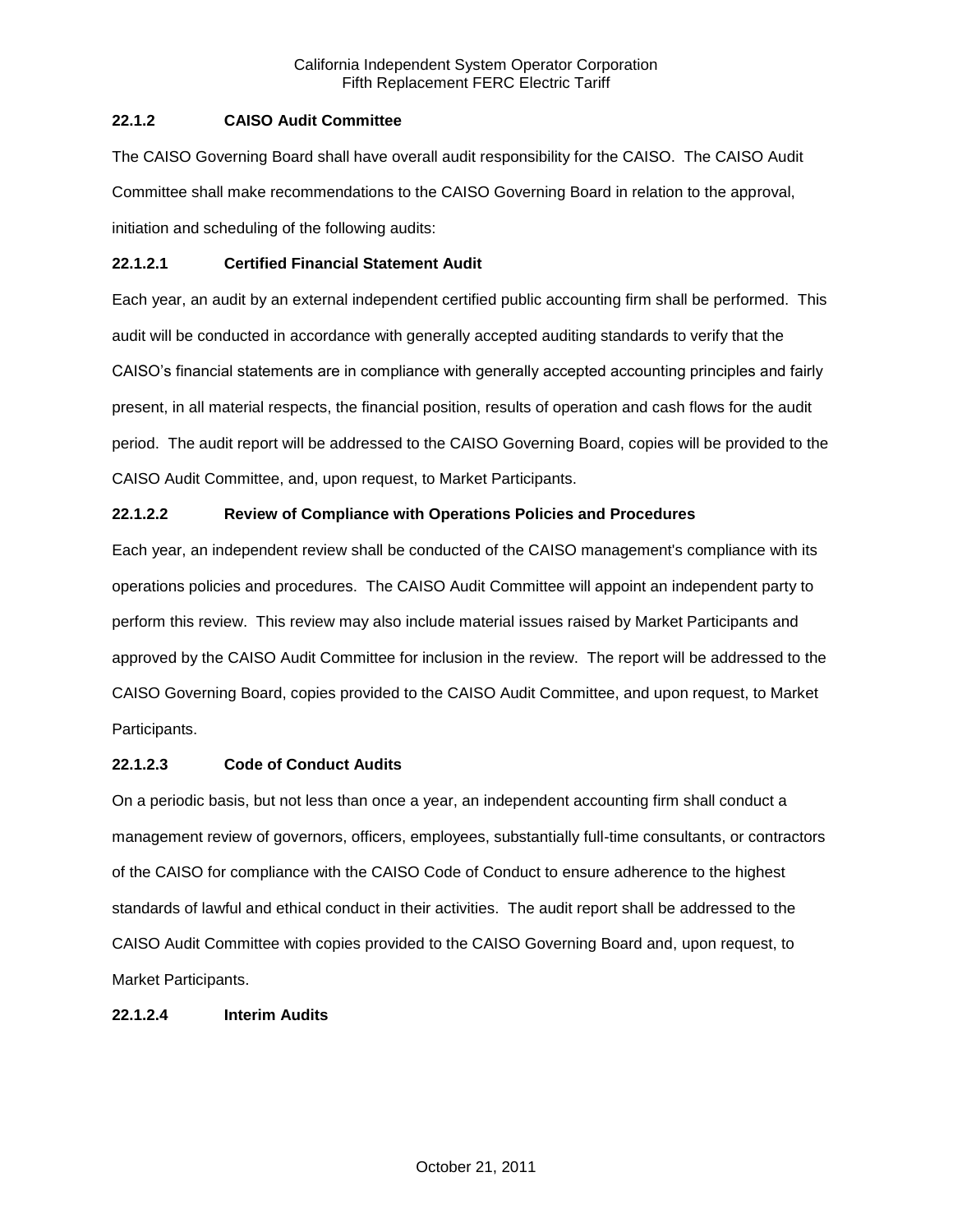At such other intervals agreed upon by a majority of the CAISO Audit Committee members, audits may be undertaken for specific issues and concerns of Market Participants that the CAISO Audit Committee believes, at its sole discretion, to be of significant and critical magnitude to the CAISO. Such audits will be conducted by an independent accounting firm. The costs of such an audit will be borne by the requesting Market Participant(s), unless the CAISO Audit Committee determines otherwise. Interim audits will be conducted during normal business hours, after reasonable notice has been given to the CAISO, and in accordance with the guidelines to be established by the CAISO Audit Committee.

# **22.1.3 Audit Results**

Exceptions identified as a result of an audit will be reviewed with the CAISO Audit Committee. The results of the audits and actions to be taken by the CAISO as a result of the audit shall be mailed to Market Participants upon request.

# **22.1.4 Availability Of Records**

The CAISO will provide full and complete access to all financial books, cost statements, accounting records, and all documentation pertaining to the requirements of the specific audits being performed. Records relating to audits will be retained until the records retention requirements of the CAISO are satisfied or until the audit issues are fully resolved, whichever is the later. The right of access to records does not require the creation of new records, reports, studies, or evaluations not already available.

# **22.1.5 Confidentiality Of Information**

All proprietary information obtained through any audits will remain strictly confidential. All auditors shall sign a confidentiality agreement prior to being accepted as auditors by the CAISO Audit Committee.

# **22.1.6 Payments**

Any payments agreed to between Market Participants and the CAISO as a result of an audit, or directed by FERC, or disclosed by the CAISO in reviews of its own books and records shall include Interest computed at the rate calculated in accordance with the methodology specified for interest on refunds in FERC's regulations at 18 C.F.R. § 35.19a(a)(2)(iii) (as amended from time to time) from the due date to the date such adjustments are due.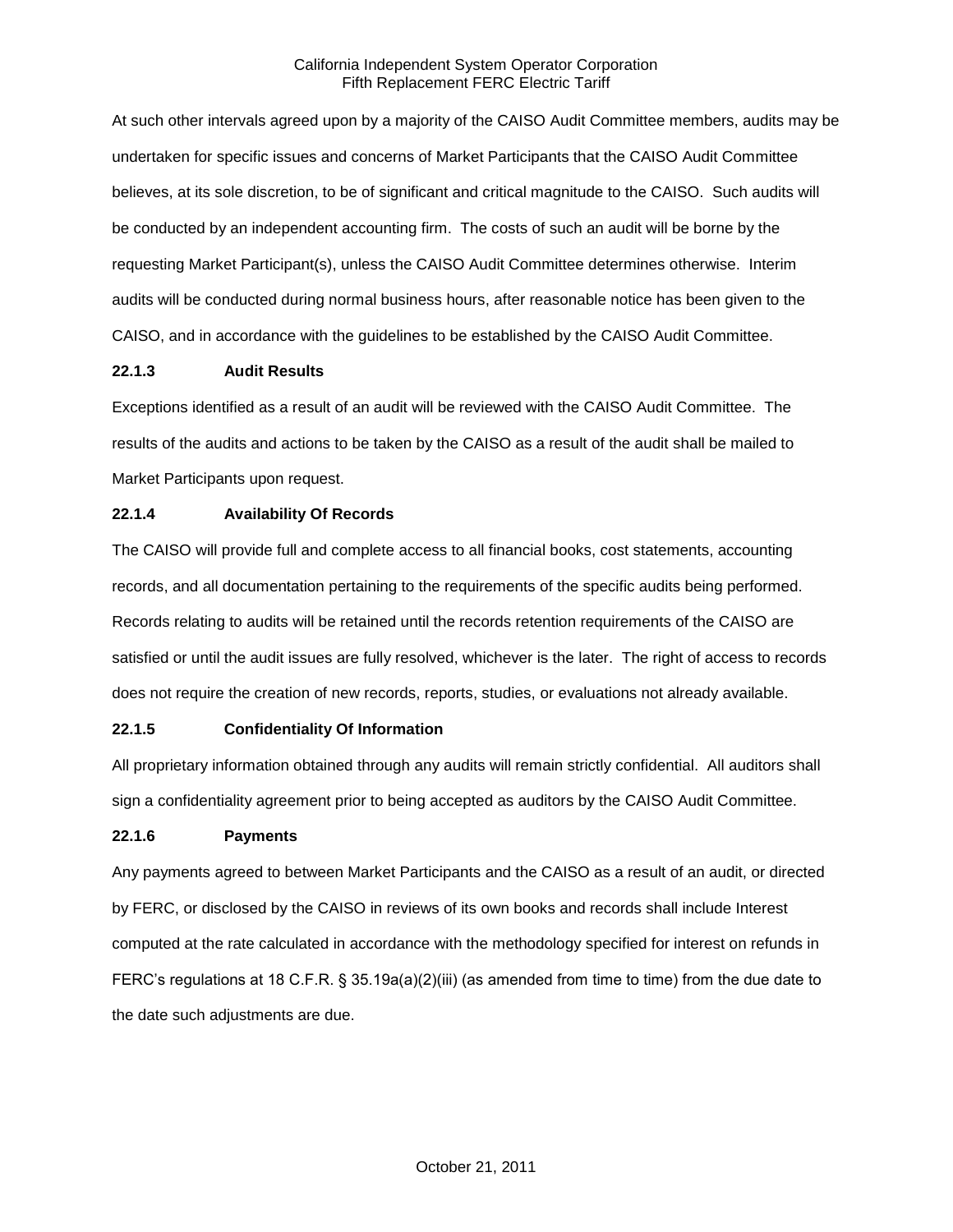# **22.2 Assignment**

Obligations and liabilities under this CAISO Tariff and any Scheduling Coordinator Agreement or other agreements giving contractual effect to this CAISO Tariff shall be binding on the successors and assigns of the parties to such agreements. No assignment of any Scheduling Coordinator Agreement or other agreements giving contractual effect to this CAISO Tariff shall relieve the original party from its obligations or liabilities to the CAISO under this CAISO Tariff or any such agreement arising or accruing due prior to the date of assignment.

# **22.3 Term And Termination**

# **22.3.1 Effective Date Of CAISO Tariff**

This CAISO Tariff shall become effective on the date it is permitted to become effective by the FERC.

# **22.3.2 Termination Of CAISO Tariff With Board And FERC Approval**

This CAISO Tariff shall terminate upon approval of termination by the CAISO Governing Board in accordance with the bylaws of the CAISO and receipt of any necessary regulatory approval from FERC.

# **22.4 Notice**

# **22.4.1 Effectiveness**

Any notice, demand, or request in accordance with this CAISO Tariff, unless otherwise provided in this CAISO Tariff, shall be in writing and shall be deemed properly served, given, or made: (a) upon delivery if delivered in person, (b) five (5) days after deposit in the mail if sent by first class United States mail, postage prepaid, (c) upon receipt of confirmation by return facsimile if sent by facsimile, (d) upon receipt of confirmation by return e-mail if sent by e-mail, or (e) upon delivery if delivered by prepaid commercial courier service.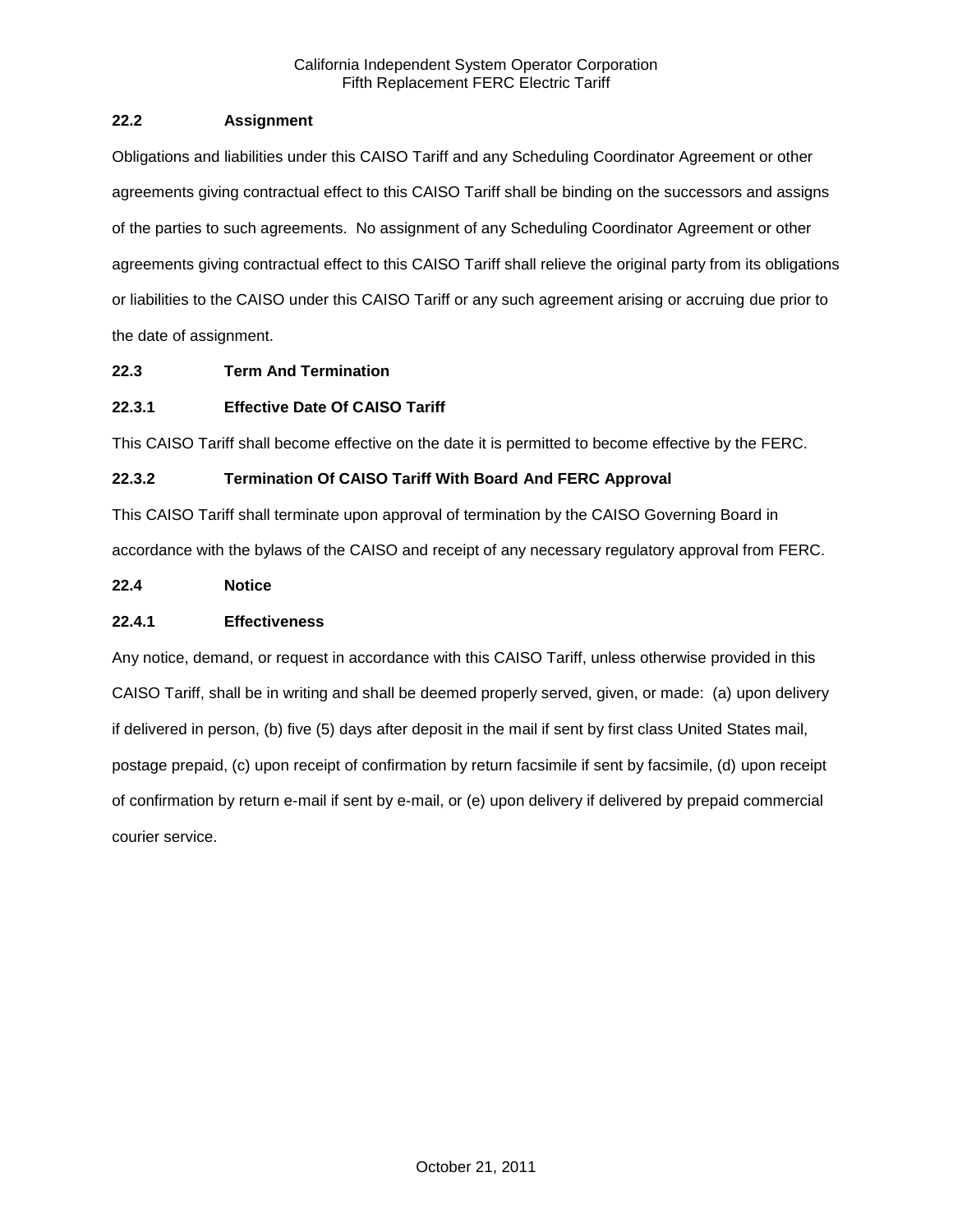### **22.4.2 Addresses**

Notices to the CAISO shall be sent to such address as shall be notified by the CAISO to Market Participants from time to time. Notices issued by the CAISO to any Scheduling Coordinator shall be delivered to the address of the representative designated to receive notices for the Scheduling Coordinator included in the Scheduling Coordinator Agreement. Notices to any Market Participant other than a Scheduling Coordinator shall be delivered by the CAISO to the address given to it by the Market Participant. The CAISO and any Market Participant may at any time change their address for notice by notifying the other party in writing.

### **22.4.3 Notice Of Changes In Operating Procedures And BPMs**

The CAISO will issue notice of any changes to any Operating Procedure or proposed changes to any Business Practice Manual. The effective date of any change or proposed change in any Business Practice Manual shall be established as part of the change management process set forth in Section 22.11 but will be no earlier than at least thirty (30) days from the date of publication of a Market Notice describing the change or proposed change, unless: (1) a different notice period is specified by state or federal law, (2) the change falls within Category A of Section 22.11.1.4(a) in which case the provisions of that section shall apply; (3) the change is reasonably required to address an emergency affecting the CAISO Controlled Grid or its operations, or (4) the change is to a provision of a Business Practice Manual that is necessitated by emergency circumstances specific to that Business Practice Manual. Such circumstances include, but are not limited to, any change necessary to ensure that the Business Practice Manual is consistent with the CAISO Tariff or any applicable law, regulation, NERC or WECC operating policies, guidelines and standards, or FERC order, in which case the CAISO shall give Market Participants as much notice as is reasonably practicable. Any notices issued under this provision shall be issued in accordance with the procedures set out in Section 22.11.

#### **22.5 Waiver**

Any waiver at any time by the CAISO or any Market Participant of its rights with respect to any default under this CAISO Tariff, or with respect to any other matter arising in connection with this CAISO Tariff, shall not constitute or be deemed a waiver with respect to any subsequent default or other matter arising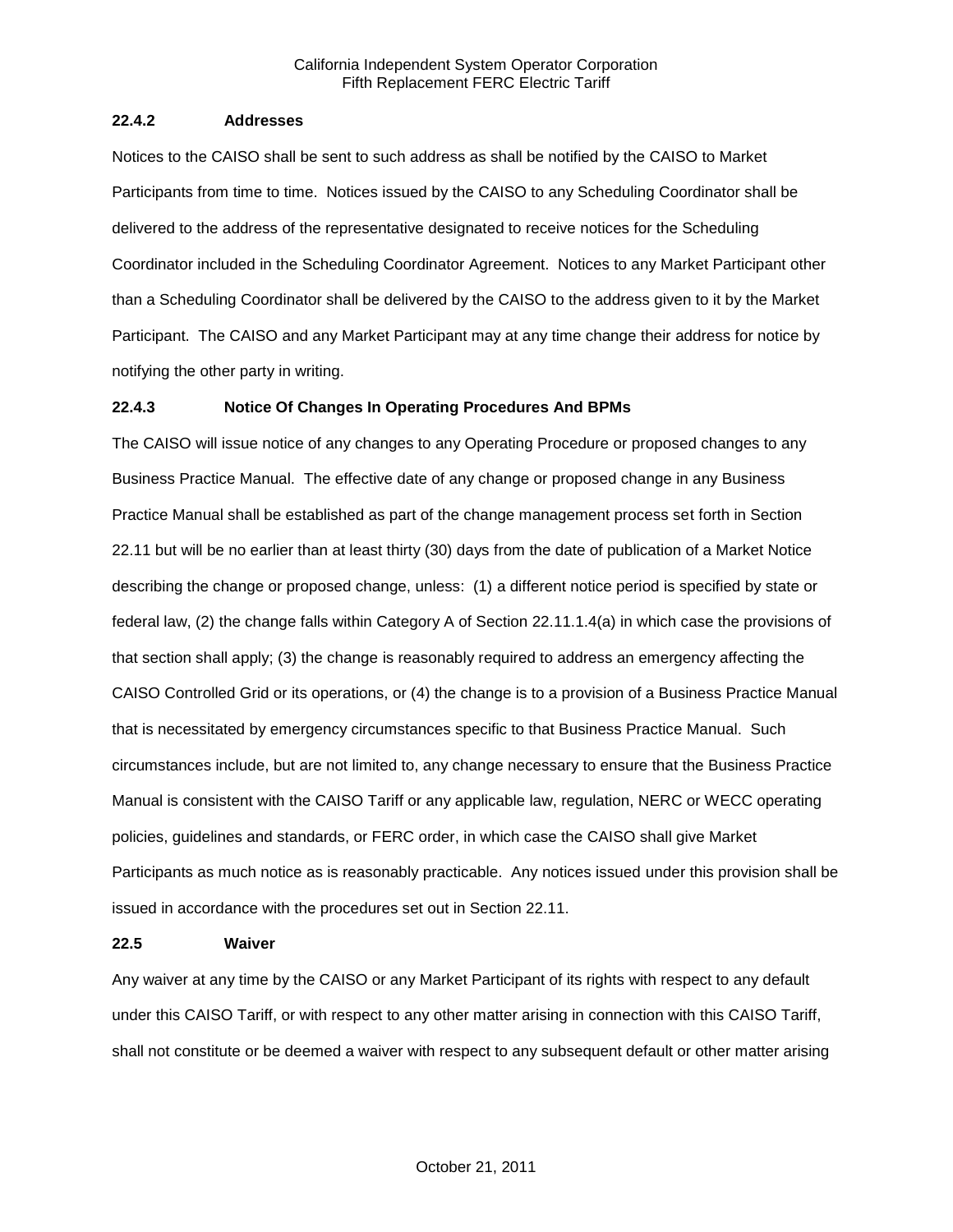in connection with this CAISO Tariff. Any delay short of the statutory period of limitations in asserting or enforcing any right shall not constitute or be deemed a waiver.

# **22.6 Staffing And Training To Meet Obligations**

The CAISO shall engage sufficient staff to perform its obligations under this CAISO Tariff in a satisfactory manner consistent with Good Utility Practice. The CAISO shall make its own arrangements for the engagement of all staff and labor necessary to perform its obligations hereunder and for their payment. The CAISO shall employ (or cause to be employed) only persons who are appropriately qualified, skilled and experienced in their respective trades or occupations. CAISO employees and contractors shall abide by the CAISO Code of Conduct for employees contained in the CAISO bylaws and approved by FERC.

### **22.7 Accounts And Reports**

The CAISO shall notify Market Participants of any significant change in the accounting treatment or methodology of any costs or any change in the accounting procedures, which is expected to result in a significant cost increase to any Market Participant. Such notice shall be given at the earliest possible time, but no later than, sixty (60) days before implementation of such change.

## **22.8 Applicable Law And Forum**

This CAISO Tariff shall be governed by and construed in accordance with the laws of the State of California, except its conflict of laws provisions. Market Participants irrevocably consent that any legal action or proceeding arising under or relating to this CAISO Tariff to which the CAISO ADR Procedures do not apply, shall be brought in any court of the State of California or any federal court of the United States of America located in the State of California. Market Participants irrevocably waive any objection that they may have now or in the future to said courts in the State of California as the proper and exclusive forum for any legal action or proceeding arising under or related to this CAISO Tariff.

### **22.9 Consistency With Federal Laws And Regulations**

(a) Nothing in the CAISO Tariff shall compel any person or federal entity to: (1) violate federal statutes or regulations; or (2) in the case of a federal agency, to exceed its statutory authority, as defined by any applicable federal statutes, regulations, or orders lawfully promulgated thereunder. If any provision of this CAISO Tariff is inconsistent with any obligation imposed on any person or federal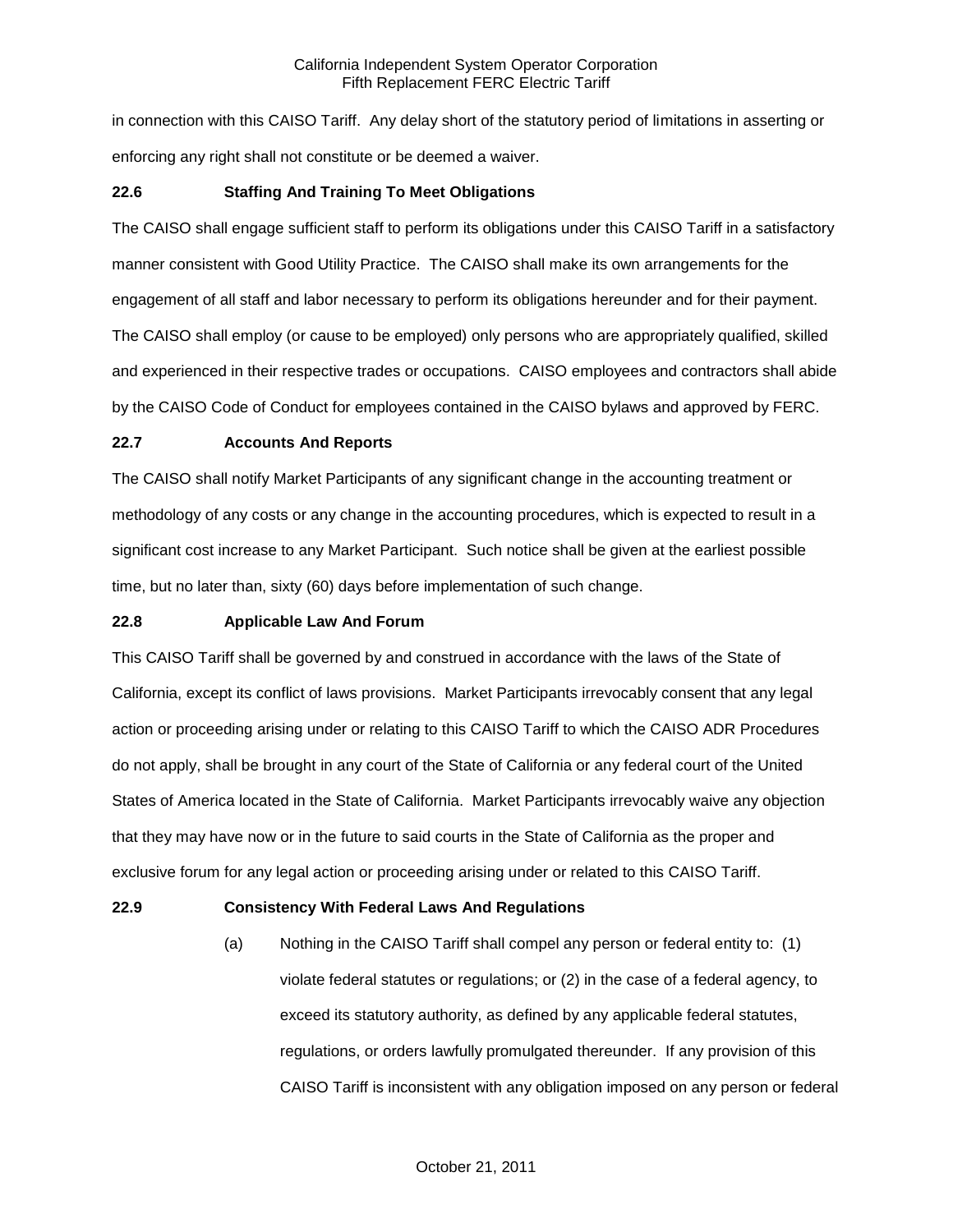entity by federal law or regulation to that extent, it shall be inapplicable to that person or federal entity. No person or federal entity shall incur any liability by failing to comply with a CAISO Tariff provision that is inapplicable to it by reason of being inconsistent with any federal statutes, regulations, or orders lawfully promulgated thereunder; provided, however, that such person or federal entity shall use its best efforts to comply with the CAISO Tariff to the extent that applicable federal laws, regulations, and orders lawfully promulgated thereunder permit it to do so.

- (b) If any provision of this CAISO Tariff requiring any person or federal entity to give an indemnity or impose a sanction on any person is unenforceable against a federal entity, the CAISO shall submit to the Secretary of Energy or other appropriate Departmental Secretary a report of any circumstances that would, but for this provision, have rendered a federal entity liable to indemnify any person or incur a sanction and may request the Secretary of Energy or other appropriate Departmental Secretary to take such steps as are necessary to give effect to any provisions of this CAISO Tariff that are not enforceable against the federal entity.
- (c) To the extent that the CAISO suffers any loss as a result of being unable to enforce any indemnity as a result of such enforcement being in violation of federal laws or regulations to which it is entitled under the CAISO Tariff under this Section or otherwise, it shall be entitled to recover such loss through the Grid Management Charge.

### **22.10 [NOT USED]**

# **22.11 Operating Procedures And BPM Development And Amendment**

The CAISO shall prepare, maintain, promulgate and update the Operating Procedures and Business Practice Manuals. The Operating Procedures and Business Practice Manuals shall be consistent with the CAISO Tariff, and any NERC or WECC operating policies, guidelines and standards, and shall be available on the CAISO Website, provided that the CAISO shall not make available on the CAISO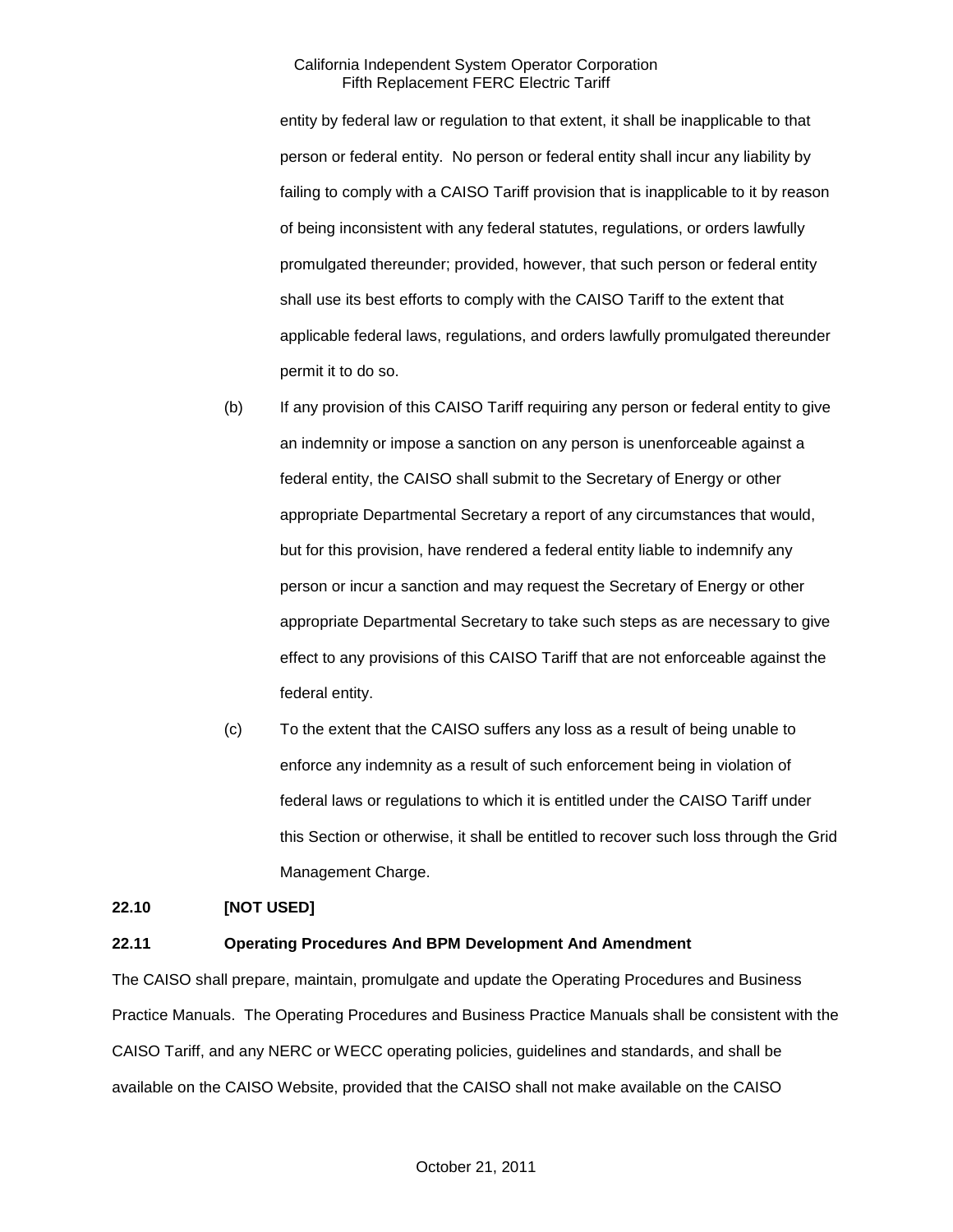Website any portions of CAISO Operating Procedures that are confidential. The CAISO shall establish a stakeholder process as set forth in Section 22.11.1 and in a Business Practice Manual for BPM change management in order to ensure that all affected parties have an opportunity to comment on and shape the proposed nature of any proposed changes to any Business Practice Manual. Under that process, the CAISO and stakeholders shall consider whether any amendments to the CAISO Tariff are necessary in order to ensure the consistency of the CAISO Tariff and the Business Practice Manuals.

# **22.11.1 Process For Revisions Of Business Practice Manuals**

Revisions of Business Practice Manuals shall be made in accordance with the process set forth in this Section 22.11.1, provided that the details and procedures for submittal and consideration of a BPM Proposed Revision Request (PRR) and other elements of the BPM change management process shall be set forth in a separate Business Practice Manual for BPM change management.

# **22.11.1.1 BPM Proposed Revision Request Submittal**

A request to make any change to a BPM, including any attachments thereto that are incorporated by reference, and any changes to the BPM PRR must be initiated through a submittal of a BPM PRR, except as provided in Section 22.4.3 or 22.11.1.2.

The following entities may submit a BPM PRR:

- (1) Any Market Participant;
- (2) Local Regulatory Authority;
- (3) CAISO management; and
- (4) Any other entity that meets the following qualifications:
	- (a) The entity must represent a Market Participant in dealings with the CAISO or operate in the CAISO Markets, and
	- (b) The entity must demonstrate that the entity (or those it represents) is affected by the subject section(s) of the BPM.

BPM PRRs shall be submitted electronically to the CAISO in the form and manner described in the Business Practice Manual for BPM change management. The BPM PRR shall include a description of the requested revision, the reason for the suggested change, the impacts and benefits of the suggested change (including any impact on the CAISO Market structure, CAISO operations and Market Participants,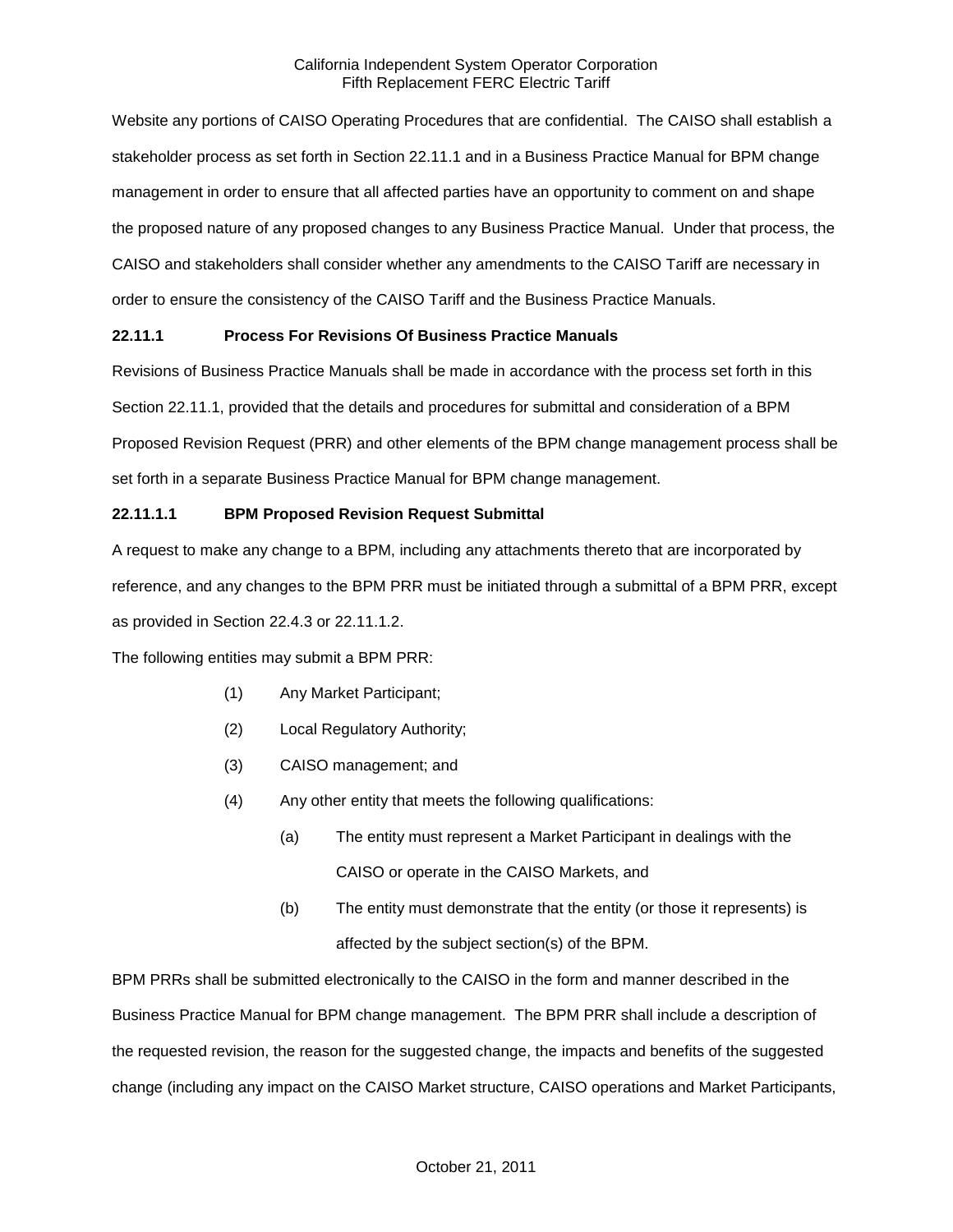to the extent the submitter may know this information), a list of affected BPM sections and subsections, general administrative information, suggested language for the requested revision, and for BPM PRRs submitted by CAISO management, a BPM PRR impact analysis.

# **22.11.1.2 BPM Proposed Revision Request Processing**

The CAISO shall review the BPM PRR for completeness and shall notify the submitter if the BPM PRR is incomplete, including the reasons for its determination, based upon the timelines provided in the BPM for BPM change management. An incomplete BPM PRR shall not receive further consideration until it is completed. In order to pursue the revision requested, a submitter must submit a completed version of the BPM PRR with the deficiencies corrected. If a submitted BPM PRR is complete or once a BPM PRR is corrected, the CAISO shall post the completed or corrected BPM PRR to the CAISO Website and publish a Market Notice of such posting.

# **22.11.1.3 BPM PRR Coordinator**

The consideration and disposition of BPM PRRs shall be led by a BPM change management coordinator. The BPM change management coordinator shall be an identified employee of the CAISO with responsibility for ensuring that BPM PRRs are processed and reviewed in accordance with the provisions of the Business Practice Manual for BPM change management. The BPM change management coordinator shall also be responsible for submitting a report to the CAISO Governing Board at each regularly scheduled CAISO Governing Board meeting that includes (1) the status of pending BPM PRRs, (2) a summary of proposed revisions that have been accepted, and (3) a summary of proposed revisions that have been rejected and the reason(s) that the proposed revisions have been rejected, including the positions of stakeholders, and any decision on appeal as provided in Section 22.11.1.6.

# **22.11.1.4 Types and Treatment of BPM PRRs**

Each BPM PRR shall be preliminarily classified by the BPM change management coordinator as either a Category A revision or a Category B or C revision. After further consultation with internal CAISO business units, the submitter (if not the CAISO), and representatives from potentially affected stakeholders in the BPM PRR review process, the BPM change management coordinator may reclassify the BPM PRR as appropriate. Types of BPM PRRs include: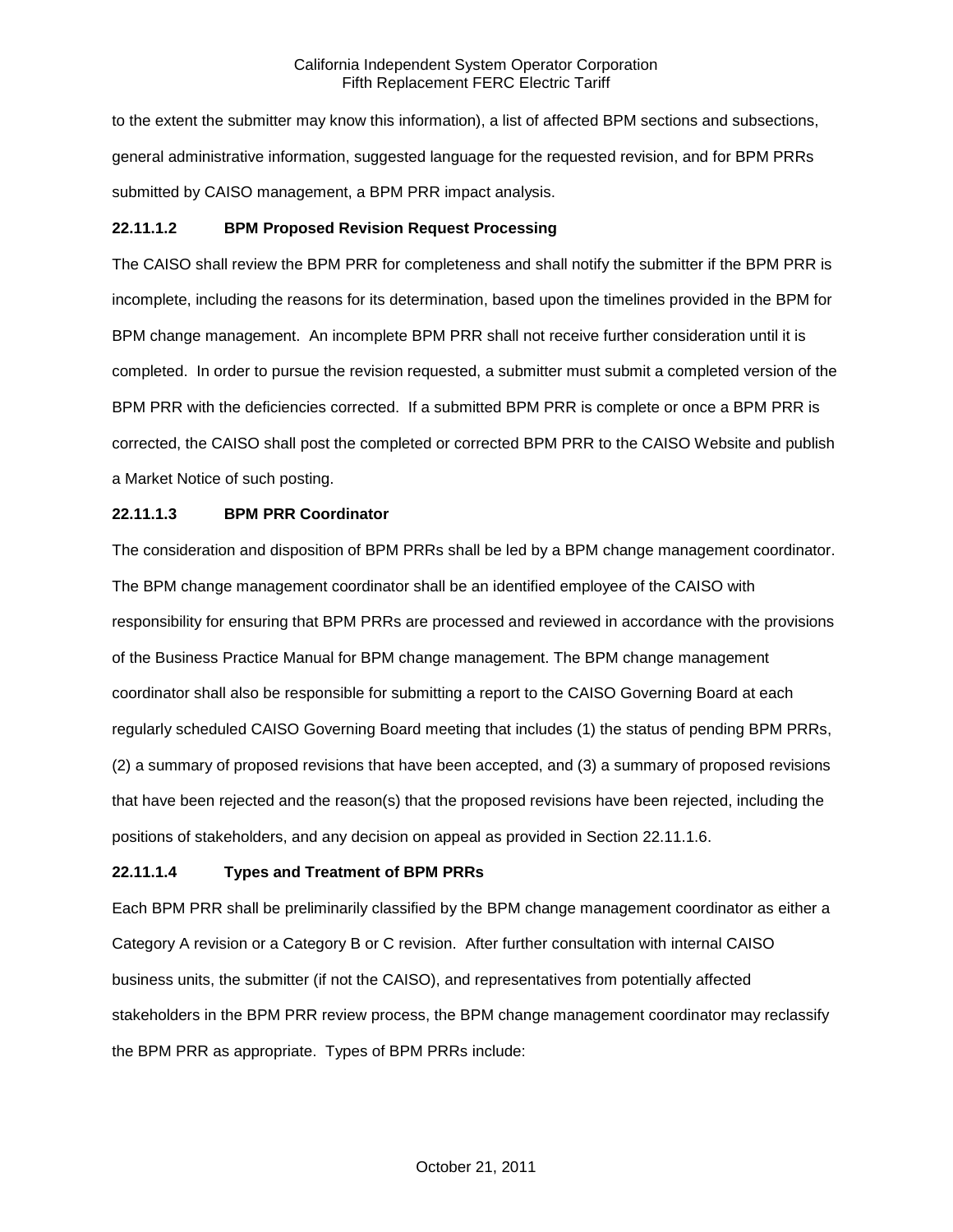(a) Category A – Clarifications of existing BPM language, grammatical errors, and revisions with minor significance.

In the event the CAISO receives no comments or no adverse comments within the specified time frame, the CAISO may incorporate the proposed changes into the BPM, if reasonably acceptable to the CAISO, before the next BPM change management meeting. These changes may be placed into effect at any time after the comment period expires.

> (b) Category B – Revisions of substantial significance or revisions that require changes to CAISO or Market Participants' systems.

For proposals falling in this category, the CAISO will, unless urgent or emergency circumstances exist, delay implementation until after the next regularly scheduled BPM change management meeting even if no comments or no adverse comments are received. In the case of a proposed change affecting the CAISO's systems, the CAISO will prepare a BPM PRR impact analysis, if not already prepared, in accordance with the procedures set forth in the Business Practice Manual. The CAISO shall post the completed BPM PRR impact analysis to the CAISO Website and publish a Market Notice of such posting. Comments may be filed concerning the BPM PRR impact analysis. The comments must be delivered electronically to the CAISO within ten (10) Business Days or otherwise as specified in a Market Notice. Comments shall be posted to the CAISO Website.

> (c) Category C – Revisions implementing significant new CAISO policies and/or potentially requiring revisions to the CAISO Tariff.

Proposed revisions implementing significant new CAISO policies may have implications outside the scope of a proposed change to a BPM and may require alternative treatment. For proposals falling in this category, the CAISO will, unless urgent or emergency circumstances exist, delay implementation until after the next regularly scheduled BPM change management meeting. If the CAISO concludes that a Category C BPM PRR cannot be implemented without an amendment to the CAISO Tariff, the CAISO will provide a written explanation and indicate its support for or opposition to the need or appropriateness of a tariff amendment. The written explanation shall also indicate a lead department or business unit within the CAISO that would have responsibility for leading any stakeholder process necessary for the tariff amendment.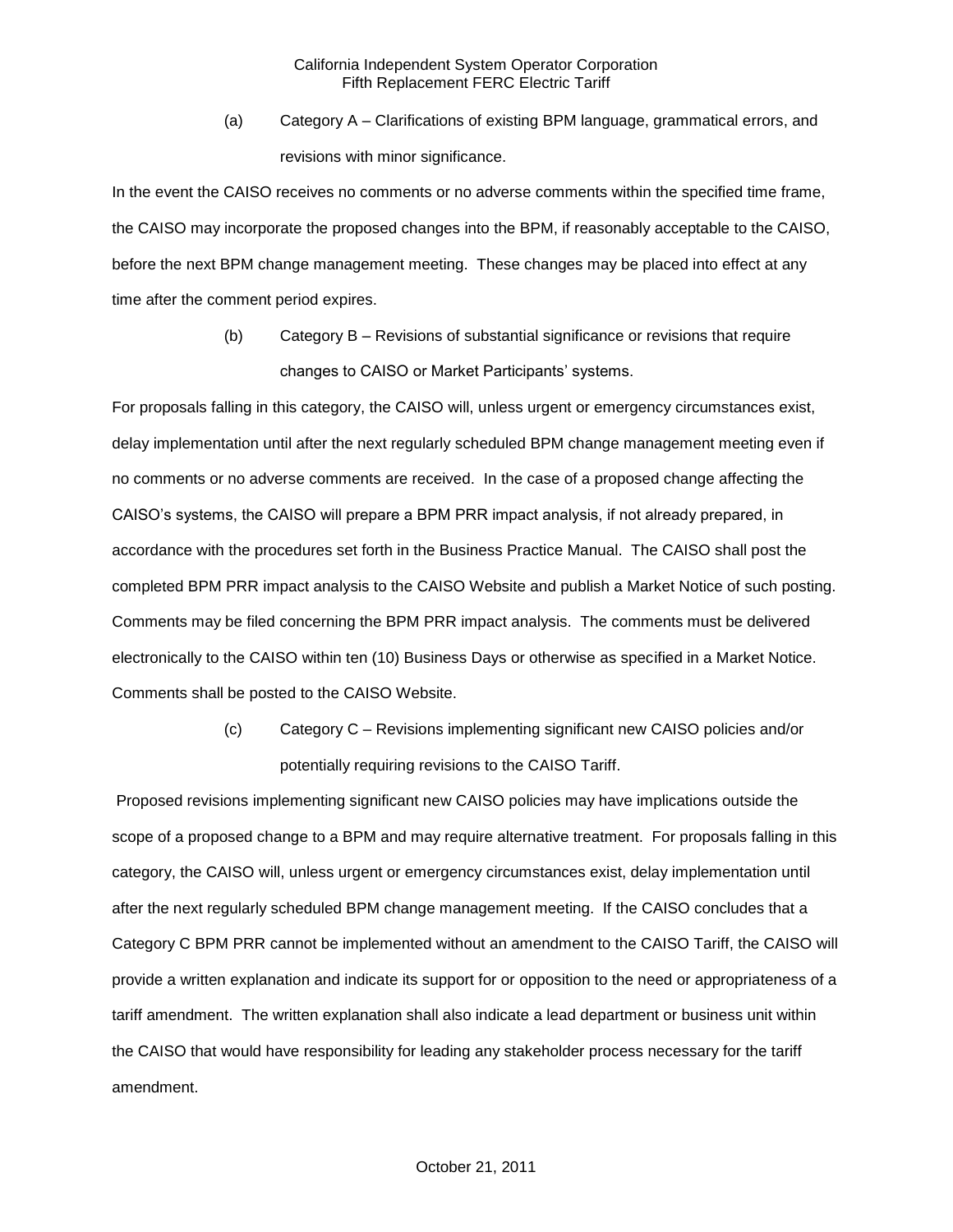### **22.11.1.5 BPM PRR Review and Action**

Any interested stakeholder or CAISO management may comment on a posted BPM PRR in accordance with the process set forth in the Business Practice Manual for BPM change management. To receive consideration, comments must be delivered electronically to the CAISO within ten (10) Business Days, or within any shorter period determined to be necessary or appropriate pursuant to the provisions of either Sections 22.11.1.7 or 22.11.1.8. Comments shall be posted to the CAISO Website and BPM PRRs shall be considered by the CAISO at a regularly established monthly public meeting or specially-noticed meeting dedicated to that purpose. Following any meeting to consider pending BPM PRRs and subject to the standards set forth in Section 22.11.1.4, the BPM change management coordinator shall issue a recommendation for action on each pending BPM PRR and shall publish for public comment a report on the recommendation in accordance with the procedures set forth in the Business Practice Manual for BPM change management. The report shall be sufficiently detailed and shall be published in a timeframe that allows interested stakeholders a meaningful opportunity to provide written comment. The BPM change management coordinator shall publish a final decision on any BPM PRR after considering stakeholder comments and all relevant impacts on their business needs and after the PRR recommendation report and comments concerning it have been discussed at a BPM change management meeting, in accordance with procedures set forth in the Business Practice Manual for BPM change management.

#### **22.11.1.6 Right to Appeal to CAISO**

Any entity eligible to submit a BPM PRR under Section 22.11.1.1 may, within ten (10) Business Days, appeal in writing the outcome of any BPM PRR to a committee comprising at least three CAISO executives established in accordance with procedures set forth in the Business Practice Manual for BPM change management. The CAISO will establish a standing meeting time for the BPM appeals committee to be used if needed and will establish the composition of the BPM appeals committee, including alternates in the case of schedule or other conflicts. Standing meeting dates and the BPM appeals committee composition will be established at least three months in advance. The CAISO may change the meeting time with ten (10) Business Days notice if required to accommodate schedules of the members of the BPM appeals committee. The executive sponsor of a BPM PRR may not sit in review of any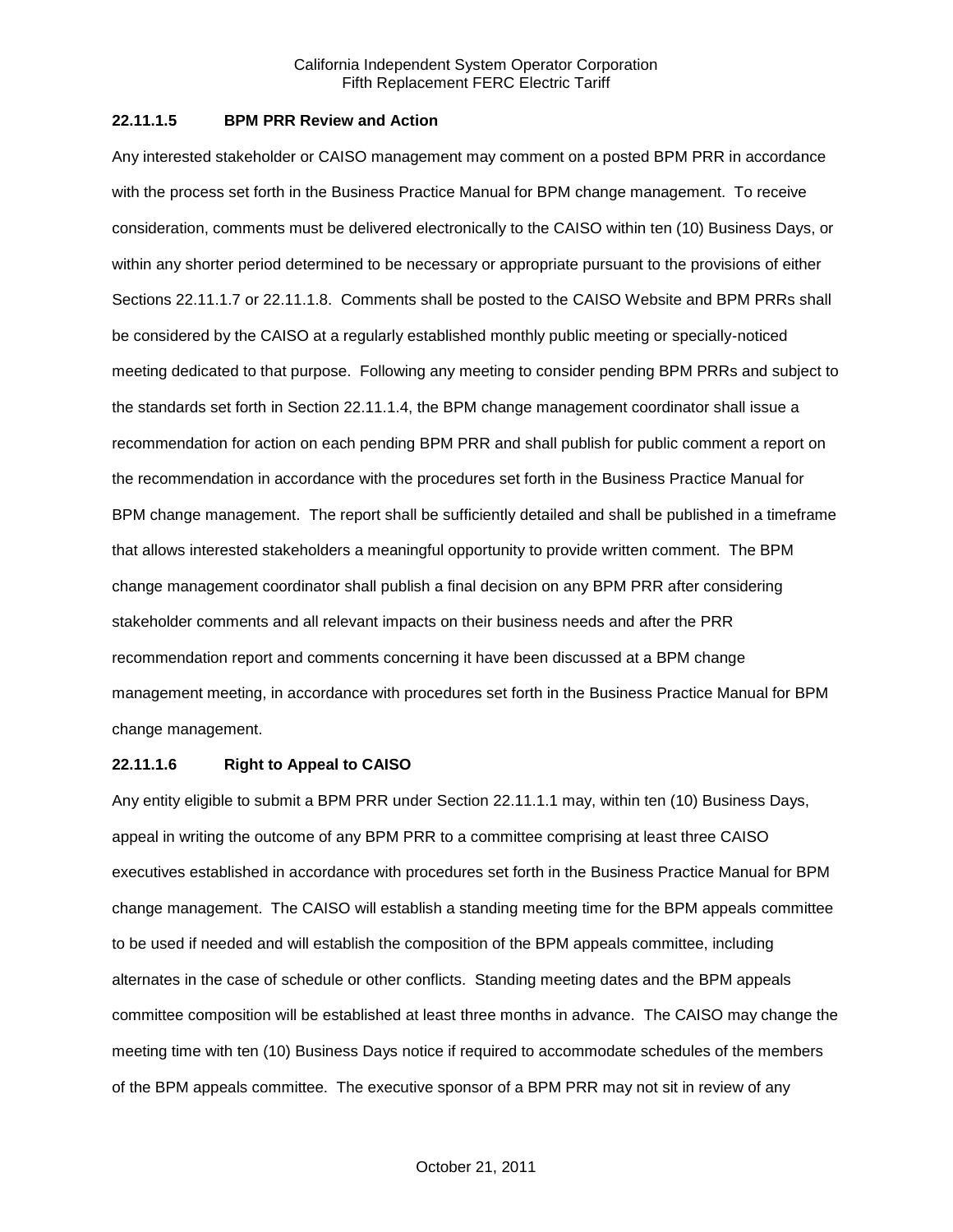appeal of a final decision regarding that same BPM PRR but may participate in and be present during the public discussion of any appeal. The CAISO committee will review the appeal and publish its decision to the appealing party and to the CAISO Website. If not satisfied with the decision on appeal, the appellant may raise concerns it may have with the CAISO Governing Board at the next regularly scheduled board meeting through the public comment period or through prior letter to the CAISO Governing Board.

### **22.11.1.7 CAISO Expedited Action in Emergency Circumstances**

Notwithstanding the provisions of Section 22.11.1.1, the CAISO may take expedited action to change or clarify a provision of a BPM under emergency circumstances. In addition to the circumstances identified in Section 22.4.3, emergency circumstances exist whenever the CAISO determines in good faith that (i) failure to implement a change or clarification to a BPM on an expedited basis would substantially and adversely affect System Reliability or security or the competitiveness of the CAISO Markets, and (ii) there is insufficient time to comply with the BPM PRR procedures set forth in Section 22.11.1. The CAISO shall take reasonable steps to communicate with Market Participants and any other directly-affected entities prior to taking expedited action if practicable. If the CAISO takes expedited action to change or clarify a provision of a BPM in emergency circumstances, the CAISO shall promptly issue a Market Notice and submit a BPM PRR to examine the necessity of the change and its impacts.

### **22.11.1.8 Urgent Requests by Entities for BPM Revisions**

An entity submitting a BPM PRR may request that the BPM PRR be considered on an urgent basis and may be required to show reasonable necessity for such an urgent request. The BPM change management coordinator may designate a BPM PRR for urgent consideration if the BPM change management coordinator determines that such BPM PRR (1) requires immediate attention due to (i) serious concerns about CAISO System Reliability or market operations under the unmodified language or (ii) the crucial nature of Settlement activity conducted pursuant to any Settlement formula, and (2) is of a nature that allows for rapid implementation without negative consequences to the reliability and integrity of the CAISO's system or market operations. The BPM change management coordinator shall consider the urgent BPM PRR at its next regularly scheduled meeting, or at a special meeting called by the BPM change management coordinator to consider the urgent BPM PRR. Any revisions to a BPM that take effect pursuant to an urgent BPM PRR shall be subject to a BPM PRR impact analysis.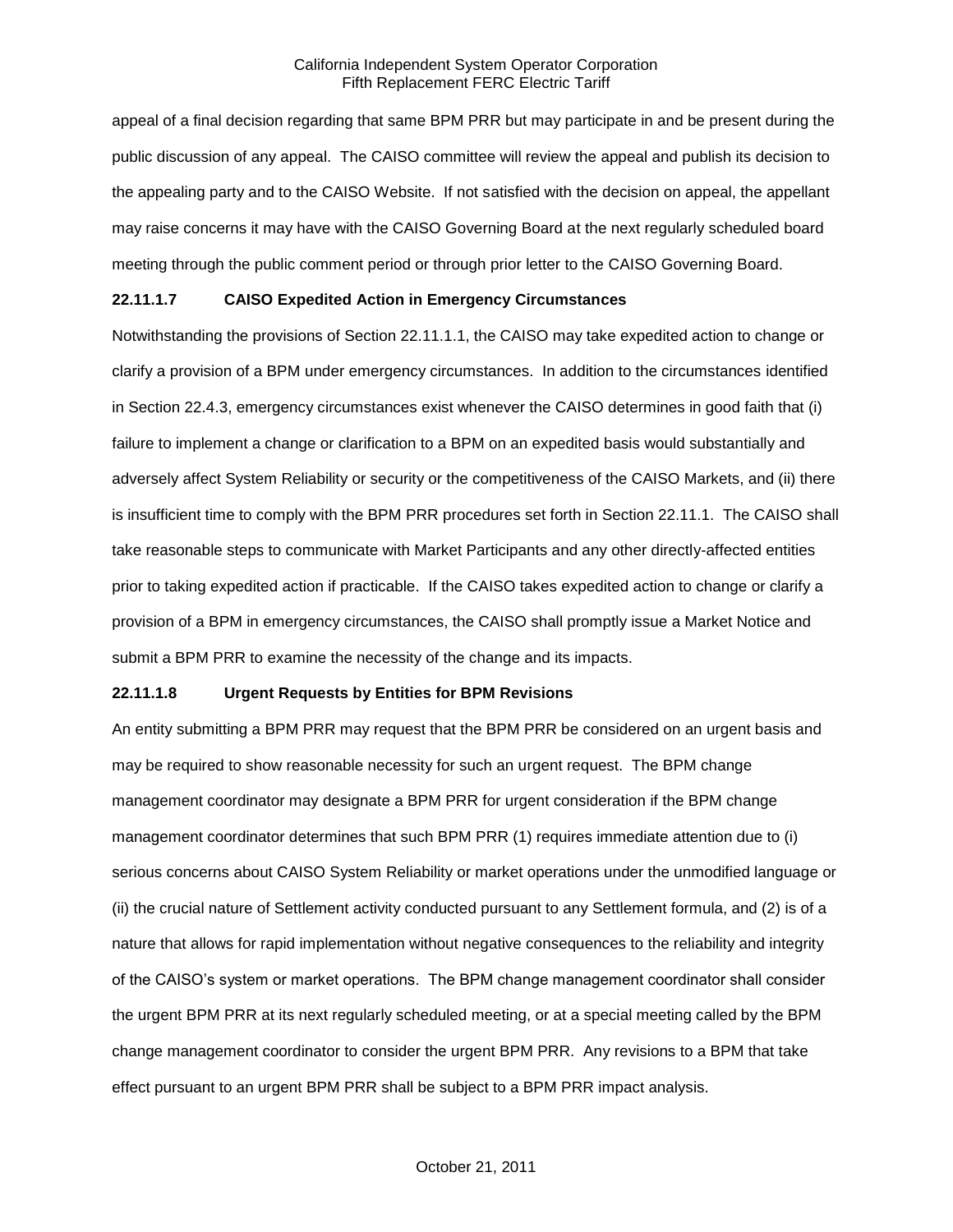### **22.11.2 Changes To BPM For BPM Change Management**

Any changes to the Business Practice Manual for BPM change management shall require CAISO Governing Board approval.

#### **22.11.3 Requests For And Access To Nonpublic Operating Procedures**

Non-public Operating Procedures contain information that is either market sensitive, system security sensitive, or proprietary to third parties. The CAISO may limit access to these non-public Operating Procedures. Subject to agreed upon controls, the CAISO will make non-public CAISO Operating Procedures or portions thereof available to entities that are operationally affected by implementation of the Operating Procedure or any proposed changes to the Operating Procedure. Such controls may include execution of a nondisclosure agreement or other measures to limit access, disclosure and use of any non-public information. Subject to agreed upon controls, the CAISO will provide access to employees or representatives acting as agents of the requesting entity. For purposes of this tariff section an entity is "operationally affected" if (1) the entity is a party to the Transmission Control Agreement, a neighboring Balancing Authority or a Market Participant and (2) the Operating Procedure, if implemented, would require a change outside of the CAISO Markets in the operation of that entity's facilities that are part of or interconnected to the CAISO Controlled Grid. An entity that may merely be affected economically or financially by implementation or revision of a non-public Operating Procedure or portion thereof is not entitled to access to that Operating Procedure or portion thereof pursuant to this Section 22.11.3.

Any entity that believes it is operationally affected by a non-public CAISO Operating Procedure may seek access to that Operating Procedure by providing a written request to the CAISO. Any such request must identify the specific Operating Procedure to which the entity seeks access, the name and position of the employees and representatives of the entity that seek to review the non-public Operating Procedure, a representation that each employee or representative needs to review the non-public Operating Procedure or portion thereof to perform their employment responsibilities and a representation that each employee or representative does not perform a market function on behalf of the requesting entity. The CAISO shall respond in writing to a request for access to a non-public Operating Procedure or portion thereof within ten (10) Business Days after receipt of the request. The CAISO will state whether it will allow access to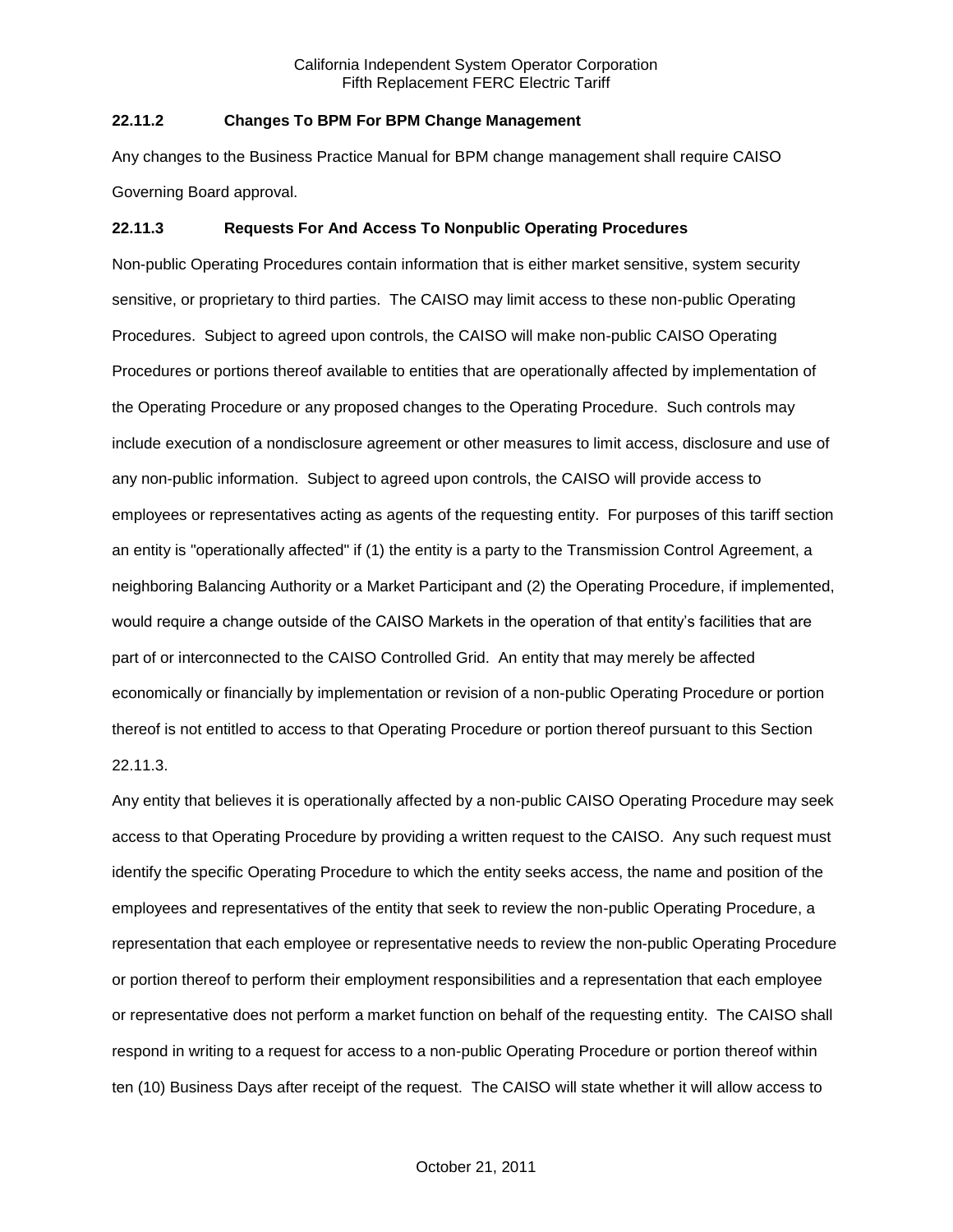review the non-public Operating Procedure and under what set of proposed controls. The CAISO will determine whether to provide access to review the non-public Operating Procedure based on whether the entity is operationally affected as a result of implementation of the Operating Procedure or a portion thereof. If the CAISO determines that the entity is operationally affected by the Operating Procedure or portion thereof, the CAISO will, subject to agreed-upon controls, provide access to the non-public Operating Procedure within thirty (30) days of the entity's written request. If the CAISO determines that the entity is not operationally affected by the Operating Procedure or portion thereof, the CAISO will explain the reason for its determination in its written response. If the CAISO denies a request for access to a non-public Operating Procedure or portion thereof, the requesting entity shall have the right to invoke the CAISO ADR Procedures in Section 13.

# **22.12 [NOT USED]**

# **22.13 Scheduling Responsibilities And Obligations**

Nothing in this CAISO Tariff is intended to permit or require the violation of federal or California law concerning hydro-generation and Dispatch, including but not limited to fish release requirements, minimum and maximum dam reservoir levels for flood control purposes, and in-stream flow levels. In carrying out its functions, the CAISO will comply with and will have the necessary authority to give instructions to Participating TOs and Market Participants to enable it to comply with requirements of environmental legislation and environmental agencies having authority over the CAISO in relation to Environmental Dispatch and will expect that submitted Bids, including Self-Schedules will support compliance with the requirements of environmental legislation and environmental agencies having authority over Generators in relation to Environmental Dispatch. In contracting for Ancillary Services and Imbalance Energy the CAISO will not act as principal but as agent for and on behalf of the relevant Scheduling Coordinators.

# **23. Categories Of Transmission Capacity**

References to new firm uses shall mean any use of CAISO transmission service, except for uses associated with Existing Rights or TORs. Prior to the start of the Day-Ahead Market, for each Balancing Authority Area Transmission Interface, the CAISO will allocate the forecasted Total Transfer Capability of the Transmission Interface to four categories. This allocation will represent the CAISO's best estimates at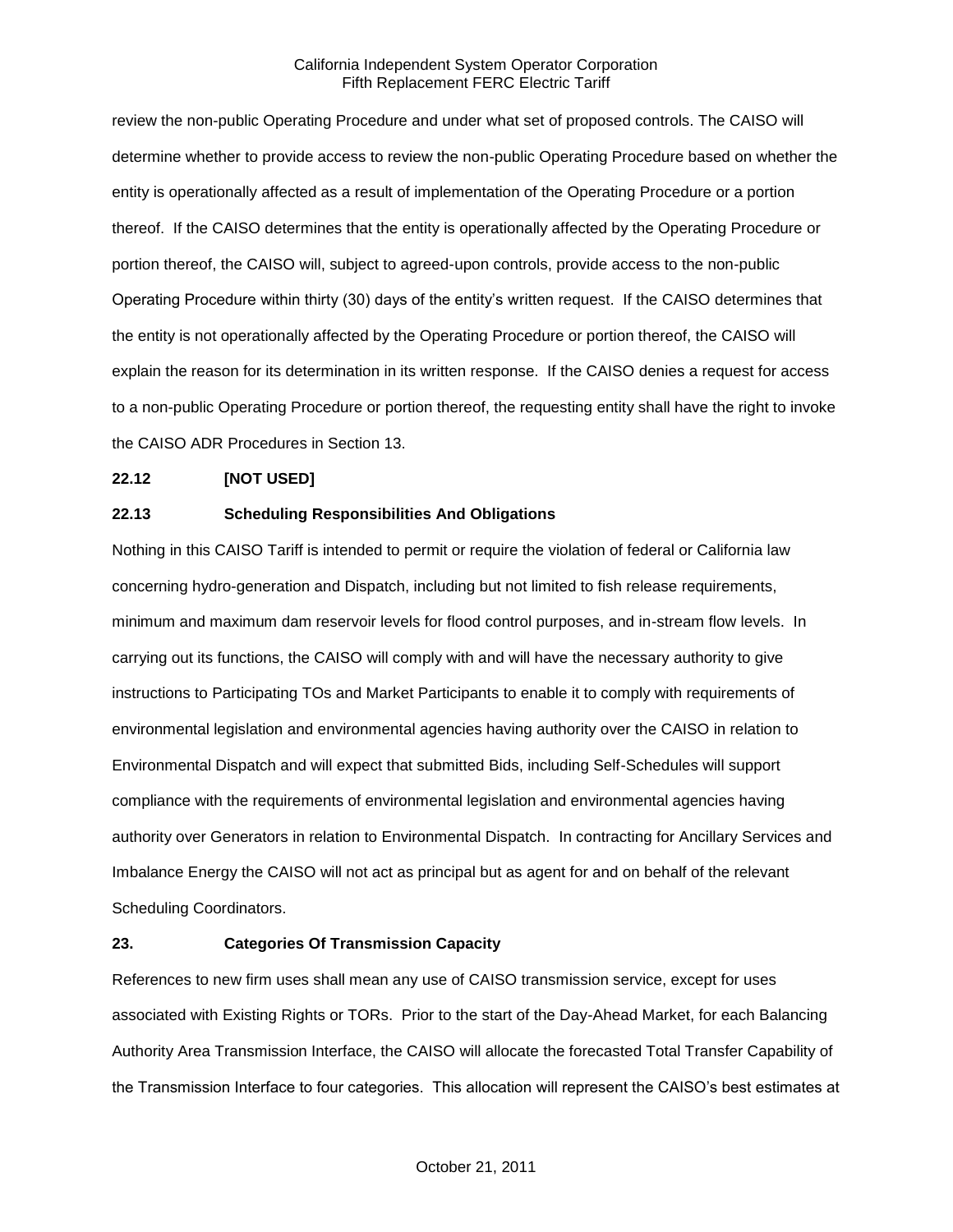the time, and is not intended to affect any rights provided under Existing Contracts or TORs. The CAISO's forecast of Total Transfer Capability for each Balancing Authority Area Transmission Interface will depend on prevailing conditions for the relevant Trading Day, including, but not limited to, the effects of parallel path (unscheduled) flows and/or other limiting operational conditions. This information will be posted on OASIS in accordance with this CAISO Tariff. The four categories are as follows:

- (a) transmission capacity that must be reserved for firm Existing Rights;
- (b) transmission capacity that may be allocated for use as CAISO transmission service (i.e., "new firm uses");
- (c) transmission capacity that may be allocated by the CAISO for conditional firm Existing Rights; and
- (d) transmission capacity that may remain for any other uses, such as non-firm Existing Rights for which the Responsible PTO has no discretion over whether or not to provide such non-firm service.

### **24. Comprehensive Transmission Planning Process**

### **24.1 Overview**

The CAISO will develop a comprehensive Transmission Plan and approve transmission upgrades or additions using the Transmission Planning Process set forth in this Section 24. The CAISO will analyze the need for transmission upgrades and additions in accordance with the methodologies and criteria set forth in this Section 24, the Transmission Control Agreement, and the applicable Business Practice Manuals. The comprehensive Transmission Plan will identify transmission upgrade or addition projects associated with Approved Project Sponsors that are Merchant Transmission Facilities or are needed: (1) to maintain System Reliability; (2) to satisfy the requirements of a Location Constrained Resource Interconnection Facility; (3) to maintain the simultaneous feasibility of allocated Long-Term CRRs; and (4) as LGIP Network Upgrades identified pursuant to Section 24.4.6.5. The comprehensive Transmission Plan will identify transmission addition and upgrade elements with no approved Project Sponsors needed to (1) meet state and federal policy requirements and directives that are not inconsistent with the Federal Power Act, including renewable portfolio standards policies; and (2) reduce congestion costs, production supply costs, transmission losses, or other electric supply costs resulting from improved access to cost-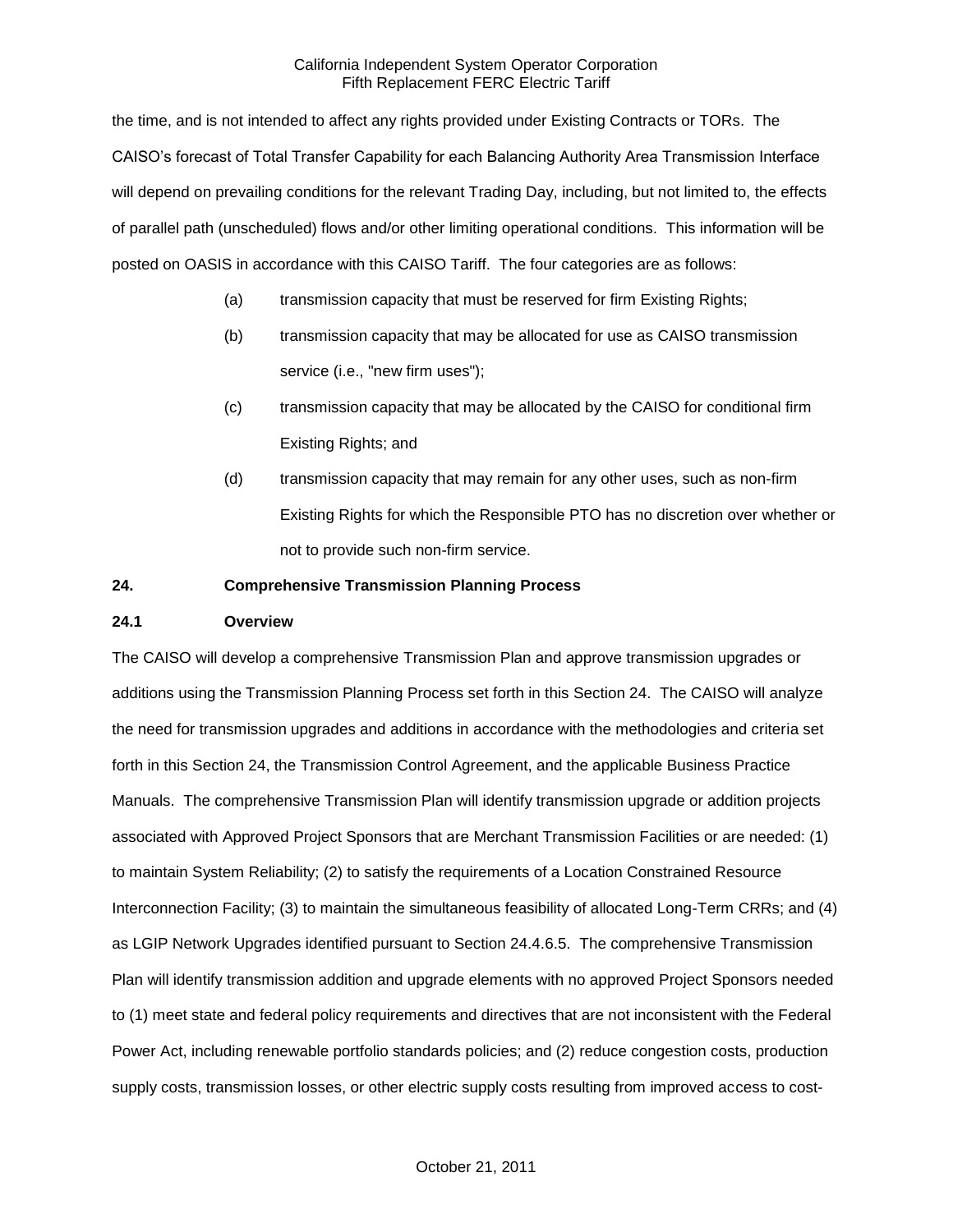effective resources. For purposes of this Section 24, the term "the year X/(X+1) planning cycle" will refer to the Transmission Planning Process initiated during year X to complete a comprehensive Transmission Plan in year X+1.

- **24.1.1 [NOT USED]**
- **24.1.2 [NOT USED]**
- **24.1.3 [NOT USED]**
- **24.1.4 [NOT USED]**

# **24.2 Nature of the Transmission Planning Process**

The CAISO will develop the annual comprehensive Transmission Plan and approve transmission upgrades or additions using a shall perform the CAISO's Transmission Planning Process with three (3) phases. In Phase 1, the CAISO will develop and complete the Unified Planning Assumptions and Study Plan and, in parallel, begin development of a conceptual statewide plan. In Phase 2, the CAISO will complete the comprehensive Transmission Plan. In Phase 3, the CAISO will evaluate proposals to construct and own specific transmission upgrade or addition elements specified in the comprehensive Transmission Plan on an annual cycle in accordance with the terms of this CAISO Tariff, the Transmission Control Agreement, and the Business Practice Manual. The Transmission Planning Process shall, at a minimum:

- (a) Coordinate and consolidate in a single plan the transmission needs of the CAISO Balancing Authority Area for into a single plan, which will be assessed on the basis of maintaining the reliability of the CAISO Controlled Grid in accordance with Applicable Reliability Criteria and CAISO Planning Standards, in a manner that promotes the economic efficiency of the CAISO Controlled Grid and considers federal and state environmental and other policies affecting the provision of Energy.
- (b) Reflect a planning horizon covering a minimum of ten (10) years that considers previously approved transmission upgrades and additions transmission enhancements and expansions, Demand Forecasts, Demand-side management,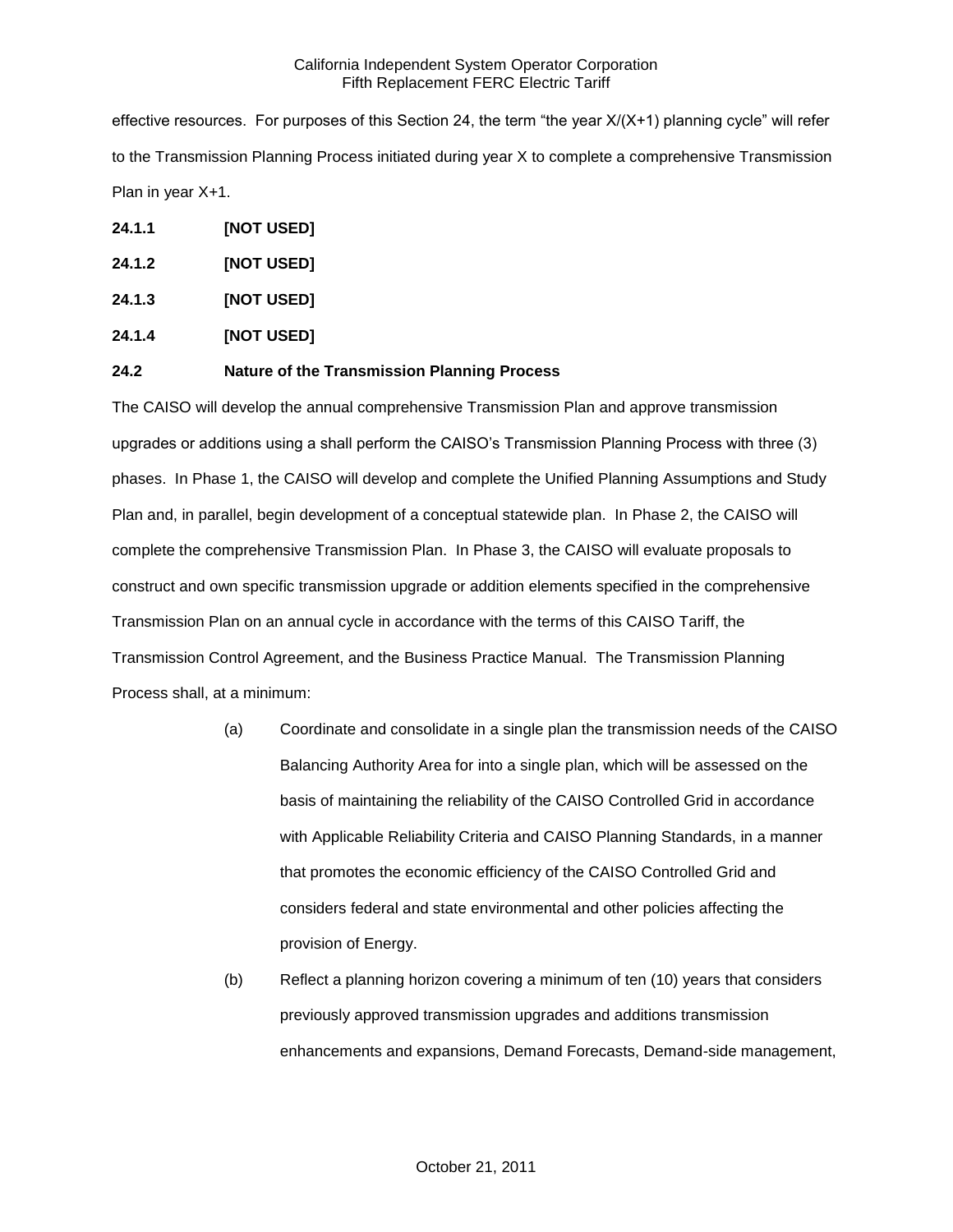and capacity forecasts relating to generation technology type, additions and retirements, and such other factors as the CAISO determines are relevant.

- (c) Seek to avoid unnecessary duplication of facilities and ensure the simultaneous feasibility of the CAISO Transmission Plan and the transmission plans of interconnected Balancing Authority Areas, and otherwise coordinate with regional and sub-regional transmission planning processes and entities, including interconnected Balancing Authority Areas. in accordance with Section 24.8.
- (d) Identify existing and projected limitations of the CAISO Controlled Grid's physical, economic or operational capability or performance and identify transmission upgrades and additions, including alternatives thereto, deemed needed in accordance with Section 24.1 to address the existing and projected limitations.
- (e) Account for any effects on the CAISO Controlled Grid of the interconnection of Generating Units on the Distribution System under the Wholesale Distribution Access Tariffs of the Participating TOs, including an assessment of the deliverability of such Generating Units in a manner consistent with CAISO interconnection procedures. on a basis comparable to the Deliverability Assessment performed under Appendix U or Appendix Y, as applicable
- **24.2.1 [NOT USED]**
- **24.2.2 [NOT USED]**
- **24.2.3 [NOT USED]**
- **24.2.4 [NOT USED]**
- **24.2.5 [NOT USED]**

# **24.3 Transmission Planning Process Phase 1**

Phase 1 consists of two (2) parallel processes: (1) the development of the Unified Planning Assumptions and Study Plan; and, (2) initiation of the development of the statewide conceptual transmission plan, as discussed in Section 24.4.4.

# **24.3.1 Inputs to the Unified Planning Assumptions and Study Plan**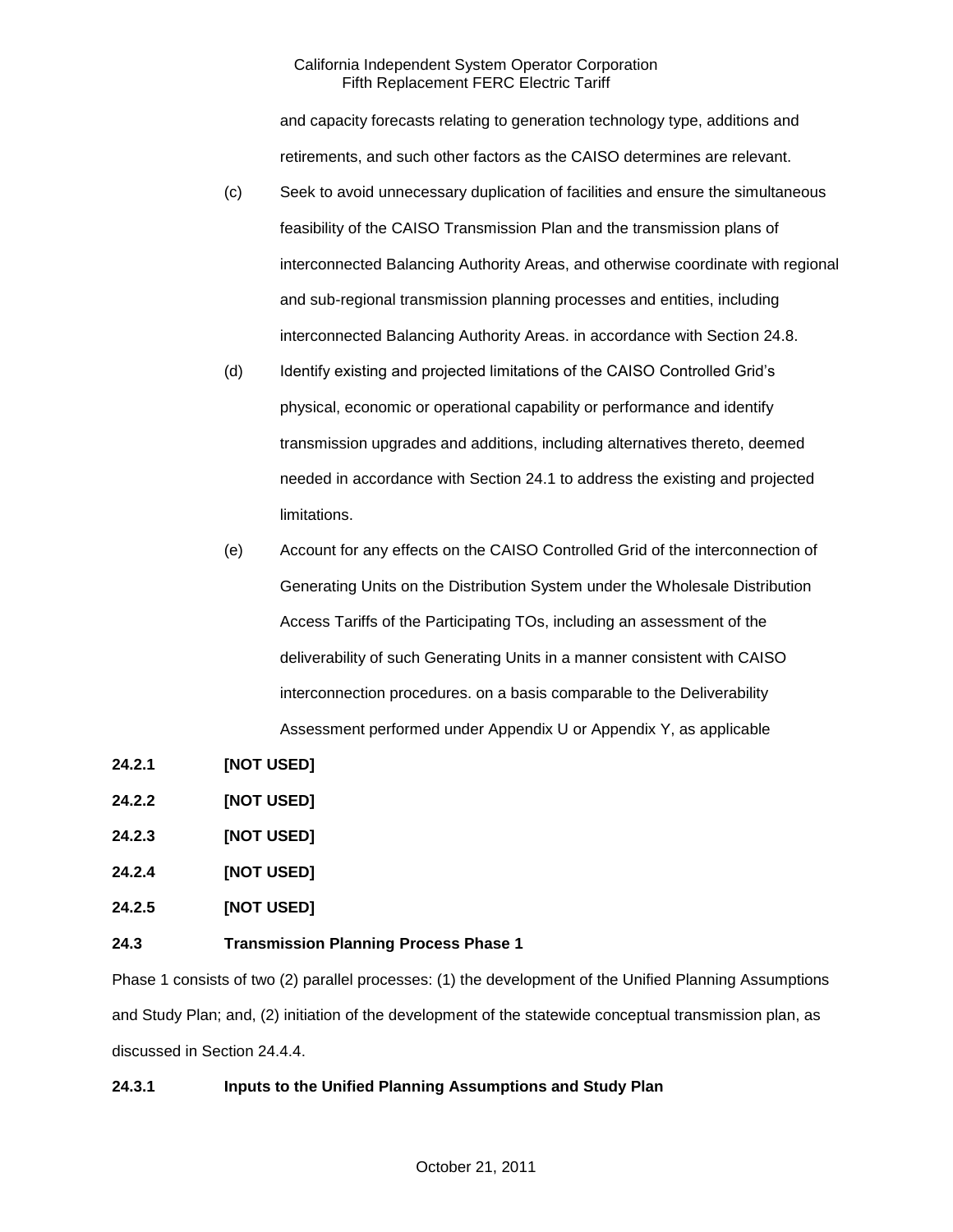The CAISO will develop Unified Planning Assumptions and a Study Plan using information and data from the approved Transmission Plan developed in the previous planning cycle. The CAISO will consider the following in the development of the Unified Planning Assumptions and Study Plan:

- (a) WECC base cases, as may be modified for the relevant planning horizon;
- (b) Transmission upgrades and additions approved by the CAISO in past Transmission Planning Process cycles, including upgrades and additions which the CAISO has determined address transmission elements in comprehensive Transmission Plan developed in the previous planning cycle;
- (c) Category 2 policy-driven transmission upgrade and addition elements from a prior planning cycle as described in Section 24.4.6.6;
- (d) Location Constrained Resource Interconnection Facilities conditionally approved under Section 24.4.6.3;
- (e) Network Upgrades identified pursuant to Section 25, Appendix U, Appendix V, Appendix Y or Appendix Z relating to the CAISO's Large Generator Interconnection Procedures and Appendices S and T relating to the CAISO's Small Generator Interconnection Procedures that were not otherwise included in the comprehensive Transmission Plan from the previous annual cycle;
- (f) Operational solutions validated by the CAISO in the Local Capacity Technical Study under Section 40.3.1;
- (g) Policy requirements and directives, as appropriate, including programs initiated by state and federal regulatory agencies;
- (h) Energy Resource Areas or similar resource areas identified by Local Regulatory Authorities;
- (i) Demand response programs that are proposed for inclusion in the base case or assumptions for the comprehensive Transmission Plan;
- (j) Generation and other non-transmission projects that are proposed for inclusion in long-term planning studies as alternatives to transmission additions or upgrades;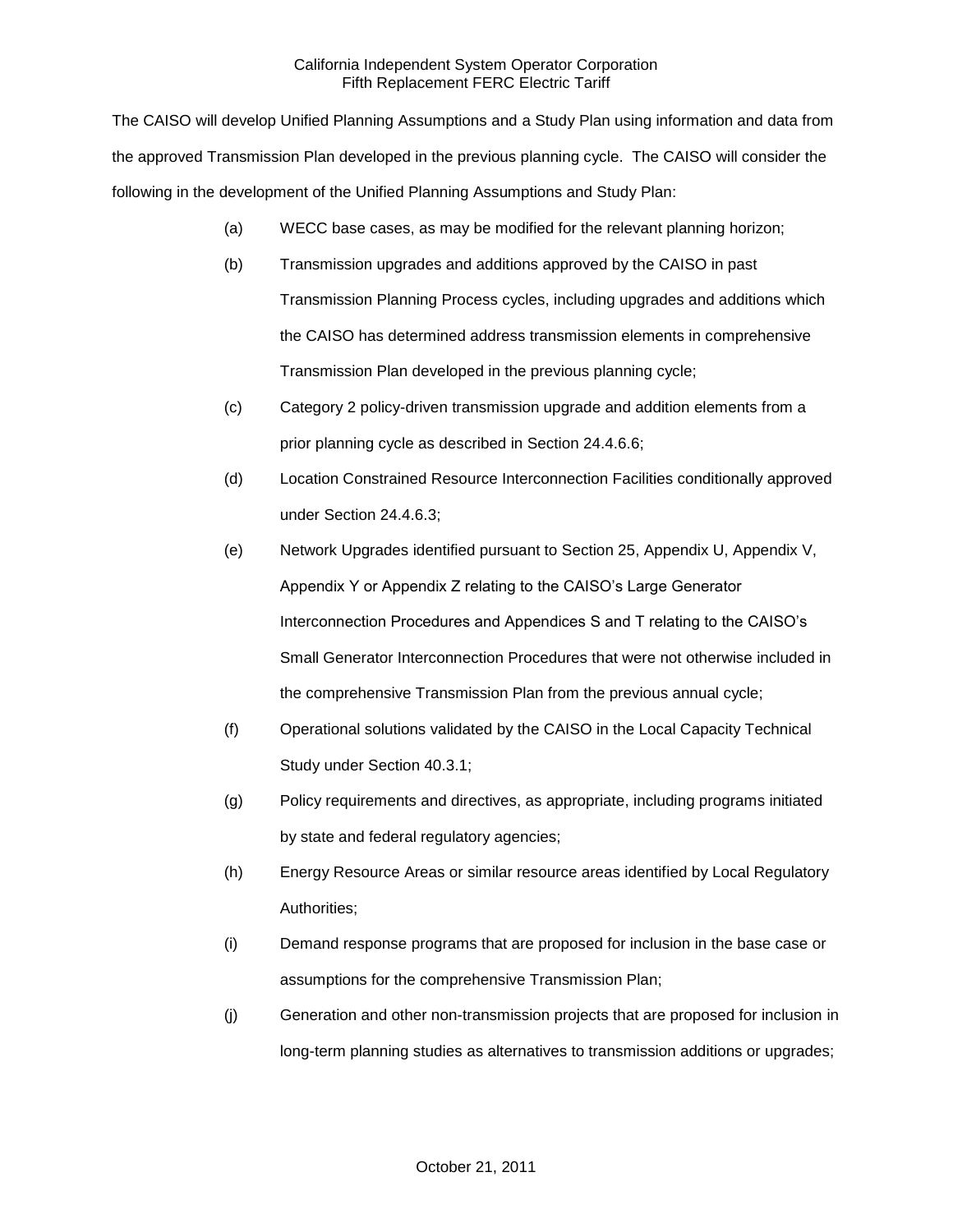- (k) Beginning with the 2011/2012 planning cycle, Economic Planning Study requests submitted in comments on the draft Unified Planning Assumptions and Study.
- (l) Planned facilities in interconnected Balancing Authority Areas.

# **24.3.2 Contents of the Unified Planning Assumptions and Study Plan**

The Unified Planning Assumptions and Study Plan shall, at a minimum, provide:

- (a) The planning data and assumptions to be used in the Transmission Planning Process cycle, including, but not limited to, those related to Demand Forecasts and distribution, potential generation capacity additions and retirements, and transmission system modifications;
- (b) A description of the computer models, methodology and other criteria used in each technical study performed in the Transmission Planning Process cycle;
- (c) A list of each technical study to be performed in the Transmission Planning Process cycle and a summary of each technical study's objective or purpose;
- (d) A description of significant modifications to the planning data and assumptions as allowed by Section 24.3.1(a) and consistent with Section 24.3.2;
- (e) The identification of any entities directed to perform a particular technical study or portions of a technical study;
- (f) A proposed schedule for all stakeholder meetings to be held as part of the Transmission Planning Process cycle and the means for notification of any changes thereto, the location on the CAISO Website of information relating to the technical studies performed in the Transmission Planning Process cycle, and the name of a contact person at the CAISO for each technical study performed in the Transmission Planning Process cycle;
- (g) To the maximum extent practicable, and where applicable, appropriate sensitivity analyses, including project or solution alternatives, to be performed as part of technical studies;
- (h) Descriptions of the High Priority Economic Planning Studies as determined by the CAISO under section 24.3.5; and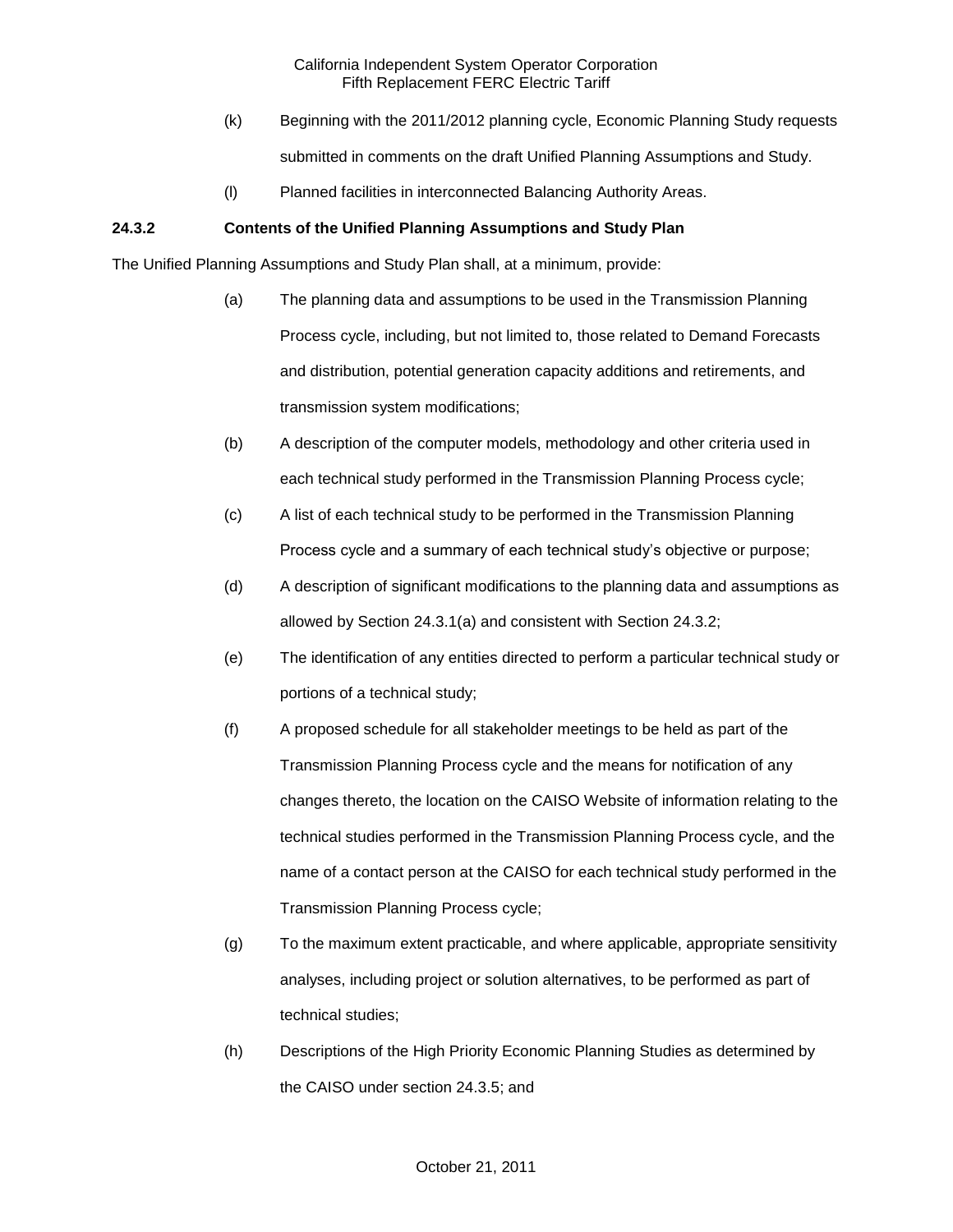(i) Identification of state or federal requirements or directives that the CAISO will utilize, pursuant to Section 24.4.6.6, to identify policy-driven transmission elements.

### **24.3.3 Stakeholder Input - Unified Planning Assumptions/Study Plan**

- (a) Beginning with the 2011/2012 planning cycle and in accordance with the schedule set forth in the Business Practice Manual, the CAISO will provide a comment period during which Market Participants, electric utility regulatory agencies and all other interested parties may submit the following proposals for consideration in the development of the draft Unified Planning Assumptions and Study Plan:
	- (i) Demand response programs for inclusion in the base case or assumptions; and
	- (ii) Generation and other non-transmission alternatives, consistent with Section 24.3.2(a) proposed as alternatives to transmission additions or upgrades.
- (b) Following review of relevant information, including stakeholder comments submitted pursuant to Section 24.3.3(a), the CAISO will prepare and post on the CAISO Website a draft of the Unified Planning Assumptions and Study Plan. The CAISO will issue a Market Notice announcing the availability of such draft, soliciting comments, and scheduling a public conference(s) as required by Section 24.3.3(c).
- (c) No less than one (1) week subsequent to the posting of the draft Unified Planning Assumptions and Study Plan, the CAISO will conduct a minimum of one (1) public meeting open to Market Participants, electric utility regulatory agencies, and other interested parties to review, discuss, and recommend modifications to the draft Unified Planning Assumptions and Study Plan. Additional meetings, web conferences, or teleconferences may be scheduled as needed. All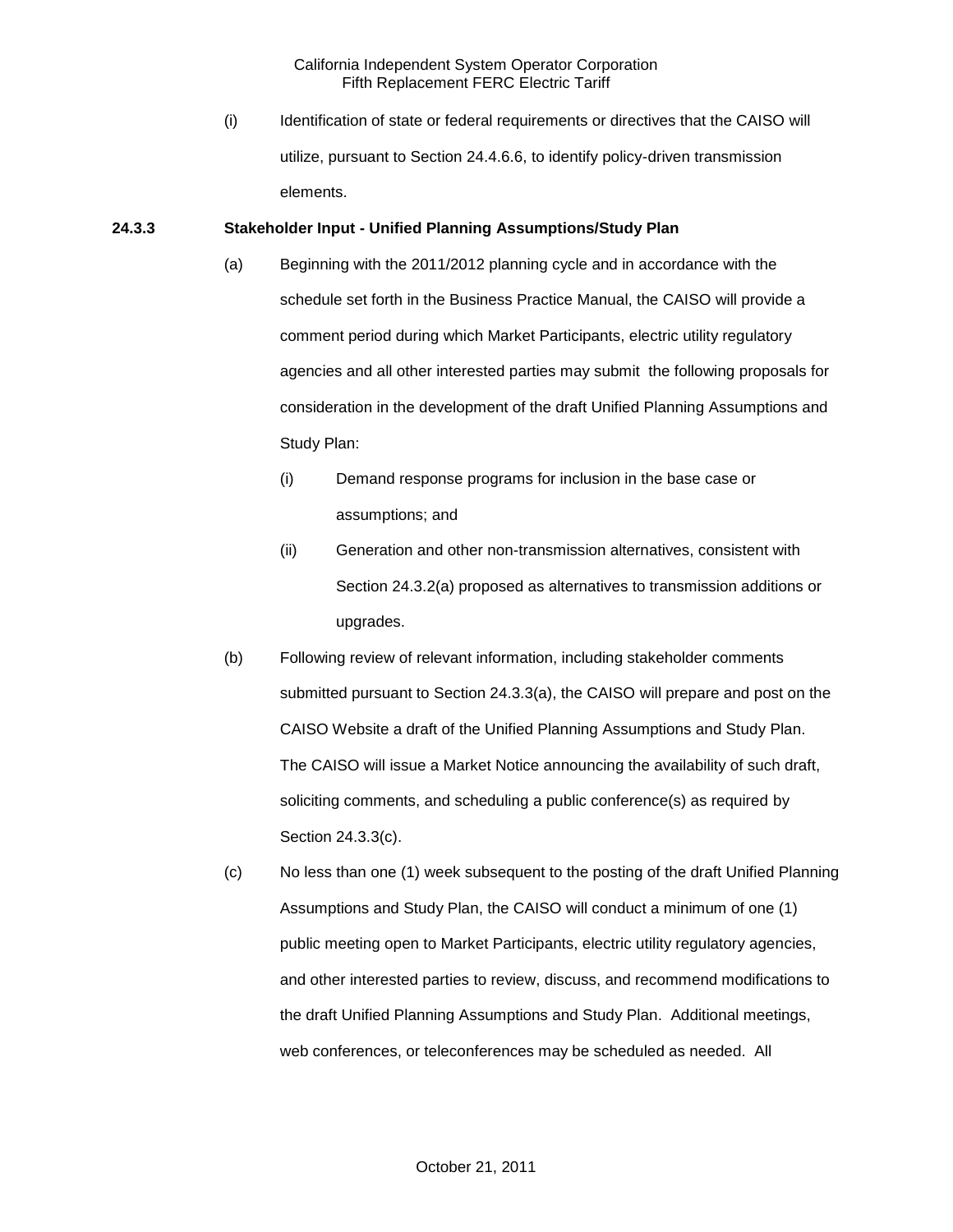stakeholder meetings, web conferences, or teleconferences shall be noticed by Market Notice.

- (d) Interested parties will be provided a minimum of two (2) weeks following the first public meeting to provide comments on the draft Unified Planning Assumptions and Study Plan. Such comments may include Economic Planning Study requests based on the comprehensive Transmission Plan from the prior cycle. All comments on the draft Unified Planning Assumptions and the Study Plan will be posted by the CAISO to the CAISO Website.
- (e) Following the public conference(s), and under the schedule set forth in the Business Practice Manual, the CAISO will determine and publish to the CAISO Website the final Unified Planning Assumptions and Study Plan in accordance with the procedures set forth in the Business Practice Manual. The CAISO will post the base cases to be used in the technical studies to its secured website as soon as possible after the final Unified Planning Assumptions and Study Plan have been published.

# **24.3.4 Economic Planning Studies**

### **24.3.4.1 CAISO Assessment of Requests for Economic Planning Studies**

Following the submittal of a request for an Economic Planning Study, the CAISO will determine whether the request shall be designated as a High Priority Economic Planning Study for consideration in the development of the comprehensive Transmission Plan. In making the determination, the CAISO will consider:

- (a) Whether the requested Economic Planning Study seeks to assess Congestion not identified or identified and not mitigated by the CAISO in previous Transmission Planning Process cycles;
- (b) Whether the requested Economic Planning Study addresses delivery of Generation from Location Constrained Resource Interconnection Generators or network transmission facilities intended to access Generation from an Energy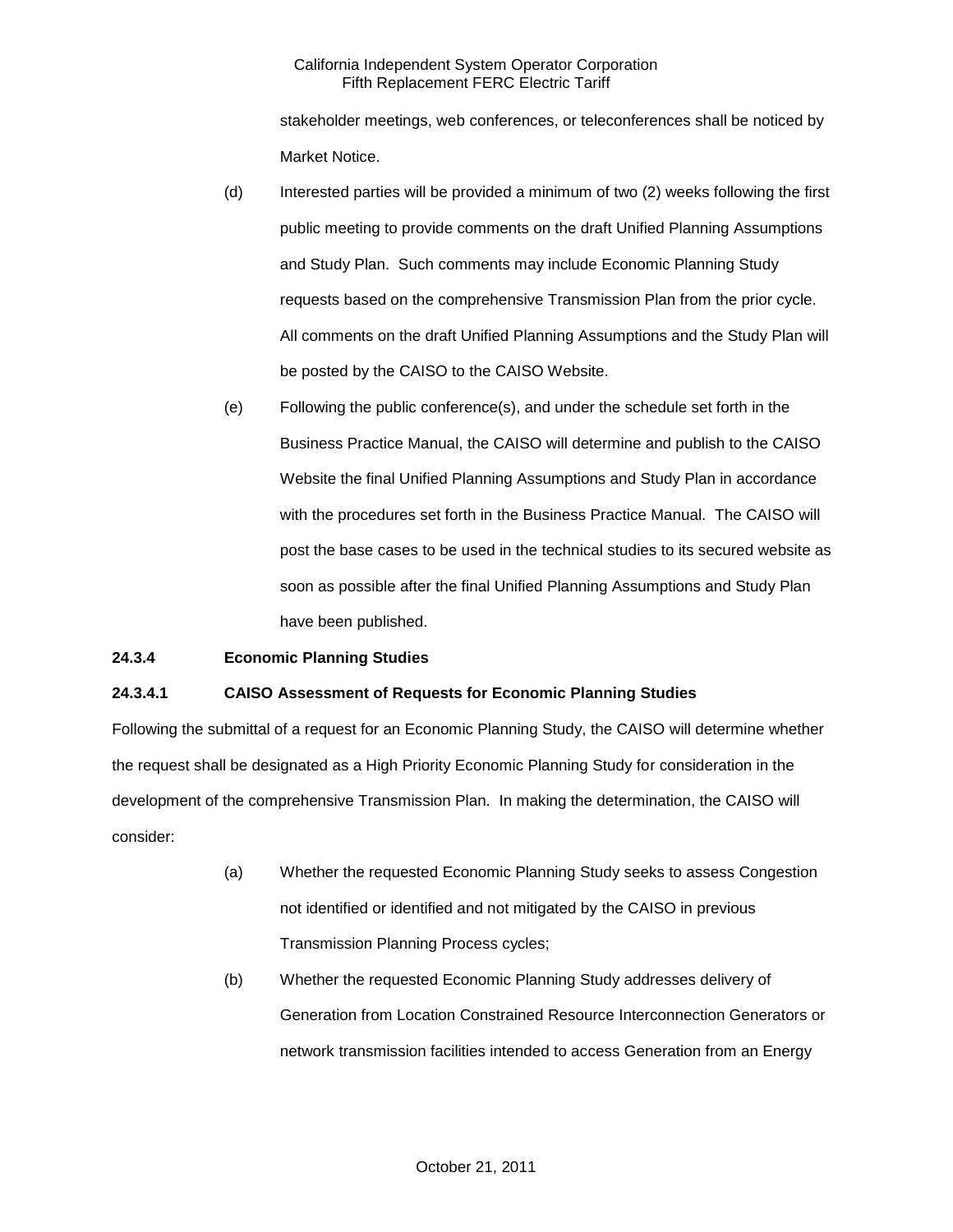Resource Area or similar resource area assigned a high priority by the CPUC or CEC;

- (c) Whether the requested Economic Planning Study is intended to address Local Capacity Area Resource requirements;
- (d) Whether resource and Demand information indicates that Congestion described in the Economic Planning Study request is projected to increase over the planning horizon used in the Transmission Planning Process and the magnitude of that Congestion; or
- (e) Whether the Economic Planning Study is intended to encompass the upgrades necessary to integrate new generation resources or loads on an aggregated or regional basis.

# **24.3.4.2 Selection of High Priority Economic Planning Studies**

In accordance with the schedule and procedures set forth in the Business Practice Manual, the CAISO will post to the CAISO Website the list of selected High Priority Economic Planning Studies to be included in the draft Unified Planning Assumptions and Study Plan. The CAISO may assess requests for Economic Planning Studies individually or in combination where such requests may have common or complementary effects on the CAISO Controlled Grid. As appropriate, the CAISO will perform requested High Priority Economic Planning Studies, up to five (5); however, the CAISO retains discretion to perform more than five (5) High Priority Economic Planning Studies should stakeholder requests or patterns of Congestion or anticipated Congestion so warrant. Market Participants may, consistent with Section 24.3.1 and 24.3.2, conduct Economic Planning Studies that have not been designated as High Priority Economic Planning Studies at their own expense and may submit such studies for consideration in the development of the comprehensive Transmission Plan.

# **24.4 Transmission Planning Process Phase 2**

# **24.4.1 Conducting Technical Studies**

(a) In accordance with the Unified Planning Assumptions and Study Plan and with the procedures and deadlines in the Business Practice Manual, the CAISO will perform, or direct the performance by third parties of, technical studies and other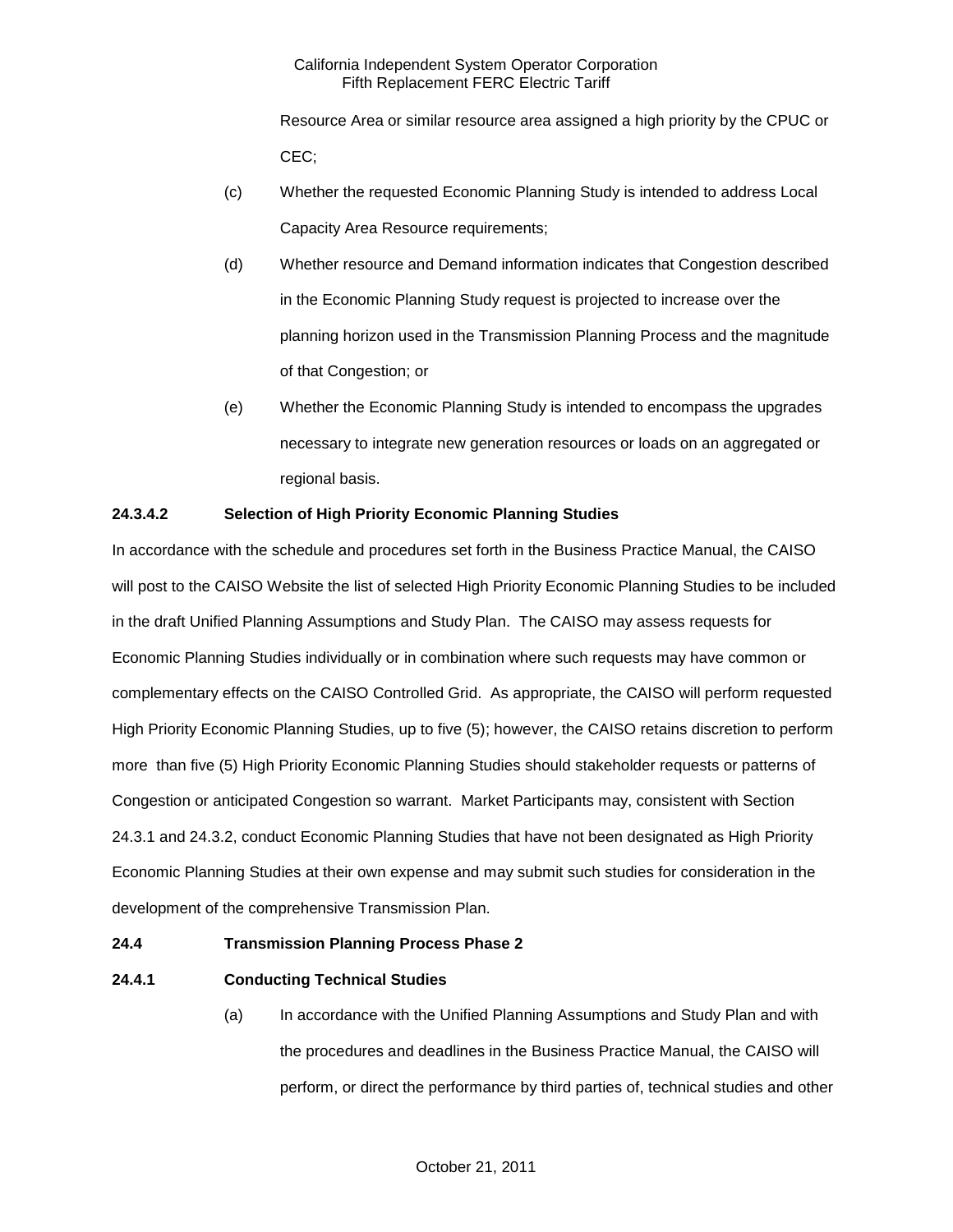assessments necessary to develop the comprehensive Transmission Plan, including such technical studies and other assessments as are necessary in order to determine whether and how to include elements from the conceptual statewide transmission plan or other alternative elements identified by the CAISO during the Phase 2 studies in the comprehensive Transmission Plan. According to the schedule set forth in the applicable Business Practice Manual, the CAISO will post the preliminary results of its technical studies and proposed mitigation solutions on the CAISO Website. The CAISO's technical study results and mitigation solutions shall be posted not less than one-hundred and twenty (120) days after the final Unified Planning Assumptions and Study Plan are published, along with the results of the technical studies conducted by Participating TOs or other third parties at the direction of the CAISO.

- (b) All technical studies, whether performed by the CAISO, the Participating TOs or other third parties under the direction of the CAISO, must utilize the Unified Planning Assumptions for the particular technical study to the maximum extent practical, and deviations from the Unified Planning Assumptions for the particular technical study must be documented in results of each technical study. The CAISO will measure the results of the studies against Applicable Reliability Criteria, the CAISO Planning Standards, and other criteria established by the Business Practice Manual. After consideration of the comments received on the preliminary results, the CAISO will complete, or direct the completion of, the technical studies and post the final study results on the CAISO Website.
- (c) The CAISO technical study results will identify needs and proposed solutions to meet Applicable Reliability Criteria, CAISO planning standards, and other applicable planning standards. The CAISO and Participating TOs shall coordinate their respective transmission planning responsibilities required for compliance with the NERC Reliability Standards and for the purposes of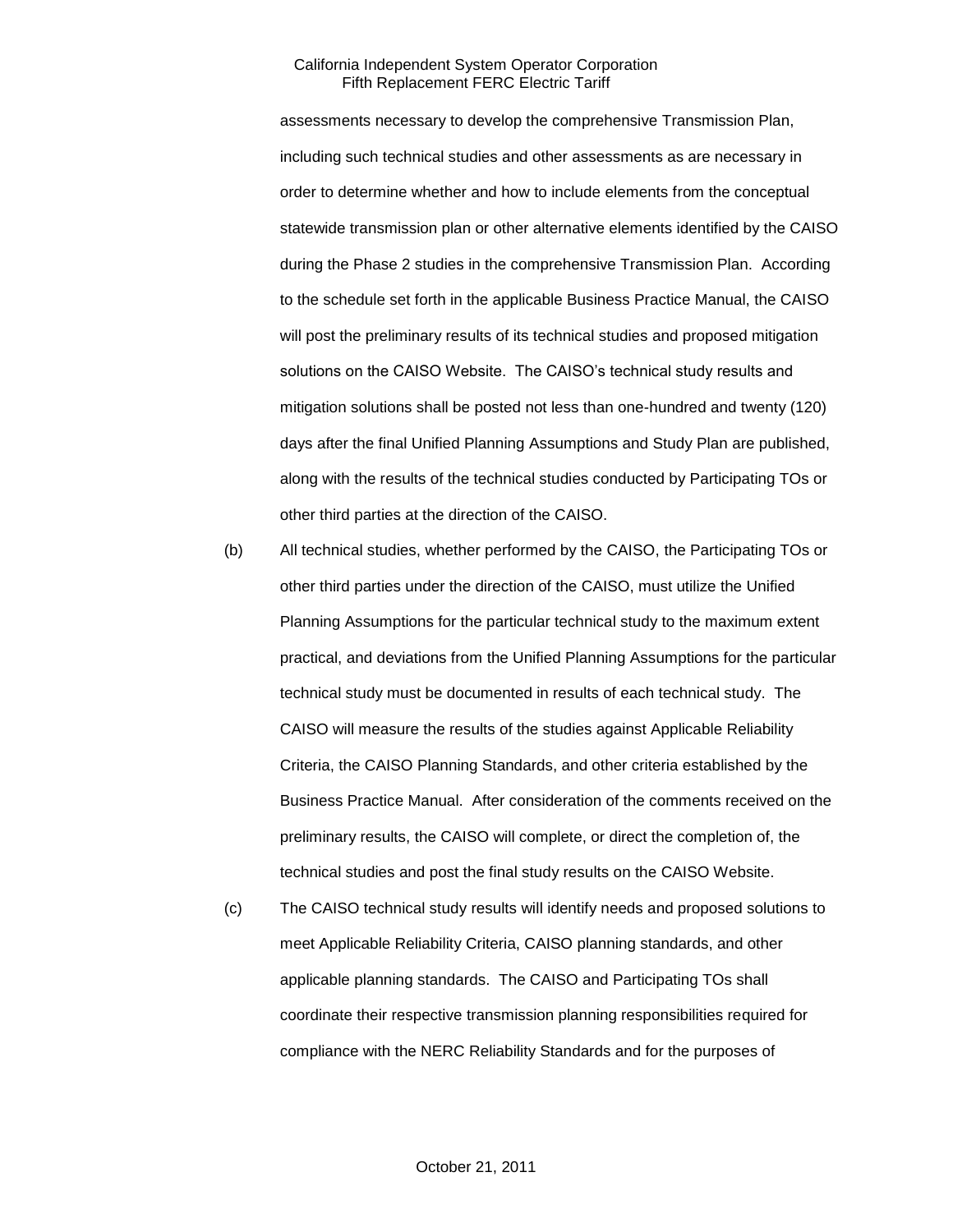developing the annual Transmission Plan according to the requirements and time schedules set forth in the Business Practice Manual.

### **24.4.2 Submission of Reliability Driven Projects**

Pursuant to the schedule described in the Business Practice Manual and based on the technical study results, the CAISO*,* CEC, CPUC, and other interested parties may propose any transmission upgrades or additions deemed necessary to ensure System Reliability consistent with Applicable Reliability Criteria and CAISO Planning Standards through the Phase 2 Request Window. Participating TOs will submit such project proposals through the Phase 2 Request Window within thirty (30) days after the CAISO posts its preliminary technical study results. The substantive description of reliability driven projects is set forth in Section 24.4.6.2.

# **24.4.3 Phase 2 Request Window**

- (a) Following publication of the results of the technical studies, and in accordance with the schedule set forth in the Business Practice Manual, the CAISO will open a Request Window during Phase 2 for the submission of proposals for reliabilitydriven projects, Location Constrained Resource Interconnection Facility projects, demand response or generation proposals proposed as alternatives to transmission additions or upgrades to meet reliability needs, and proposals for Merchant Transmission Facility projects and projects needed to maintain the feasibility of long-term CRRs.
- (b) All facilities proposed during the Request Window must use the forms and satisfy the information and technical requirements set forth in the Business Practice Manual. Proposals for these transmission additions or upgrades must be within or connect to the CAISO Balancing Authority Area or CAISO Controlled Grid. The CAISO will determine whether each of these proposals will be considered in the development of the comprehensive Transmission Plan. In accordance with the schedule and procedures set forth in the Business Practice Manual, the CAISO will notify the party submitting the proposal of any deficiencies in the proposal and provide the party an opportunity to correct the deficiencies. A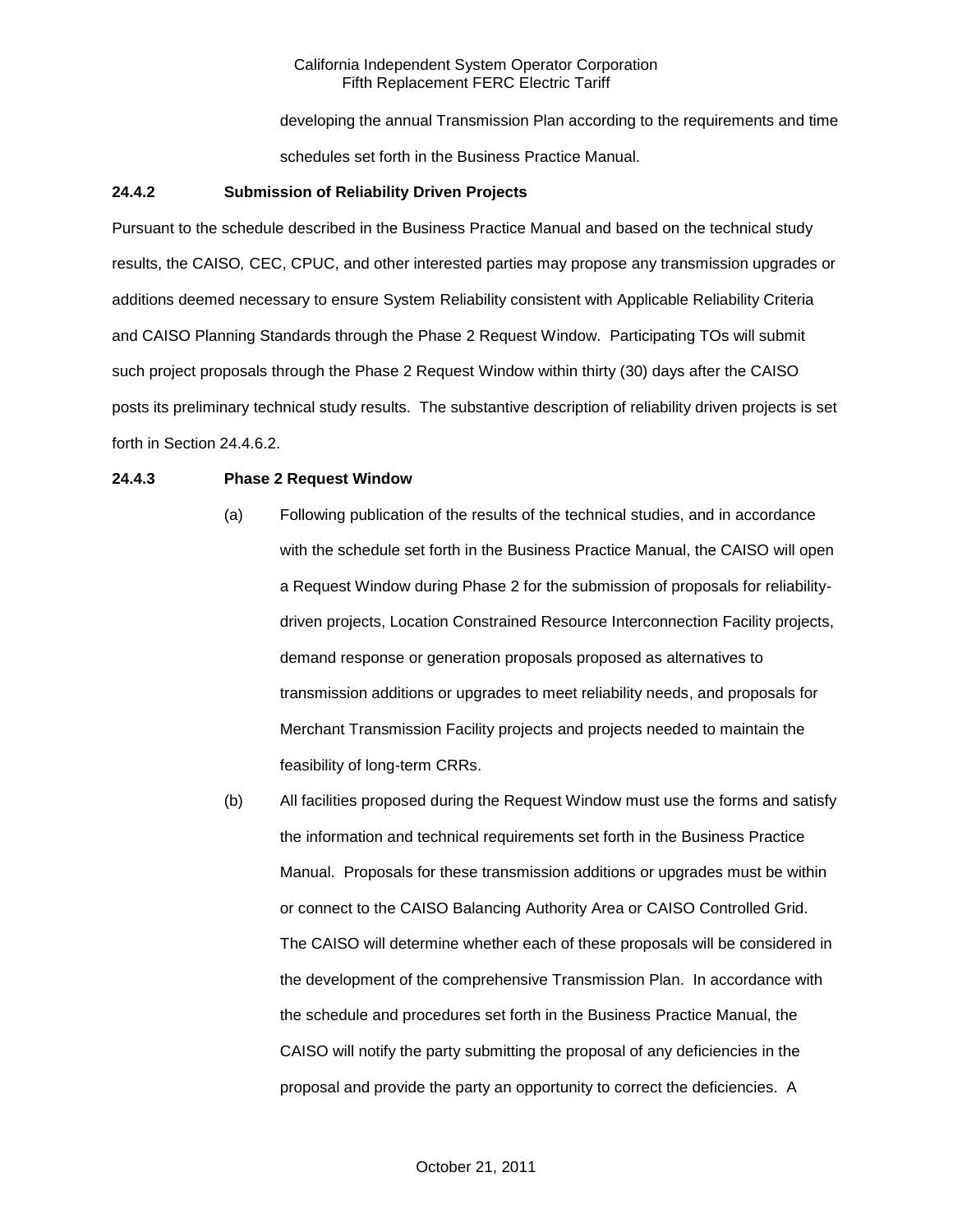proposal can only be considered in the development of the comprehensive Transmission Plan if the CAISO determines that:

- (i) the proposal satisfies the information requirements for the particular type of project submitted as set forth in templates included in the Business Practice Manual;
- (ii) the proposal is not functionally duplicative of transmission upgrades or additions that have previously been approved by the CAISO; and
- (iii) the proposal, if a sub-regional or regional project that affects other interconnected Balancing Authority Areas, has been reviewed by the appropriate sub-regional or regional planning entity, is not inconsistent with such sub-regional or regional planning entity's preferred solution or project, and has been determined to be appropriate for inclusion in the CAISO Study Plan, rather than, or in addition to, being included in or deferred to the planning process of the sub-regional or regional planning entity.
- (c) The duration of the Request Window will be set forth in the Business Practice Manual.

# **24.4.4 Comment Period of Conceptual Statewide Plan**

Beginning in Phase 1, the CAISO will develop, or, in coordination with other regional or sub-regional transmission planning groups or entities, including interconnected Balancing Authority Areas, will participate in the development of a conceptual statewide transmission plan that, among other things, may identify potential transmission upgrade or addition elements needed to meet state and federal policy requirements and directives. The conceptual statewide transmission plan will be an input into the CAISO's Transmission Planning Process. The CAISO will post the conceptual statewide transmission plan to the CAISO Website and will issue a Market Notice providing notice of the availability of such plan. In the month immediately following the publication of the conceptual statewide transmission plan, the CAISO will provide an opportunity for interested parties to submit comments and recommend modifications to the conceptual statewide transmission plan and alternative transmission elements,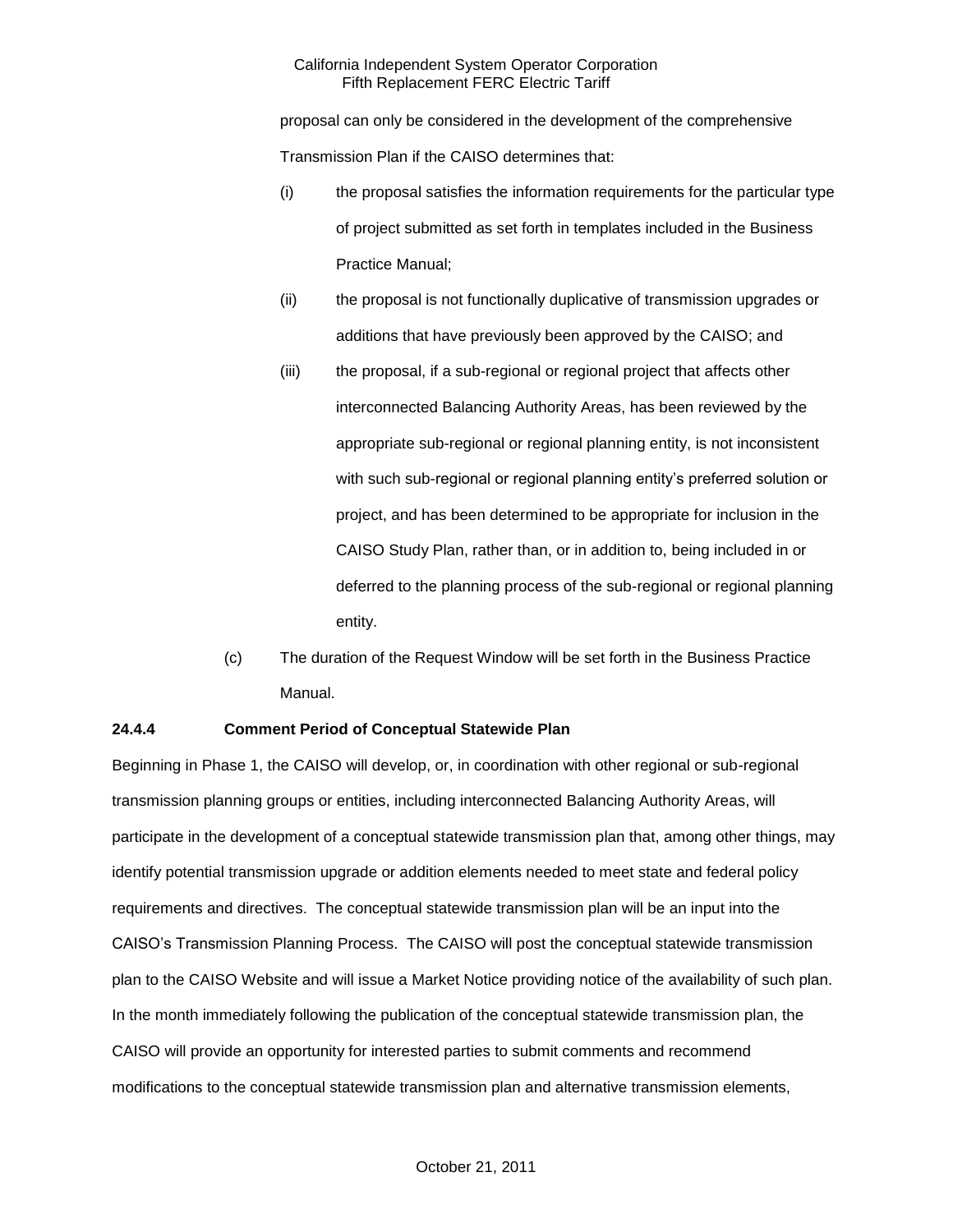including potential interstate transmission lines and proposals for access to resources located in areas not identified in the conceptual statewide transmission plan, and non-transmission elements.

# **24.4.5 Determination of Needed Transmission Projects and Elements**

To determine which projects and additional elements should be included in the comprehensive Transmission Plan, the CAISO will evaluate the conceptual transmission elements identified in the statewide conceptual transmission plan or other alternative elements identified by the CAISO during the Phase 2 studies, reliability project proposals, LCRIF projects proposals, project proposals required to maintain the feasibility of long term CRRs, proposed Network Upgrades pursuant to Section 24.4.6.5 and the results of Economic Planning Studies or other economic studies the CAISO has performed and will consider potential alternative transmission upgrade and addition elements and non-transmission or generation solutions proposed by interested parties. In determining which projects and additional elements should be included in the comprehensive Transmission Plan, the CAISO will not give undue weight or preference to the conceptual statewide plan or any other input in its planning process.

# **24.4.6 Categories of Transmission Projects**

## **24.4.6.1 Merchant Transmission Project Proposals**

The CAISO may include a transmission addition or upgrade in the comprehensive Transmission Plan if a Project Sponsor proposes a Merchant Transmission Facility and demonstrates to the CAISO the financial capability to pay the full cost of construction and operation of the Merchant Transmission Facility. The Merchant Transmission Facility must mitigate all operational concerns identified by the CAISO to the satisfaction of the CAISO, in consultation with the Participating TO(s) in whose PTO Service Territory the Merchant Transmission Facility will be located, and ensure the continuing feasibility of allocated Long Term CRRs over the length of their terms. To ensure that the Project Sponsor is financially able to pay the construction and operating costs of the Merchant Transmission Facility, and where the Participating TO is not the Project Sponsor and is to construct the Merchant Transmission Facility under Section 24.4.1, the CAISO in cooperation with the Participating TO may require (1) a demonstration of creditworthiness (e.g., an appropriate credit rating), or (2) sufficient security in the form of an unconditional and irrevocable letter of credit or other similar security sufficient to meet its responsibilities and obligations for the full costs of the transmission addition or upgrade.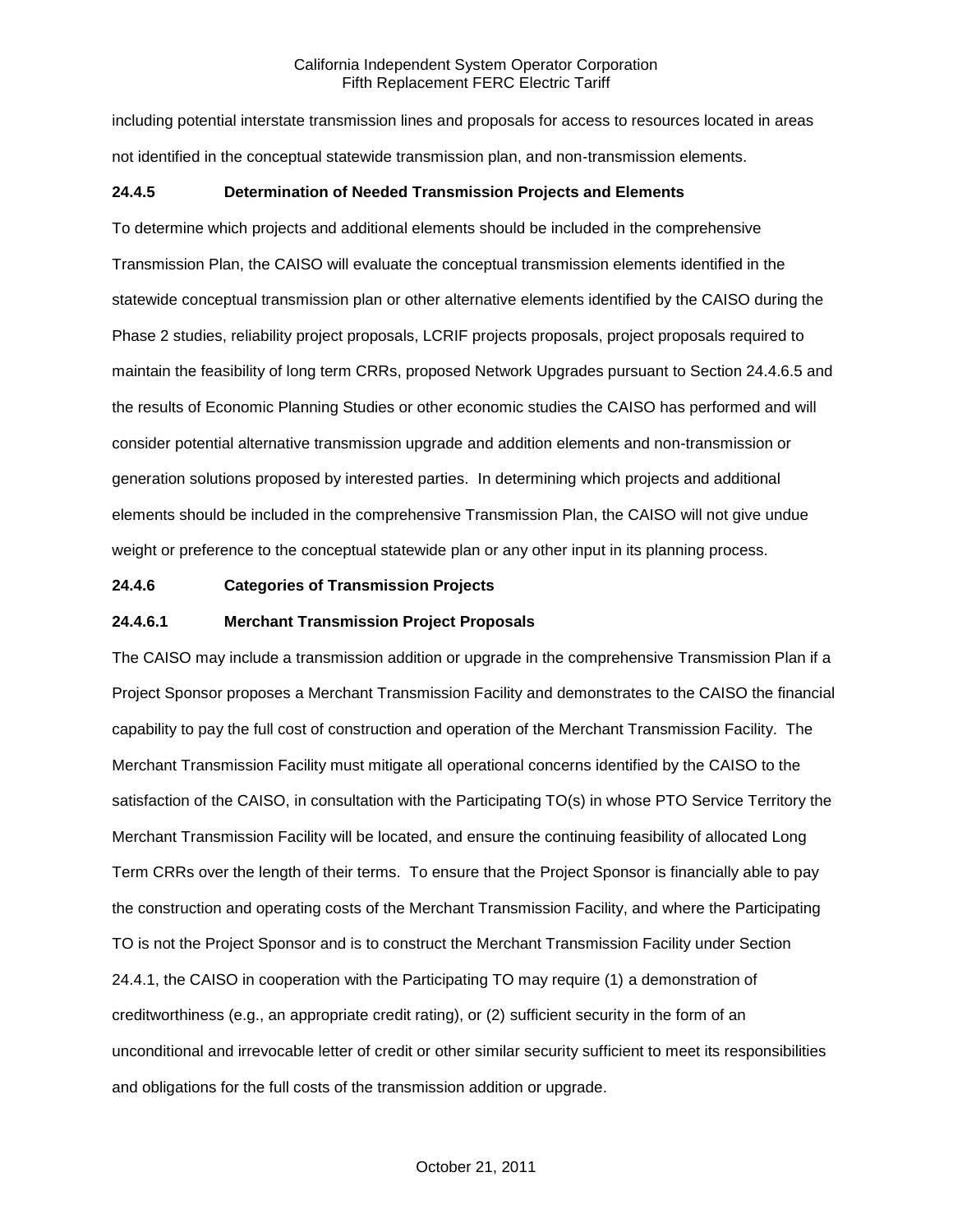# **24.4.6.2 Reliability Driven Projects**

The CAISO, in coordination with each Participating TO with a PTO Service Territory will, as part of the Transmission Planning Process and consistent with the procedures set forth in the Business Practice Manual, identify the need for any transmission additions or upgrades required to ensure System Reliability consistent with all Applicable Reliability Criteria and CAISO Planning Standards. In making this determination, the CAISO, in coordination with each Participating TO with a PTO Service Territory and other Market Participants, shall consider lower cost alternatives to the construction of transmission additions or upgrades, such as acceleration or expansion of existing projects, Demand-side management, Remedial Action Schemes, appropriate Generation, interruptible Loads or reactive support. The CAISO shall direct each Participating TO with a PTO Service Area, as a registered Transmission Planner with NERC, to perform the necessary studies, based on the Unified Planning Assumptions and Study Plan and any applicable Interconnection Study, and in accordance with the Business Practice Manual, to determine the facilities needed to meet all Applicable Reliability Criteria and CAISO Planning Standards. The Participating TO with a PTO Service Area shall provide the CAISO and other Market Participants with all information relating to the studies performed under this Section, subject to any limitation provided in Section 20.2 or the applicable LGIP. The Participating TO with a PTO Service Territory in which the transmission upgrade or addition deemed needed under this Section 24 will have the responsibility to construct, own and finance, and maintain such transmission upgrade or addition.

### **24.4.6.3 LCRIF Projects**

# **24.4.6.3.1 Proposals for LCRIFs**

The CAISO, CPUC, CEC, a Participating TO, or any other interested parties may propose a transmission addition as a Location Constrained Resource Interconnection Facility. A proposal shall include the following information, to the extent available:

- (a) Information showing that the proposal meets the requirements of Section 24.4.6.3.2; and
- (b) A description of the proposed facility, including the following information:
	- (1) Transmission studies demonstrating that the proposed facility satisfies Applicable Reliability Criteria and CAISO Planning Standards;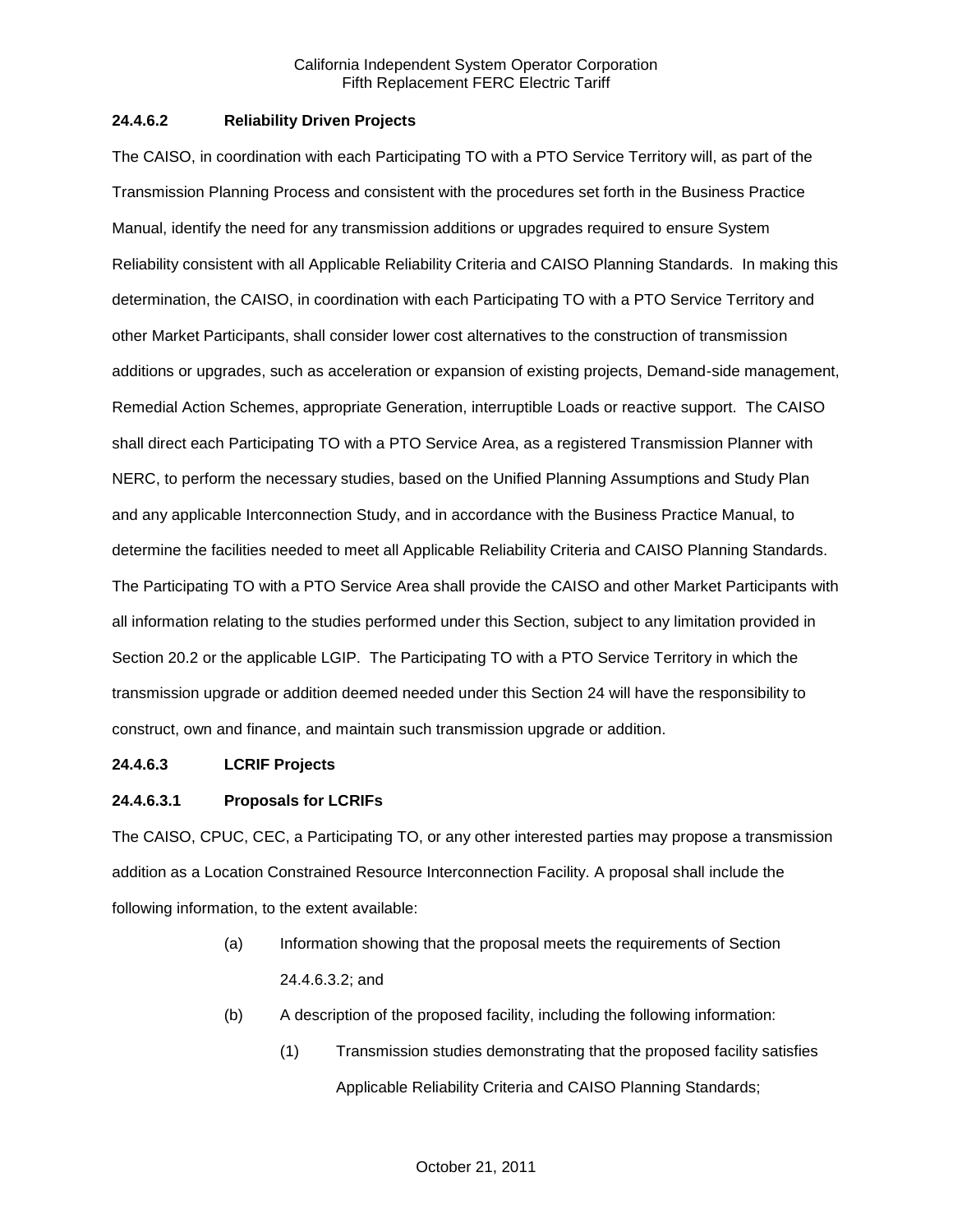- (2) Identification of the most feasible and cost-effective alternative transmission additions, which may include network upgrades, that would accomplish the objective of the proposal;
- (3) A planning level cost estimate for the proposed facility and all proposed alternatives;
- (4) An assessment of the potential for the future connection of further transmission additions that would convert the proposed facility into a network transmission facility, including conceptual plans;
- (5) The estimated in-service date of the proposed facility; and
- (6) A conceptual plan for connecting potential LCRIGs, if known, to the proposed facility.

# **24.4.6.3.2 Criteria for Qualification as a LCRIF**

- (a) The CAISO shall conditionally approve a facility as a Location Constrained Resource Interconnection Facility if it determines that the facility is needed and all of the following requirements are met:
	- (1) The facility is to be constructed for the primary purpose of connecting to the CAISO Controlled Grid two (2) or more Location Constrained Resource Interconnection Generators in an Energy Resource Area, and at least one of the Location Constrained Resource Interconnection Generators is to be owned by an entity(ies) that is not an Affiliate of the owner(s) of another Location Constrained Resource Interconnection Generator in that Energy Resource Area;
	- (2) The facility will be a High Voltage Transmission Facility;
	- (3) At the time of its in-service date, the facility will not be a network facility and would not be eligible for inclusion in a Participating TO's TRR other than as an LCRIF; and
	- (4) The facility meets Applicable Reliability Criteria and CAISO Planning Standards.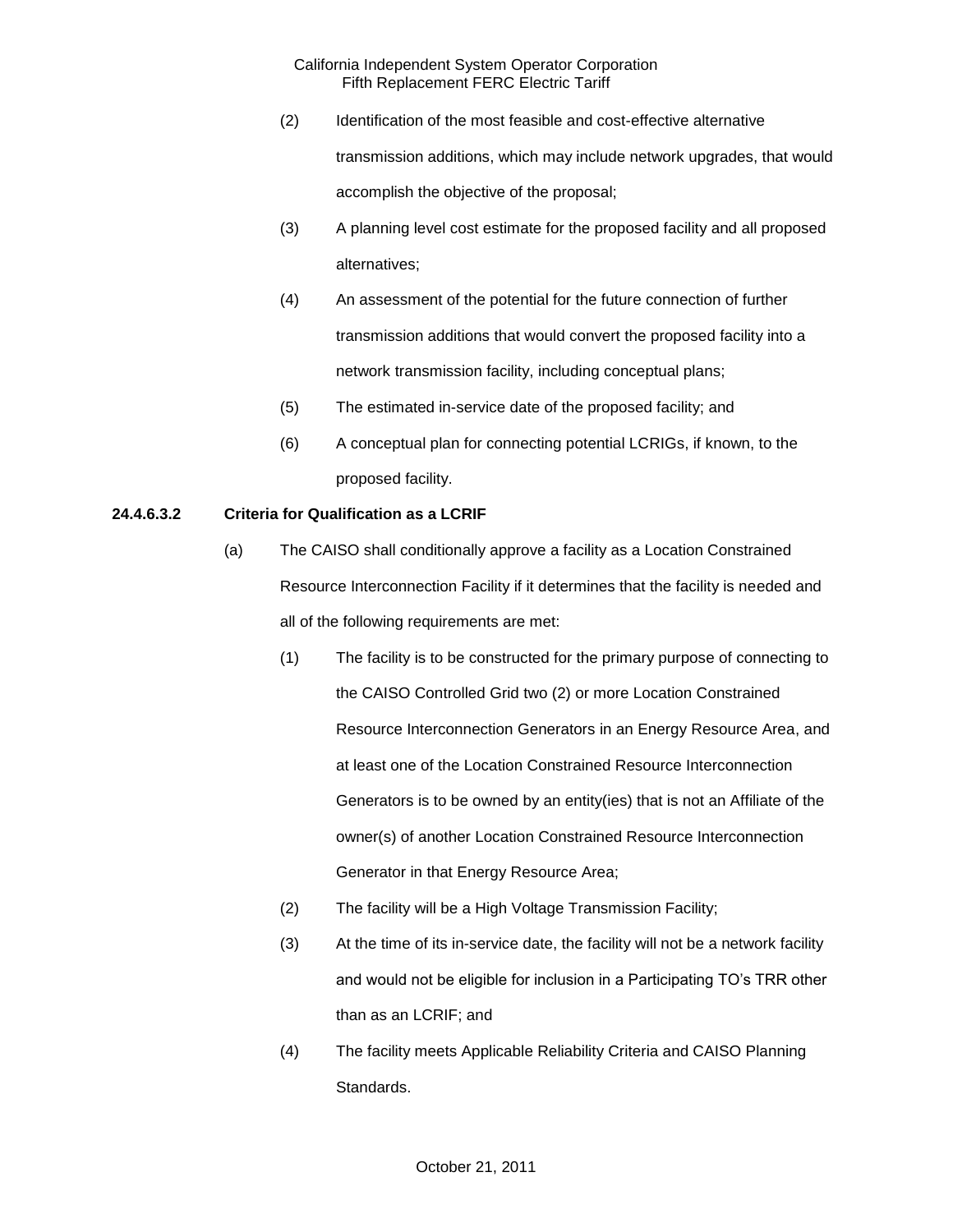- (b) The proponent of a facility that has been determined by the CAISO to meet the requirements of Section 24.4.6.3.2(a) shall provide the CAISO with information concerning the requirements of this subsection not less than ninety (90) days prior to the planned commencement of construction, and the facility shall qualify as a Location Constrained Resource Interconnection Facility if the CAISO determines that both of the following requirements are met:
	- (1) The addition of the capital cost of the facility to the High Voltage TRR of a Participating TO will not cause the aggregate of the net investment of all LCRIFs (net of the amount of the capital costs of LCRIFs to be recovered from LCRIGs pursuant to Section 26.6) included in the High Voltage TRRs of all Participating TOs to exceed fifteen (15) percent of the aggregate of the net investment of all Participating TOs in all High Voltage Transmission Facilities reflected in their High Voltage TRRs (net of the amount of the capital costs of LCRIFs to be recovered from LCRIGs pursuant to Section 26.6) in effect at the time of the CAISO's evaluation of the facility; and
	- (2) Existing or prospective owners of LCRIGs have demonstrated their interest in connecting LCRIGs to the facility consistent with the requirements of Section 24.4.6.3.4, which establishes the necessary demonstration of interest.

#### **24.4.6.3.3 Responsibilities of Participating Transmission Owner**

Each Participating TO shall report annually to the CAISO the amount of its net investment in LCRIFs (net of the amount of the capital costs of LCRIFs to be recovered from LCRIGs pursuant to Section 26.6), and its net investment in High Voltage Transmission Facilities reflected in its High Voltage TRR (net of the amount of the capital costs of LCRIFs to be recovered from LCRIGs pursuant to Section 26.6), to enable the CAISO to make the determination required under Section 24.4.6.3.2(b)(1).

#### **24.4.6.3.4 Demonstration of Interest in a LCRIF**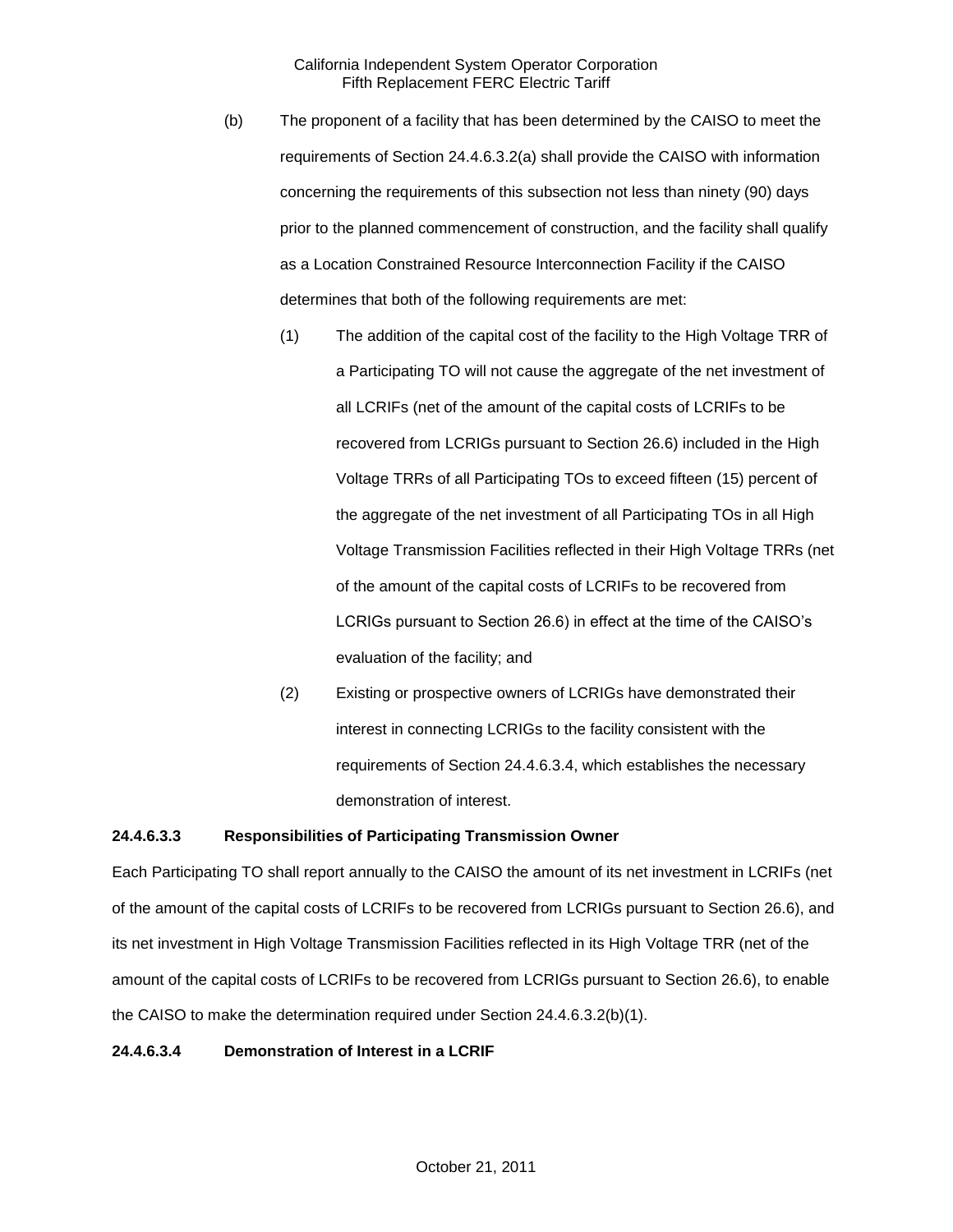A proponent of an LCRIF must demonstrate interest in the LCRIF equal to sixty (60) percent or more of the capacity of the facility in the following manner:

- (a) the proponent's demonstration must include a showing that LCRIGs that would connect to the facility and would have a combined capacity equal to at least twenty-five (25) percent of the capacity of the facility have executed Large Generator Interconnection Agreements or Small Generator Interconnection Agreements, as applicable; and
- $(b)$  to the extent the showing pursuant to Section 24.4.6.3.4(a) does not constitute sixty (60) percent of the capacity of the LCRIF, the proponent's demonstration of the remainder of the required minimum level of interest must include a showing that additional LCRIGs:
	- (1) in the case of Large Generating Facilities subject to the LGIP set forth in Appendix Y, have obtained Site Exclusivity or paid the Site Exclusivity Deposit in lieu of Site Exclusivity, provided that any Site Exclusivity Deposit paid pursuant to Section 3.5 of the LGIP set forth in Appendix Y shall satisfy this requirement, or, in the case of Large Generating Facilities subject to the LGIP set forth in Appendix U and Small Generating Facilities, have obtained control over their site or paid a deposit to the CAISO in the amount of \$250,000, which deposit shall be refundable if the LCRIF is not approved or is withdrawn by the proponent; and
	- (2) have demonstrated interest in the LCRIF by one of the following methods:
		- (i) executing a firm power sales agreement for the output of the LCRIG for a period of five (5) years or longer; or
		- (ii) in the case of Large Generating Facilities subject to the LGIP set forth in Appendix Y, filing an Interconnection Request and paying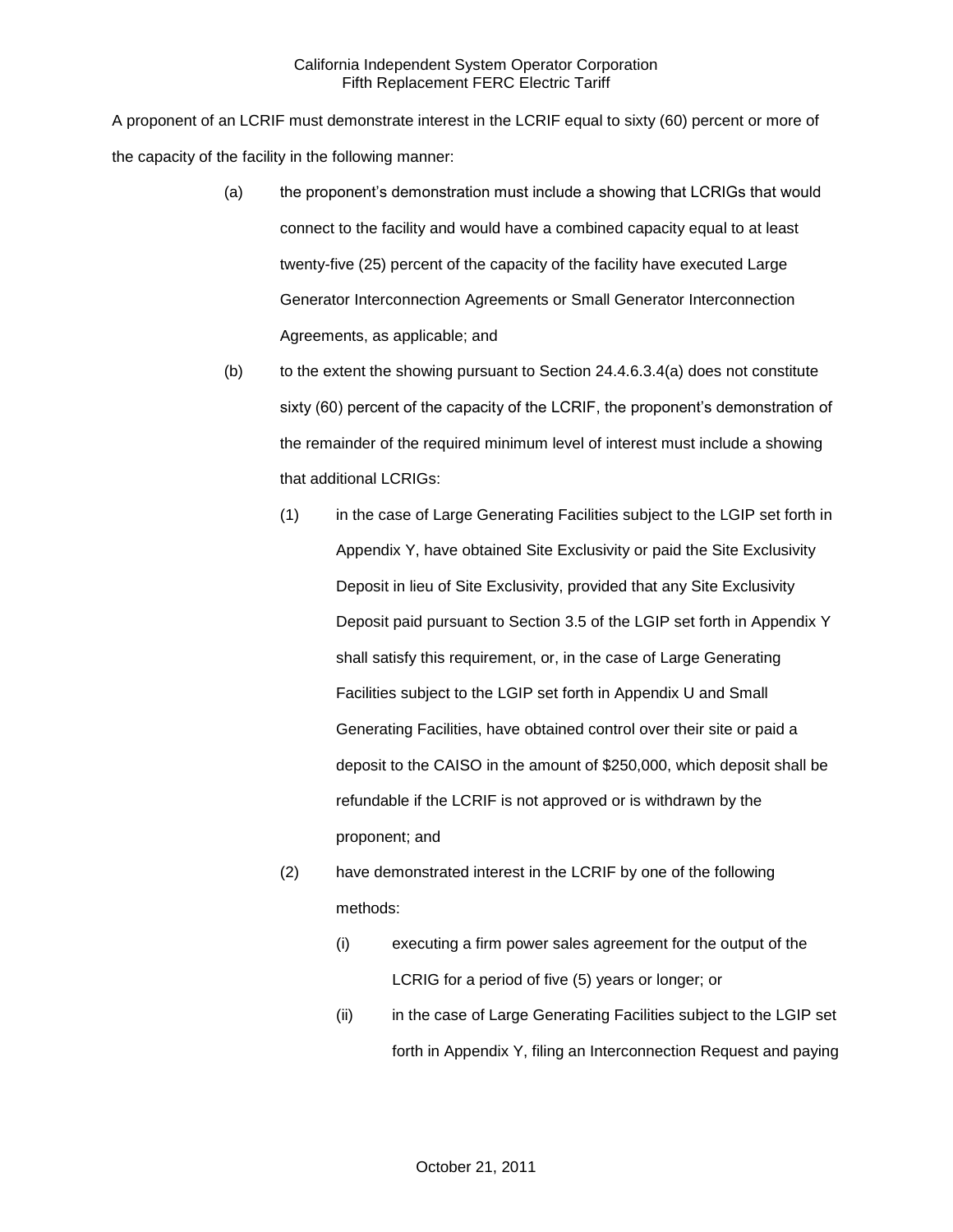the Interconnection Study Deposit required by Section 3.5 of the LGIP set forth in Appendix Y; or

- (iii) in the case of Large Generating Facilities subject to the LGIP set forth in Appendix U and Small Generating Facilities, being in the CAISO's interconnection queue and paying a deposit to the CAISO equal to the sum of the minimum deposits required of an Interconnection Customer for all studies performed in accordance with the Large Generator Interconnection Procedures (Appendix U) or Small Generator Interconnection Procedures (Appendix S), as applicable to the LCRIG, less the amount of any deposits actually paid by the LCRIG for such studies. The deposit shall be credited toward such study costs. If the LCRIF is not approved or is withdrawn by the proponent, any deposit paid under this provision shall be refundable to the extent it exceeds costs incurred by the CAISO for such studies; or
- (iv) paying a deposit to the CAISO equal to five (5) percent of the LCRIG's pro rata share of the capital costs of a proposed LCRIF. The deposit shall be credited toward costs of Interconnection Studies performed in connection with the Large Generator Interconnection Procedures (Appendix U or Appendix Y, as applicable) or Small Generator Interconnection Procedures (Appendix S), whichever is applicable. If the LCRIF is not approved or is withdrawn by the proponent, any deposit paid under this provision shall be refundable to the extent it exceeds the costs incurred by the CAISO for such studies.

**24.4.6.3.5 Coordination With Non-Participating TOs**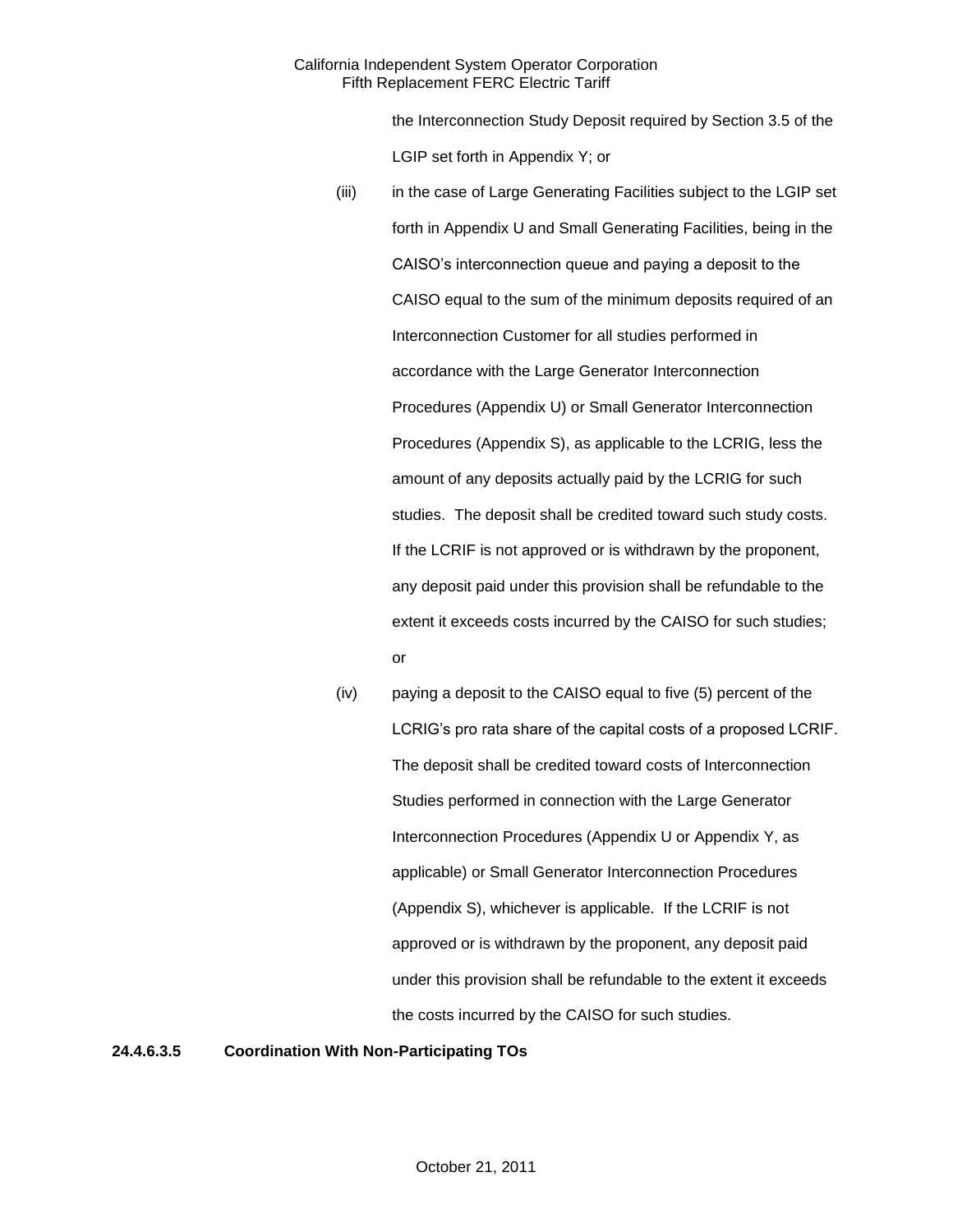In the event that a facility proposed as an LCRIF would connect to LCRIGs in an Energy Resource Area that would also be connected by a transmission facility that is in existence or is proposed to be constructed by an entity that is not a Participating TO and that does not intend to place that facility under the Operational Control of the CAISO, the CAISO shall coordinate with the entity owning or proposing that transmission facility through any regional planning process to avoid the unnecessary construction of duplicative transmission additions to connect the same LCRIGs to the CAISO Controlled Grid.

## **24.4.6.3.6 Evaluation of LCRIFs**

In evaluating whether a proposed LCRIF that meets the requirements of Section 24.4.6.3.2 is needed, and for purposes of ranking and prioritizing LCRIF projects, the CAISO will consider the following factors:

- (a) Whether, and if so, the extent to which, the facility meets or exceeds applicable CAISO Planning Standards, including standards that are Applicable Reliability Criteria.
- (b) Whether, and if so, the extent to which, the facility has the capability and flexibility both to interconnect potential LCRIGs in the Energy Resource Area and to be converted in the future to a network transmission facility.
- (c) Whether the projected cost of the facility is reasonable in light of its projected benefits, in comparison to the costs and benefits of other alternatives for connecting Generating Units or otherwise meeting a need identified in the CAISO Transmission Planning Process, including alternatives that are not LCRIFs. In making this determination, the CAISO shall take into account, among other factors, the following:
	- (1) The potential capacity of LCRIGs and the potential Energy that could be produced by LCRIGs in each Energy Resource Area;
	- (2) The capacity of LCRIGs in the CAISO's interconnection process for each Energy Resource Area;
	- (3) The projected cost and in-service date of the facility in comparison with other transmission facilities that could connect LCRIGs to the CAISO Controlled Grid;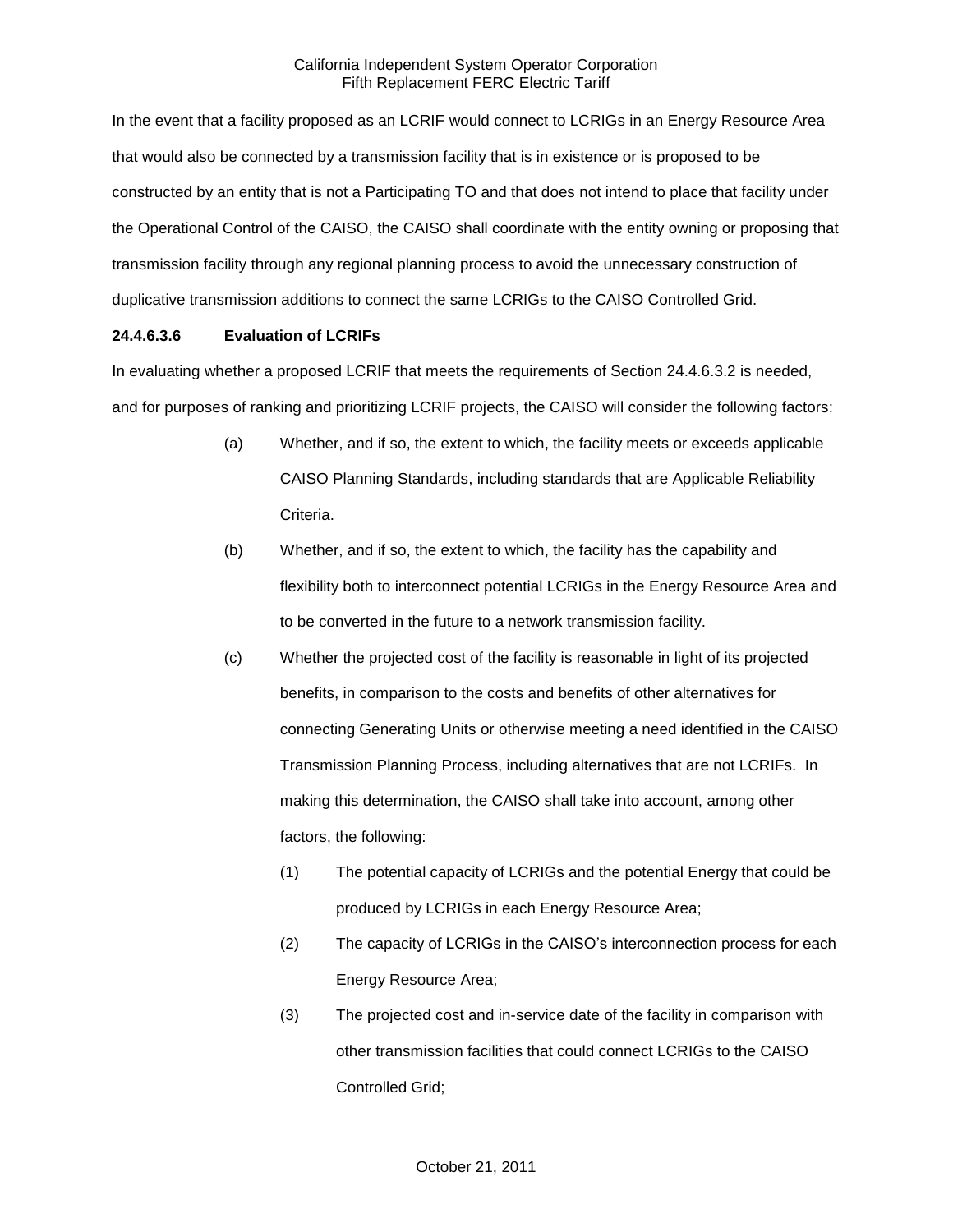- (4) Whether, and if so, the extent to which, the facility would provide additional reliability or economic benefits to the CAISO Controlled Grid; and
- (5) Whether, and if so, the extent to which, the facility would create a risk of stranded costs.

#### **24.4.6.4 Projects to Maintain the Feasibility of Long Term CRRs**

The CAISO is obligated to ensure the continuing feasibility of Long Term CRRs that are allocated by the CAISO over the length of their terms. In furtherance of this requirement the CAISO shall, as part of its annual Transmission Planning Process cycle, test and evaluate the simultaneous feasibility of allocated Long Term CRRs, including, but not limited to, when acting on the following types of projects: (a) planned or proposed transmission projects; (b) Generating Unit or transmission retirements; (c) Generating Unit interconnections; and (d) the interconnection of new Load. Pursuant to such evaluations, the CAISO shall identify the need for any transmission additions or upgrades required to ensure the continuing feasibility of allocated Long Term CRRs over the length of their terms and shall publish Congestion Data Summary along with the results of the CAISO technical studies. In assessing the need for transmission additions or upgrades to maintain the feasibility of allocated Long Term CRRs, the CAISO, in coordination with the Participating TOs and other Market Participants, shall consider lower cost alternatives to the construction of transmission additions or upgrades, such as acceleration or expansion of existing projects; Demand-side management; Remedial Action Schemes; constrained-on Generation; interruptible Loads; reactive support; or in cases where the infeasible Long Term CRRs involve a small magnitude of megawatts, ensuring against the risk of any potential revenue shortfall using the CRR Balancing Account and uplift mechanism in Section 11.2.4. As part of the CAISO's Transmission Planning Process, the Participating TOs and Market Participants shall provide the necessary assistance and information to the CAISO to allow it to assess and identify transmission additions or upgrades that may be necessary under Section 24.4.6.4. To the extent a transmission upgrade or addition is deemed needed to maintain the feasibility of allocated Long Term CRRs in accordance with this Section and included in the CAISO's annual Transmission Plan, the CAISO will designate the Participating TO(s) with a PTO Service Territory in which the transmission upgrade or addition is to be located as the Project Sponsor(s), responsible to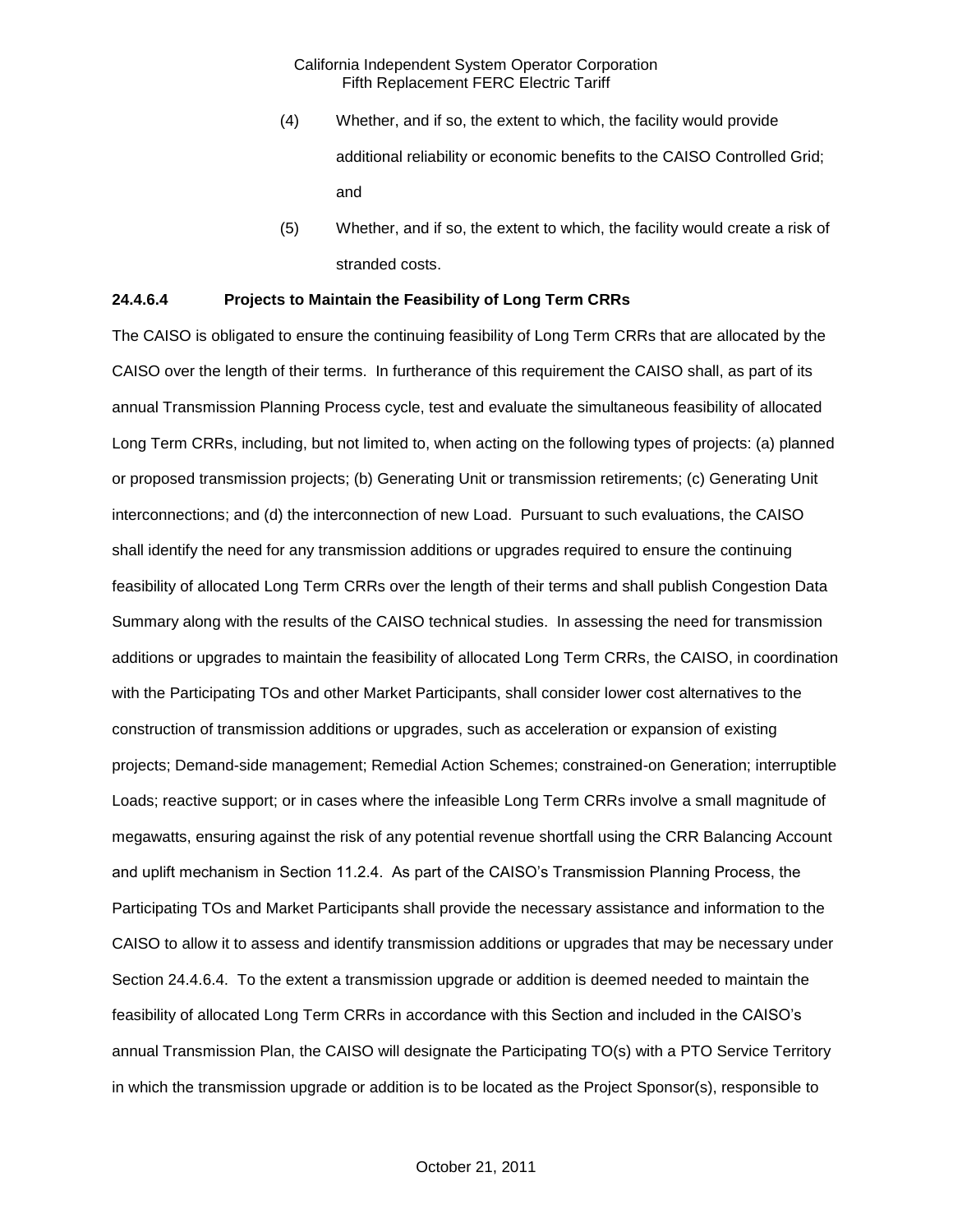construct, own and finance, and maintain such transmission upgrade or addition.

## **24.4.6.5 LGIP Network Upgrades**

Beginning with the 2011/2012 planning cycle, Network Upgrades originally identified during the Phase II Interconnection Study or Interconnection Facilities Study Process of the Large Generation Interconnection Process as set forth in Section 7 of Appendix Y that are not already included in a signed LGIA may be assessed as part of the comprehensive Transmission Plan if these Network Upgrades satisfy the following criteria:

- (a) The Network Upgrades consist of new transmission lines 200 kV or above, and have capital costs of \$100 million or greater;
- (b) The Network Upgrade is a new 500 kV substation that has capital costs of \$100 million or greater; or,
- (c) The Network Upgrades have a capital cost of \$200 million or more.

The CAISO will post a list of the Network Upgrades eligible for assessment in the Transmission Planning Process in accordance with the schedule set forth in the applicable Business Practice Manual. Network Upgrades included in the comprehensive Transmission Plan may include additional components not included in the Network Upgrades originally identified during the Phase II Interconnection Study or may be expansions of the Network Upgrades originally identified during the Phase II Interconnection Study if the CAISO determines during the Transmission Planning Process that such components or expansions are needed as additional elements under section 24.1. Network Upgrades identified in the LGIP Phase II studies but not assessed in the Transmission Planning Process will be included in Large Generator Interconnection Agreements, as appropriate. Network Upgrades assessed in the Transmission Planning Process but not modified or replaced will be included in Large Generator Interconnection Agreements, as appropriate. Construction and ownership of Network Upgrades specified in the comprehensive Transmission Plan under this section, including any needed additional components or expansions, will be the responsibility of the Participating TO if the Phase II studies identified the original upgrade as needed and such upgrade has not yet been set forth in an executed Large Generator Interconnection Agreement. If, through the Transmission Planning Process, the CAISO identifies any additional components or expansions of Network Upgrades that result in the need for other upgrades or additions, the responsibility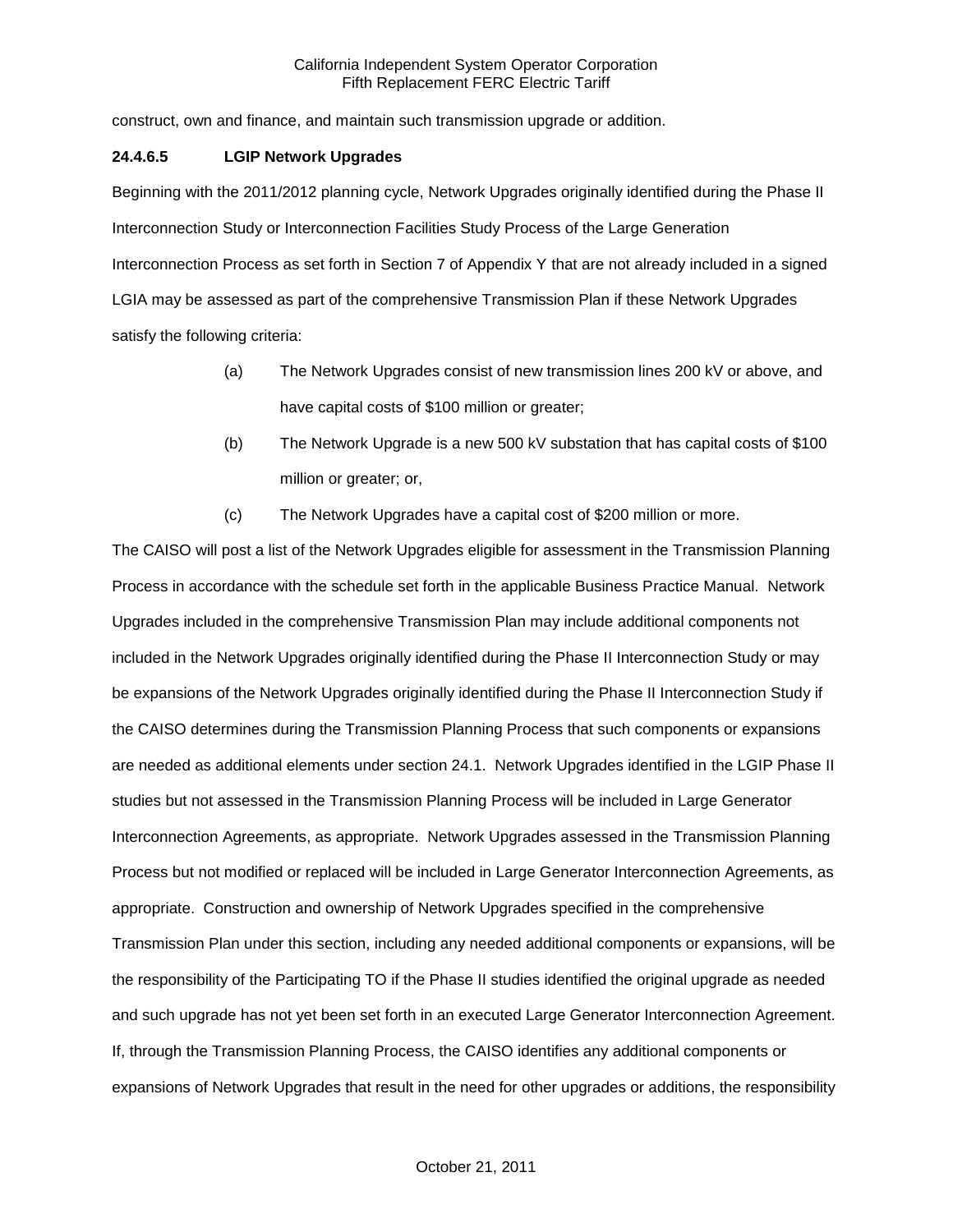to build and own such additions or upgrades will be determined by this Section 24, according to the category of those other upgrades or additions. Any decision in the Transmission Planning Process to modify Network Upgrades identified in the Large Generator Interconnection Process will not increase the cost responsibility of the Interconnection Customer as described in Appendix Y, Section 7. Category 1 policy-driven elements identified under Section 24.4.6.7 could supplant the need for LGIP Network Upgrades that would be developed in subsequent Generator Interconnection Process cycles. To the extent that a Category 1 policy-driven element eliminates or downsizes the need for a Network Upgrade, the Interconnection Customer's cost responsibility for such Network Upgrade shall be eliminated or reduced. Any financial security posting shall be adjusted accordingly.

#### **24.4.6.6 Policy-Driven Elements**

Once the CAISO has identified projects needed to maintain reliability, LCRIF projects eligible for conditional or final approval, projects needed to maintain long-term CRR feasibility, qualified Merchant Transmission Facility projects, and needed LGIP Network Upgrades as described in Section 24.4.6.5, the CAISO may evaluate transmission upgrade and addition elements needed to meet state or federal policy requirements or directives as specified in the Study Plan pursuant to Section 24.3.2(i). Policy-driven transmission upgrade or addition elements will be either Category 1 or Category 2. Category 1 are those elements which under the criteria of this section are found to be needed elements and are recommended for approval as part of the comprehensive Transmission Plan in the current cycle. Category 2 are those elements that could be needed to achieve state or federal policy requirements or directives but have not been found to be needed in the current planning cycle based on the criteria set forth in this section. Elements identified in this section and not identified in Section 24.4.6.5 as the responsibility of the Participating TO to build will be open for Project Sponsor solicitation during Phase 3. The CAISO will determine the need for, and identify such policy-driven transmission upgrade or addition elements that efficiently and effectively meet applicable policies under alternative resource location and integration assumptions and scenarios, while mitigating the risk of stranded investment. The CAISO will create a baseline scenario reflecting the assumptions about resource locations that are most likely to occur and one or more reasonable stress scenarios that will be compared to the baseline scenario. Any transmission upgrade or addition elements that are included in the baseline scenario and at least a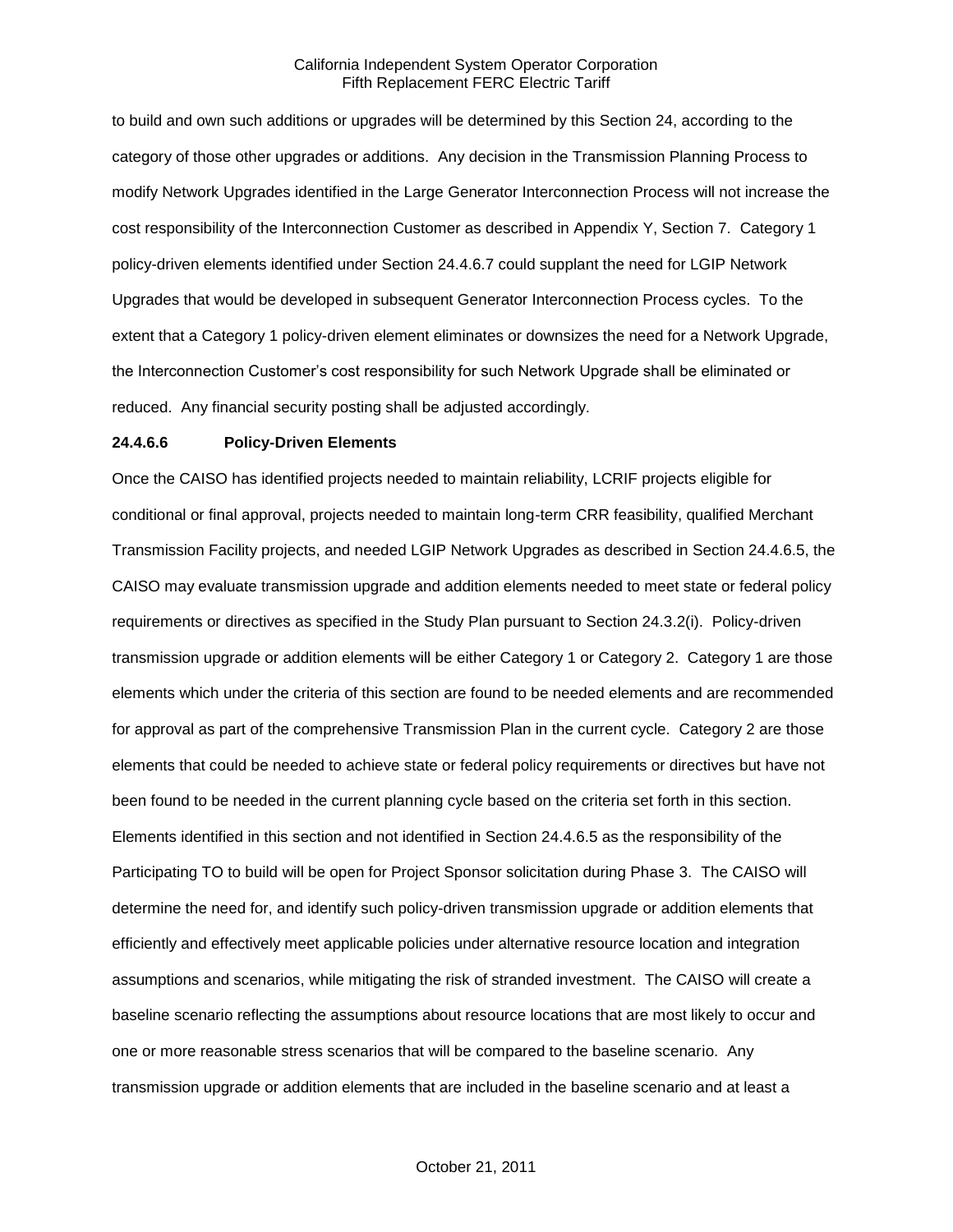significant percentage of the stress scenarios may be Category 1 elements. Transmission upgrades or additions that are included in the base case, but which are not included in any of the stress scenarios or are included in an insignificant percentage of the stress scenarios, generally will be Category 2 elements, unless the CAISO finds that sufficient analytic justification exists to designate them as Category 1. In such cases, the ISO will make public the analysis upon which it based its justification for designating such facilities as Category 1 rather than Category 2. In this process, the CAISO will consider the following criteria:

- (a) commercial interest in the resources in the applicable geographic area (including renewable energy zones) accessed by potential transmission elements as evidenced by signed and approved power purchase agreements and interconnection agreements;
- (b) the results and identified priorities of the California Public Utilities Commission's or California Local Regulatory Authorities' resource planning processes;
- (c) the expected planning level cost of the transmission element as compared to the potential planning level costs of other alternative transmission elements;
- (d) the potential capacity (MW) value and energy (MWh) value of resources in particular zones that will meet the policy requirements, as well as the cost supply function of the resources in such zones;
- (e) the environmental evaluation, using best available public data, of the zones that the transmission is interconnecting as well as analysis of the environmental impacts of the transmission elements themselves; the extent to which the transmission element will be needed to meet Applicable Reliability Criteria or to provide additional reliability or economic benefits to the ISO grid;
- (f) potential future connections to other resource areas and transmission elements;
- (g) resource integration requirements and the costs associated with these requirements in particular resource areas designated pursuant to policy initiatives;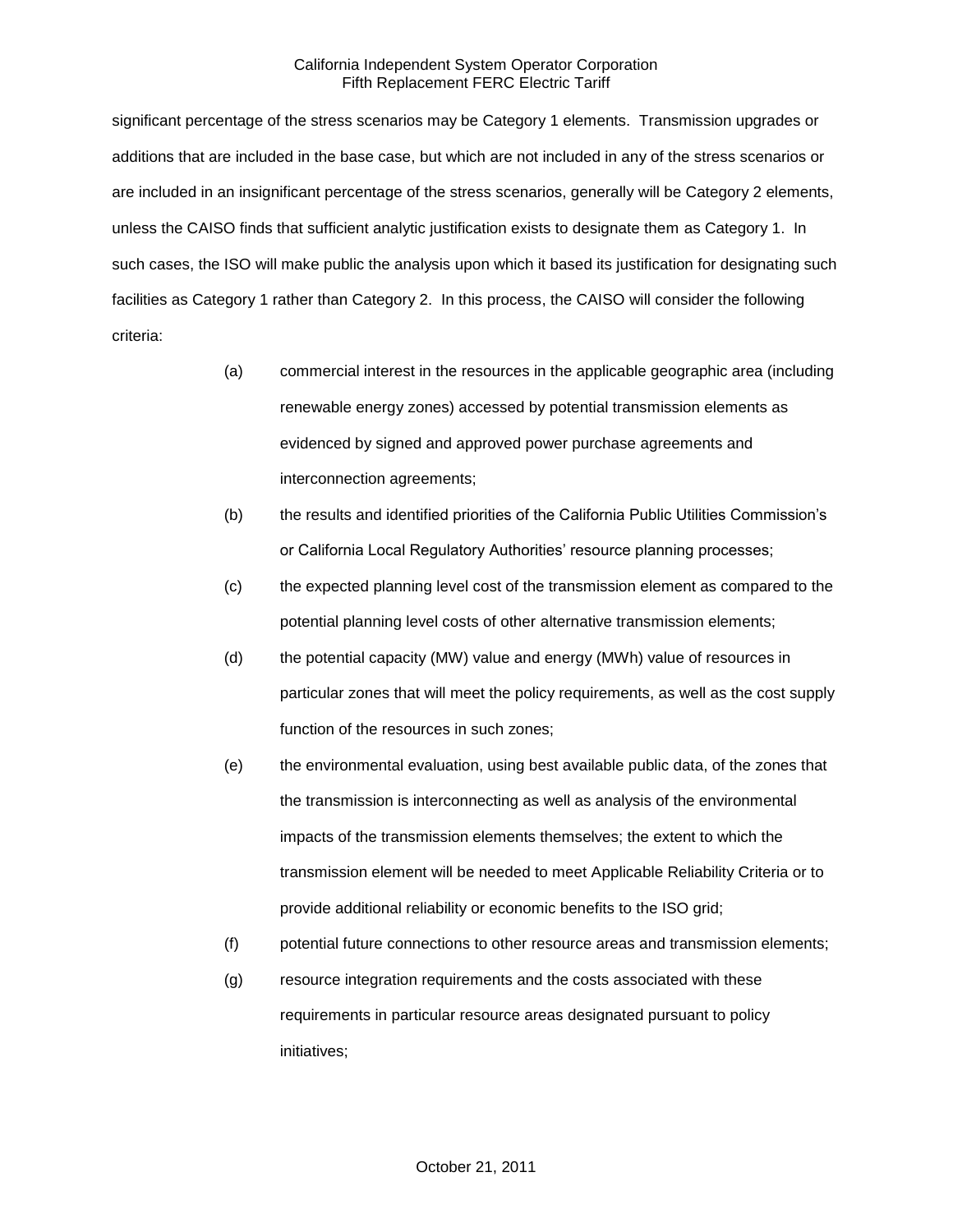- (h) the potential for a particular transmission element to provide access to resources needed for integration, such as pumped storage in the case of renewable resources;
- (i) the effect of uncertainty associated with the above criteria, and any other considerations, that could affect the risk of stranded investment; and
- (j) the effects of other additions or upgrades being considered for approval during the planning process.

#### **24.4.6.7 Economic Studies and Mitigation Solutions**

Once the CAISO has identified projects needed to maintain reliability, LCRIF projects eligible for conditional or final approval, qualified merchant transmission projects and policy driven elements, the CAISO will conduct the High Priority Economic Planning Studies selected under Section 24.4.4 and any other studies that the CAISO concludes are necessary to determine whether additional transmission upgrades and additions, or modifications to identified transmission projects or elements, are necessary to address:

- (a) Congestion identified by the CAISO in the Congestion Data Summary published for the applicable Transmission Planning Process cycle and the magnitude, duration, and frequency of that Congestion;
- (b) Local Capacity Area Resource requirements;
- (c) Congestion projected to increase over the planning horizon used in the Transmission Planning Process and the magnitude of that Congestion; or
- (d) Integration of new generation resources or loads on an aggregated or regional basis.

In determining whether additional elements are needed, the CAISO shall consider the degree to which, if any, the benefits of the solutions outweigh the costs, in accordance with the procedures set forth in the Business Practice Manual. The benefits of the mitigation solutions may include a calculation of any reduction in production costs, Congestion costs, Transmission Losses, capacity or other electric supply costs resulting from improved access to cost-efficient resources. The cost of the mitigation solution must consider any estimated costs identified under Section 24.4.6.4 to maintain the simultaneous feasibility of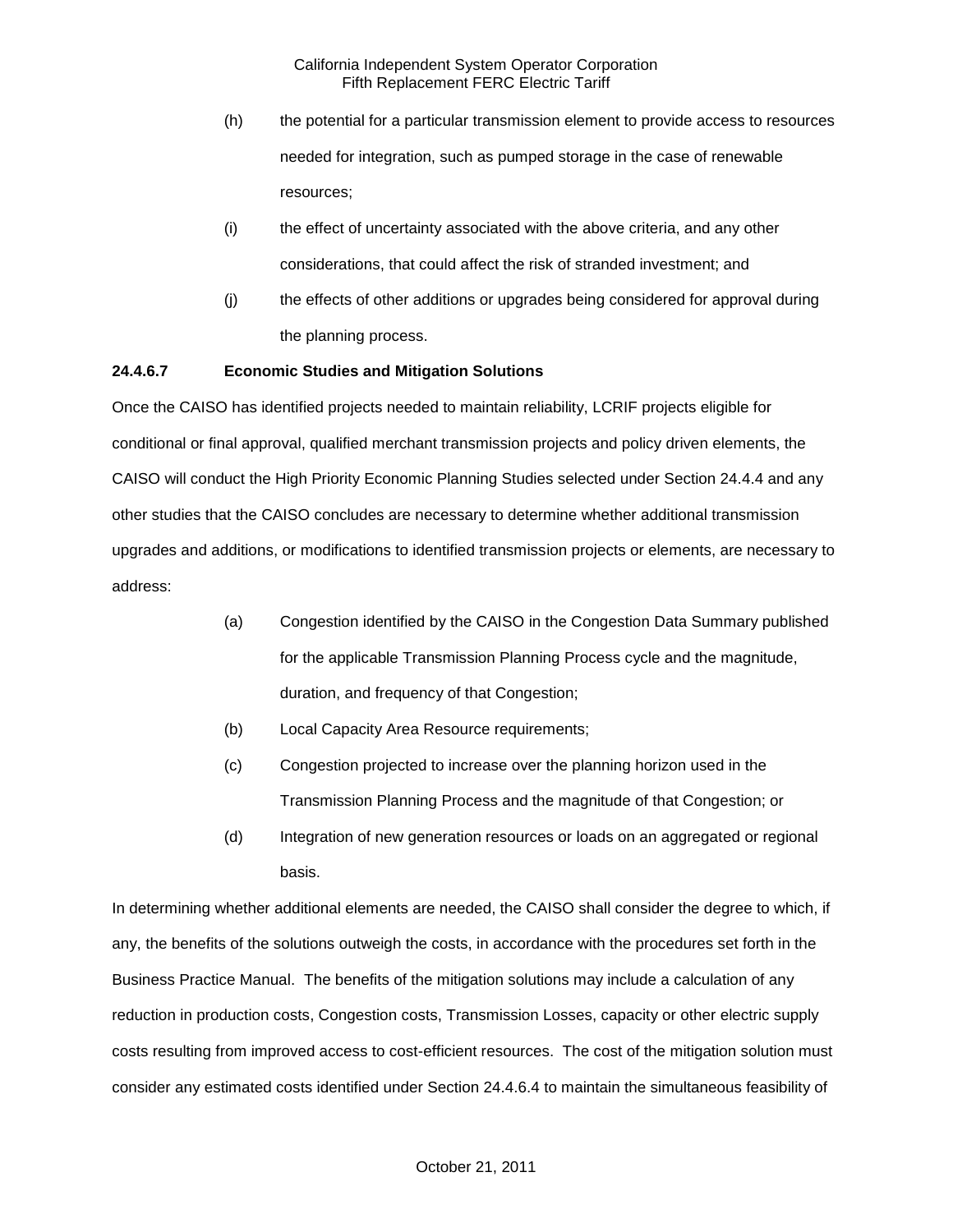allocated Long Term CRRs for the length of their term. The CAISO, in determining whether a particular solution is needed, shall also consider the comparative costs and benefits of viable alternatives to the particular transmission element, including: (1) other potential transmission upgrades or additions, including those being considered or proposed during the Transmission Planning Process; (2) acceleration or expansion of any transmission upgrade or addition already approved by the CAISO Governing Board or included in any CAISO annual Transmission Plan, and (3) non-transmission alternatives, including demand-side management. Transmission upgrades and addition elements that are identified under this Section 24.4.6.7, other than reliability-driven projects, LCRIF projects eligible for conditional or final approval and qualified Merchant Transmission Facility projects, will be open for bid and Project Sponsor solicitation in Phase 3.

#### **24.4.6.8 Projects Submitted in Prior Request Windows**

During Phase 2 of the 2010/2011 Transmission Planning Cycle, the CAISO will evaluate the specific project proposals submitted during the 2008 and 2009 request windows. If any of these 2008 or 2009 request window proposals is found by the CAISO to be needed as a Category 1 policy-driven or economically-driven element, using the criteria for approval of transmission elements under sections 24.4.6.6 or 24.4.6.7, the project will be included in the comprehensive 2010/2011 Transmission Plan. Upon Board approval of the Transmission Plan, the Project Sponsor that submitted the proposal will be approved to finance, own and construct the approved additions and upgrades provided that Project Sponsor meets the criterion specified in Section 24.5.2.1(c). If a 2008 or 2009 request window proposal is found to be needed as a Category 2 policy-driven element in the 2010-2011 Transmission Planning Cycle, and that Category 2 policy-driven element is reclassified as a Category 1 policy-driven element in the 2011-2012 Transmission Planning Cycle, the Project Sponsor that submitted the proposal will be approved to finance, own and construct the element, provided that Project Sponsor meets the criterion specified in Section 24.5.2.1(c). If competing projects have been submitted by multiple Project Sponsors in the 2008 and 2009 request windows for the same elements in the 2010/2011 comprehensive Transmission Plan, the CAISO will approve one of those Project Sponsors to build and own the project based on the criteria specified in Section 24.5.2.3. To the extent that competing project proposals for the same policy-driven or economically-driven element were submitted in both the 2008 and 2009 request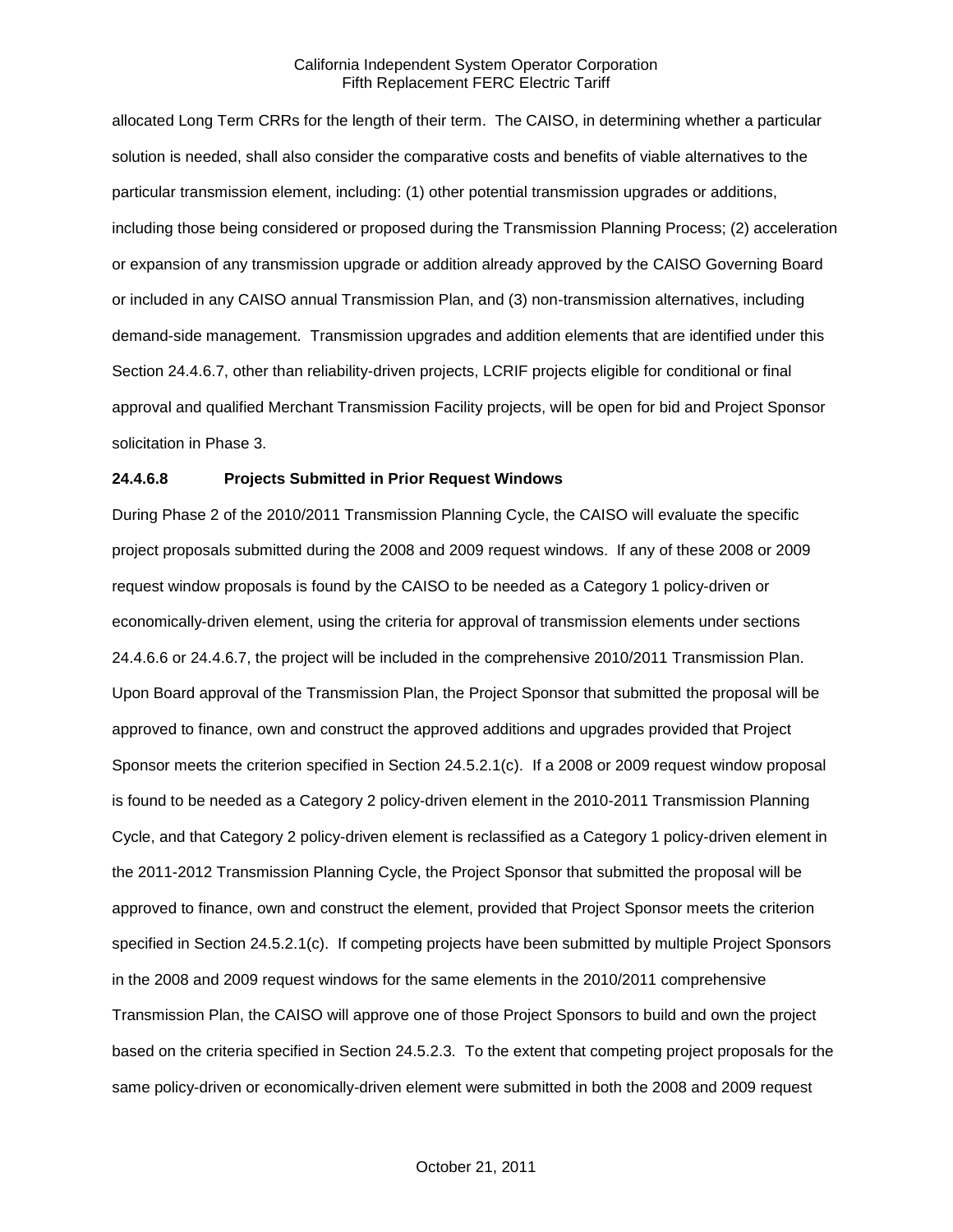windows, the CAISO will give priority to the proiect proposals submitted in the 2008 request window.

## **24.4.7 Description of Transmission Elements**

The transmission elements identified in the draft and final comprehensive Transmission Plan will provide

sufficient engineering detail to permit Project Sponsors to submit complete proposals, under section

24.5.1 to build certain transmission elements. As further described in the Business Practice Manual, such details may include, but are not limited to:

- (a) Minimum Conductor Ampacity;
- (b) Approximate Line impedance required;
- (c) Approximate Series compensation levels;
- (d) Substation bus and breaker configuration;
- (e) Breaker clearing times;
- (f) Transformer characteristics (capacity, impedance, tap range);
- (g) Minimum Shunt capacitor and reactor sizes;
- (h) Minimum FACTS device specifications;
- (i) SPS requirements;
- (j) Planning level cost estimates;
- (k) Projected in-service date.

#### **24.4.8 Additional Contents of Comprehensive Transmission Plan**

In addition to the detailed descriptions of specific needed addition and upgrade projects and elements, the draft and final comprehensive Transmission Plan may include: (1) the results of technical studies performed under the Study Plan; (2) determinations and recommendations regarding the need for identified transmission upgrade and addition projects and elements; (3) assessments of transmission upgrades and additions submitted as alternatives to the potential solutions to transmission needs identified by the CAISO and studied during the Transmission Planning Process cycle; (4) results of Economic Planning Studies (except for the 2010/2011 cycle); (5) an update on the status of transmission upgrades or additions previously approved by the CAISO, including identification of mitigation plans, if necessary, to address any potential delay in the anticipated completion of an approved transmission upgrade or addition; and (6) a description of transmission addition and upgrade projects with an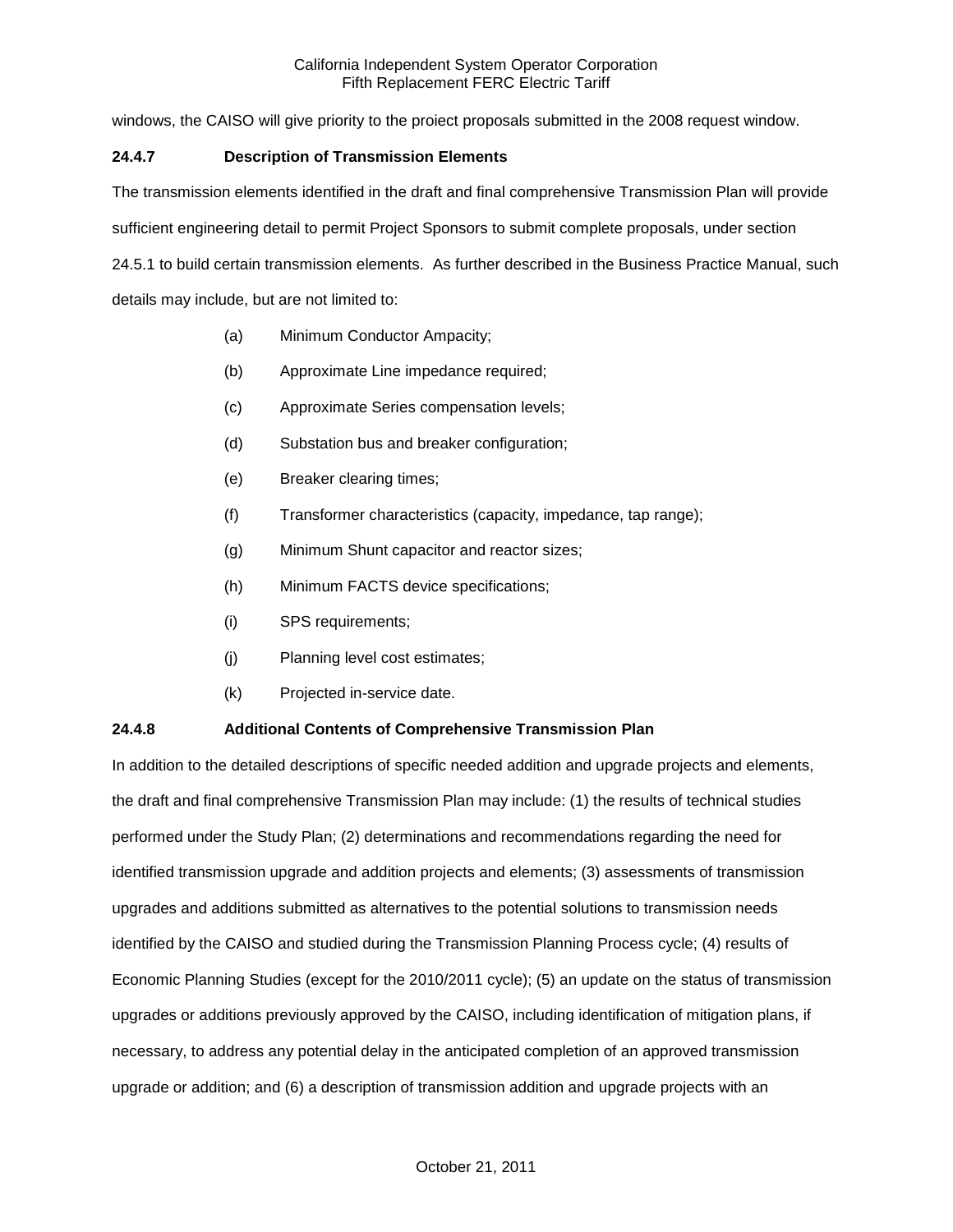estimated capital investment of \$50 million or more submitted through the Request Window and for which additional studies are required before being presented to the CAISO Governing Board for approval following completion of the studies; and (7) a description of Category 2 transmission upgrade or addition elements recommended for consideration in future planning cycles.

#### **24.4.9 Phase 2 Stakeholder Process**

- (a) According to the schedule and procedures set forth in the Business Practice Manual, the CAISO will schedule one (1) public meeting after the CAISO technical study results have been posted and Participating TOs have submitted (i) the results of technical studies conducted at the direction of the CAISO (if applicable); and (ii) reliability-driven projects and mitigation solutions. All stakeholder meetings, web conferences, or teleconferences shall be noticed by Market Notice. Interested parties will be provided a minimum two (2) week period to provide written comments regarding the technical study results and the proposals submitted by the Participating TOs.
- (b) The CAISO will schedule at least one (1) other public meeting before the draft comprehensive Transmission Plan is posted to provide information about any policy-driven element evaluations or economic planning studies that have been completed since the prior public meeting was held, as well as updated information about any studies or evaluations that are still in progress. Notice of such meeting, web conference or teleconference will be provided to stakeholders via Market Notice.
- (c) In accordance with the schedule and procedures in the Business Practice Manual, but not less than one-hundred and twenty (120) days after the results of the CAISO's technical studies are posted and not less than six (6) weeks after the Request Window closes, the CAISO will post a draft comprehensive Transmission Plan. The CAISO will subsequently conduct a public conference regarding the draft comprehensive Transmission Plan and solicit comments, consistent with the timelines and procedures set forth in the Business Practice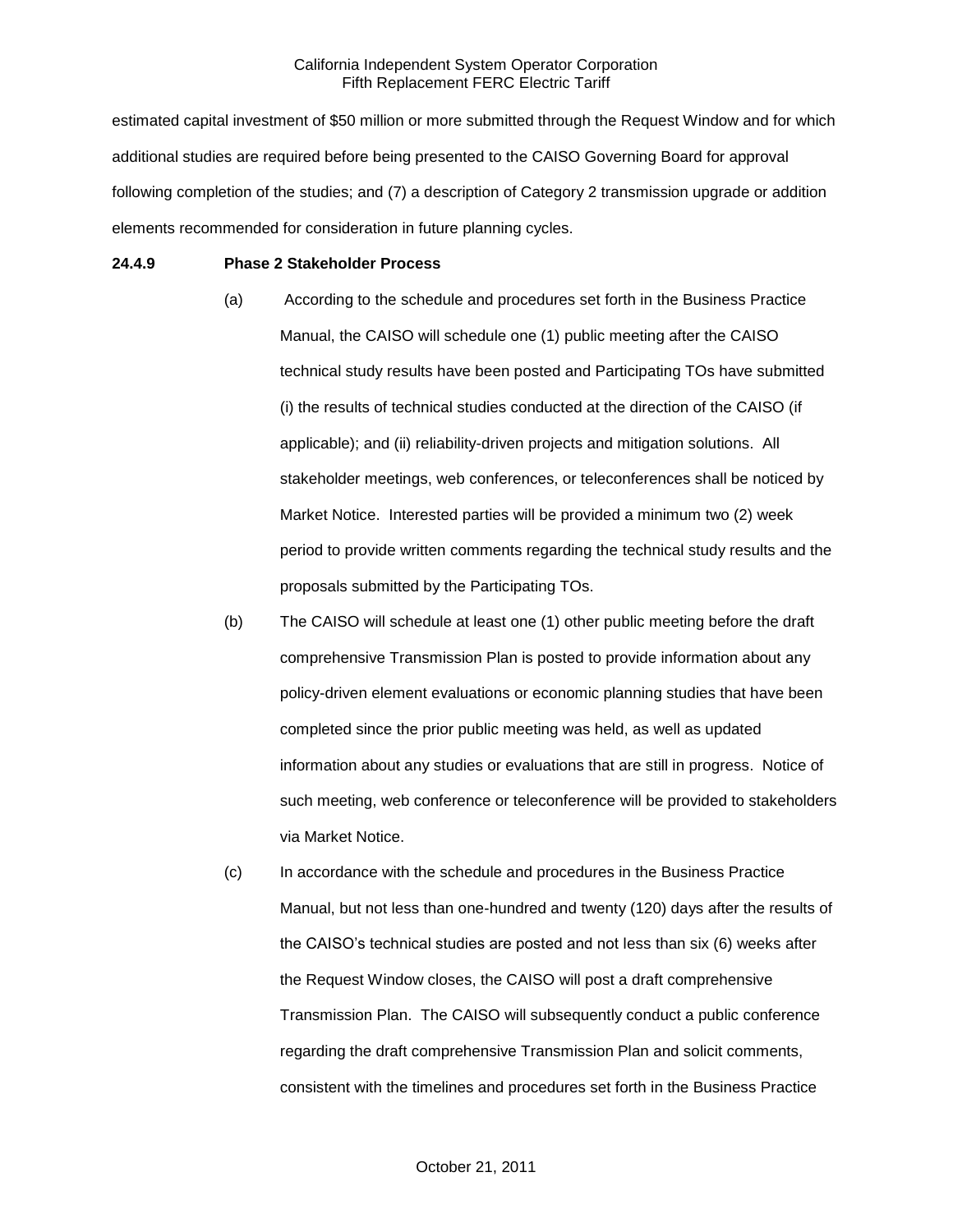Manual. Additional meetings, web conferences, or teleconferences may be scheduled as needed. All stakeholder meetings, web conferences, or teleconferences shall be noticed by Market Notice and such notice shall be posted to the CAISO Website. After consideration of comments, the CAISO will post the revised draft comprehensive Transmission Plan to the CAISO Website.

## **24.4.10 Transmission Plan Approval Process**

The revised draft comprehensive Transmission Plan, along with the stakeholder comments, will be presented to the CAISO Governing Board for consideration and approval. Upon approval of the plan, all needed transmission addition and upgrade projects and elements, net of all transmission and nontransmission alternatives considered in developing the comprehensive Transmission Plan, will be deemed approved by the CAISO Governing Board. Transmission upgrade and addition projects with capital costs of \$50 million or less can be approved by CAISO management and may proceed to permitting and construction prior to Governing Board approval of the plan. Following Governing Board approval, the CAISO will post the final comprehensive Transmission Plan to the CAISO website.

#### **24.5 Transmission Planning Process Phase 3**

#### **24.5.1 Project Submissions**

According to the schedule set forth in the Business Practice Manual, in the month following CAISO Governing Board approval of the comprehensive Transmission Plan, the CAISO will initiate a period of at least two (2) months that will provide an opportunity for Project Sponsors to submit specific transmission project proposals to finance, own, and construct the transmission elements identified in the comprehensive Transmission Plan. Such project proposals must include plan of service details and supporting information as set forth in the Business Practice Manual sufficient to enable the CAISO to determine whether the proposal meets the criteria specified in section 24.5.2.1 and 24.5.2.4. The project proposal will identify the authorized governmental body from which the Project Sponsor will seek siting approval for the project.

### **24.5.2 Project Selection**

At the end of the project submission period, the CAISO will post a list of proposed projects and Project Sponsors to its Website, subject to the confidentiality provisions set forth in Tariff section 20 and as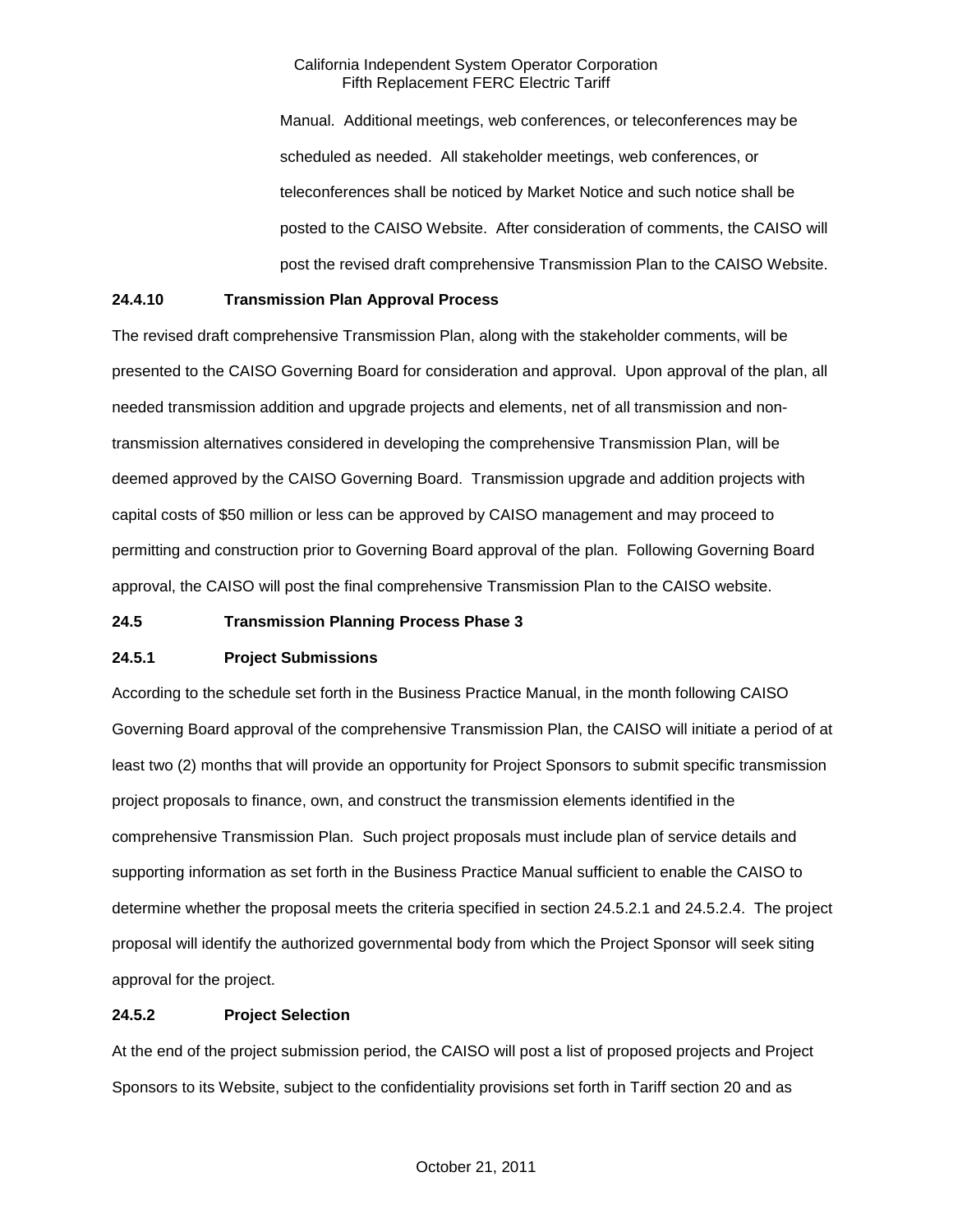further described in the Business Practice Manual, and will select projects and Approved Project Sponsors pursuant to this section 24.5.2. If the selected project involves an upgrade to or addition on an existing Participating TO facility, the construction or ownership of facilities on a Participating TO's right-ofway, or the construction or ownership of facilities within an existing Participating TO substation, the Participating TO will construct and own such upgrade or addition facilities unless the Project Sponsor and the Participating TO agree to a different arrangement.

## **24.5.2.1 Project Sponsor Qualification**

The CAISO will evaluate the proposals to finance, own and construct policy-driven transmission elements or transmission elements that are included in the comprehensive Transmission Plan based on the results of Economic Planning Studies or other economic studies conducted by the CAISO under section 24.4.6.7 to determine:

- (a) whether the proposed project is consistent with needed transmission elements identified in the comprehensive Transmission Plan;
- (b) whether the proposed project satisfies Applicable Reliability Criteria and CAISO Planning Standards; and
- (c) whether the Project Sponsor and its team is physically, technically, and financially capable of (i) completing the project in a timely and competent manner; and (ii) operating and maintaining the facilities consistent with Good Utility Practice and applicable reliability criteria for the life of the project.

On the CAISO's request, the Project Sponsor will provide additional information that the CAISO reasonably determines is necessary to conduct its evaluation.

## **24.5.2.2 Single Project Sponsor**

If only one (1) Project Sponsor submits a proposal to finance, own, and construct transmission elements under section 24.5.1, and the CAISO determines that the Project Sponsor is qualified to own and construct the project under the criteria set forth in section 24.5.2.1, the Project Sponsor must seek siting approval, and any other necessary approvals, from the appropriate authority or authorities within onehundred twenty (120) days of CAISO approval.

#### **24.5.2.3 Multiple Project Sponsors**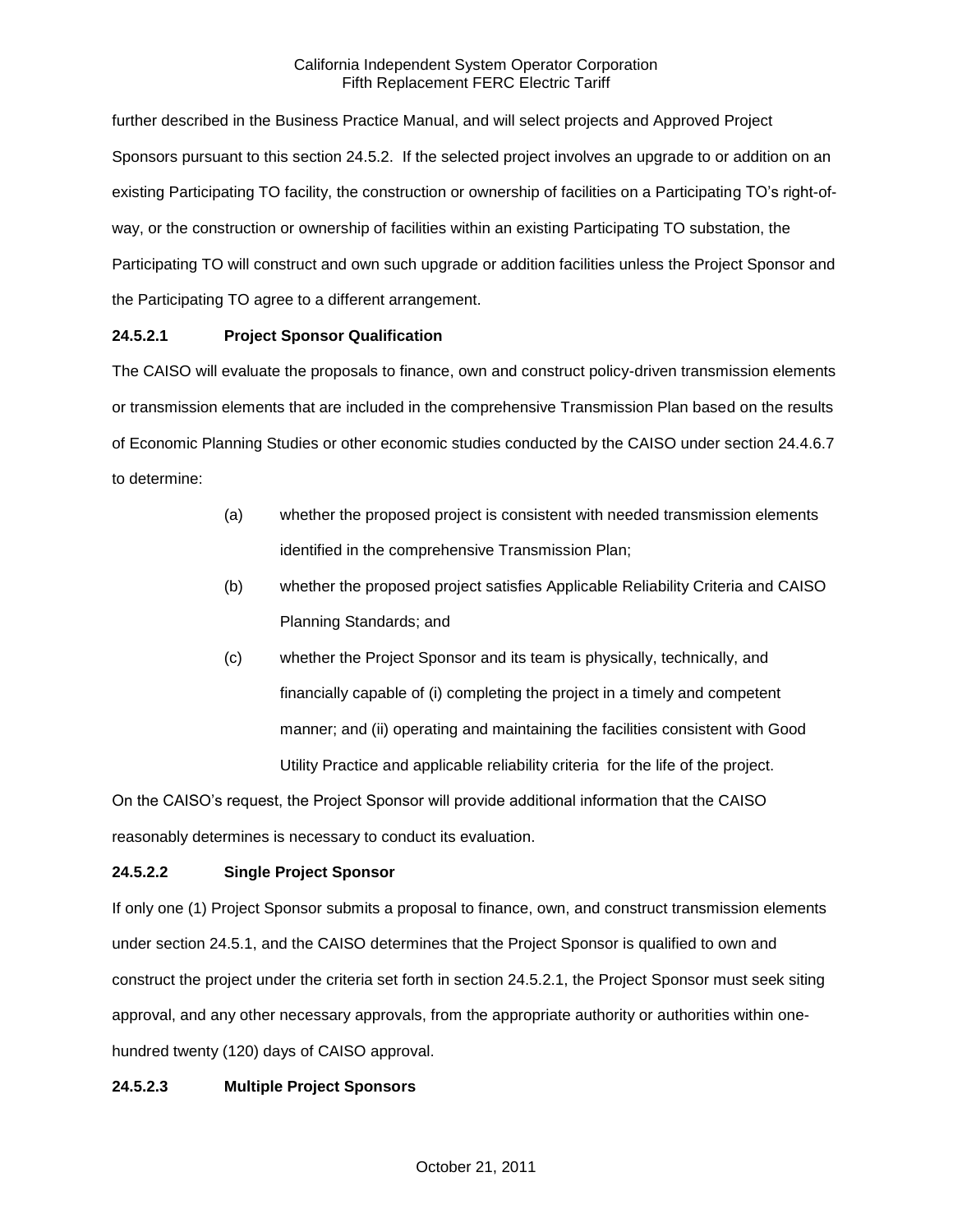- (a) If two (2) or more Project Sponsors submit proposals to own and construct the same transmission element or elements under section 24.5.1 and the CAISO determines that the two (2) or more Project Sponsors are qualified to own and construct the project under the criteria set forth in section 24.5.2.1, the CAISO will, upon request, facilitate an opportunity for the Project Sponsors to collaborate with each other to propose a single project to meet such need. If joint projects are proposed following the collaboration period, the CAISO will revise the list of potential renewable transmission upgrades or additions eligible for selection.
- (b) If the qualified Project Sponsors are unable to collaborate on a joint project and are applying to the same authorized governmental body to approve the project siting, the qualified Project Sponsors must seek siting approval within sixty (60) days and the CAISO will accept the Project Sponsor determination by that authorized governmental authority.
- (c) If the qualified Project Sponsors are unable to collaborate on a joint project and are applying to different authorized governmental bodies for project siting approval, the CAISO will select one approved Project Sponsor based on a comparative analysis of the degree to which each Project Sponsor meets the criteria set forth in sections 24.5.2.1 and a consideration of the factors set forth in 24.5.2.4. The CAISO will engage an expert consultant to assist with the selection of the approved Project Sponsor. Thereafter, the approved Project Sponsor must seek siting approval, and any other necessary approvals, from the appropriate authority or authorities within one-hundred twenty (120) days of CAISO approval.

#### **24.5.2.4 Project Sponsor Selection Factors**

In selecting an approved Project Sponsor from among multiple project sponsors, as described in section 24.5.2.3(c), the CAISO shall consider the following criteria, in addition to the criteria set forth in section 24.5.2: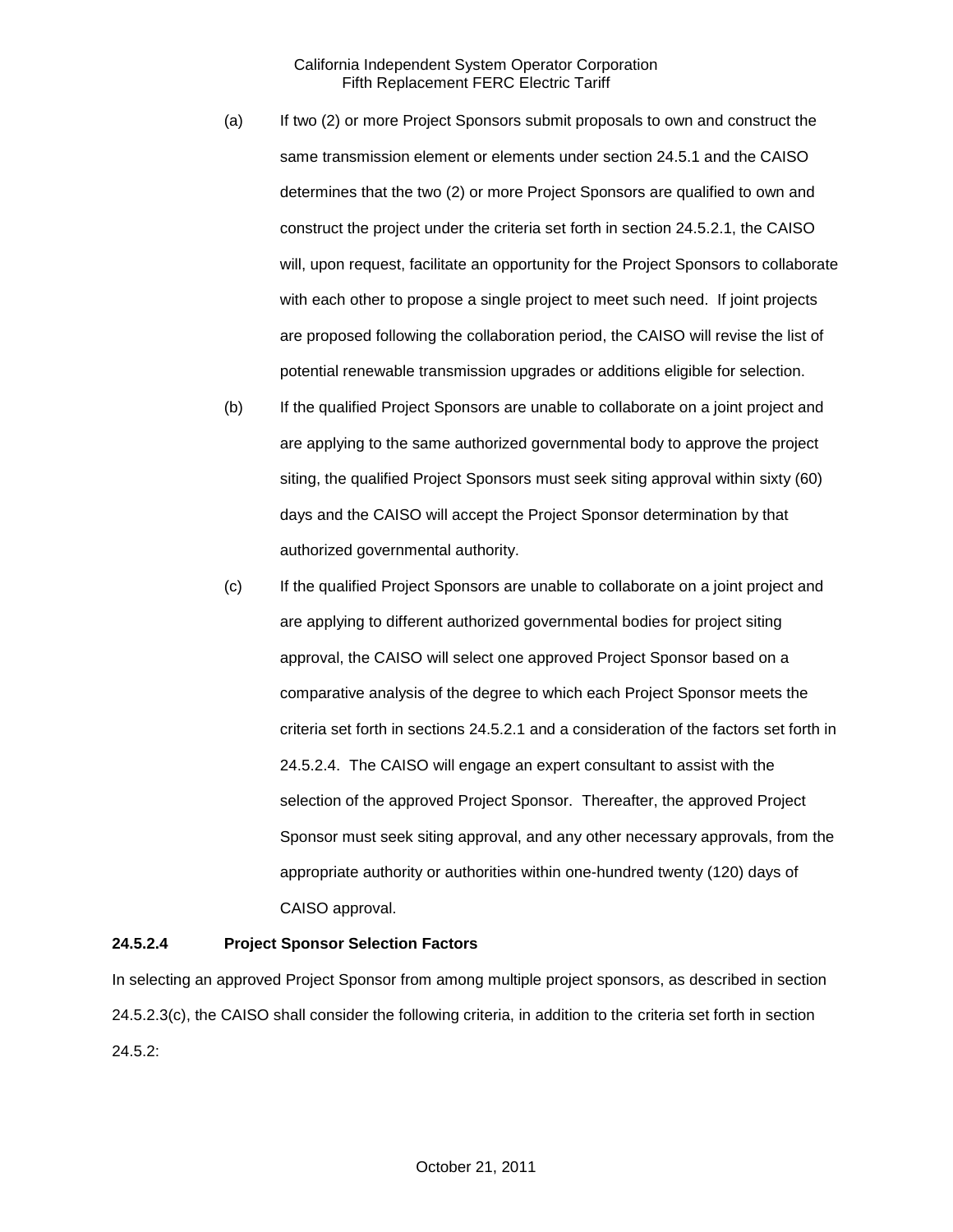- (a) the current and expected capabilities of the Project Sponsor and its team to finance, license, and construct the facility and operate and maintain it for the life of the project;
- (b) the Project Sponsor's existing rights of way and substations that would contribute to the project in question;
- (c) the experience of the Project Sponsor and its team in acquiring rights of way, and the authority to acquire rights of way by eminent domain, if necessary, that would facilitate approval and construction;
- (d) the proposed schedule for development and completion of the project and demonstrated ability to meet that schedule of the Project Sponsor and its team;
- (e) the financial resources of the Project Sponsor and its team;
- (f) the technical and engineering qualifications and experience of the Project Sponsor and its team;
- (g) if applicable, the previous record regarding construction and maintenance of transmission facilities, including facilities outside the CAISO Controlled Grid of the Project Sponsor and its team;
- (h) demonstrated capability to adhere to standardized construction, maintenance and operating practices;
- (i) demonstrated ability to assume liability for major losses resulting from failure of facilities;
- (j) demonstrated cost containment capability and other advantages the Project Sponsor and its team may have to build the specific project, including any binding agreement by the Project Sponsor and its team to accept a cost cap that would preclude project costs above the cap from being recovered through the CAISO's Transmission Access Charge.

The information that Project Sponsors must submit to enable the CAISO to conduct its evaluation of these criteria shall be specified in the Business Practice Manual.

## **24.5.3 Notice to Project Sponsors**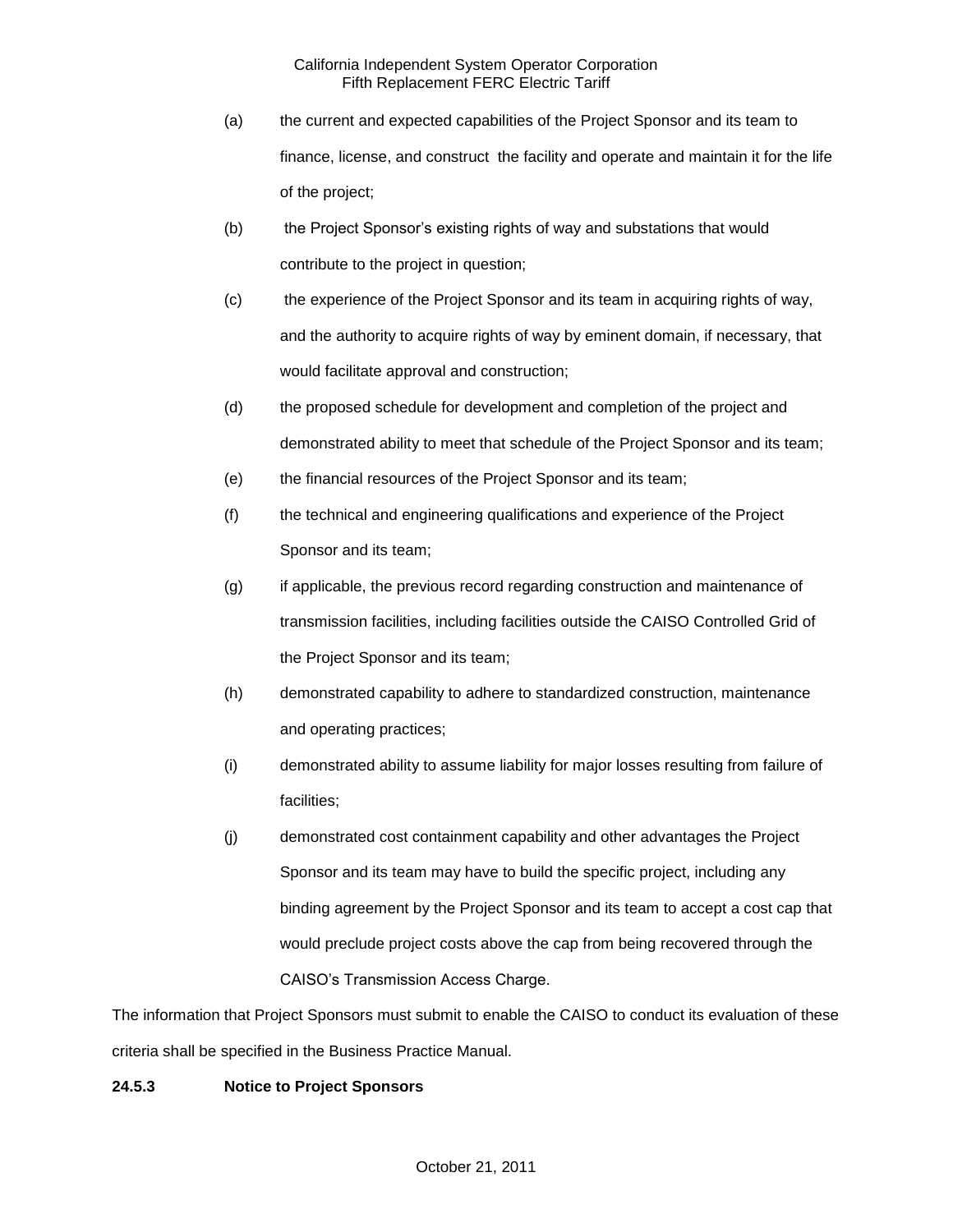The CAISO will notify Project Sponsors as to results of the project evaluation process in accordance with the schedule and procedures set forth in the Business Practice Manual.

## **24.6 Obligation to Construct Transmission Projects**

A Participating TO that has a PTO Service Territory in which either terminus of the element or elements being upgraded or added is located shall be obligated to construct all transmission additions and upgrade elements or elements included in the comprehensive Transmission Plan for which there is no Approved Project Sponsor or for which the Project Sponsor is unable to secure all necessary approvals. In cases where the Approved Project Sponsor is subsequently unable or unwilling to build the project, the CAISO may, at its discretion, direct the Participating TO with a PTO Service Territory in which either terminus of the facility being upgraded or added is located to build the element or elements, or open a new solicitation of Project Sponsors to finance, construct and own the element or elements. The Approved Project Sponsor shall not sell, assign or otherwise transfer its rights to finance, construct and own the project before the project has been energized and, if applicable, turned over to the CAISO's Operational Control unless the CAISO has approved such proposed transfer. The obligations of the Participating TO to construct such transmission additions or upgrades will not alter the rights of any entity to construct and expand transmission facilities as those rights would exist in the absence of a TO's obligations under this CAISO Tariff or as those rights may be conferred by the CAISO or may arise or exist pursuant to this CAISO Tariff.

**24.6.1 [NOT USED]**

**24.6.2 [NOT USED]**

**24.6.3 [NOT USED]**

#### **24.7 Documentation of Compliance with NERC Reliability Standards**

The Transmission Plan and underlying studies, assessments, information and analysis developed during the Transmission Planning Process, regardless of whether performed by CAISO or by Participating TOs or other third parties at the direction of CAISO, shall be used by the CAISO as part of its documentation of compliance with NERC Reliability Standards.

**24.8 Additional Planning Information**

**24.8.1 Information Provided by Participating TOs**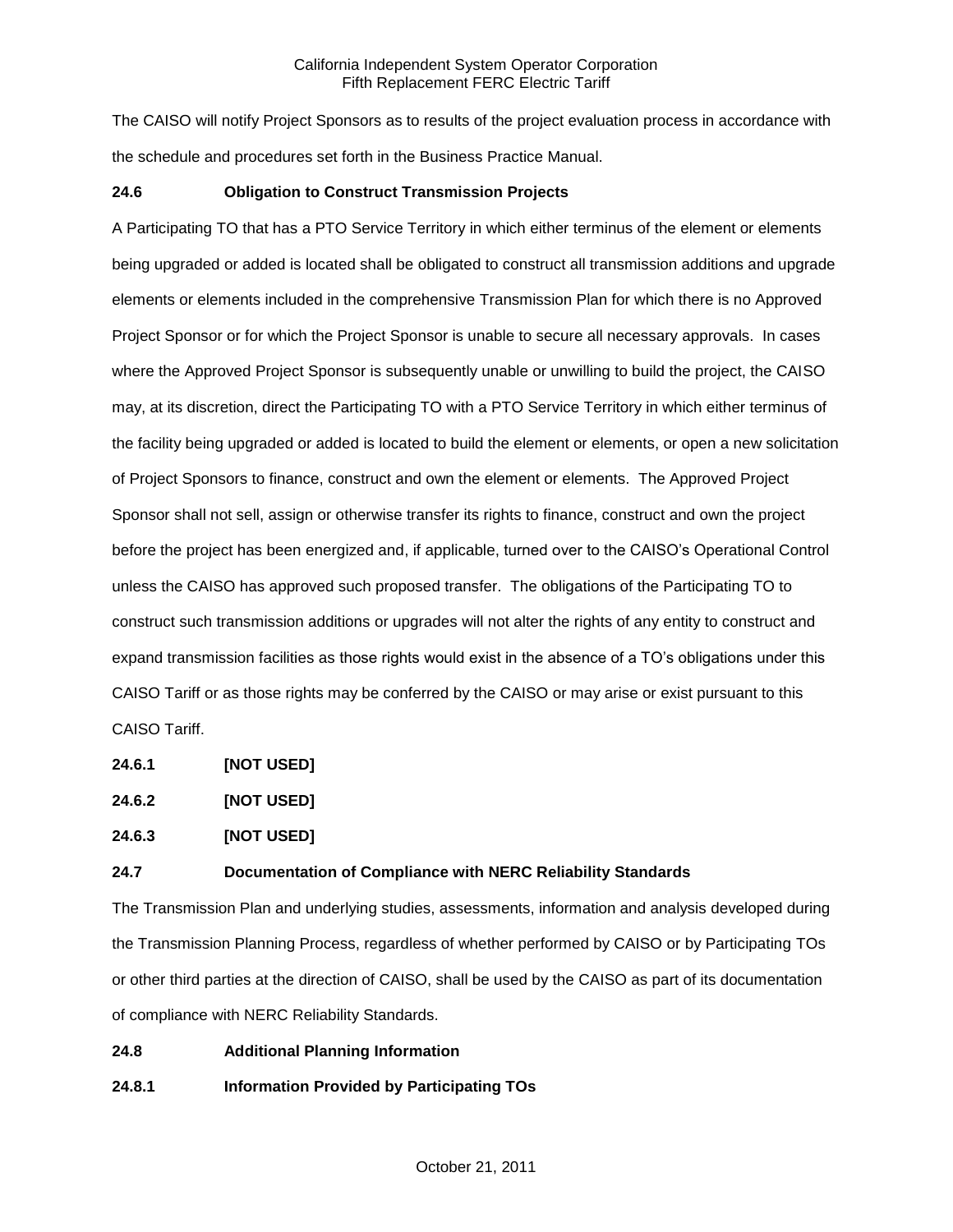In addition to any information that must be provided to the CAISO under the NERC Reliability Standards, Participating TOs shall provide the CAISO on an annual or periodic basis in accordance with the schedule and procedures and in the form required by the Business Practice Manual any information and data reasonably required by the CAISO to perform the Transmission Planning Process, including, but not limited to: (1) modeling data for power flow, including reactive power, short-circuit and stability analysis; (2) a description of the total Demand to be served from each substation, including a description of any Energy efficiency programs reflected in the total Demand; (3) the amount of any interruptible Loads included in the total Demand (including conditions under which an interruption can be implemented and any limitations on the duration and frequency of interruptions); (4), a description of Generating Units to be interconnected to the Distribution System of the Participating TO, including generation type and anticipated Commercial Operation Date; (5) detailed power system models of their transmission systems that reflect transmission system changes, including equipment replacement not requiring approval by the CAISO; (6) Distribution System modifications; (7) transmission network information, including line ratings, line length, conductor sizes and lengths, substation equipment ratings, circuits on common towers and with common rights-of-ways and cross-overs, special protection schemes, and protection setting information; and (8) Contingency lists.

#### **24.8.2 Information Provided by Participating Generators**

In addition to any information that must be provided to the CAISO under the NERC Reliability Standards, Participating Generators shall provide the CAISO on an annual or periodic basis in accordance with the schedule, procedures and in the form required by the Business Practice Manual any information and data reasonably required by the CAISO to perform the Transmission Planning Process, including, but not limited to: (1) modeling data for short-circuit and stability analysis and (2) data, such as term, and status of any environmental or land use permits or agreements the expiration of which may affect that the operation of the Generating Unit.

### **24.8.3 Information Requested from Load Serving Entities**

In addition to any information that must be provided to the CAISO under the NERC Reliability Standards, the CAISO shall solicit from Load Serving Entities through their Scheduling Coordinators information required by, or anticipated to be useful to, the CAISO in its performance of the Transmission Planning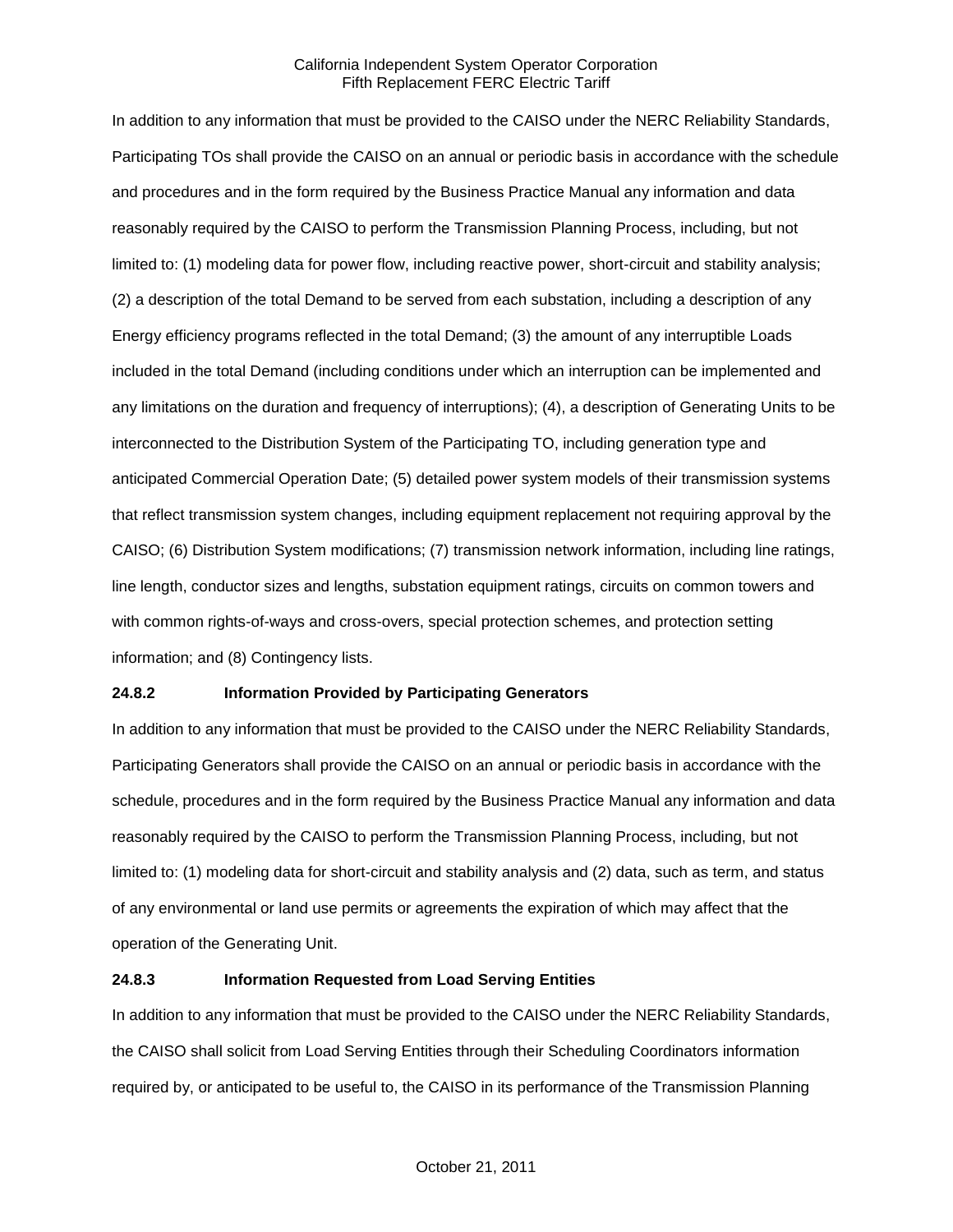Process, including, but not limited to: (1) long-term resource plans; (2) existing long-term contracts for resources and transmission service outside the CAISO Balancing Authority Area; and (3) Demand Forecasts, including forecasted effect of Energy efficiency and Demand response programs.

## **24.8.4 Information from Planning Groups, BAAs and Regulators**

In accordance with Section 24.8 , the CAISO shall obtain or solicit from interconnected Balancing Authority Areas, regional and sub-regional planning groups within the WECC, the CPUC, the CEC, and Local Regulatory Authorities information required by, or anticipated to be useful to, the CAISO in its performance of the Transmission Planning Process, including, but not limited to: (1) long-term transmission system plans; (2) long-term resource plans; (3) generation interconnection process information; (4) Demand Forecasts; and (5) any other data necessary for the development of power flow, short-circuit, and stability cases over the planning horizon of the CAISO Transmission Planning Process.

## **24.8.5 Obligation to Provide Updated Information**

If material changes to the information provided under Sections 24.8 occur during the annual Transmission Planning Process, the providers of the information must provide notice to the CAISO of the changes.

### **24.9 Participating TO Study Obligation**

The Participating TO constructing or expanding facilities will be directed by the CAISO to coordinate with the Project Sponsor or Participating TO(s) with PTO Service Territories in which the transmission upgrade or addition will be located, neighboring Balancing Authority Areas, as appropriate, and other Market Participants to perform any study or studies necessary, including a Facility Study, to determine the appropriate facilities to be constructed in accordance with the CAISO Transmission Planning Process and the terms set forth in the TO Tariff.

#### **24.10 Operational Review**

The CAISO will perform an operational review of all facilities studied as part of the CAISO Transmission Planning Process that are proposed to be connected to, or made part of, the CAISO Controlled Grid to ensure that the proposed facilities provide for acceptable Operational Flexibility and meet all its requirements for proper integration with the CAISO Controlled Grid. If the CAISO finds that such facilities do not provide for acceptable Operational Flexibility or do not adequately integrate with the CAISO Controlled Grid, the CAISO shall coordinate with the Project Sponsor and, if different, the Participating TO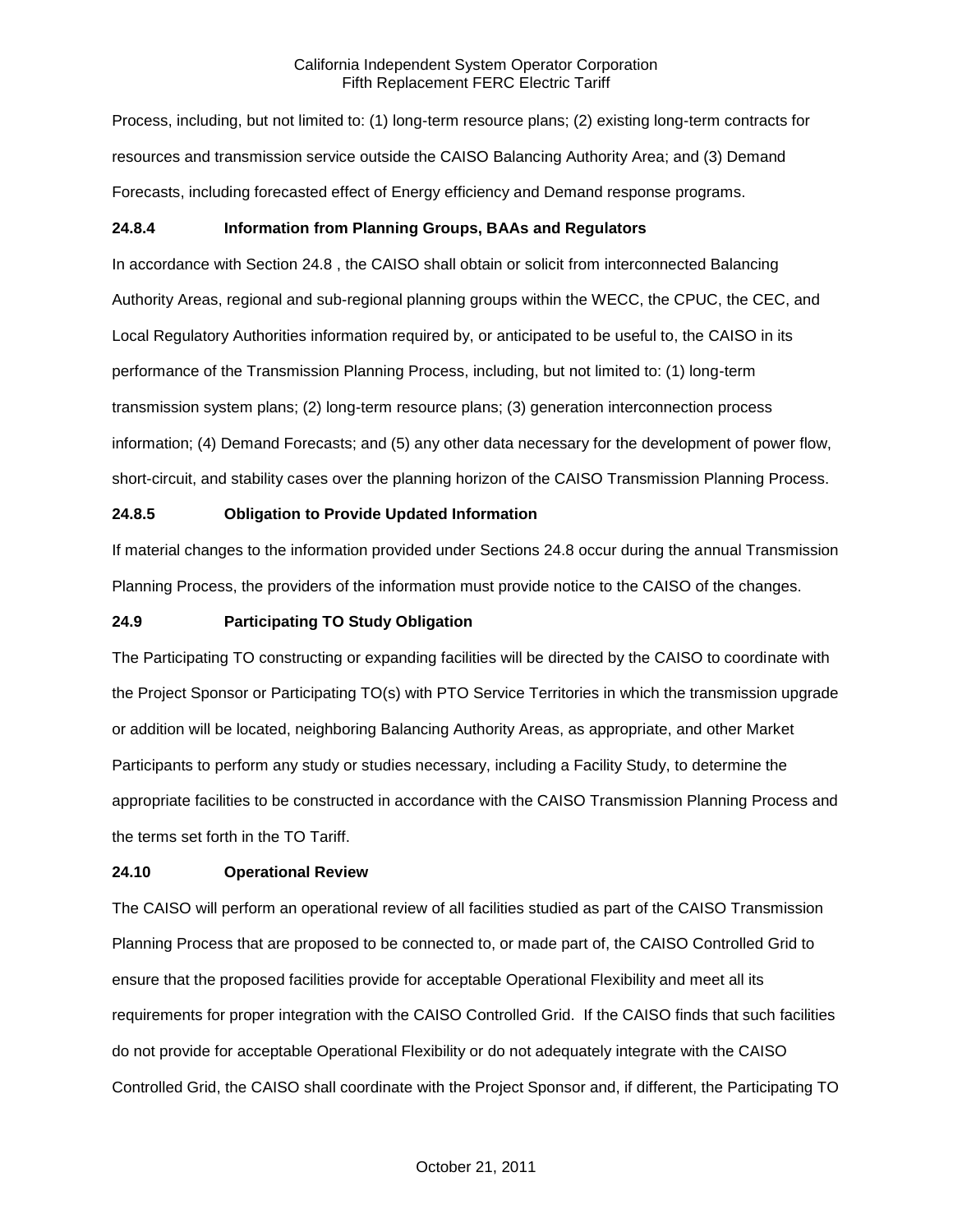with the PTO Service Territory, or the operators of neighboring Balancing Authority Areas, if applicable, in which the facilities will be located to reassess and redesign the facilities required to be constructed. Transmission upgrades or additions that do not provide acceptable Operational Flexibility or do not adequately integrate with the CAISO Controlled Grid cannot be included in the CAISO Transmission Plan or approved by CAISO management or the CAISO Governing Board, as applicable.

- **24.10.1 [NOT USED]**
- **24.10.2 [NOT USED]**
- **24.10.3 [[NOT USED]**
- **24.10.4 [NOT USED]**

## **24.11 State and Local Approval and Property Rights**

## **24.11.1 PTO Requirement to Seek Necessary Approvals And Rights**

The Participating TO obligated to construct facilities under this Section 24 must make a good faith effort to obtain all approvals and property rights under applicable federal, state and local laws that are necessary to complete the construction of the required transmission additions or upgrades. This obligation includes the Participating TO's use of eminent domain authority, where provided by state law.

## **24.11.2 Consequences Of PTO Inability To Obtain Approvals And Rights**

If the Participating TO cannot secure any such necessary approvals or property rights and consequently is unable to construct a transmission addition or upgrade found to be needed, it shall promptly notify the CAISO and shall comply with its obligations under the TO Tariff to convene a technical meeting to evaluate alternative proposals. The CAISO shall take such action as it reasonably considers appropriate, in coordination with the Participating TO and other affected Market Participants, to facilitate the development and evaluation of alternative proposals including, where possible, conferring on a third party the right to build the transmission addition or upgrade.

## **24.11.3 Conferral Of Right To Build Facilities On Third Party**

Where the conditions of Section 24.11.2 have been satisfied and it is possible for a third party to obtain all approvals and property rights under applicable federal, state and local laws that are necessary to complete the construction of transmission additions or upgrades required to be constructed in accordance with this CAISO Tariff (including the use of eminent domain authority, where provided by state law), the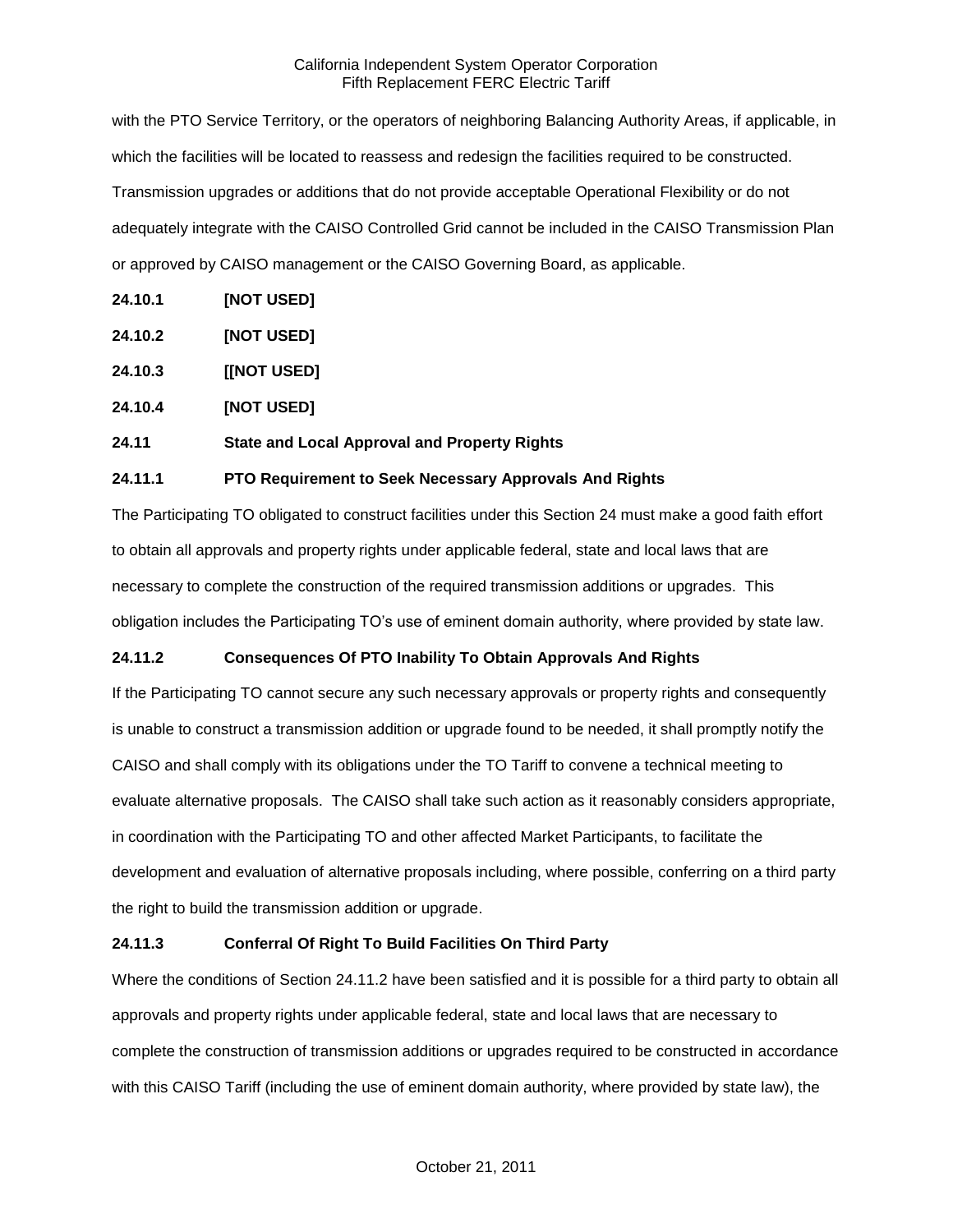CAISO may confer on a third party the right to build the transmission addition or upgrade, which third party shall, if applicable, enter into the Transmission Control Agreement in relation to such transmission addition or upgrade.

## **24.12 WECC and Regional Coordination**

The Project Sponsor will have responsibility for completing any applicable WECC requirements and rating study requirements to ensure that a proposed transmission addition or upgrade meets regional planning requirements. The Project Sponsor may request the Participating TO to perform this coordination on behalf of the Project Sponsor at the Project Sponsor's expense.

# **24.13 Regional and Sub-Regional Planning Process**

The CAISO will be a member of the WECC and other applicable regional or sub-regional organizations and participate in WECC's operation and planning committees, and in other applicable regional and subregional coordinated planning processes.

# **24.13.1 Scope of Regional or Sub-Regional Planning Participation**

The CAISO will collaborate with adjacent transmission providers and existing sub-regional planning organizations through existing processes. This collaboration involves a reciprocal exchange of information, to the maximum extent possible and subject to applicable confidentiality restrictions, in order to ensure the simultaneous feasibility of respective Transmission Plans, the identification of potential areas for increased efficiency, and the consistent use of common assumptions whenever possible. The details of the CAISO's participation in regional and sub-regional planning processes are set forth in the Business Practice Manual. At a minimum, the CAISO shall be required to:

- (a) solicit the participation, whether through sub-regional planning groups or individually, of all interconnected Balancing Authority Areas in the development of the Unified Planning Assumptions and Study Plan and in reviewing the results of technical studies performed as part of the CAISO's Transmission Planning Process in order to:
	- (i) coordinate, to the maximum extent practicable, planning assumptions, data and methodologies utilized by the CAISO, regional and sub-regional planning groups or interconnected Balancing Authority Areas;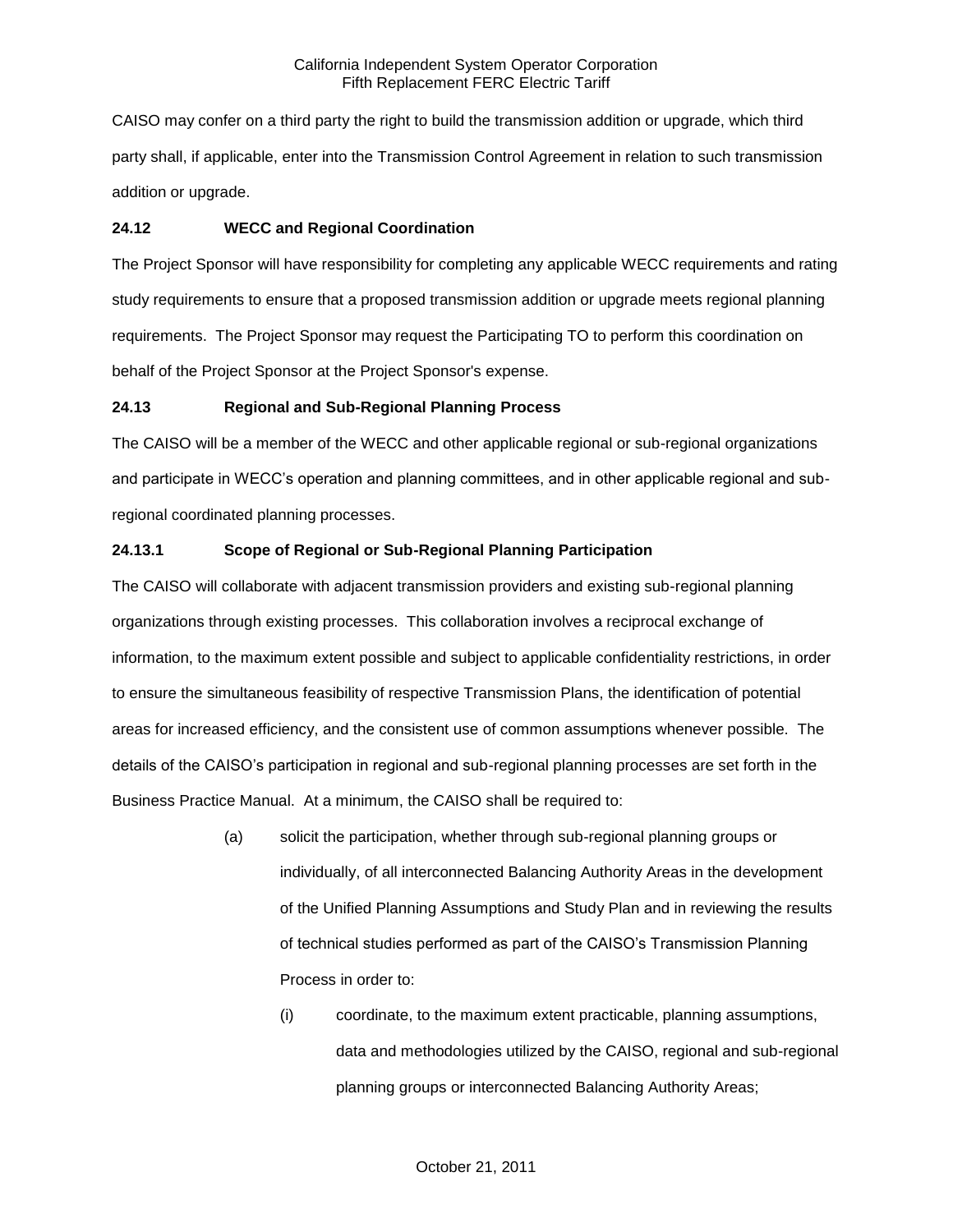- (ii) ensure transmission expansion plans of the CAISO, regional and subregional planning groups or interconnected Balancing Authority Areas are simultaneously feasible and seek to avoid duplication of facilities.
- (b) coordinate with regional and sub-regional planning groups regarding the entity to perform requests for Economic Planning Studies or other Congestion related studies;
- (c) transmit to applicable regional and sub-regional planning groups or interconnected Balancing Authority Areas information on technical studies performed as part of the CAISO Transmission Planning Process;
- (d) post on the CAISO Website links to the planning activities of applicable regional and sub-regional planning groups or interconnected Balancing Authority Areas.

# **24.13.2 Limitation on Regional Activities**

Neither the CAISO nor any Participating TO nor any Market Participant shall take any position before the WECC or a regional organization that is inconsistent with a binding decision reached through an arbitration proceeding pursuant to Section 13, in which the Participating TO or Market Participant voluntarily participated.

## **24.14 Cost Responsibility for Transmission Additions or Upgrades**

Cost responsibility for transmission additions or upgrades constructed pursuant to this Section 24 (including the responsibility for any costs incurred under Section 24.11) shall be determined as follows:

## **24.14.1 Project Sponsor Commitment to Pay Full Cost**

Where a Project Sponsor commits to pay the full cost of a transmission addition or upgrade as set forth in subsection (2) of Section 24.4.6.1, the full costs shall be borne by the Project Sponsor.

## **24.14.2 Cost of Needed Addition or Upgrade to be Borne by PTO**

Where the need for a transmission addition or upgrade is determined by the CAISO, the cost of the transmission addition or upgrade shall be borne by the Participating TO that will be the owner of the transmission addition or upgrade and shall be reflected in its Transmission Revenue Requirement.

## **24.14.3 CRR Entitlement for Project Sponsors Not Recovering Costs**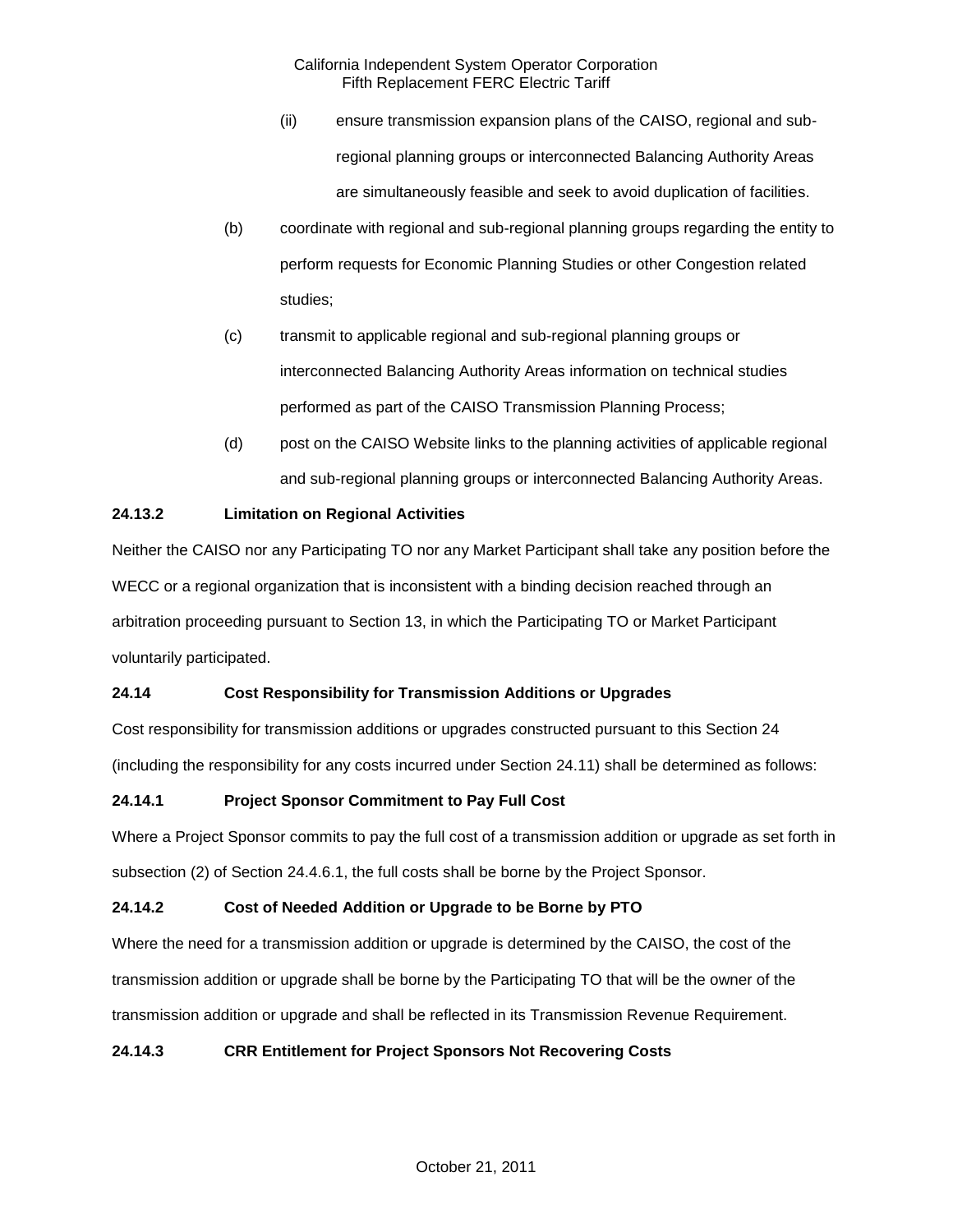Provided that the CAISO has Operational Control of the Merchant Transmission Facility, a Project Sponsor that does not recover the investment cost under a FERC-approved rate through the Access Charge or a reimbursement or direct payment from a Participating TO shall be entitled to receive Merchant CRRs as provided in Section 36.11. The full amount of capacity added to the system by such transmission upgrades or additions will be as determined through the regional reliability council process of the Western Electricity Coordinating Council or its successor.

## **24.14.3.1 Western Path 15**

Pursuant to its Project Sponsor status as specified in Section 4.3.1.3, consistent with FERC's findings in Docket Nos. EL04-133-001, ER04-1198-000, and ER04-1198-001, issued on May 16, 2006 (115 FERC ¶ 61,178), Western Path 15 shall receive compensation associated with transmission usage rights modeled for Western Path 15. In the event that Western Path 15 has an approved rate schedule that returns excess revenue from any compensation obtained from the CAISO associated with the transmission usage rights for Western Path 15, such revenue shall be returned to the CAISO through a procedure established by the CAISO and the Western Area Power Administration for that purpose.

## **24.14.3.2 FPL Energy, LLC**

Pursuant to its Project Sponsor status, consistent with FERC's findings in Docket No. ER03-407, issued on June 15, 2006 (115 FERC ¶ 61, 329), FPL Energy, LLC shall receive Merchant CRRs associated with transmission usage rights modeled for the Blythe Path 59 upgrade, such Merchant CRRs to be in effect for a period of thirty (30) years, or the pre-specified intended life of the Merchant Transmission Facility, whichever is less, from the date Blythe Path 59 was energized. For the purpose of allocating Merchant CRRs to FPL Energy, LLC over the Blythe Path 59 upgrade, the allocation of CRR Options in the import (east to west, from the Blythe Scheduling Point to the 230 kV side of the 161 kV to 230 kV transformer at the Eagle Mountain substation) as well as of CRR Options in the export (west to east) direction will be based on 57.1 percent of the total upgrade (96 MW out of the 168 MW), which is FPL Energy, LLC's share of the total upgrade as approved by FERC in the letter order issued by FERC on June 15, 2006 in Docket No. ER03-407 (115 FERC ¶ 61,329).

## **24.14.4 Treatment Of New High Voltage Facilities Costs In HVAC**

Once a New Participating TO has executed the Transmission Control Agreement and it has become